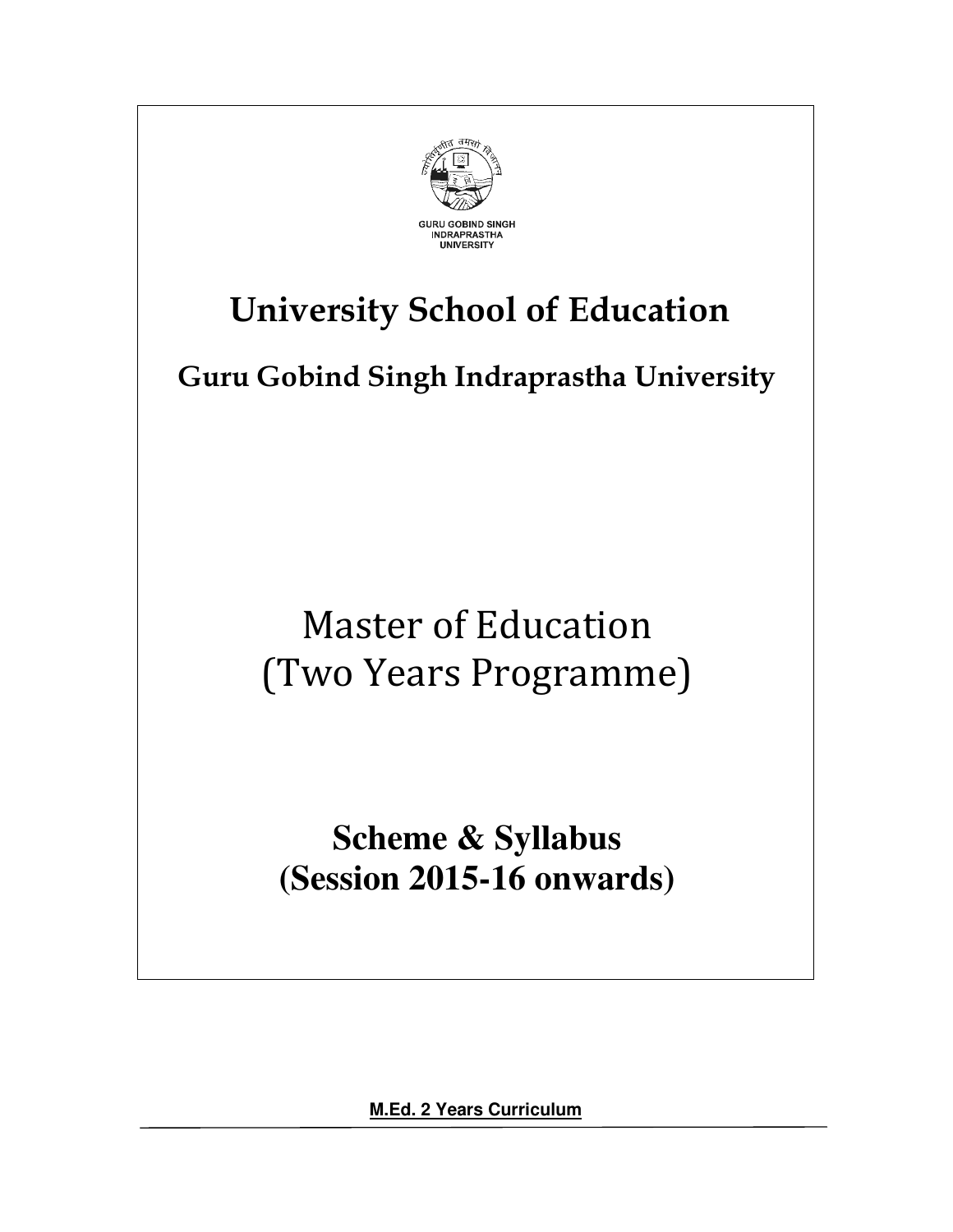# **Curriculum Framework and Scheme of Examination**

# **From Session 2015 onwards**

# **(A) Credit Distribution in M.Ed.**

| <b>Semester I</b> | <b>Semester II</b>               |                         | <b>Semester III</b>          |                             |                               | <b>Semester IV</b>          | <b>Total</b><br><b>Credits</b> |
|-------------------|----------------------------------|-------------------------|------------------------------|-----------------------------|-------------------------------|-----------------------------|--------------------------------|
| 16                | 16                               |                         | 20                           |                             | 16                            |                             | 68                             |
| *****             | Inter<br><b>Break</b><br>Credits | Semester<br>$(ISB)-I=2$ | <b>Break</b><br>II=6 Credits | Inter Semester<br>$(ISB)$ - | <b>Break</b><br>III=4 Credits | Inter Semester<br>$(ISB)$ - | -12                            |
|                   |                                  |                         |                              |                             |                               | <b>Total Credits</b>        | 80                             |

**\*For a course of 4 credits the splitting is Two Lectures (2L), One Tutorial (1T) and One Practical (1P).** 

| S.<br>No. | <b>Major Components</b>                    | <b>Areas</b><br><b>Covered</b>       | <b>Description</b>                                                                                                         | <b>Credits</b> |
|-----------|--------------------------------------------|--------------------------------------|----------------------------------------------------------------------------------------------------------------------------|----------------|
| 1(i)      | <b>Common Core</b><br>(Theory + Practicum) | Perspectives                         | Philosophy/Socio/Psy.<br>Education<br>of<br>$\overline{\phantom{a}}$<br>Education<br>Studies,<br><b>Curriculum Studies</b> | 24             |
| (ii)      |                                            | Tools                                | Basic & Advanced level<br>Ed. Research,<br>Academic writing<br>&<br>Communication<br>skills,ET-ICT,<br>Self<br>Development | 12             |
| (iii)     |                                            | Teacher<br>Education (TE)<br>Courses | Linked<br>with<br>field/internship in a TE<br>institution                                                                  | 8              |
|           |                                            |                                      | <b>Total Credits</b>                                                                                                       | 44             |

# **(B) -1: M.Ed. Curriculum (Two Years)**

# **(B)-2: M.Ed. Curriculum (Two Years)**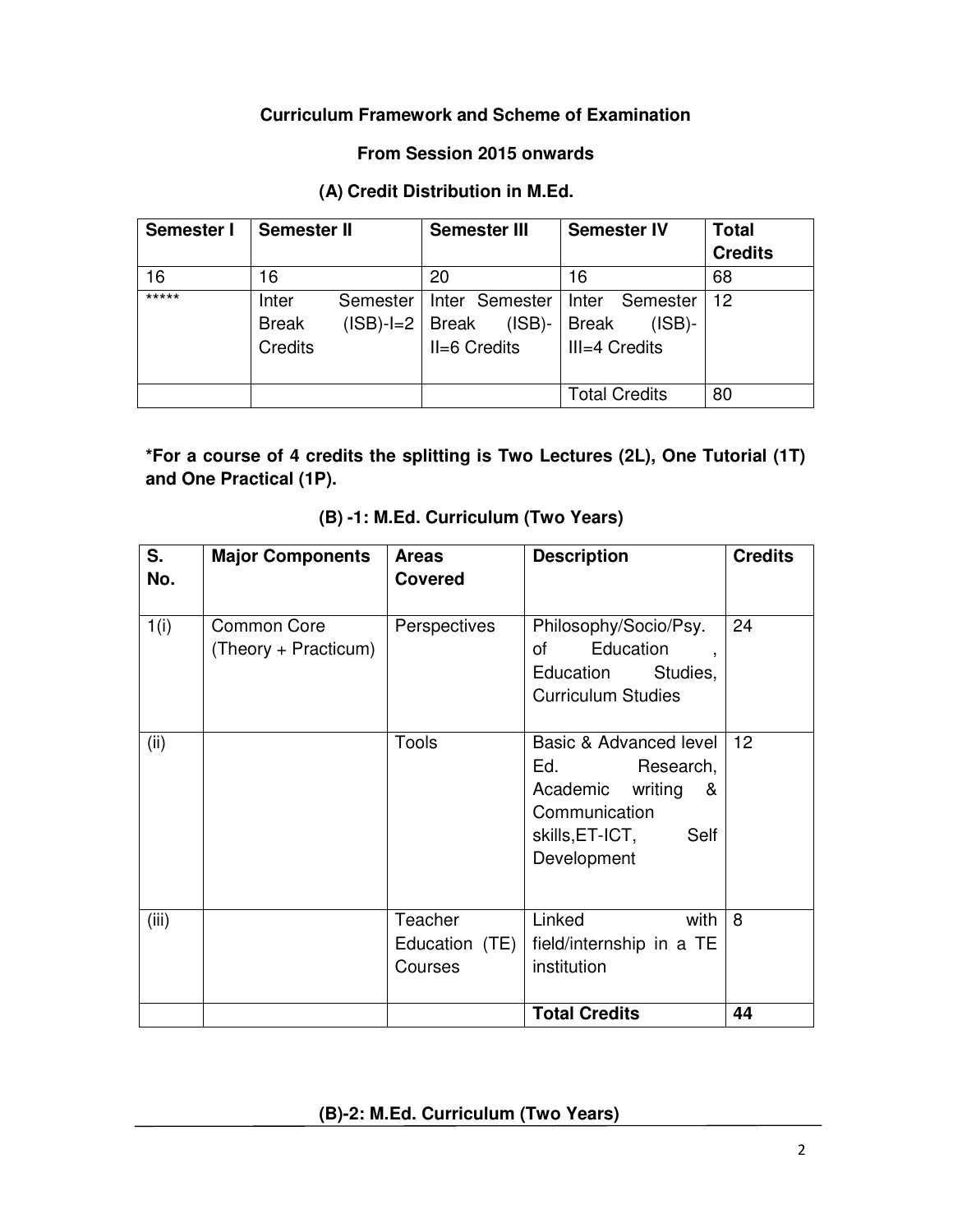| S.             | <b>Major</b>                                                     |                                   | <b>Areas Covered</b>                                                                                                                      | <b>Description</b>   |                                                                       | <b>Credits</b> |
|----------------|------------------------------------------------------------------|-----------------------------------|-------------------------------------------------------------------------------------------------------------------------------------------|----------------------|-----------------------------------------------------------------------|----------------|
| No.            | <b>Components</b>                                                |                                   |                                                                                                                                           |                      |                                                                       |                |
| 2(i)           | Specializations<br>(Theory<br>Practicum)                         | $+$                               | School<br>in<br>Courses<br>Specific<br><b>Stage</b><br>Specializations<br>Elementary<br>level &<br>Secondary<br>$\bullet$<br>School level |                      | <b>Core Courses</b><br>Specialization<br>s (any one)                  | 20             |
| (ii)           | Internship                                                       |                                   | institution<br>TE<br>$\ln$<br>related<br>to<br>specialization                                                                             | (i)<br>(ii)<br>area  | TE institution<br>(4 credits)<br>Specialization<br>(4 credits)        | 8              |
| (iii)          | Research<br>(leading<br>Dissertation)                            | to                                | Related<br>to<br>specialization                                                                                                           | <b>ISB-I</b>         | (2<br>credits) *ISB-<br>II (2 credits)<br>*Semester IV<br>(4 credits) | 8              |
|                |                                                                  |                                   |                                                                                                                                           | <b>Total Credits</b> |                                                                       | 36             |
|                |                                                                  |                                   | (C) -1:Semester - I (August to Dec.)                                                                                                      |                      |                                                                       |                |
| SI.<br>No.     | Code<br><b>Course</b><br>οf<br><b>Theory</b><br><b>Course</b>    | <b>Title of the Theory Course</b> |                                                                                                                                           |                      | <b>Credits</b>                                                        |                |
| $\mathbf{1}$   | <b>MED 601</b>                                                   |                                   | <b>Educational Psychology</b>                                                                                                             |                      |                                                                       | 3              |
| $\overline{c}$ | <b>MED 603</b>                                                   |                                   | Historical and Political Perspectives of<br>Education                                                                                     |                      |                                                                       | 3              |
| 3              | <b>MED 605</b>                                                   |                                   | <b>Educational Studies</b>                                                                                                                |                      |                                                                       | 3              |
| 4              | <b>MED 607</b>                                                   |                                   | Research Methodology in Education                                                                                                         |                      |                                                                       | 3              |
|                |                                                                  |                                   | <b>Total Credits</b>                                                                                                                      |                      |                                                                       | 12             |
|                | Code<br><b>Course</b><br><b>Practical</b><br>of<br><b>Course</b> |                                   | <b>Title of the Practical Course</b>                                                                                                      |                      |                                                                       | <b>Credits</b> |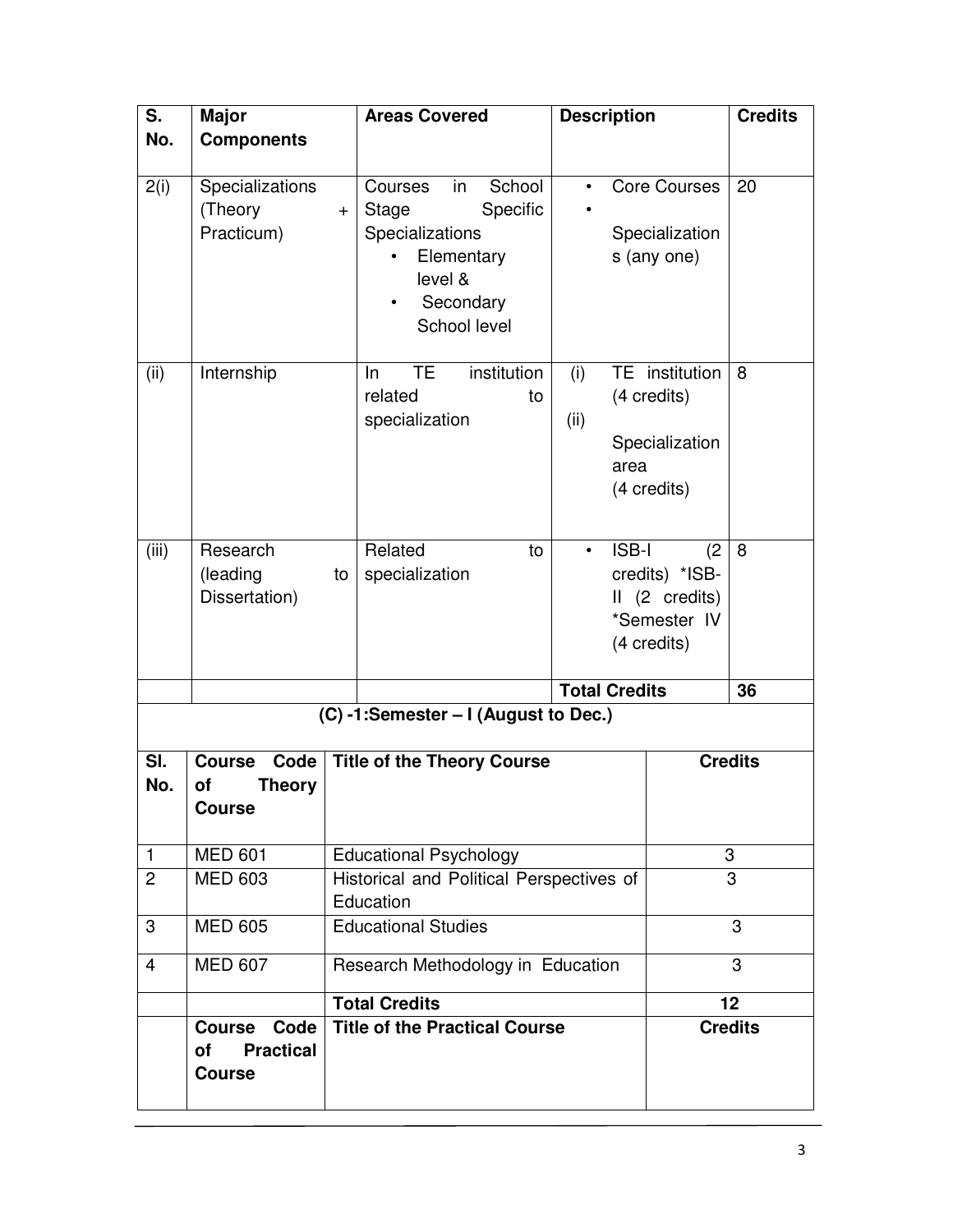|    | <b>MED 651</b> | <b>Educational Psychology</b>            |  |
|----|----------------|------------------------------------------|--|
| 5  |                |                                          |  |
| 6  | <b>MED 653</b> | Historical and Political Perspectives of |  |
|    |                | Education                                |  |
| 7  | <b>MED 655</b> | <b>Educational Studies</b>               |  |
| 8  | <b>MED 657</b> | Research Methodology in Education        |  |
| 9  | <b>MED659</b>  | Communication & Expository Writing       |  |
| 10 | <b>MED661</b>  | Self-Development                         |  |
|    |                | <b>Total credits</b>                     |  |

# **(C)-2: Semester – II (January to May)**

| SI.                     | <b>Course Code of</b> | <b>Title of the Theory Course</b>      | <b>Credits</b> |
|-------------------------|-----------------------|----------------------------------------|----------------|
| No.                     | <b>Theory Course</b>  |                                        |                |
|                         |                       |                                        |                |
| 1                       | <b>MED 602</b>        | Philosophical Foundations<br>οf        | 3              |
|                         |                       | Education                              |                |
| $\overline{2}$          | <b>MED 604</b>        | Sociology of Education                 | 3              |
| 3                       | <b>MED 606</b>        | <b>Curriculum Studies in Education</b> | 3              |
| $\overline{\mathbf{4}}$ | <b>MED 608</b>        | <b>Teacher Education</b>               | 3              |
|                         |                       | <b>Total Credits</b>                   | 12             |
|                         | <b>Course Code of</b> | <b>Title of the Practical Course</b>   |                |
|                         | <b>Practical</b>      |                                        |                |
|                         | <b>Course</b>         |                                        |                |
|                         |                       |                                        |                |
| 5                       | <b>MED 652</b>        | Philosophical<br>Foundations<br>of     | 1              |
|                         |                       | Education                              |                |
| 6                       | <b>MED 654</b>        | Sociology of Education                 | 1              |
| $\overline{7}$          | <b>MED 656</b>        | <b>Curriculum Studies in Education</b> | 1              |
|                         |                       |                                        |                |
| 8                       | <b>MED 658</b>        | <b>Teacher Education</b>               | 1              |
|                         |                       |                                        |                |
| 9                       | MED660                | <b>Dissertation</b>                    | $\overline{2}$ |
| 10                      | MED662                | Internship in TEI                      | 4              |
|                         |                       | <b>Total credits</b>                   | 10             |

 **(C)-3: Semester – III (August to Dec. )**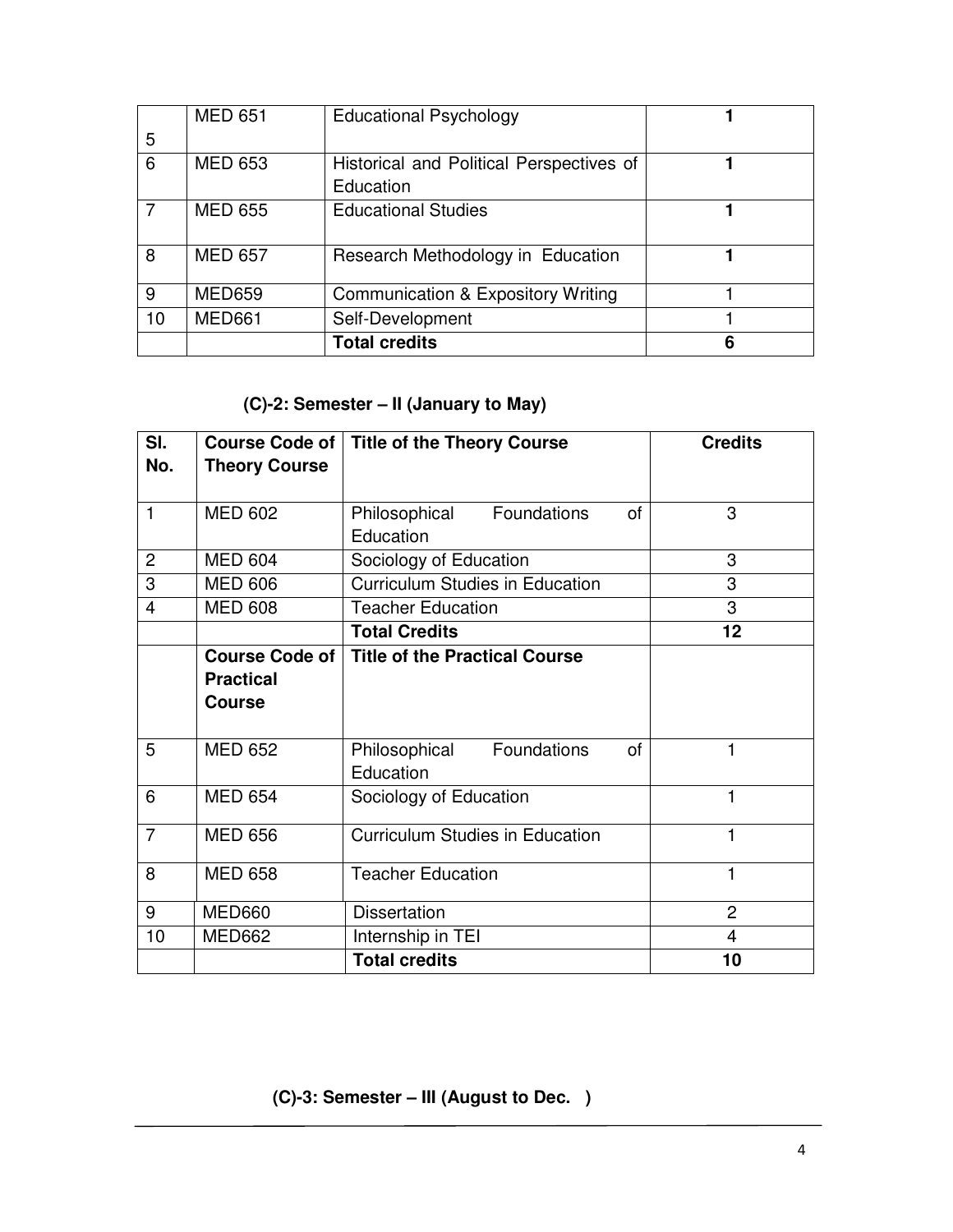| SI.<br>No.              | <b>Course</b><br>Code | <b>of</b> | <b>Title of the Theory Course</b>                                                        | <b>Credits</b> |
|-------------------------|-----------------------|-----------|------------------------------------------------------------------------------------------|----------------|
|                         | <b>Theory</b>         |           |                                                                                          |                |
|                         | <b>Course</b>         |           |                                                                                          |                |
|                         |                       |           |                                                                                          |                |
| 1.                      |                       |           | <b>Specialization Courses-I</b><br>(any one of the following)                            | 3              |
| 1(a)                    | <b>MED701</b>         |           | Elementary<br>Education<br>India:<br>in<br><b>Administration and Management</b>          |                |
| 1(b)                    | <b>MED703</b>         |           | Aspects, Planning & Management at<br>Secondary & Senior Secondary level.                 |                |
| $\overline{2}$          |                       |           | <b>Specialization Courses-II</b>                                                         | 3              |
|                         |                       |           | (any one of the following)                                                               |                |
| 2(a)                    | <b>MED705</b>         |           | &<br>Curricular<br><b>Issues</b><br>Concerns<br>at<br><b>Elementary level</b>            |                |
| 2(b)                    | <b>MED707</b>         |           | Curricular<br>&<br>Concerns<br><b>Issues</b><br>at<br>Secondary & Senior Secondary level |                |
|                         |                       |           | <b>Compulsory Courses</b>                                                                |                |
| 3                       | <b>MED709</b>         |           | <b>Advance Research Methods</b>                                                          | 3              |
| $\overline{\mathbf{4}}$ | <b>MED711</b>         |           | In- Service Teacher Education in India                                                   | 3              |
|                         |                       |           | <b>Total Credits</b>                                                                     | 12             |
|                         | <b>Course</b>         |           | <b>Title of the Practical Course</b>                                                     |                |
|                         | Code                  | οf        |                                                                                          |                |
|                         | <b>Practical</b>      |           |                                                                                          |                |
|                         | <b>Course</b>         |           |                                                                                          |                |
| 5(a)                    | <b>MED751</b>         |           | Elementary<br>Education<br>in<br>India:                                                  |                |
|                         |                       |           |                                                                                          | 1              |
|                         |                       |           | <b>Administration and Management</b>                                                     |                |
| 5(b)                    | <b>MED753</b>         |           | Aspects, Planning & Management at<br>Secondary & Senior Secondary level                  | 1              |
| 6(a)                    | <b>MED755</b>         |           | &<br>Curricular<br><b>Issues</b><br>Concerns<br>at                                       | 1              |
| 6(b)                    | <b>MED757</b>         |           | Elementary level<br>&<br>Curricular<br><b>Issues</b><br>Concerns<br>at                   | 1              |
| $\overline{7}$          | <b>MED759</b>         |           | Secondary & Senior Secondary level<br><b>Advance Research Methods</b>                    | 1              |
| 8                       | <b>MED 761</b>        |           | In- Service Teacher Education in India                                                   | 1              |
| 9                       | <b>MED763</b>         |           | Internship in School                                                                     | 4              |
| 10                      | <b>MED765</b>         |           | <b>Dissertation</b>                                                                      | 2              |
| 11                      | <b>MED767</b>         |           | <b>Academic Writing</b>                                                                  | $\overline{2}$ |

 **(C)-4: Semester – IV (January 2017 to May 2017)**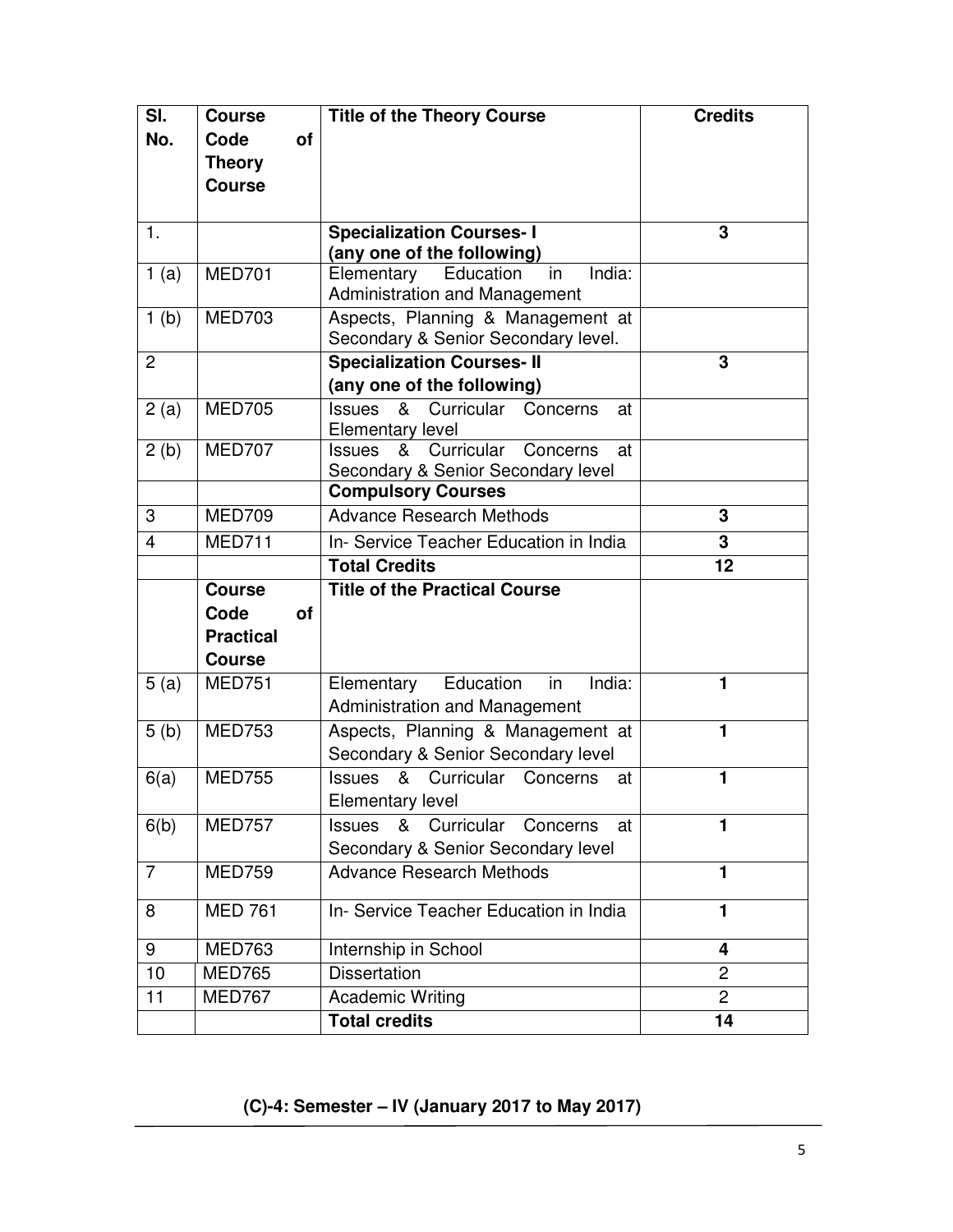| S.             |               | Course Code of Theory   Title of the Theory Course | <b>Credits</b> |  |
|----------------|---------------|----------------------------------------------------|----------------|--|
| No.            | <b>Course</b> |                                                    |                |  |
|                |               |                                                    |                |  |
| $\mathbf{1}$   |               | <b>Compulsory Course</b>                           | 3              |  |
|                | <b>MED702</b> | <b>Advance Curriculum Theory</b>                   |                |  |
| $\overline{c}$ |               | Specialization-III                                 | 3              |  |
|                |               | (any one of the following)                         |                |  |
| 2(a)           | MED704        | Policy, Planning and Financing                     |                |  |
|                |               | of Education                                       |                |  |
| 2(b)           | <b>MED706</b> | Education Policy, Planning and                     |                |  |
|                |               | Financing of Education at                          |                |  |
|                |               | Secondary and Senior                               |                |  |
|                |               | Secondary level                                    |                |  |
| 2(c)           | <b>MED708</b> | Issues, Planning and Policies of                   |                |  |
|                |               | <b>Elementary Education</b>                        |                |  |
| 3              |               | Specialization-IV                                  | 3              |  |
|                |               | (any one of the following)                         |                |  |
| 3(a)           | <b>MED710</b> | <b>Education Management and</b>                    |                |  |
|                |               | Planning at Secondary level                        |                |  |
| 3(b)           | MED712        | Towards Academic Leadership                        |                |  |
|                |               | at Secondary School level                          |                |  |
|                |               |                                                    |                |  |
| 3(c)           | <b>MED714</b> | Information and Communication                      |                |  |
|                |               | Technology in Education                            |                |  |
|                |               |                                                    |                |  |
| 3(d)           | <b>MED716</b> | <b>Inclusive Education</b>                         |                |  |
| 3(e)           | <b>MED718</b> | <b>Peace Education</b>                             |                |  |
|                |               |                                                    |                |  |
| 3(f)           | <b>MED720</b> | Rights<br>Human<br>and                             |                |  |
|                |               | Education                                          |                |  |
|                |               |                                                    |                |  |
| 3(g)           | <b>MED722</b> | <b>Educational Technology</b>                      |                |  |
|                |               |                                                    |                |  |
| 3(h)           | MED724        | Issues and Challenges in                           |                |  |
|                |               | <b>Secondary Education</b>                         |                |  |
|                |               |                                                    |                |  |
| 3(i)           | <b>MED726</b> | Contemporary<br>Concerns                           |                |  |
|                |               | in Elementary Education                            |                |  |
|                |               |                                                    |                |  |
| 3(j)           | <b>MED728</b> | <b>Environmental Education</b>                     |                |  |
|                |               |                                                    |                |  |
| 3(k)           | <b>MED730</b> | Educational,<br>Vocational                         |                |  |
|                |               | <b>Guidance and Counselling</b>                    |                |  |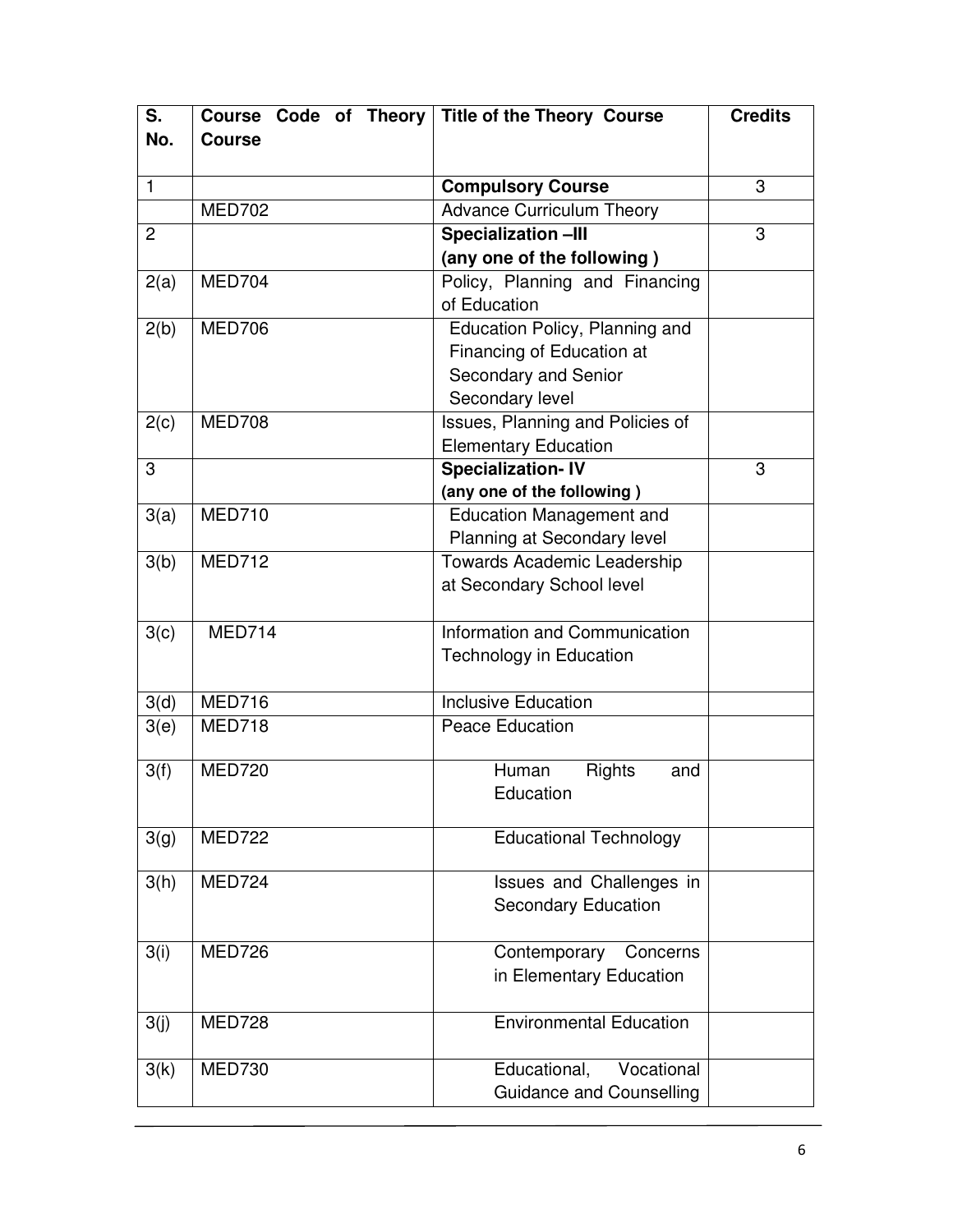| 3(1)           | <b>MED732</b> | Educational                                                          |            |
|----------------|---------------|----------------------------------------------------------------------|------------|
|                |               | Administration                                                       |            |
| 3(m)           | MED734        | Supporting Education of                                              |            |
|                |               | <b>Students from Disabilities</b>                                    |            |
|                |               | Disadvantaged<br>and                                                 |            |
|                |               | Groups                                                               |            |
| 3(n)           | <b>MED736</b> | <b>Value Education</b>                                               |            |
|                |               |                                                                      |            |
| 3(0)           | <b>MED738</b> | <b>Educational Evaluation</b>                                        |            |
| 3(p)           | <b>MED740</b> | <b>Science Education</b>                                             |            |
|                |               |                                                                      |            |
| 3(q)           | <b>MED742</b> | Language Education                                                   |            |
| 3(r)           | <b>MED744</b> | Social Science Education                                             |            |
| 3(s)           | <b>MED746</b> | <b>Business Education</b>                                            |            |
|                |               |                                                                      |            |
| 3(t)           | <b>MED748</b> | <b>Gender Studies</b>                                                |            |
|                |               |                                                                      |            |
|                |               | Course Code of Practical Title of the Practical Course               |            |
|                | <b>Course</b> |                                                                      |            |
|                |               |                                                                      |            |
| $\overline{4}$ | <b>MED752</b> | <b>Advance Curriculum Theory</b>                                     | 1          |
| 5(a)           | <b>MED754</b> | Policy, Planning and Financing of                                    | 1 for each |
|                |               | Education                                                            | of the     |
|                |               |                                                                      | following  |
| 5(b)           | <b>MED756</b> | Education Policy, Planning and<br>Financing<br>Education<br>οf<br>at | -do-       |
|                |               | Secondary<br>Senior<br>and                                           |            |
|                |               | Secondary level                                                      |            |
| 5(c)           | <b>MED758</b> | Issues, Planning and Policies of                                     | -do-       |
| 6              | <b>MED760</b> | <b>Elementary Education</b><br>Education<br>Management<br>and        | 1 for each |
|                |               | Planning at Secondary level                                          | of the     |
|                |               |                                                                      | following  |
| $\overline{7}$ | <b>MED762</b> | <b>Towards Academic Leadership</b>                                   | -do-       |
|                |               | at Secondary School level                                            |            |
| 8              | <b>MED764</b> | Information and                                                      | -do-       |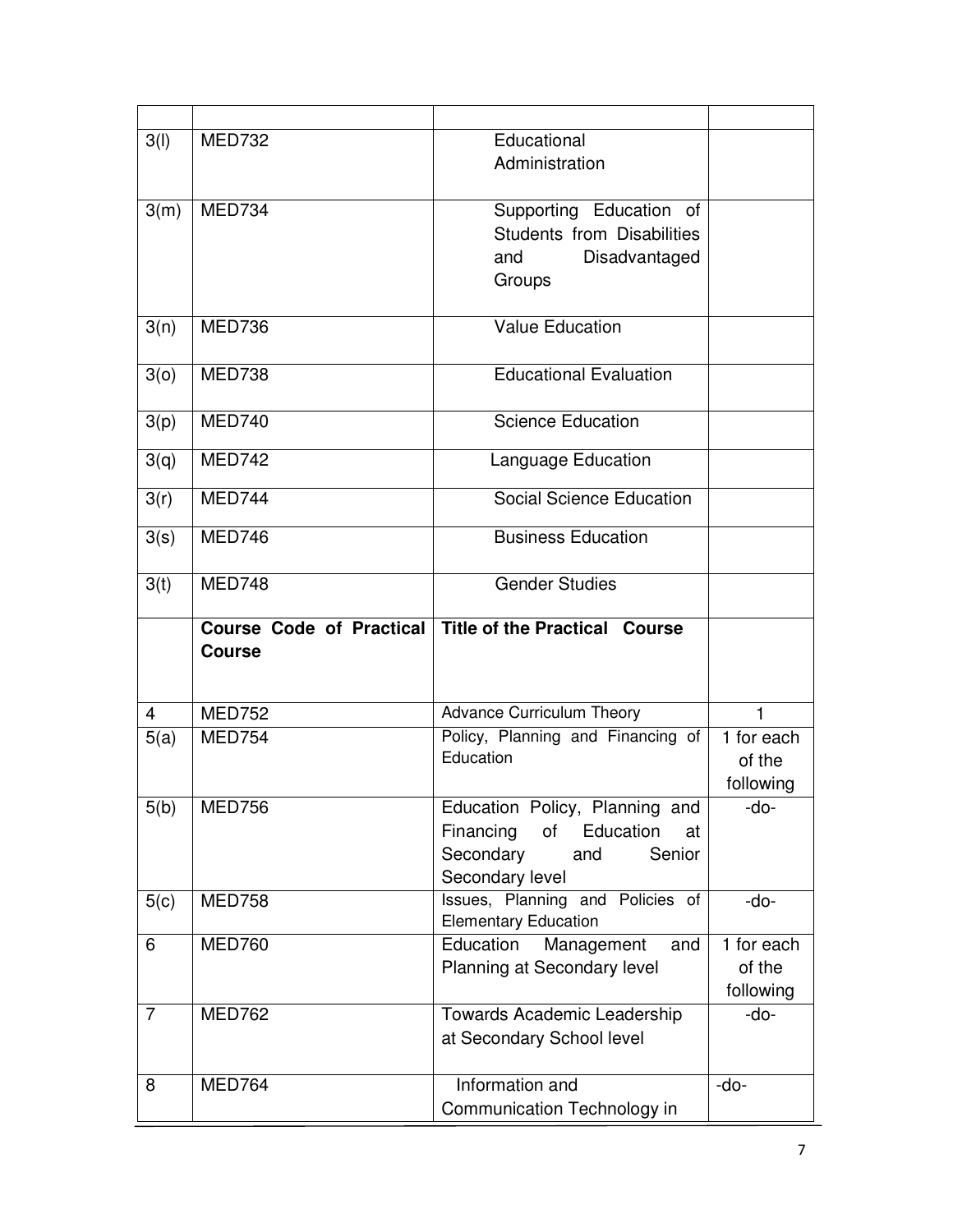|    |               | Education                                                                                      |        |
|----|---------------|------------------------------------------------------------------------------------------------|--------|
| 9  | <b>MED766</b> | <b>Inclusive Education</b>                                                                     | -do-   |
| 10 | <b>MED768</b> | Peace Education                                                                                | -do-   |
| 11 | <b>MED770</b> | Rights<br>Human<br>and<br>Education                                                            | -do-   |
| 12 | <b>MED772</b> | <b>Educational Technology</b>                                                                  | $-do-$ |
| 13 | <b>MED774</b> | Issues and Challenges in<br><b>Secondary Education</b>                                         | -do-   |
| 14 | <b>MED776</b> | Contemporary Concerns<br>in Elementary Education                                               | -do-   |
| 15 | <b>MED778</b> | <b>Environmental Education</b>                                                                 | -do-   |
| 16 | <b>MED780</b> | Educational, Vocational<br><b>Guidance and Counselling</b>                                     | -do-   |
| 17 | <b>MED782</b> | Educational<br>Administration                                                                  | -do-   |
| 18 | <b>MED784</b> | Supporting Education of<br><b>Students from Disabilities</b><br>and<br>Disadvantaged<br>Groups | $-do-$ |
| 19 | MED786        | <b>Value Education</b>                                                                         | -do-   |
| 20 | <b>MED788</b> | <b>Educational Evaluation</b>                                                                  | -do-   |
| 21 | <b>MED790</b> | <b>Science Education</b>                                                                       | -do-   |
| 22 | <b>MED792</b> | Language Education                                                                             | -do-   |
| 23 | MED794        | <b>Social Science Education</b>                                                                | -do-   |
| 24 | MED796        | <b>Business Education</b>                                                                      | -do-   |
| 25 | <b>MED798</b> | <b>Gender Studies</b>                                                                          | -do-   |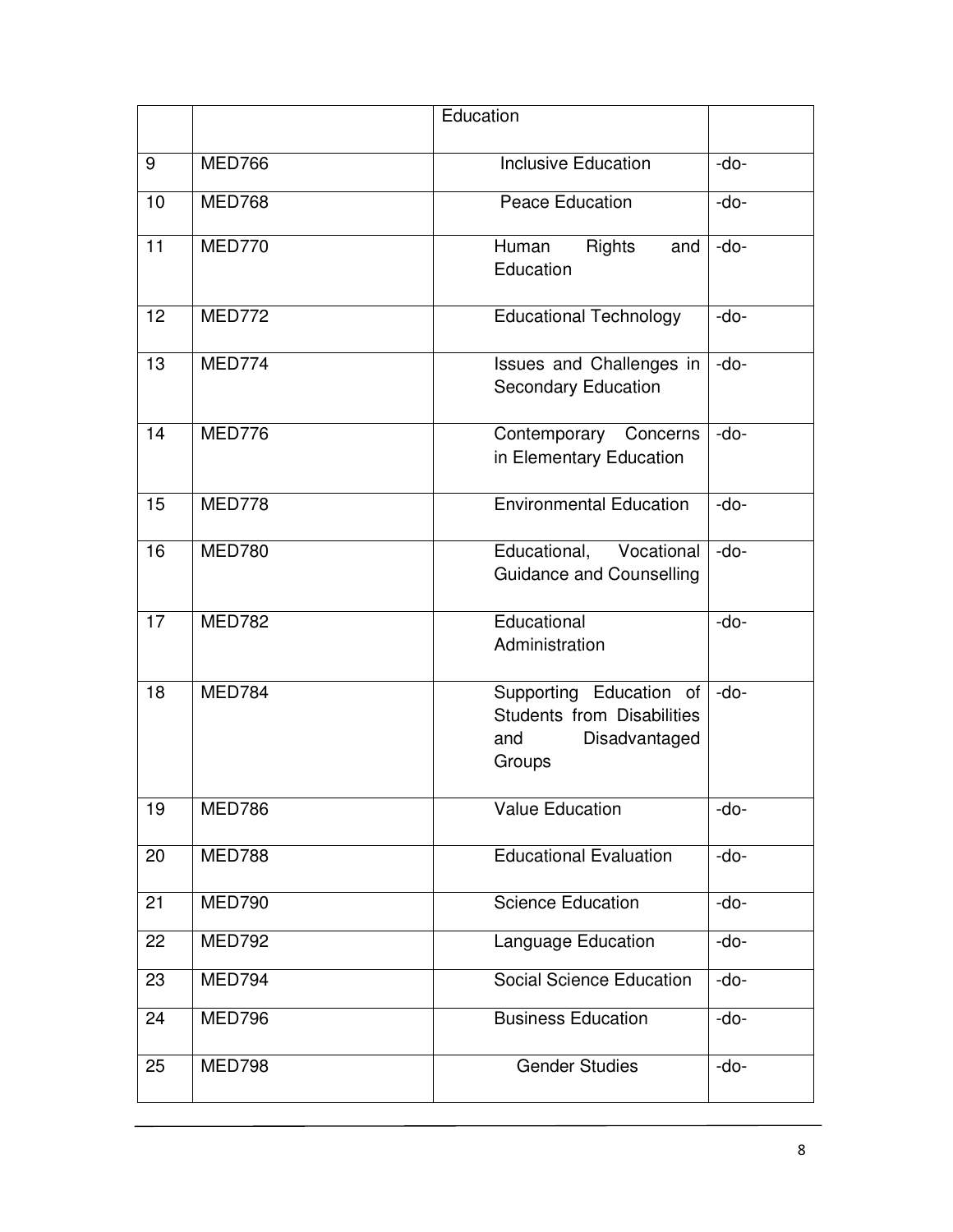|    |                | <b>Compulsory Course Work</b> |    |
|----|----------------|-------------------------------|----|
| 26 | <b>MED 800</b> | <b>Dissertation</b>           |    |
|    |                | <b>Total Credits</b>          | 16 |

# **(D) Split of Credits**

| S              | <b>Course</b>      | Sem. I                 | Sem.II       | Sem.III       | Sem.IV      | <b>Total</b><br><b>Credits</b> |
|----------------|--------------------|------------------------|--------------|---------------|-------------|--------------------------------|
| <b>N</b>       |                    |                        |              |               |             |                                |
| $\mathbf{1}$   | Perspectiv         |                        | 3 courses    | 3 courses X   |             | 24                             |
|                | e Courses          |                        | $X 4C=12$    | $4C = 12$     |             |                                |
|                |                    |                        |              |               |             |                                |
| $\overline{2}$ | Tool               | *1 course $X$ 4 C=4    |              | 1 course X    |             | 08                             |
|                | Courses            | $*$ 2 courses $X$ 1C=2 |              | $2C=2$        |             |                                |
|                |                    | $(ISBN - I)$           |              |               |             |                                |
|                |                    |                        |              |               |             |                                |
|                |                    |                        |              |               |             |                                |
| 3              | TE.                |                        | course<br>1. | 1 course X    |             | 08                             |
|                | Courses            |                        | $X 4C=4$     | $4C=4$        |             |                                |
|                |                    |                        |              |               |             |                                |
| 4              | Specializa         |                        |              | 2 courses X   | 3 courses   | 20                             |
|                | tions              |                        |              | $4 C = 8$     | $X 4C = 12$ |                                |
|                |                    |                        |              |               |             |                                |
| 5              | <b>Dissertatio</b> |                        | 1            | *1 courseX4   |             | 08                             |
|                | n/Researc          |                        | courseX2     | $C=4$         |             |                                |
|                | h                  |                        | $C=2$        | ¥             |             |                                |
|                |                    |                        | (ISBN)       | $courseX2C =$ |             |                                |
|                |                    |                        |              | $2$ (ISB-III) |             |                                |
| 6              | Internship         |                        | 1course      | 1 course X    |             | 08                             |
|                |                    |                        | X4<br>$C=4$  | $4C=4(1SB-$   |             |                                |
|                |                    |                        | (ISBN)       | III)          |             |                                |

# **(E) Scheme of Examinations:**

| S.N | Sem. I                      | Sem. II              | Sem.III             | Sem. IV     |
|-----|-----------------------------|----------------------|---------------------|-------------|
|     |                             |                      |                     |             |
|     | Χ<br>Courses<br>4           | Courses<br>4         | 4 Courses X 100=400 | 3 Courses   |
|     | 100=400 marks               | 100=400 marks        | marks               | Х           |
|     |                             |                      |                     | $100 = 300$ |
|     |                             |                      |                     | marks       |
| 2   | X<br><b>Practicals</b><br>6 | X<br>Practicals<br>6 | 7 Practicals X 100  | 4           |
|     | $100 = 600$ marks           | 100=600 marks        | $=700$ marks        | Practicals  |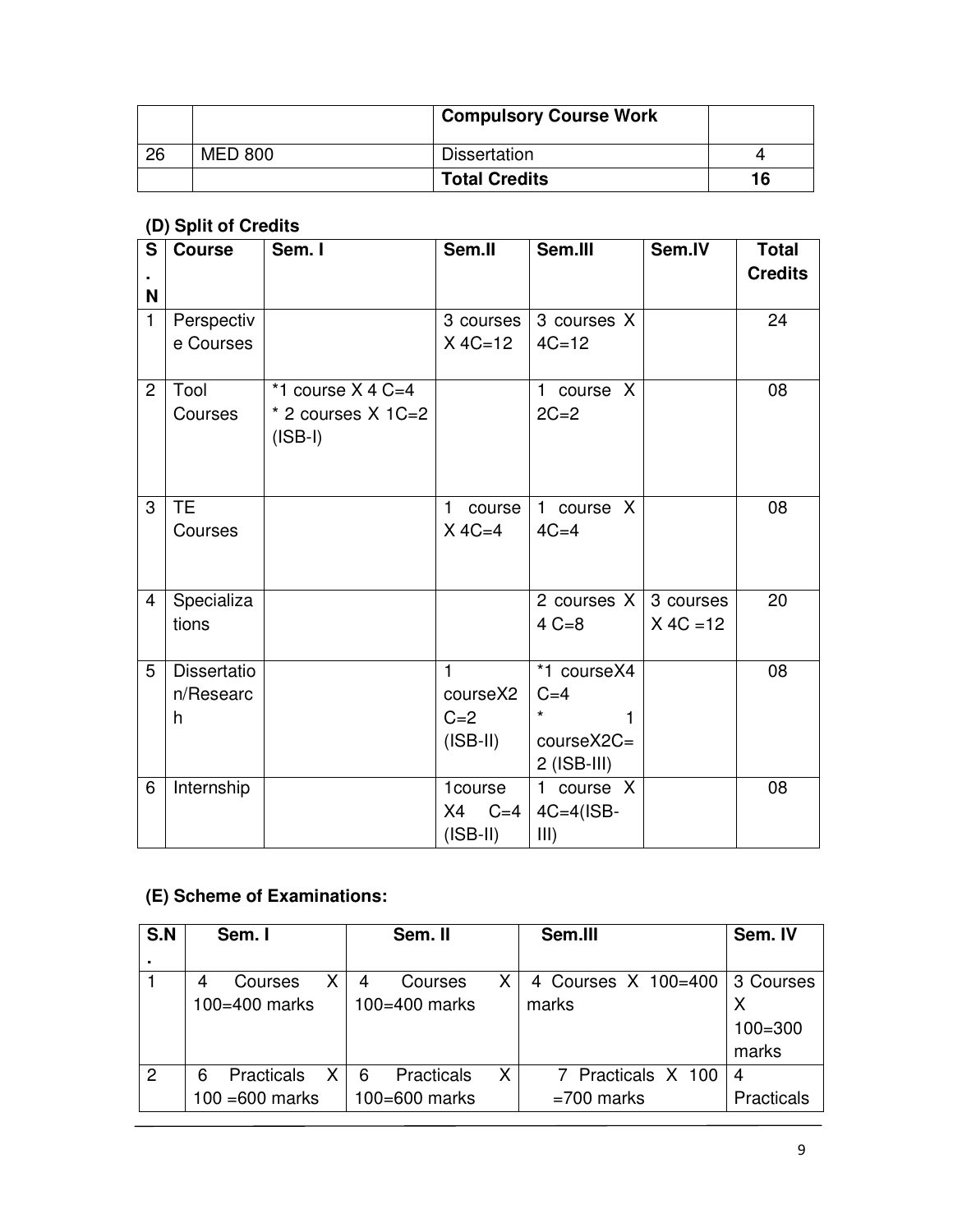|                |                                                  |                      |       |                          | X<br>$100 = 400$<br>marks |
|----------------|--------------------------------------------------|----------------------|-------|--------------------------|---------------------------|
| 3              | Total<br>$=1000$<br>marks<br>(a)                 | Total= $1000$<br>(b) | marks | Total = $1100$ marks (c) | Total=700<br>marks<br>(d) |
| $\overline{4}$ | Grand Total:<br>$(a)+(b)+(c)+(d)=38$<br>00 marks |                      |       |                          |                           |

# **(F) M.Ed. Curriculum (Two Years)**

Taught, Practicum, Workshops & Seminars are the modalities through which the course will be transacted.

- Each Credit in a taught course is equal to one hour of teaching or two hours of seminars/group work/field work/workshop per week for 16 weeks.
- The programme should have a provision for regular field visits across the semesters.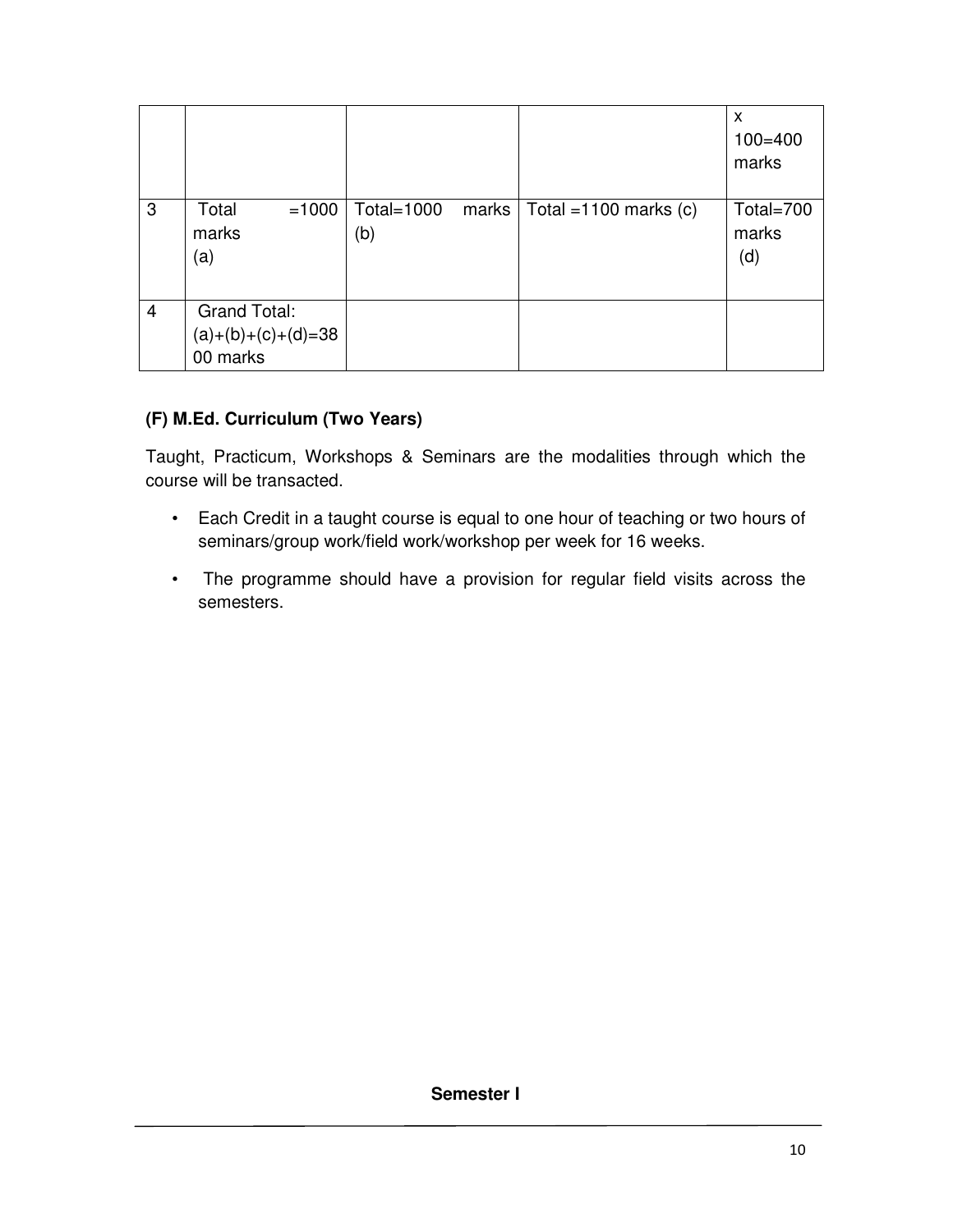# **Course Title: Educational Psychology Course Code:MED601** Course Code:MED601

**Objectives:** The students will be able to

- understand the relevance of psychological perspective of education.
- get acquainted with the process of assessment of personality.
- understand the dynamics of intelligence and learning.

# **Unit I: Psychological perspective of education**

-Nature, meaning and scope of Educational Psychology, Methods of Psychology, Experimental, Clinical and Differential.

-Human Development: Concept, principles, sequential stages of development with special reference to Adolescence, factors influencing development and their relative roles, general characteristics.

-Problems of Indian Adolescent including Delinquency: theories and remedial steps.

# **Unit II: Relevance of Psychological Principles to Pedagogical Interventions**

-Concept and nature of personality.

-Role of heredity and environment in the development of Personality.

-Theories of personality with special references to developmental and factoranalytical approaches.

-Assessment of Personality: subjective, objective, and projective methods.

-Personality Inventories.

-Psychology of Adjustment: integrative and disintegrative adjustment; causes of disintegration and their control.

# **Unit III: Psychology of Learning and Intelligence**

- Learner and Learning:

- (a) Nature, meaning and scope
- (b) Approaches to learning: Behaviouristic, Cognitive, Humanistic and Neuropsychological.
- (c) Constructivism and Learning, learning styles and their relevance to learning.
- (d) Role and Function of Educational Technology for effective learning.

**Unit IV:**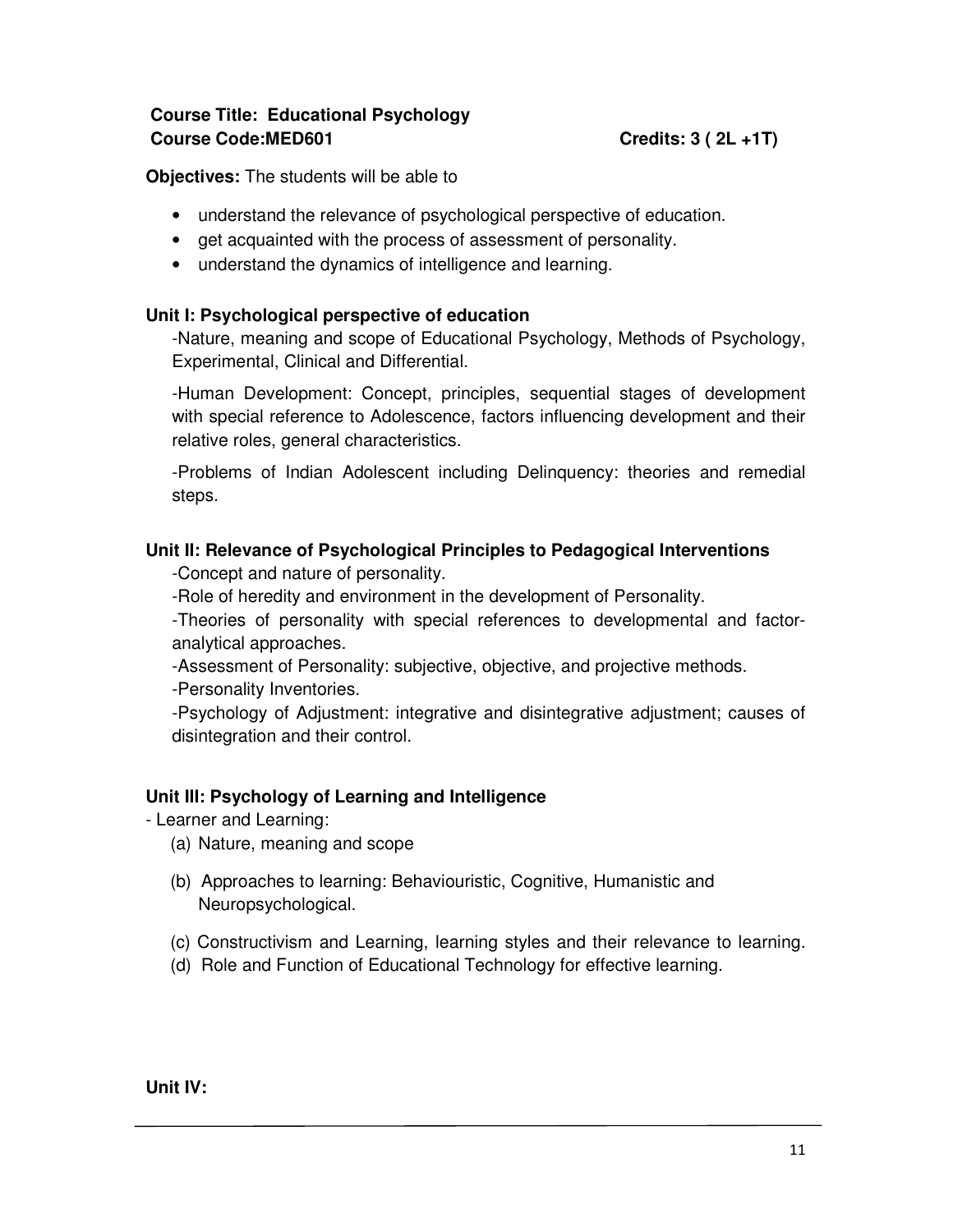-Salient features of Pavlov's, Skinner's, Gestalt and Hebb's theories of learning. -Detailed study of:

- (a) The Social Cognitive Theory with special reference to Bandura, Dollard and Miller.
- (b) The Information Processing Theory with special reference to Norman, Ausubel and Bruner.
- (c) Piaget's Genetic Epistemological Approach to Cognitive Development.

(d) Gardner's Multiple Intelligence Theory.

-The role of environment-related factors in the development of intelligence. -Measurement of Intelligence.

-Implications of Intelligence Testing.

-Ethical issues in psychological testing.

# **References:**

- Ausubel. & Robinson F.G. (1969). School learning-An Introduction to Educational Psychology, New York, Holt, Rinehart & Winston Inc.
- Bany and Johnson (1964). Classroom Group Behavior, New York, the MacMillan Co.
- Bernard, H.W. (1972). Psychology of learning & Teaching, New York, McGraw-Hill Company Third Edition.
- Bigge, M.L. Hunt M.P. (1962). Psychological Foundations of Education, New York, Harper & Brothers, Publish.
- Deese, James & Holse (1967). The Psychology of learning New York, McGraw – Hill Book
- Fontane, David (1981). Psychology for Teachers, London, McMillan Press Ltd.
- Gage and Berlinger. (1984). Educational Psychology, Boston, Houghton Miffinb Co.
- Hayes, J.R. (1978). Cognitive Psychology: Thinking and creating. Homewood, Illinis: The Dorsey Press.
- Henson K.T. & Eller B.F. (1999). Educational Psychology for Effective Teaching. Wadsworth, Publishing Co. Belmont (U.S.A.).
- Lahey B.B. (1998). Psychology: An Introduction. Tata McGraw-Hill Publishing Co.Ltd. New Delhi.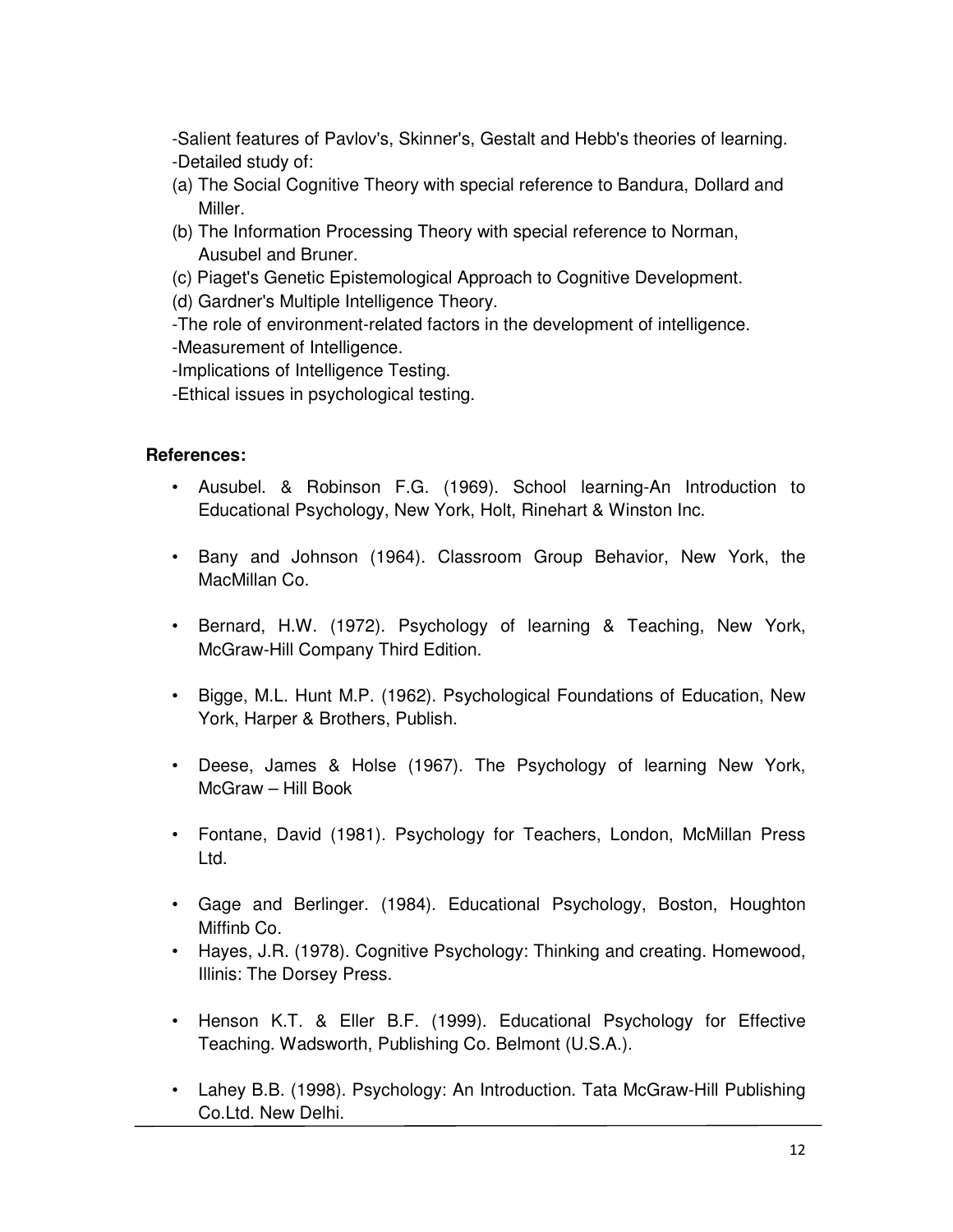- Olson, M.H. & Hergenhann (2013). Theories of Learning. New Delhi: PHI Learning Pvt.Ltd.
- · Pringle, M.K. Verma V.P. (1974). Advances in Educational Psychology, LONDON, Press Ltd. University of Lon.
- Salvin R.E. (1997). Educational Psychology (Theory & Practice): London, Allan & Bacon.
- Santrock John W. (2001). Educational Psychology, McGraw Hill (International Edition) Boston.
- Travers Robert M.W. (1973). Educational Psychology, New York, the McMillan Co.
- Wads Worth B.J. (1989). Piaget's Theory of Cognitive and Affective Development, New York, Longman Incorporated Fourth Edition.

# **Course Title: Educational Psychology Course Code: MED652**

Credit: 1

# Practicum (any one of the following):

- Administration & interpretation of an individual (performance) & group test of intelligence.
- Administration and interpretation of a personality or adjustment inventory and an anxiety scale.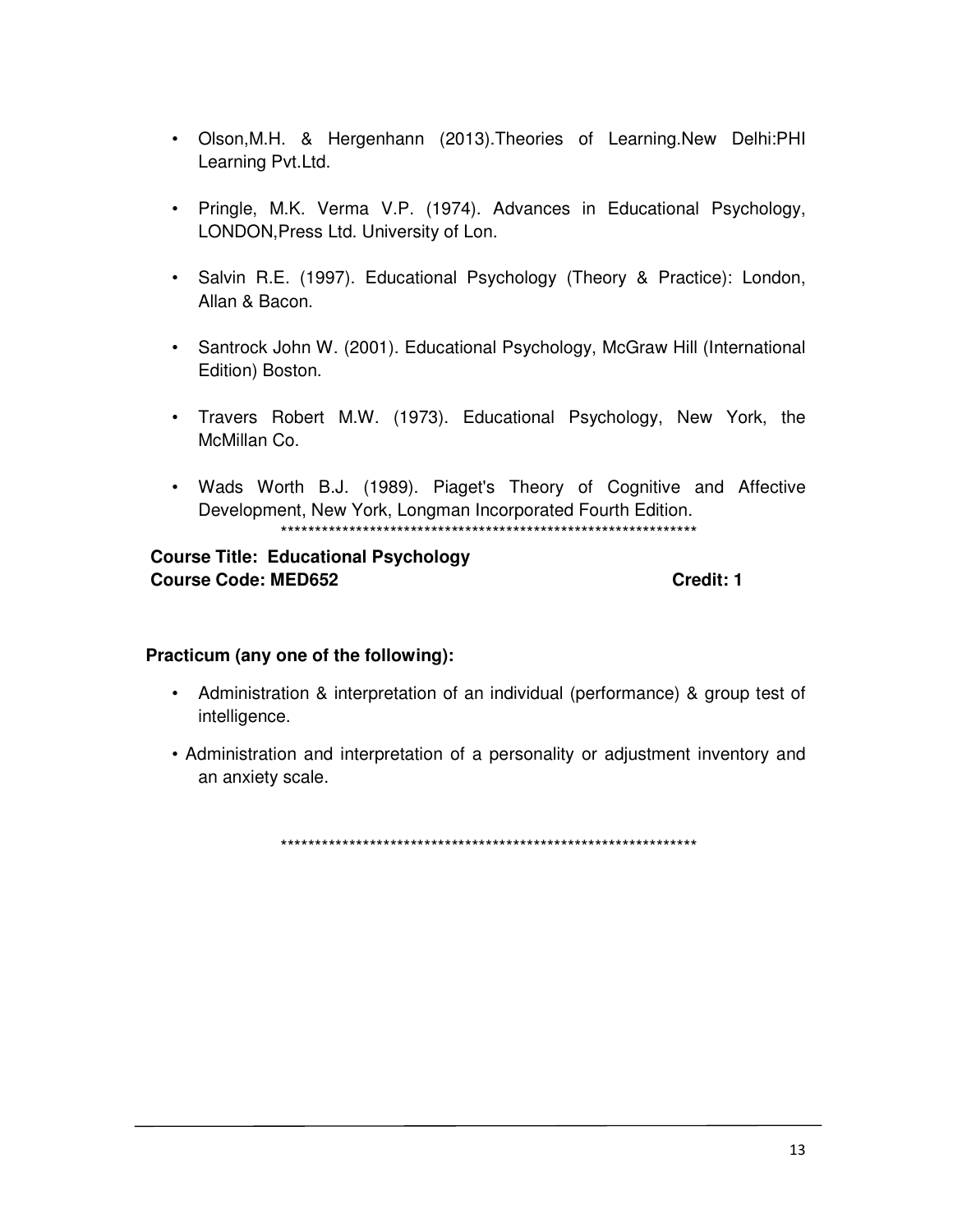# **Course Title: Historical and Political Perspectives of Education**

#### **Course Code: MED603 Credits:3 ( 2L +1T)**

**Objectives:** The students will be able to:

• understand the pre-independence and post-independence development of education in India.

• understand the factors from historical perspective that contributed to present education system.

• explain the important features of various reports, commissions and policies of education during pre and post-independence development of Education - in India.

• understand that development of Education is influenced by political forces of the time.

• acquire knowledge of characteristics features of ancient, medieval and British system of education in India and of their strengths and limitations.

# **Unit I: Historical perspectives of education in India till 1854**

-A brief study of the main characteristics of the Vedic, Brahmanic, Buddhist and Islamic systems of education with reference to their aims, features, curricula, methods, practices and agencies of education.

-Education under the East India Company up to 1854, with special reference to the motives of the Company.

-Development of Education from 1813 (Charter Act), 1835 Lord Macaulay's minutes and 1854 Woods Despatch, 1882 Hunter Commission to the end of the 19th Century, with reference to important landmarks in education, bringing out the political designs of the British rulers; and the impact of education on political, social, economic and the cultural life of the people and vice-versa.

# **Unit II: Indian Education in 20th Century**

The growth of Education from 1901 to 1947, with reference to important landmarks(educational policies, Saddler Commission, Sargent Plan-their features, implications and impact on political, social and economic life) highlighting the British designs and bringing out the inter-relationship between education and political, social and economic life of the people.

-The growth of Education from 1947 onwards, with special reference to the reports of the University Education Commission, the Secondary Education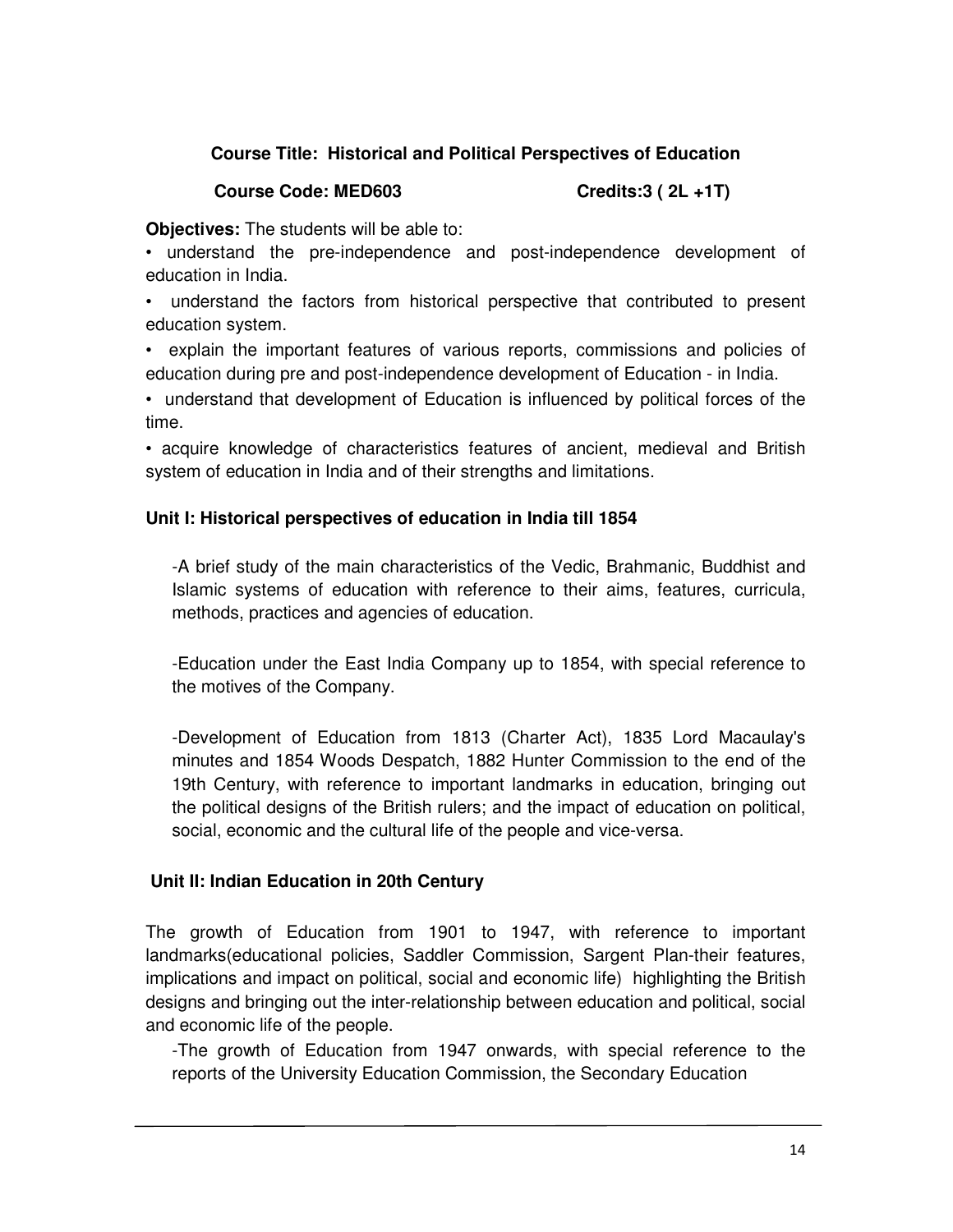Commission, the Education Commission: 1964-66, and the National Policy on Education 1986 and its review Committees.

*-A critical study of the problems related to the following:* 

- i. Vocational Education
- ii. Adult Education
- iii. Professional Education
- iv. Women Education
- v. Education for Marginalized

# **Unit III: Political Perspectives of Education:**

- Colonial concept of Education & its implications for Current Educational Studies.

- State and Education.

- Provision of Equal Opportunity of Education to woman, Scheduled Castes, Scheduled Tribes & Other Disadvantaged sections including Disabled Children.

- Recent political developments and its impact on Indian Education System.

- International agencies such as UNESCO, World Bank, funding bodies etc. and their role in education.

# **Unit IV: Constitutional provisions regarding education**

- The Preamble to the Indian Constitution with its implications for education**.** 

- Implications of Justice, Liberty & Equality in Education.
- Directive Principles of State Policies & Education (Part IV of Indian Constitution).

- Fundamental Rights with special emphasis on Right to Education, Article 21A along with impediments in the path of implementation of RTE.

# **References:**

• Aggarwal, J.C. (2004) Development of Education System in India. New Delhi: Shipra.

• Aggarwal, J.C. (2004) Modern Indian Education. New Delhi: Shipra.

• Sharma, R L. (2006) Comprehensive History of Modern Education. New Delhi: Cyber Tech Publications.

• Report of the Education Commission (1964-66) Education and National Development. New Delhi: NCERT.

• Indian Year Book on Education (Elementary Education). (1964) New Delhi: NCERT.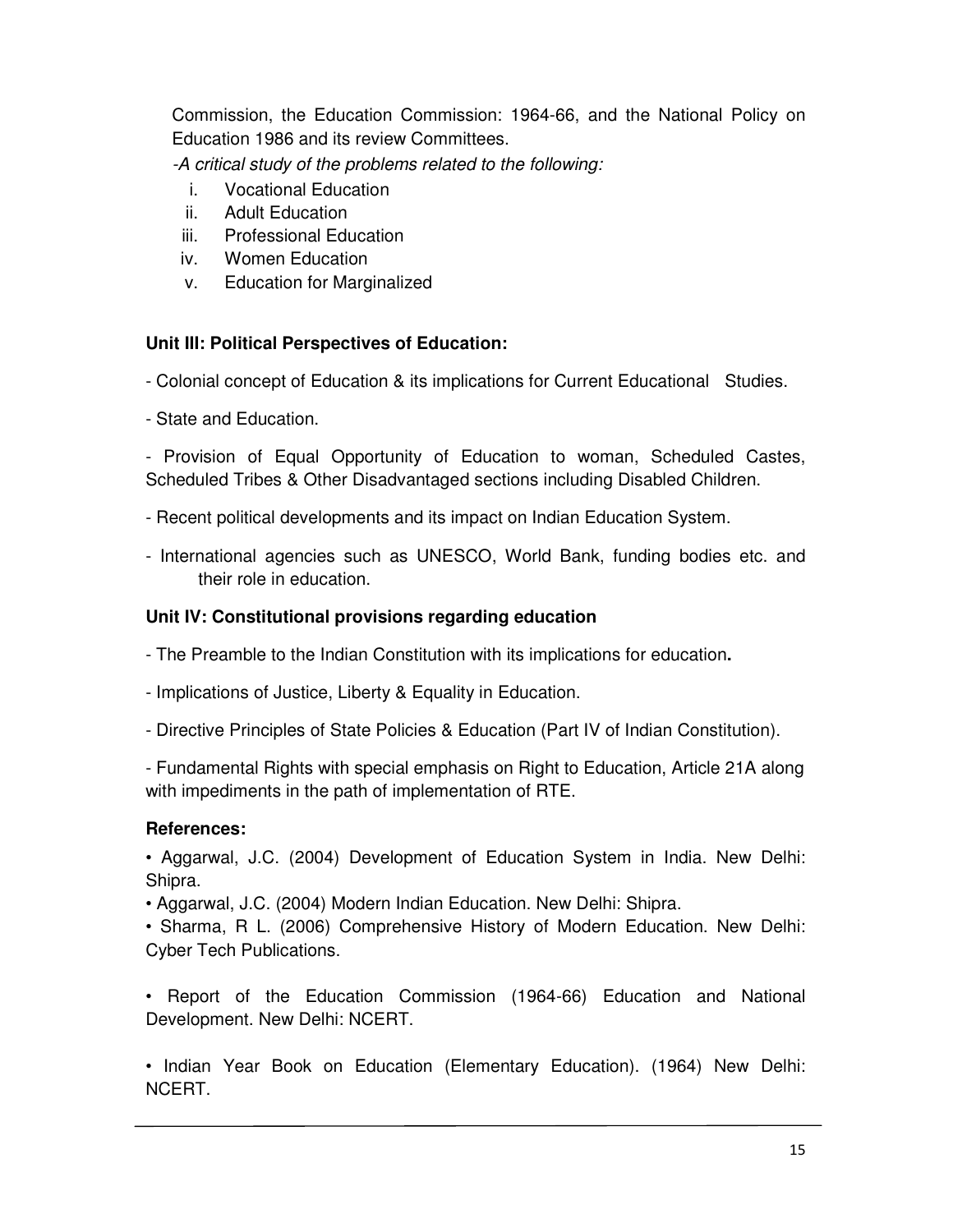• Report of the Secondary Education Commission (1952-53) Ministry of Education and Social Welfare. New Delhi: Government of India.

• Report of the University Education Commission (1948-49) Ministry of Education Government of India.

• Banerjee, J.P. (1979) Education in India: Past, Present, Future. Calcutta: Gupta and Co (Pvt.) Ltd.

• Basu, A.N. (1947) Education in Modern India. Calcutta: Orient Book Co.

• Shrivastava, B.D. (1963) the Development of Modern Indian Education. Calcutta: Orient Longmans.

• Desai, D.M.(1957) A Critical Study of Primary Education in India. Baroda: The M.S. University.

• Dongerkery S.R. (1955) Thoughts in University Education. Bombay: Popular Book Depot.

• Kabir, H. (1959) Education in New India. London: Allen & Unwin Ltd.

• Keay, F.F. (1973) A History of Education in India and Pakistan. Calcutta:Oxford University Press.

• Mukherjee, L. (1975) Comparative Education. Bombay: Allied Publishers.

• Mukherjee, S.N. (1964) Education in India, Today and Tomorrow. Baroda:Acharya BookDepot.

• Mukherjee, S.N. (1966) History of Education in India (Modern Period) Baroda: Acharya Book Depot.

• Naik, J.P. (1965) Educational Planning in India. Bombay:Allied Publishers.

• Naik, J.P. (1965) Elementary Education in India (The Unfinished Business) Bombay: Asia Publishing House.

• Nurullah, S. and Naik, J.P. (1975) A Student's History of Education in India (1800- 1961) Revised Fourth Edition. Bombay:MacMillan and Co. Ltd.

• Panikkar, K.M. (1963) the Foundations of New India. London: Allen and Unwin.

• Saiyuddin, K.G. (1962) Problems of Educational Reconstruction. Bombay:Asia Publishing House.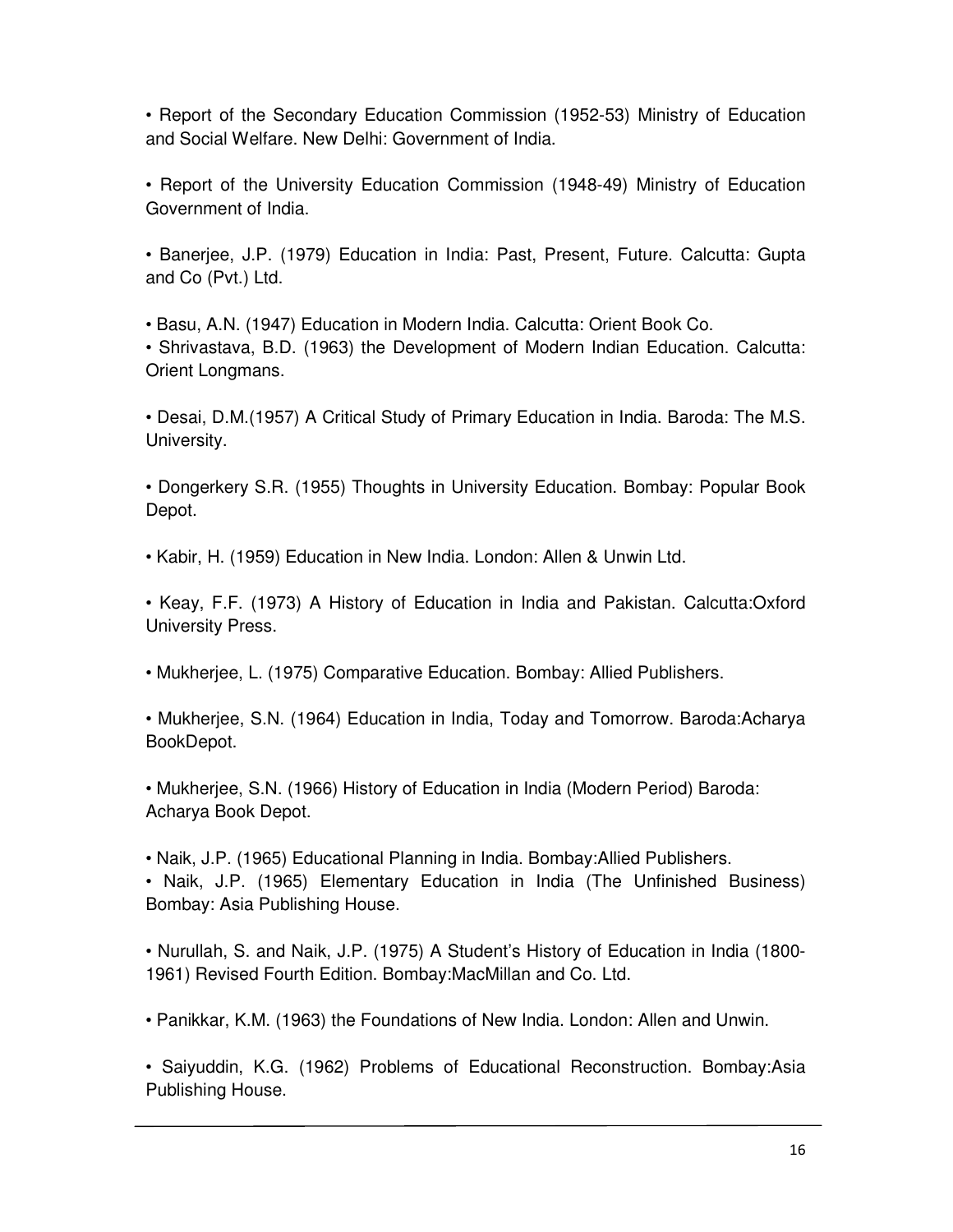• Sharma, S. (2005) History and Development of Higher Education in free India. Jaipur; ABD Publishers.

• Shrimali, K.L. (1961) Problems of Education in India. New Delhi: Publications Division Govt. of India.

• Shrimali, K.L. (1965) Education in Changing India. Bombay:Asia Publishing House.

• Singh, B.P. (1990). Aims of Education in India. New Delhi: Aianta Publication. 

# **Course Title: Historical and Political Perspectives of Education**

**Course Code: MED653** 

Credit:1

# Practicum (any one of the following):

• Review of related literature to justify the role of Historical/Political foundations of education in shaping of education.

• Writing an analytical paper on one topic to perform one activity on the topics/ activities decided by the concerned teacher. The student teacher will present the report in class.

• Writing an assignment on educational development in ancient India after classroom discussion.

• Research on two or three educational policies/ approaches/practices used in other countries but not in India with special focus on the problems in their implementation.

# **Course Title: Educational Studies**

**Course Code: MED605** 

Credits: 3 (2L+ 1T)

Objectives: The students will be able to:

- understand the meaning, functions and aims of education
- Comprehend the nature of education studies and map the fields in present scenario.
- Introduce certain selected seminal educational texts representing the foundational perspectives.
- Get oriented to the institutions, systems and structures of education and flag the contemporary concerns of education policy and practice.
- Analyse educational issues systematically and logically.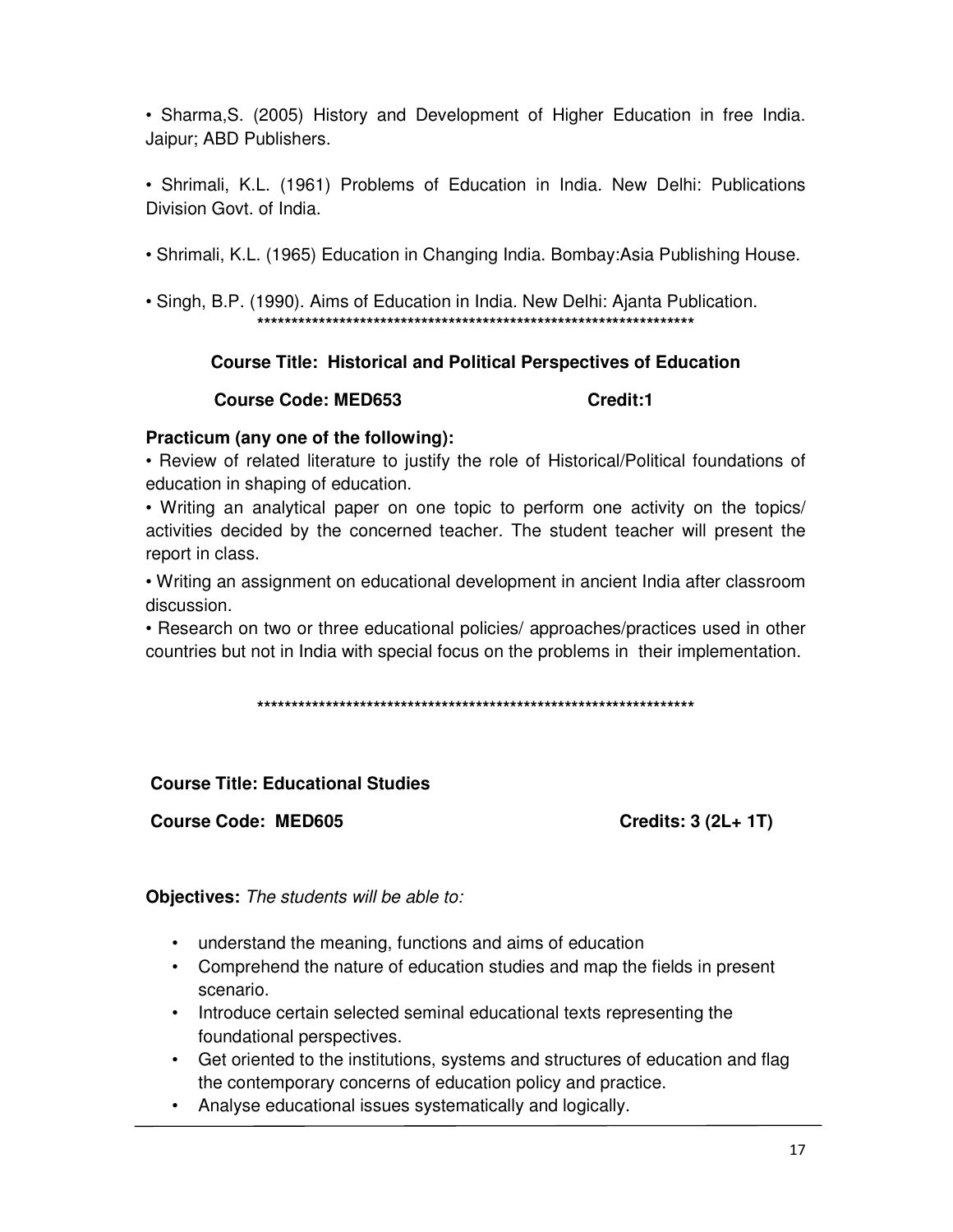• Evaluate education policy vis-a -vis causes in education and find scope to accommodate new principles, knowledge and values.

# **Unit I: Meaning of Education**

- Derivation of the term education- Indian & Western views.

- Meaning of Education- as a process and product.
- Education as a continuous reconstruction of experiences
- Education as acquisition of knowledge & skills.

-Education as a disciplinary, inter disciplinary and multi disciplinary field.

# **Unit II: Aims of Education**

-Conservative and creative functions of education, education as methodical socialization, education as a means of socialization, education as a means of social change.

- Aim of Education- social & individual aims of education.

- Moral & Character building as aims of education.

- Views of some eminent educators such as Mahatma Gandhi, Vivekananda, Aurbindo, John Dewey, Paulo Freire etc. on moral & Character Building.

- Aims of Education as recommended by Indian education commission (1964-66), NPE (1986), & NCF (2005).

# **Unit III: Factors influencing aims of Education**

- Factors determining aims of Education- religion &*dharma understanding the concept and relevance of the purusharthas: (i) dharma, (ii) artha, (iii) kama & (iv) moksha* 

# **-Islamic/Christian concept of education.**

- Factors influencing aims of education.

- Influence of schools of philosophies on aims of education.
- Influence of Pragmatism on aims of education.

# **Unit IV: Functions of Education**

- Functions of Education towards (i) the individual, (ii) society (iii) nation(iv) & global.

- Achieving Social & National Integration- social & National services, international understanding.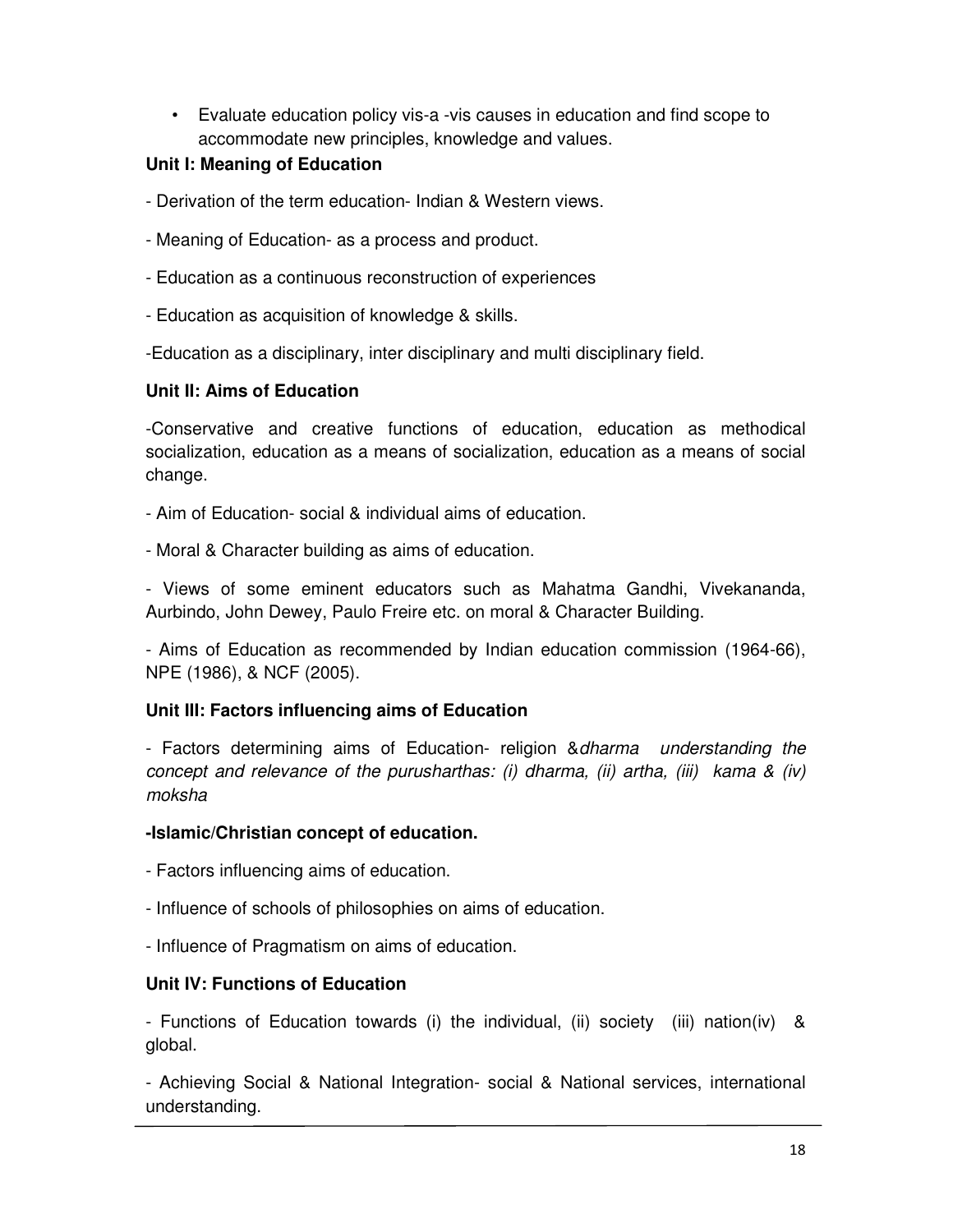-Development of appropriate language policies, ascertaining the process of modernization.

-cultivating social, moral & spiritual values.

# References:

- Mookerii, R.K. (1969) Ancient Indian Education. New Delhi: Motilal Banarsidas.
- Hughes, J.M. (1962) Education in America. New York: Harper and Row Publishers.
- Ulich, R. (1971) three thousand years educational wisdom. United States of America: Harvard University.
- Sharma, R.S. (2006) Comprehensive history of Modern Education. New Delhi:
- Cybertech Publications.
- · Singh, V. (2005) Development of Education in India. New Delhi: Akansha Publication House.
- Vaidya, (2005) Educational Reforms. New Delhi: Deep and Deep Publications.
- Nigam, B.K. (1993) History and Problems of Indian Education. New Delhi: Kanishka Publications.

# **Course Title: Educational Studies**

# **Course Code: MED655**

# Practicum (any one of the following):

• To compile articles from newspapers, magazines, and the internet on educational issues. Prepare a report with suggestion for solutions.

• Comparative study of educational contribution of Indian and western educationists 

# **Course Title: Research Methodology in Education**

#### **Course Code: MED607**

#### Objectives: The students will be able to

- Get familiarized with the basic terms of research methodology.
- Develop understanding of concept of research in general and educational research in particular.

#### Credit:1

Credits:  $3(2L+1T)$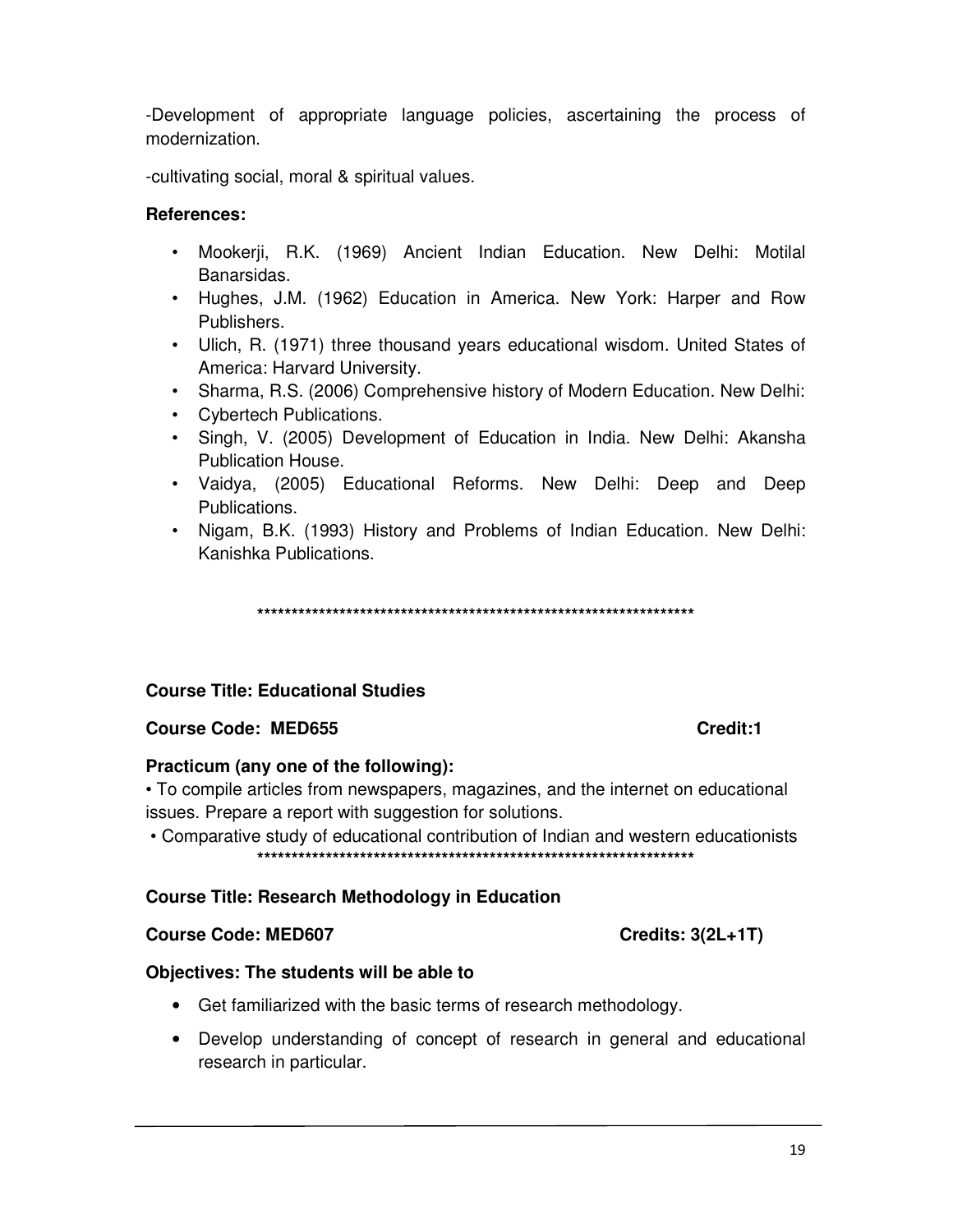- Develop understanding of distinctive features of qualitative and quantitative research paradigms.
- Acquaint the students with respect to different techniques of research.
- Enable students to understand the dynamics of different research methods
- Understand the application of statistical techniques in Educational Research.

# **Unit I: Elements of Research**

*Nature of research: fundamental, applied and action.* 

-Educational Research; Meaning, Nature, Types, Scope and limitations.

-Scientific Inquiry: concept and assumptions and their role, scope and limitations, the scientific method

-Positivist and Non-positivist paradigms, Qualitative Vs Quantitative

-Major orientations in educational research: Philosophical, Historical, Sociological and Psychological.

-Types of Educational Research: Descriptive, Evaluative, Historical, Philosophical, Developmental, Co relational research, Ethnographic Research, Experimental research, Ex-Post Facto Research, Action research etc.

# **Unit II: Research Methods**

-Sampling and Research Tool, Survey, Case Study, Experimental method etc.

-Use of technology in conducting research.

-Skills required for conducting research.

-Sources of research data: primary and secondary sources (interdisciplinary approach).

-Sampling techniques: concept, random sampling, random tables, purposive sampling, stratified random sampling, need, probability and non-probability samples, sampling errors and their control.

-Population and sample: concept and need, probability and non-probability sampling, sampling error.

-Tools and techniques of data collection: observation, interview, questionnaire, rating scale, inventory, check list, content analysis. Reliability and validity of tools.

-Case study method: advantages and limitations.

-Anecdotal method/research.

-Participatory research.

# **Unit III: Research Process**

-Formulating research proposal: identification of a research problem

-Review of related research, research questions, objectives and literature

-Formulation of hypotheses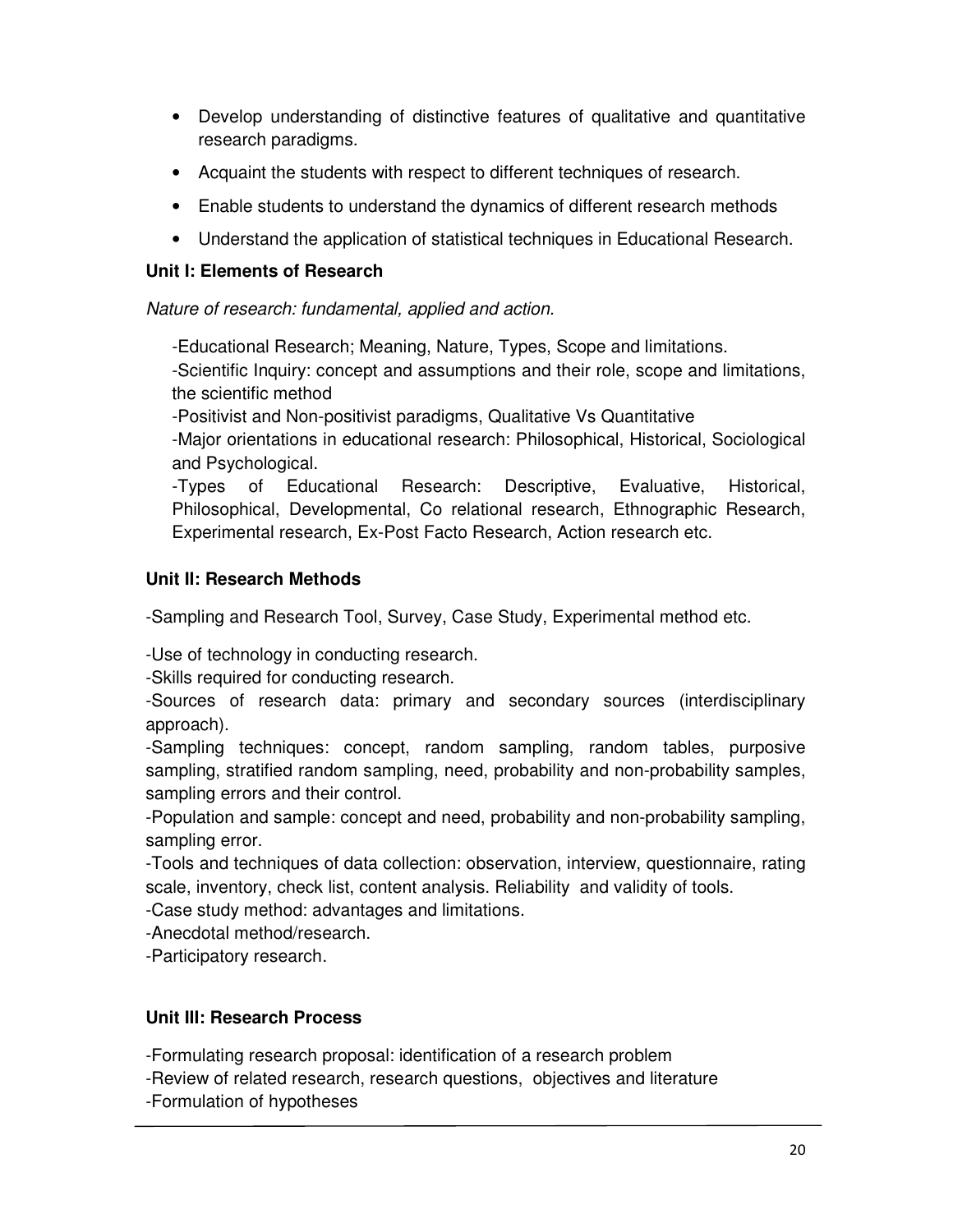-Research design and procedure -Data analysis techniques -Time scheduling -Cauterization, Writing, Evaluating and Reviewing research reports and papers.

# **Unit IV: Analysis and interpretation (elementary statistical methods) of data**

-Tabulation and graphical representation of data; Measures of Central Tendency and Variability; Percentiles and Percentile Ranks.

-Normal probability curve- its important properties and simple applications. Correlation and regression: product moments and rank difference co-efficient of correlation, regression equations.

-Inferential statistics: sampling distributions, hypotheses testing.

-Significance of sample statics: mean and coefficient of co- relation.

-Frequency comparison: chi-square test, t test, F test and ANOVA (one way analysis only).

-Analysis and interpretation of data, computer application (use of computer in statistical analysis).

# **References:**

• Best, John W. & James Kahn Research in Education (1986) 5th Edition New York, Prentice Hall,

• Borg, Walter R. (1981) Applying Educational Research: A practical guide for teachers, New York Longman.

• Borg, Walter R. & Meridith, D. Gall (1979) Educational Research An introduction, New York, Longman

• Engelhart, Max D. (1972) Methods of Educational Research. Chicago, Rand Mc Nally &Co.

• Fox, David J. (1969) the Research Process in Education. New York, Holt, Rinchart & Winston. Inc.

• Guilford J.P. Fundamental Statistics in Psychology and Education, McGraw Hill, New York.

• Garrett H.E. (1967) Statistics in Psychology of Education. Vakils Peffer and SimonsPrivate Ltd. Bombay.

• Good, Carter V. (1959) Introduction to Educational Research New York, Appleton Century Crofts, Inc.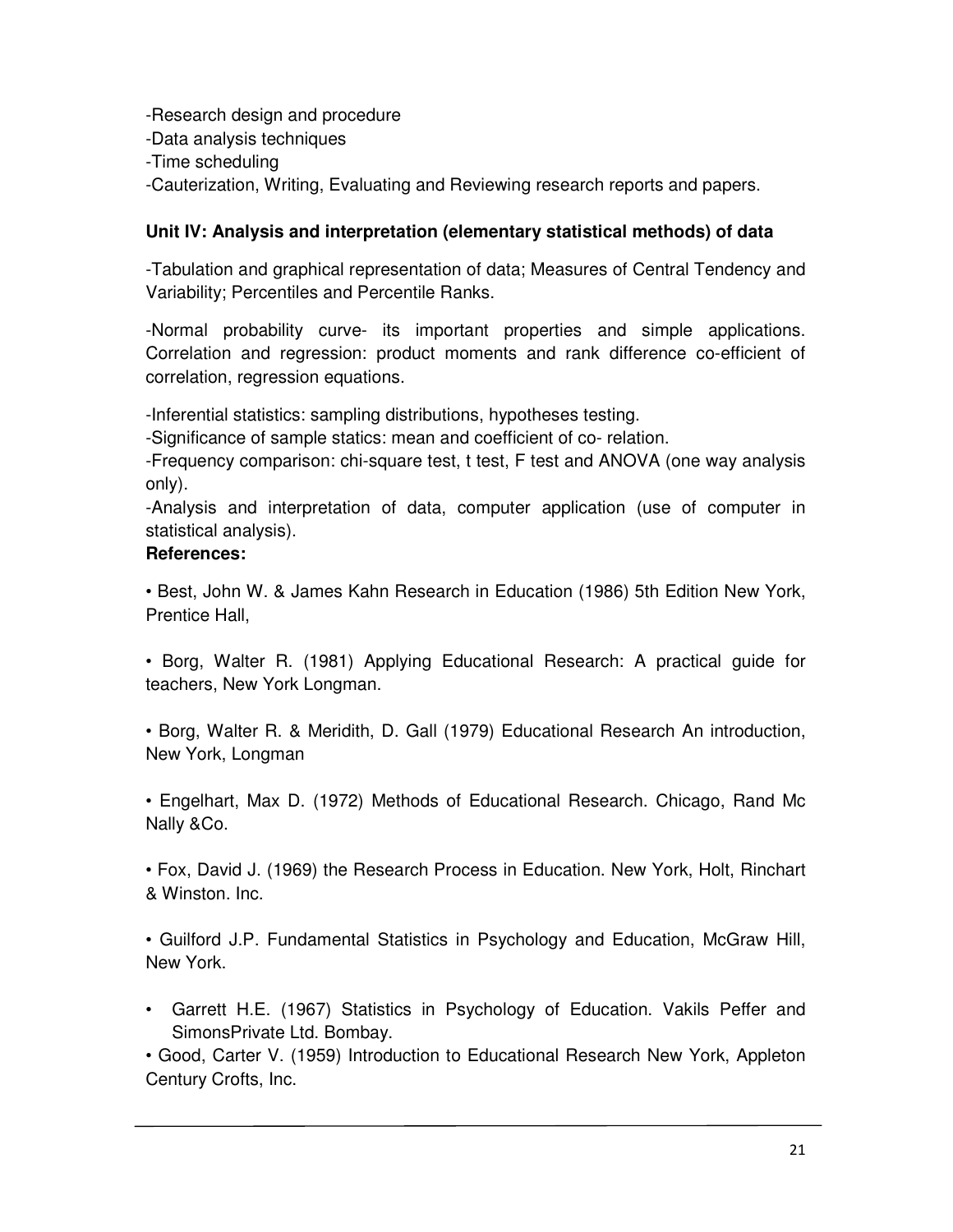• Johnson Burke, Larry Christensen (2012): Qualitative and quantitative research-a mixed approach. New York: Sage publications.

• Koul, Lokesh (1984) Methodology of Educational Research, New Delhi, Vikas **Publishers** 

• Mouly, George J. (1970) the Science of Educational Research 2nd Edition, New York, Van Nostrand Reinhold Company,

• Sheffer, Sheldon Eds. (1983) Educational Research Environments in the Developing Countries. Ottawa, International Development Research Centre.

• Sukhia, S.P., P.V.Mehrotra & R.N. Mehrotra (1974) Elements of Educational Research, 3rd Revised Edition, New Delhi, Allied Publishers Pvt. Ltd.

• Travers, Robert M.W. (1958) an Introduction to Educational Research New York, Macmillan &Co.

• Turney, B.L. & George Robb (1971) Research in Education, Replinois, Dryde.

# **Course Title: Research Methodology in Education**

# **Course Code: MED657**

#### Credit: 1

# Practicum (Any one of the following):

- Reviewing a research paper, an M.Ed./M.Phil. Dissertation and a chapter from a research textbook.
- Formulating a research proposal as part of the course requirements.
- Selecting and/ or developing a need-based research tool or schedule for a technique.
- Writing and presenting assignments and papers and participation in discussion.

# **Course Title: Communication and Expository Writing**

# **Course Code: MED659**

Credit: 1P

Objectives: The students will be able to:

• Listen, converse, speak, present and explain ideas in groups and before an audience.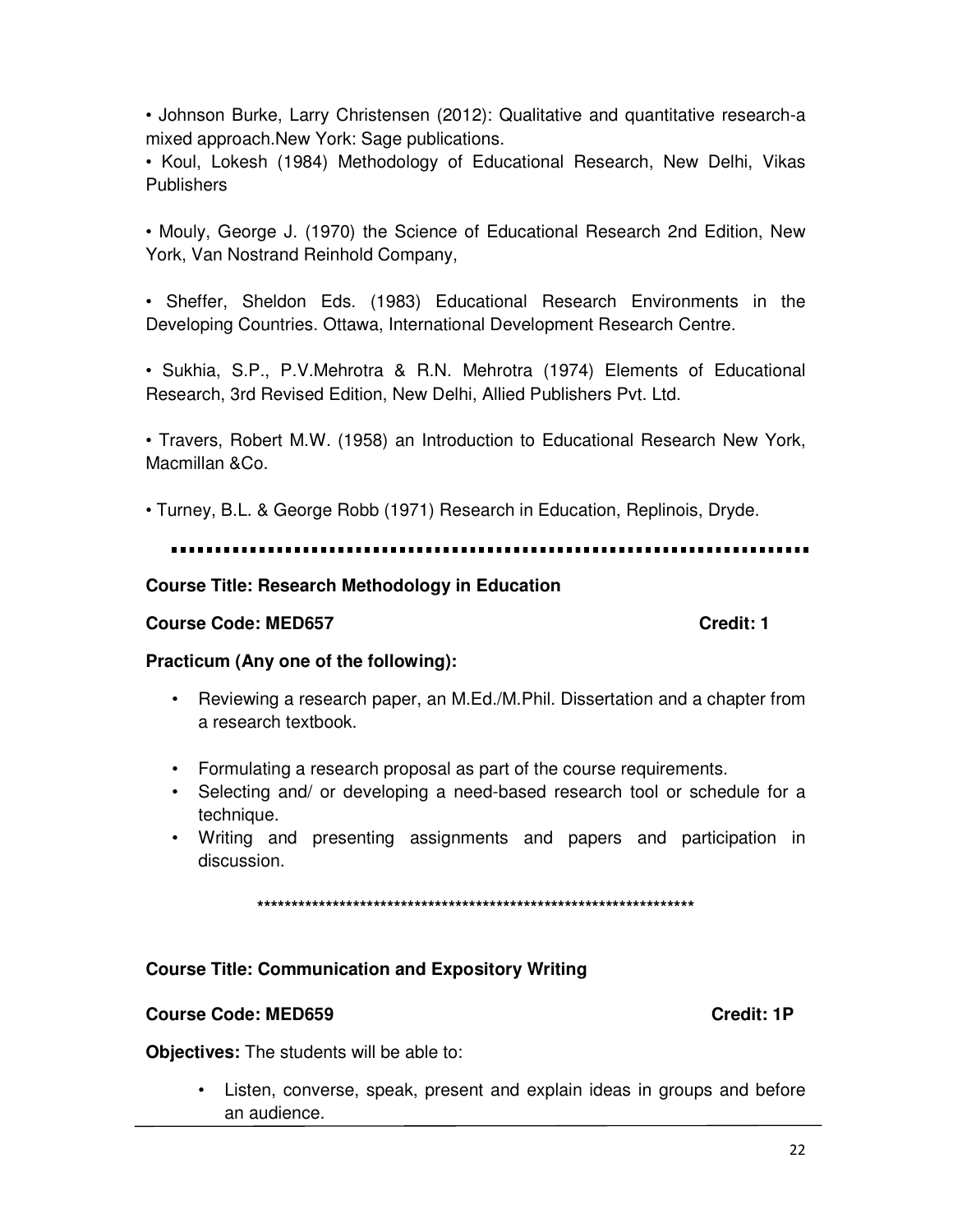- Use ICT in effective communication.
- Understand about writing skills and enhance their expository writing skills.
- Implement their knowledge of communication in classroom discussion and in daily life.
- Use virtual spaces for e-learning/blended learning.

**Communication skills:** Meaning, concept and components of effective communication.

- Strategies of effective communication.
- Role and usage of ICT in effective communication.
- Development of pre-academic skills (pre-reading, pre-writing and prepresentation)

**Expository writing:** Meaning, concept, Types and indicators for effective expository writing. Listening skills: meaning, concept and importance of listening skills. Academic listening-(lecturing) listening to talk and presentation. Asking for and giving information, giving instruction, listening and observing tone/mood and attitude at the other end, handling the situations especially trouble shooting, teleconferencing, tele- interviews handling.

# **Practicum (any one of the following):**

- Workshop on establishing Language lab.
- Workshop on Development of Expository Writing skills.
- Workshop on Communication skills.

**Note: -** Mode of transaction of this course will be workshop.

# **References:**

- www.ugc.ac.in
- www.ncte-india.org
- www.ngu.ac.in
- www.education.nic.in
- www.scribid.com
- HNGU Handbook-I
- HNGU Handbook-II

\*\*\*\*\*\*\*\*\*\*\*\*\*\*\*\*\*\*\*\*\*\*\*\*\*\*\*\*\*\*\*\*\*\*\*\*\*\*\*\*\*\*\*\*\*\*\*\*\*\*\*\*\*\*\*\*\*\*\*\*\*\*\*\*

# **Course Title: Self-Development Course Code: MED661 Credit: 1P Credit: 1P**

**Objectives**: The students will be able to:

- Understand what they are and what they want to be?
- Take responsibility for self- development, self-exploration and self-evolution.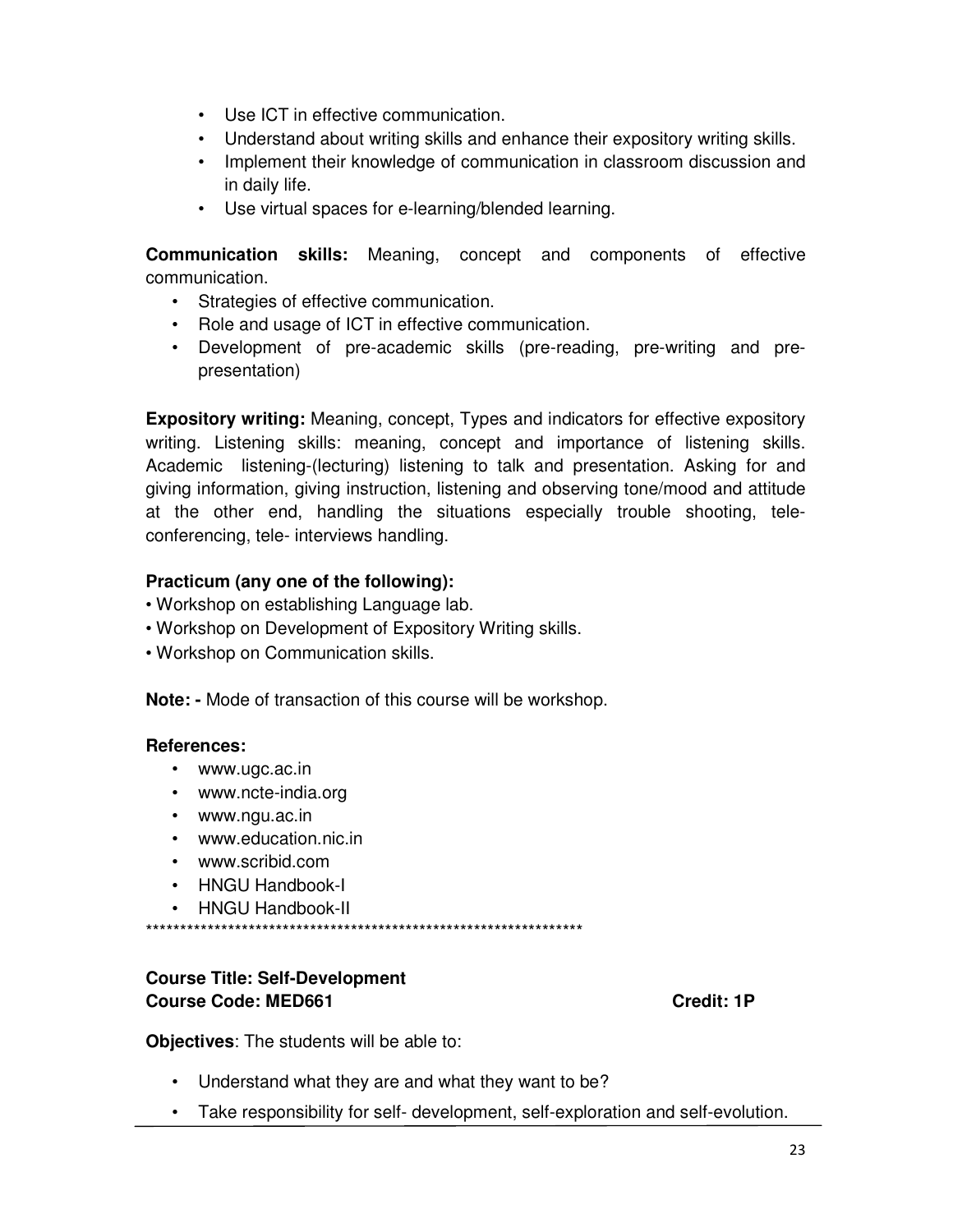- know oneself and through that knowing surroundings(including human and other living
- Beings.
- Recognize one's relation with every individual unit in existence and fulfilling the expectations and needs.
- Know human conduct, human character and to live accordingly.
- Develop skills essential for self appraisal.
- Appreciate relations, co-existence and harmony.

# **Course Content:-**

-Themes such as gender, society and education, differently challenged abilities, psycho-social dimensions of exclusion and inclusive education.

-Concept of integrated personality and processes of its harmonious development.

-Mental and physical well-being (through modalities such as Yoga workshops for at least once in a week), Life skills in our daily life.

-Happiness, harmony: within me and with, others: society, nature, existence.

Realization, understanding, desiring, thinking, *Shanti, Santosh, Anand.* 

Prosperity.

- Human Values:

- *Swatantrata*
- *Swarajya*
- *Moksha*
- Concept *of self: Self-concept and self-esteem*

- Understanding and analysis of your own Strength, Scope for

development,weakness,threats: constructiveutilization towards self development.

-Concept of intelligence (multiple intelligence),emotional intelligence, spiritual intelligence.

-Prayer, Meditation (as anti dote to stress management)& Mental Piece.

-Interaction with theatre personality/musician/artist.

-Conducting theatre workshop

-Maslow's Need Hierarchy Theory and Self-actualization.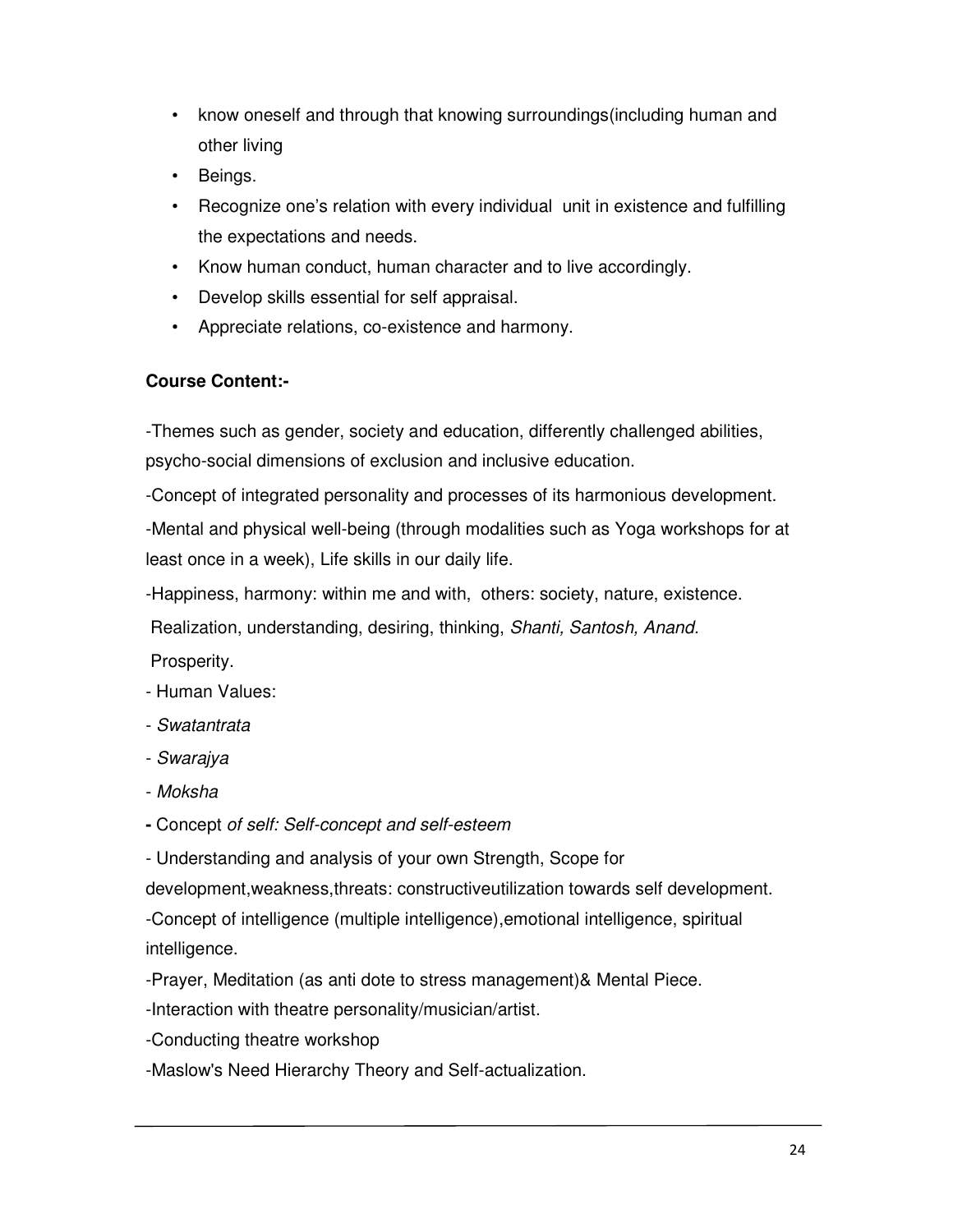# **Practicum (any one of the following):**

• Workshop on self-development mechanism.

• Workshop on corporate living.

*\*\*\*\*\*\*\*\*\*\*\*\*\*\*\*\*\*\*\*\*\*\*\*\*\*\*\*\*\*\*\*\*\*\*\*\*\*\*\*\*\*\*\*\*\*\*\*\*\*\*\*\*\*\*\*\*\*\*\*\*\*\*\*\*\*\*\*\*\*\*\*\*\*\*\*\*\*\*\*\*\*\*\*\*\*\*\*\*\*\*\*\*\*\*\*\**

#### **Semester II**

#### **Course Title: Philosophical Foundations of Education**

#### **Course Code: MED602 Credits: 3(2L+1T)**

#### **Objectives: The students will be able to**

- Understand the relevance of Philosophy as a liberal discipline and a critical inquiry process.
- Undertake Philosophical enquiry as the basis of all Educational endeavours.
- Sensitize students to the concerns of human beings and the contributions of Philosophy there in.
- Appreciate the contribution of Western philosophy and Indian Philosophy to Education.

#### **Unit I: Philosophy of Education- Its nature and function**

- Education as a disciplinary ,interdisciplinary and multidisciplinary field.
- Functions of Philosophy: Speculative ,Analytic, Prescriptive
- Philosophical Methods used in Education: Analysis ,Synthesis ,Induction, Deduction, Dialectical.
- Fundamental Philosophical Domains-Epistemology, Metaphysics, Axiology
- Indian Philosophy and Education: Axiology and Education: Critical appreciation of the contribution made by Upanishads*, Bhagavad Gita*, Buddhism, Jainism, Christianity, Islam ,Sikhism, and to Education in terms of value development. Commonality of all religions in terms of human values.

#### **Unit II: Epistemology of Education**

- Knowledge-Its meaning, nature, limits, origin, , types.
- Methods of acquiring valid knowledge with respect to analytical, dialectical & scientific approaches.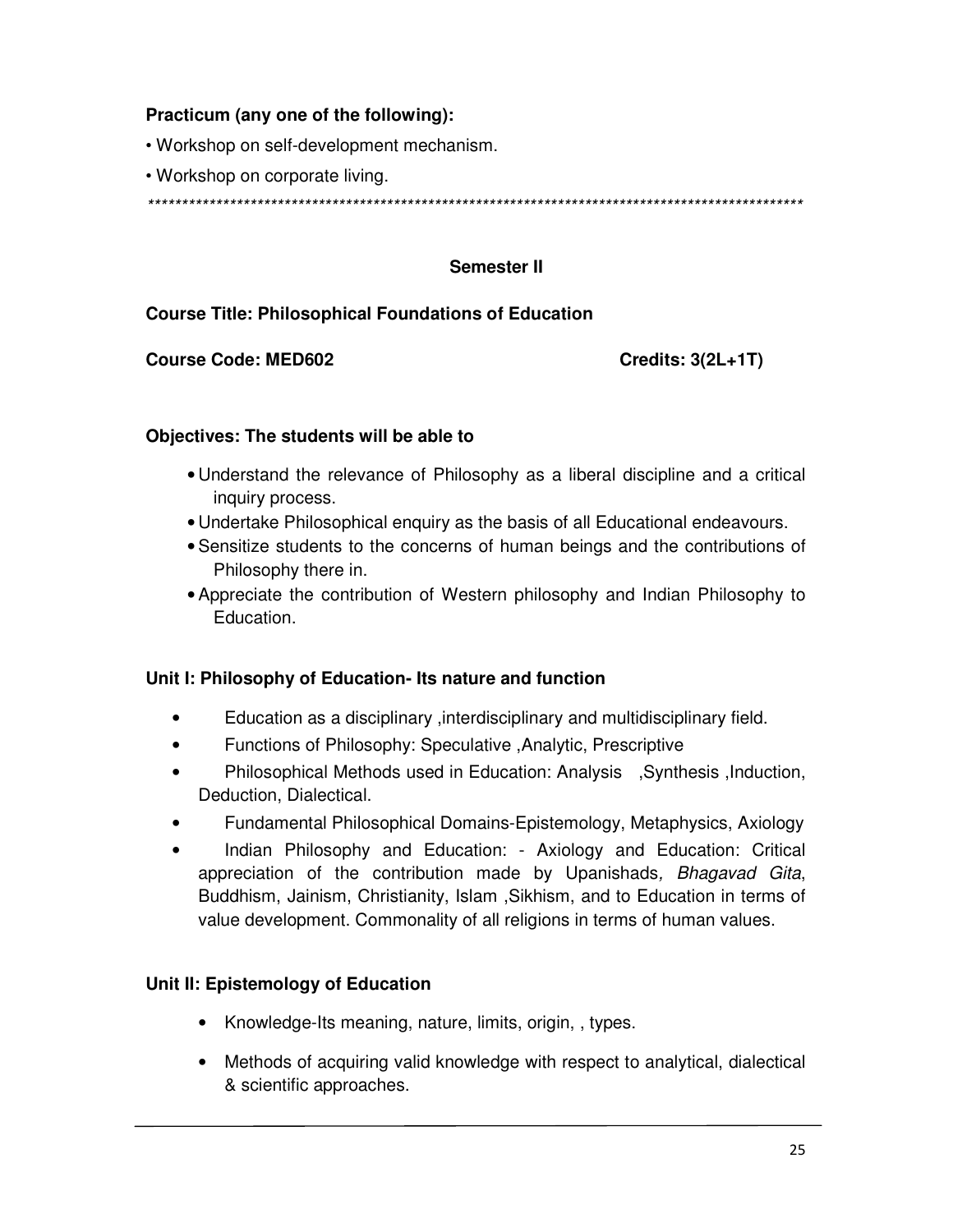• Methods of acquiring valid knowledge with respect to Nyaya & Yoga.

# **Unit III: Recent Philosophical approaches to Education**

#### **-**Realism

- Logical Positivism
- -Existentialism
- -Phenomenology
- -Humanism

-Critique of the Scientific Method in the context of Education

-Thinkers and their contributions to Education: Vivekananda, M.K Gandhi Aurobindo Ghose,Jiddu Krishnamurti, J.P. Naik,B.R Ambedkar ,Madan Mohan Malviya, Immanuel Kant,Jean Paul Sartre,Henry Giroux, Israel Scheffler, David Carr.

# **Unit IV: Metaphysics and Education**

- Concept of human nature and its relation with society.
- Impact of philosophical suppositions on education made by some prominent schools of Indian philosophies viz Vedanta & Sankhaya.
- A critical comparison of Indian& Western Schools of philosophies with respect to metaphysical implications of education.

# **References:**

- Giroux Henry (2011) On Critical Pedagogy, Continuum Press.
- Noddings Nel (2012) Philosophy of Education, WestView Press.
- Paulo Freire (1996) Pedagogy of the Oppressed, Penguin Books.

• Brubacher (1950) Modern Philosophies of Education, McGraw Hill Book Co. New York

• Gallnick D.M. & Chinn P.C. (1994) Multicultural Education in Pluralistic Society; N.Y. Merrill.

• International Education Commision Report(1997-98)Delors' Commision,UNESCO

• Kilpatrick W. (1967) Source book in Philosophies of Education an Introduction, MacMillan Company New York.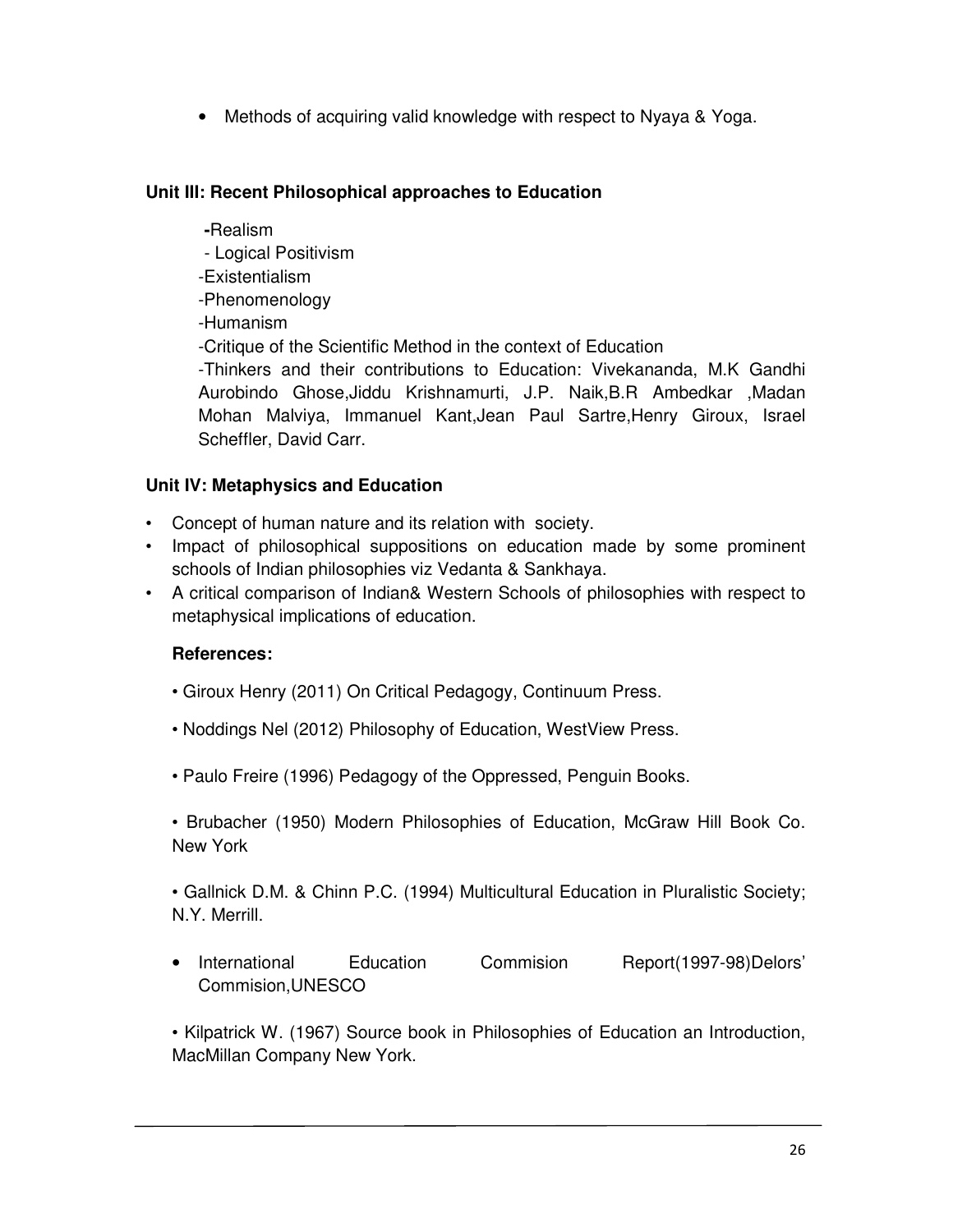• Navratham R. (1958): New frontiers in east-west Philosophies of Education Orient, Bombay.

• Park Joe (1968) Selected readings in the Philosophy of Education, The Macmillan Co. London.

• Ross J. (1977) Groundwork of Educational Theory, Oxford University Press, Calcutta. Readings by Aurobindo, JP Naik, David Carr, Sartre

# **Course Title: Philosophical Foundations of Education**

### **Course Code: MED652**

# Practicum (Any one of the following):

- Reflections on any two writings of: (chose any two of the following: Vivekananda, Aurobindo Ghose, J.Krishnamurti, J.P. Naik, David Carr, Jean-Paul, Sartre, Israel Scheffler, Henry Giroux, Immanuel Kant
- Reflections on the Educational Philosophy of any philosopher of your choice

# **Course Title: Sociology of Education**

# **Course Code: MED604**

**Objectives:** The students will be able to

- understand the social nature of education.
- realize the need of studying education with sociological perspectives.
- understand the relationship of different social institutions with education.
- understand the role of education and change.
- understand the relationship of education and national development.
- understand the social foundation of education.
- $\bullet$ understand the role of school in creating and fostering the socialization process.

# Unit I: Education and Sociology

-Need to understand education with sociological perspectives.

-Concept of educational sociology and sociology of education.

-Scope of sociology of education.

-Sociological perspective.

-Education, Culture and Socialization.

Credits:  $3(2L+1T)$ 

Credit: 1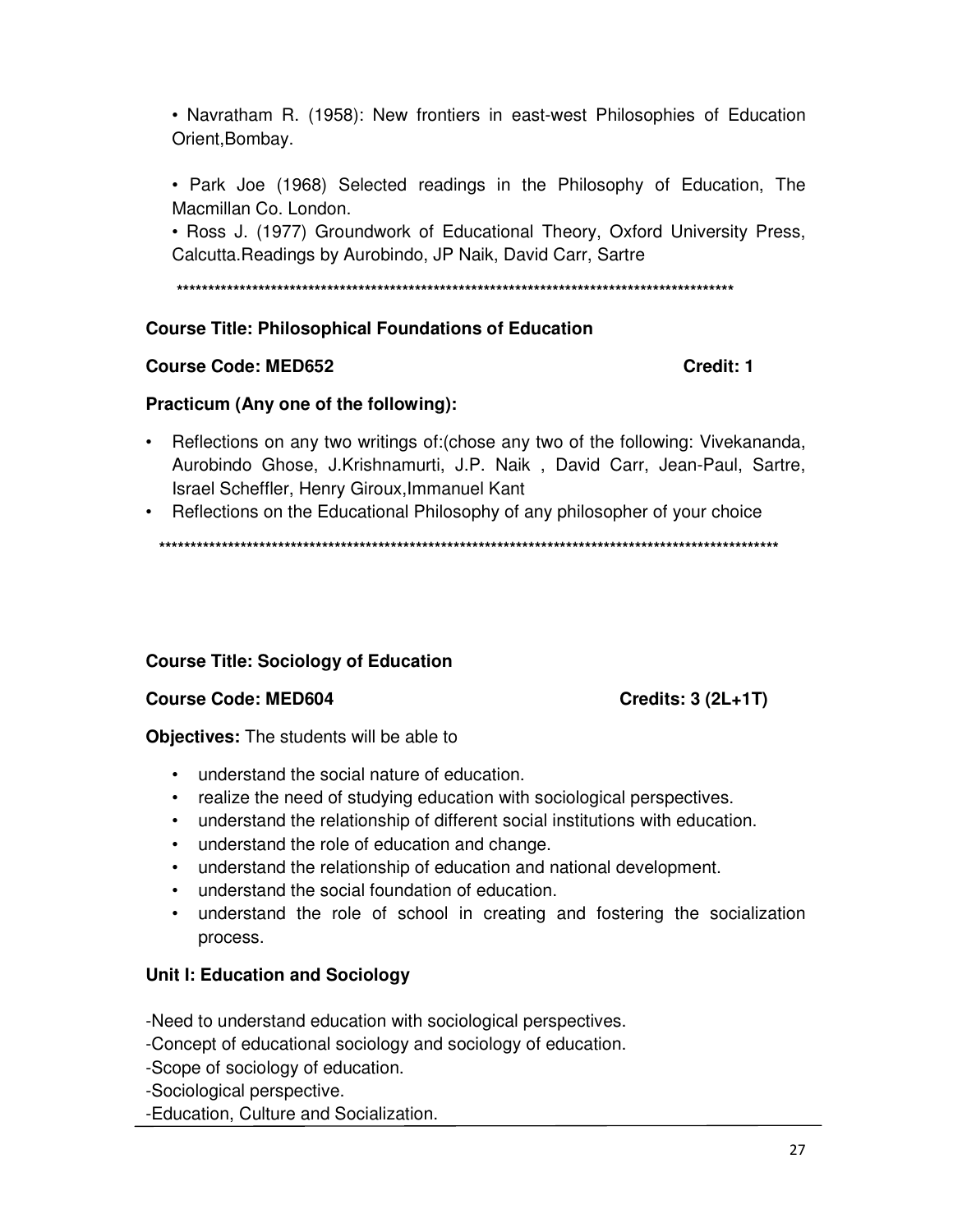-Education as a sub system of social system.

# **Unit II: Education and Social Structure**

**-**Concept of social unity,unity and diversity of caste, class, religion, human language, gender in society with specific reference to Indian society with respect to living together.

-Education for social unification .

-Concept of social equity and justice.

-Concept of Equality of Educational Opportunity.

-Relationship of education and social justice.

-Concept of inclusive education, inclusive schools and inclusive class rooms.

# **Unit III: Education, National Integration and International Understanding**

- Education and politics.

-Education and India as a India as a nation state.

-Education and globalization.

- Core values of Indian constitution and its inculcation.

# **Unit IV: Education and Social Change**

**-**Concept of: social change, social development, sustainable development, economic development.

-Education as a means of social change: scope and limitations.

-Modernization and post-modernization, liberalization-privatization-globalization (LPG).

-Education for empowerment.

# **References:**

•Ambasht, N.K.(1971).A Critical Study of Tribal Education. New Delhi: S. Chand & Company.

•Gore M.S. (1967**)** Papers in the Sociology: Education in India, NCERT, New Delhi.

•Gore M.S. (1994**)** Indian Education: Structure & Process Rawat Publications, New Delhi.

• Ruhela S.P. (1970) Sociological Foundation of Education in Contemporary India, Dhanpat Rai, Delhi.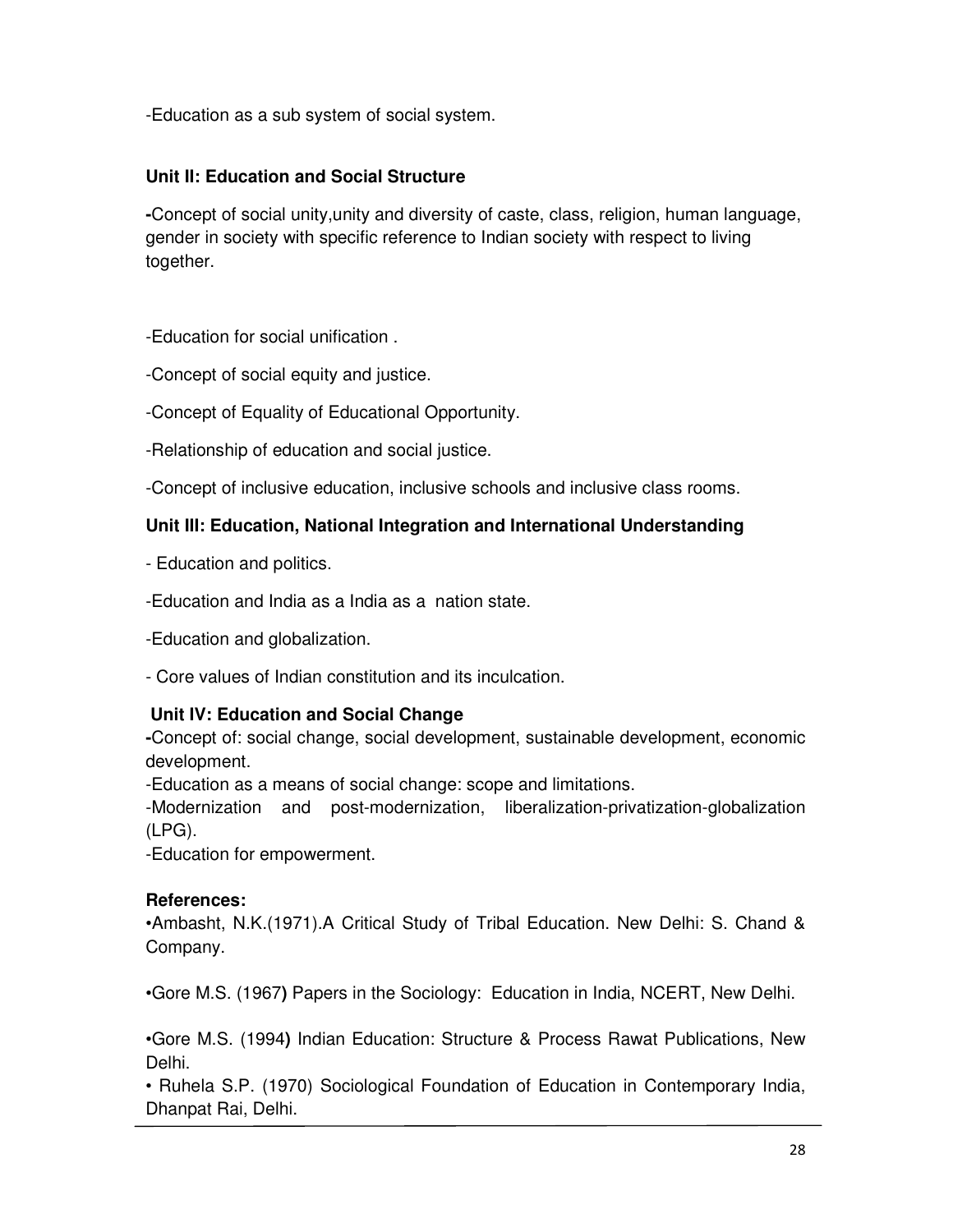• Shepard Jon M. (1981)Sociology, West Publishing Co.St. Paul.

• Shukla Sureshchandra (1985)Sociological Perspectives in Education A Reader, Chanakya Publication, Delhi.

#### \*\*\*\*\*\*\*\*\*\*\*\*\*\*\*\*\*\*\*\*\*\*\*\*\*\*\*\*\*\*\*\*\*\*\*\*\*\*\*\*\*\*\*\*\*\*\*\*\*\*\*\*\*\*\*\*\*\*\*\*

### **Course Title: Sociology of Education**

### **Course Code: MED654 Credit:1**

# **Practicum (any one of the following):**

• Study of the concerns of the implementation of the RTE Act. Critical study of any social problem vis-a-vis the role of education

. \*\*\*\*\*\*\*\*\*\*\*\*\*\*\*\*\*\*\*\*\*\*\*\*\*\*\*\*\*\*\*\*\*\*\*\*\*\*\*\*\*\*\*\*\*\*\*\*\*\*\*\*\*\*\*\*\*\*\*\*

#### **Course Title: Curriculum Studies in Education**

### **Course Code: MED606 Credits: 3(2L+1T)**

#### **Objectives: The students will be able to**

- Explain the significance of curriculum as a field of study in Teacher Education.
- Get sensitized to curriculum as a process, product and praxis.
- Develop critical understanding on various issues of curriculum as a discipline and across disciplines.
- Acquaint students with the different aspects of curriculum evaluation.

# **Unit I: Curriculum-Meaning and Foundations**

-Concept of Curriculum, syllabus/courses of study, domains of curriculum, curriculum objectives, course content, teaching learning experiences, evaluation.

-Curriculum as a field of study and its evolution

-Foundations of the curriculum: philosophical, sociological, psychological, and historical.

-Societal needs and the Curriculum

-Types of Curriculum with special reference to Hidden Curriculum.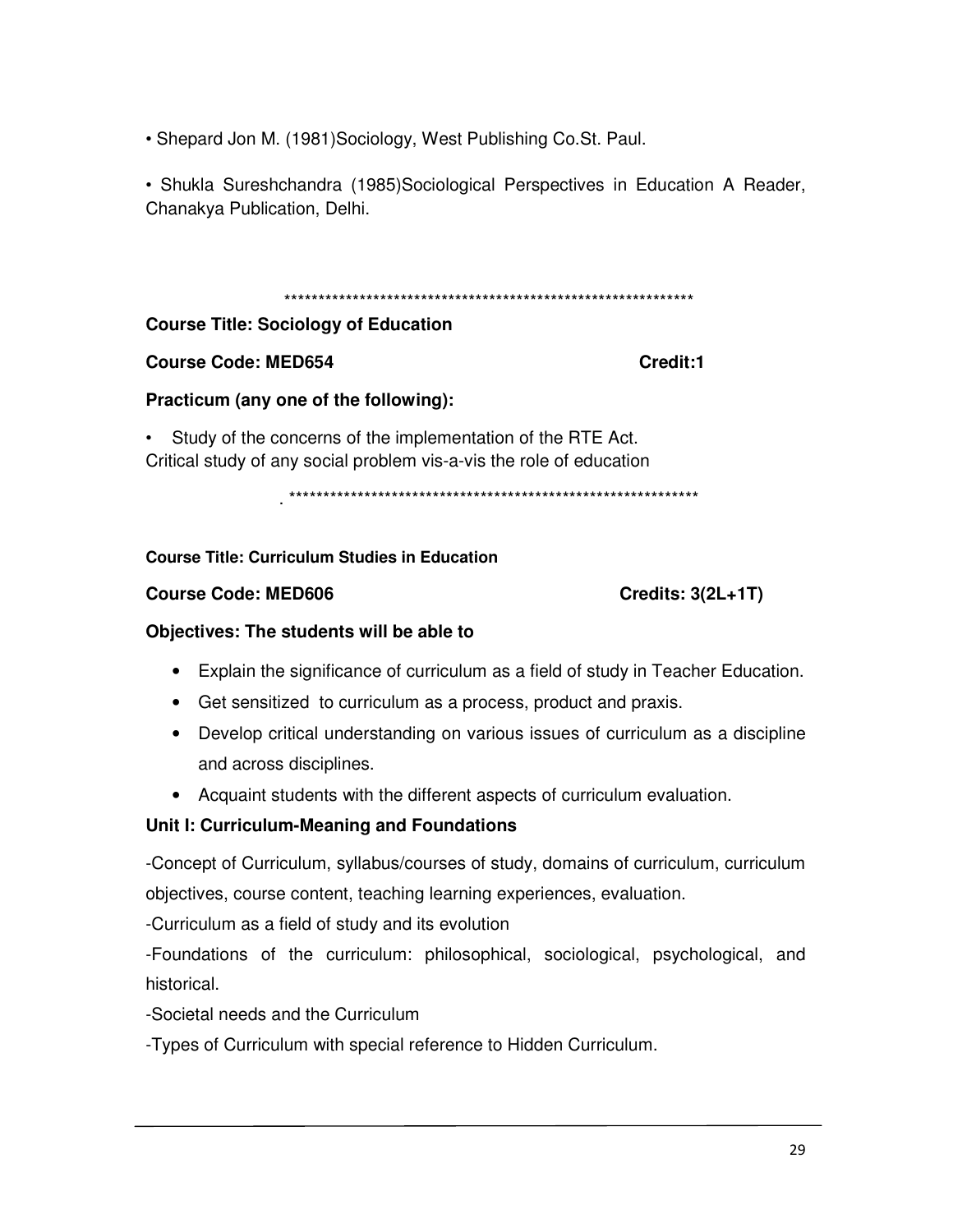-Social reconstructions curriculum: purpose, characteristics, role of teacher Humanistic Curriculum: Purpose, Characteristics, Role Teacher and Implications for Pedagogical practice, the class room.

-Curriculum change (Determinants and the role of a teacher)

# **Unit II: Curriculum Planning and Designing**

-Curricula objectives: Sources and Formulation.

-Curriculum Planning Framework: Need and Relevance

-Brief overview of Curriculum Planning Frameworks in India with reference to NCFSE-2000, NCF-2005 and NCFTE 2009.

-Approaches to Curriculum Development-Subject centred, Learner centred, Community centred.

-Principles of Curriculum Development

# **Unit III: Curriculum Transaction**

-Concept of instruction, instructional design and instructional media.

-Role of Communication in Effective Curriculum Transactions (Verbal and Non Verbal)

-Qualitative and Competences of a Teacher to engage as a critical Pedagogue.

-Factors influencing Curriculum Transaction

-Approaches for Curriculum Transaction: Collaborative Learning, Cooperative Learning, Team Teaching.

-Need and Role of Challenge and Feedback in effective Curriculum Transaction

# **Unit IV: Assessment and Evaluation**:

-Curriculum Evaluation: Concept and Purpose

-Types: Formative and Summative

-Norm-referenced and Criterion -referenced.

-Continuous Comprehensive Evaluation

-Transparency and Objectivity in Evaluation

# **Techniques of Curriculum Assessment and Evaluation**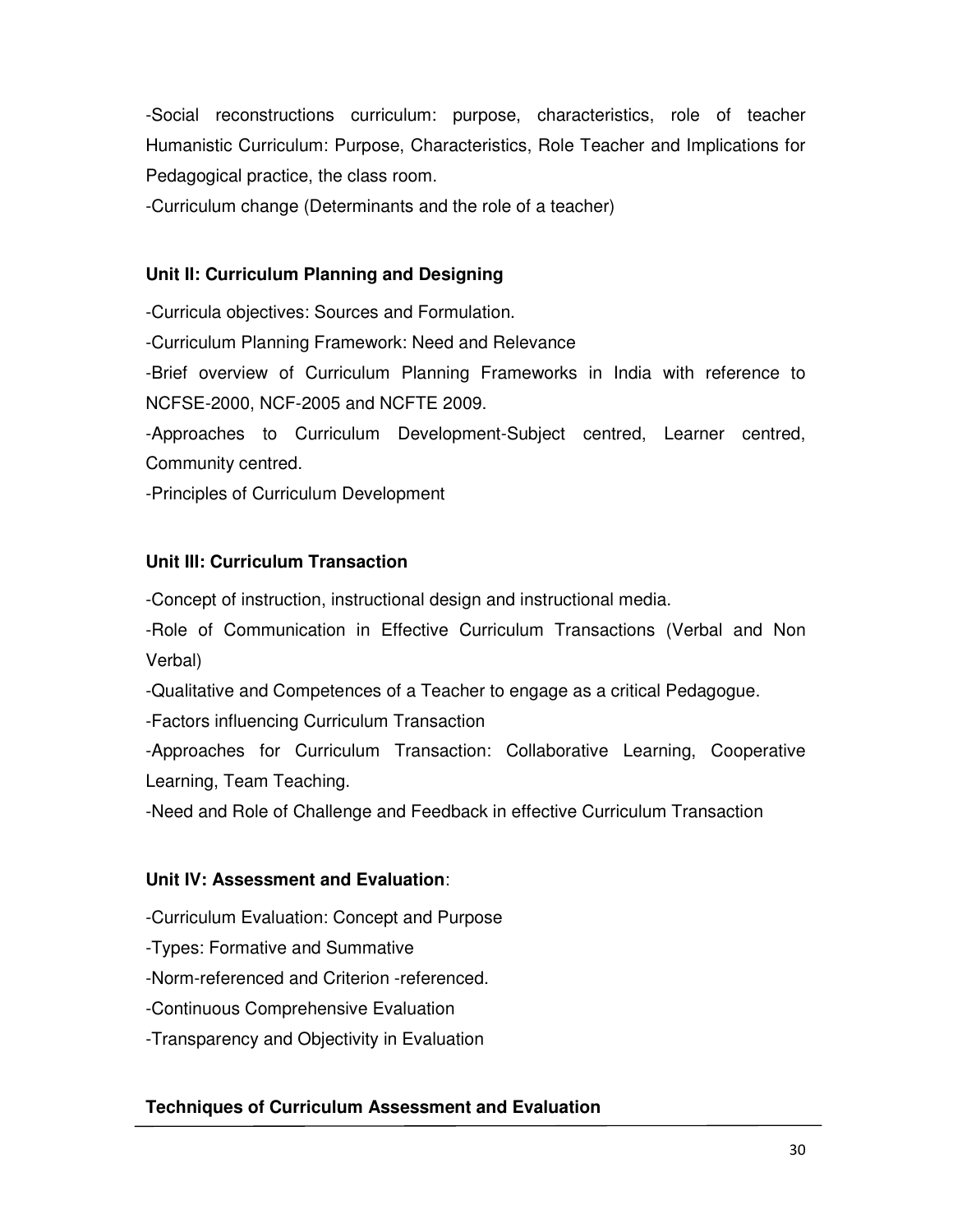- (i) Types of questions
- (ii) Portfolios
- (iii) Rubrics
- (iv) Self-Assessment
- (v) Peer Assessment
- (vi) Content analysis
- (vii) Grading
- (viii) Computer Assisted Assessment

#### **References:**

Dewey, J. (1966). The Child and the Curriculum. The University of Chicago Press.

- Diamond Robert M. (1986) Designing and Improving Courses in Higher Education:
- A Systematic Approach, California, Jossey-Bass Inc. Publication.
- Joseph, P.B. et al; (2000): Cultures of Curriculum (studies in Curriculum Theory). New York. Teacher College Press.
- Oliva, Peter F. (1988) Developing the Curriculum. Scott, and Foresman and Co.
- Reddy, B. (2007): Principles of curriculum planning and development.
- NCERT (2000). National Curriculum Framework for School Education, NCERT, New Delhi.

• NCERT (2005). National Curriculum Framework-2005, NCERT, Sri Aurobindo Marg, New Delhi.

• Arora, G.L. (1984): Reflections on Curriculum. NCERT.

• Dewey, John (1966). The Child and the Curriculum. The University of Chicago Press.

• McKernan, James (2007): Curriculum and Imagination: Process, Theory, Pedagogy and Action Research. Routledge. U.K.

\*\*\*\*\*\*\*\*\*\*\*\*\*\*\*\*\*\*\*\*\*\*\*\*\*\*\*\*\*\*\*\*\*\*\*\*\*\*\*\*\*\*\*\*\*\*\*\*\*\*\*\*\*\*\*\*

# **Course Title: Curriculum Studies in Education**

# **Course Code: MED656 Course Credit:1**

# **Practicum (any one of the following):**

• Critical Review of original documents i.e. National Curriculum Frameworks developed by NCERT (NCF-2000 and 2005) /NCFTE 2009, NPE-1986 (modified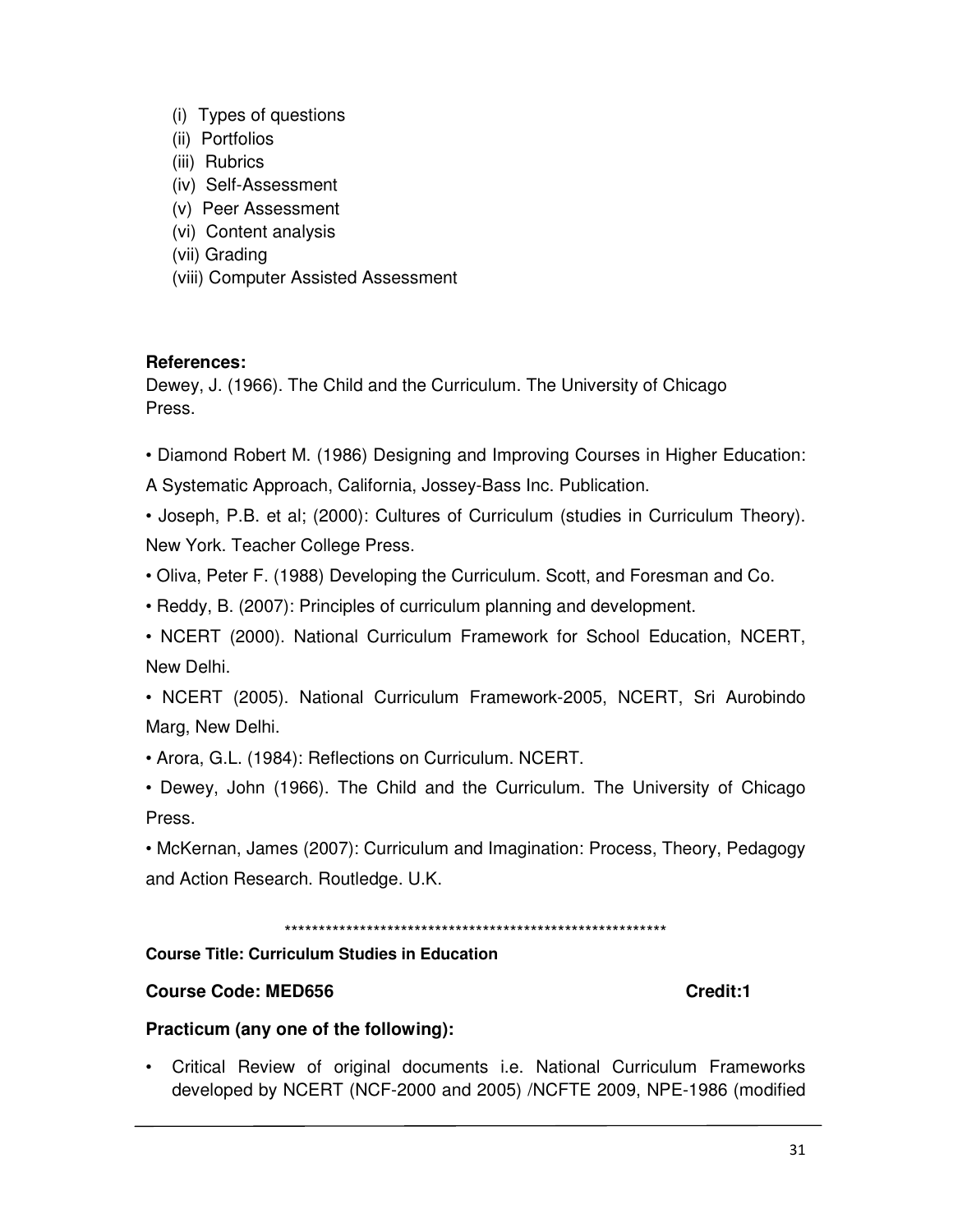version 1992) POA on NPE-1986, 1992 and examine the same with respect to various aspects of foundation, critical comments be supplied for the same.

- Students will go through various definition of curriculum and will arrive at comprehensive definition of curriculum. They will identify various components of Curriculum.
- Prepare a rubric for evaluation of workshop/ seminar/one microteaching skill.
- Evaluation of a text book.

# **Course Title: Teacher Education** Course Code: MED608 Course Code: MED608

**Objectives:** The students will be able to

- get sensitised to the aims and development of teacher education in India.
- develop an understanding of the teacher education curriculum in India.
- acquaint with the competencies essential for a teacher for effective transaction.
- get equipped with the skills to become effective and efficient teachers and teacher-educators.

# **Unit I: Teacher Education in India: Historical Perspective**

-Teacher Education – Concept, aims and scope; Need and significance of Teacher Education, Aims & Objectives of Teacher Education at various levels.

-Teacher Education in Ancient, Medieval and Modern India.

-Teacher Education in the Post-Independence Period

-Approaches to Teacher Education

-Recent Trends in Teacher Education and present scenario.

# **Unit II: Teacher Education Programmes and Institutions in India**

-Teacher Education Programmes in India.

-Institutions and Agencies of Teacher Education its monitoring and implementation.

-Centrally Sponsored Schemes in Teacher Education-IASE, DIETs etc.

-Pre-service and In-service Teacher Education in India: Need, concept, objectives and techniques.

# **Unit III: Teacher Education Curriculum and Transaction**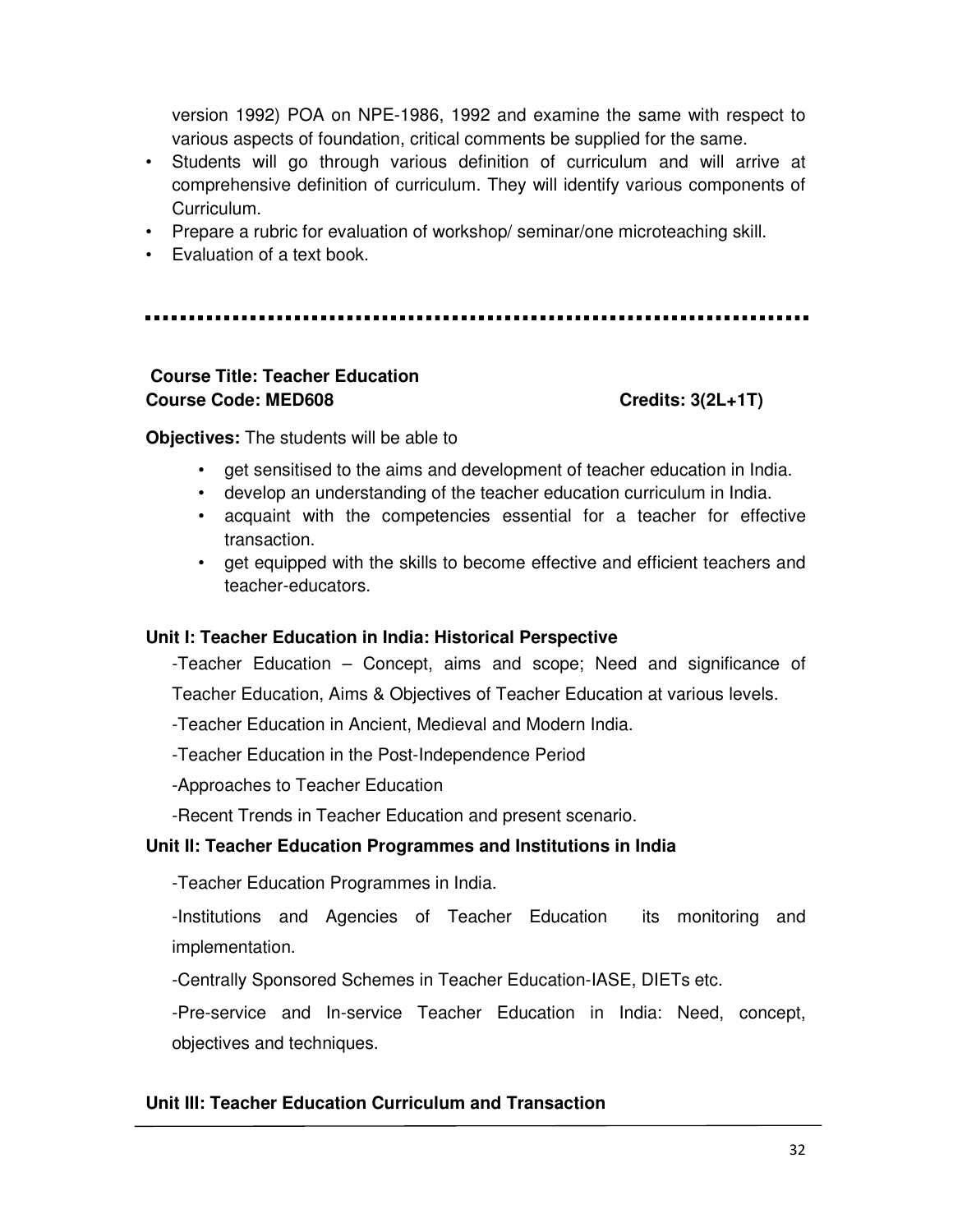-Analysis of Teacher Education Curriculum at different stages Pre-primary, Elementary, Secondary and Higher Education: Approaches to Teacher Education–consecutive and integrated.

-Qualities of a good teacher- teaching skills.

-Competency-based teacher education: Quality assurance in teacher education.

-Initial and Continuing Education of Teachers and Teacher Educators.

# **Unit IV: Teacher Education through Open and Distance Learning- Innovations and Research in Teacher Education**

-Open and Distance Learning: Need, Scope, Types and Characteristics.

- Use of Training Technology and Media& ICT in teacher education.

-Innovative Programmes for continuous professional development of school teachers

-Research in Teacher Education and scope of Action Research in teacher education.

-New development in teacher education: study of futuristic, innovations, experiments and researches in teacher education.

# **References:**

•Desai D.M.: New directions in the Education of Indian teachers Baroda, M.S. University 1971.

• Gupta Arun K.: Teacher Education: Current & Prospects New Delhi, Sterling Publications 1984.

• India, Ministry of Education; Report of the Education Commission (1964-66) Education & Nationaldevelopment New Delhi publication division 1966.

• Jangira N.K.: Teacher training & teachereffectiveness an experience in teacher, behaviour New Delhi, National Publishing House, 1979.

• Khan Mohd. Sharif: Teacher education in India &abroad New Delhi, Ashish Publishing House 1983.

• Kochar S.K.: Methods & techniques of teaching 2nd & rev & enlarged edition, New Delhi, Sterling Publishers 1985.

- NCF 2000, NCF 2005-NCERT Publication, New Delhi.
- NCFTE-2009-NCTE Publication, New Delhi.
- Regional colleges of: New dimensions in teachers Education, New Delhi, NCERT.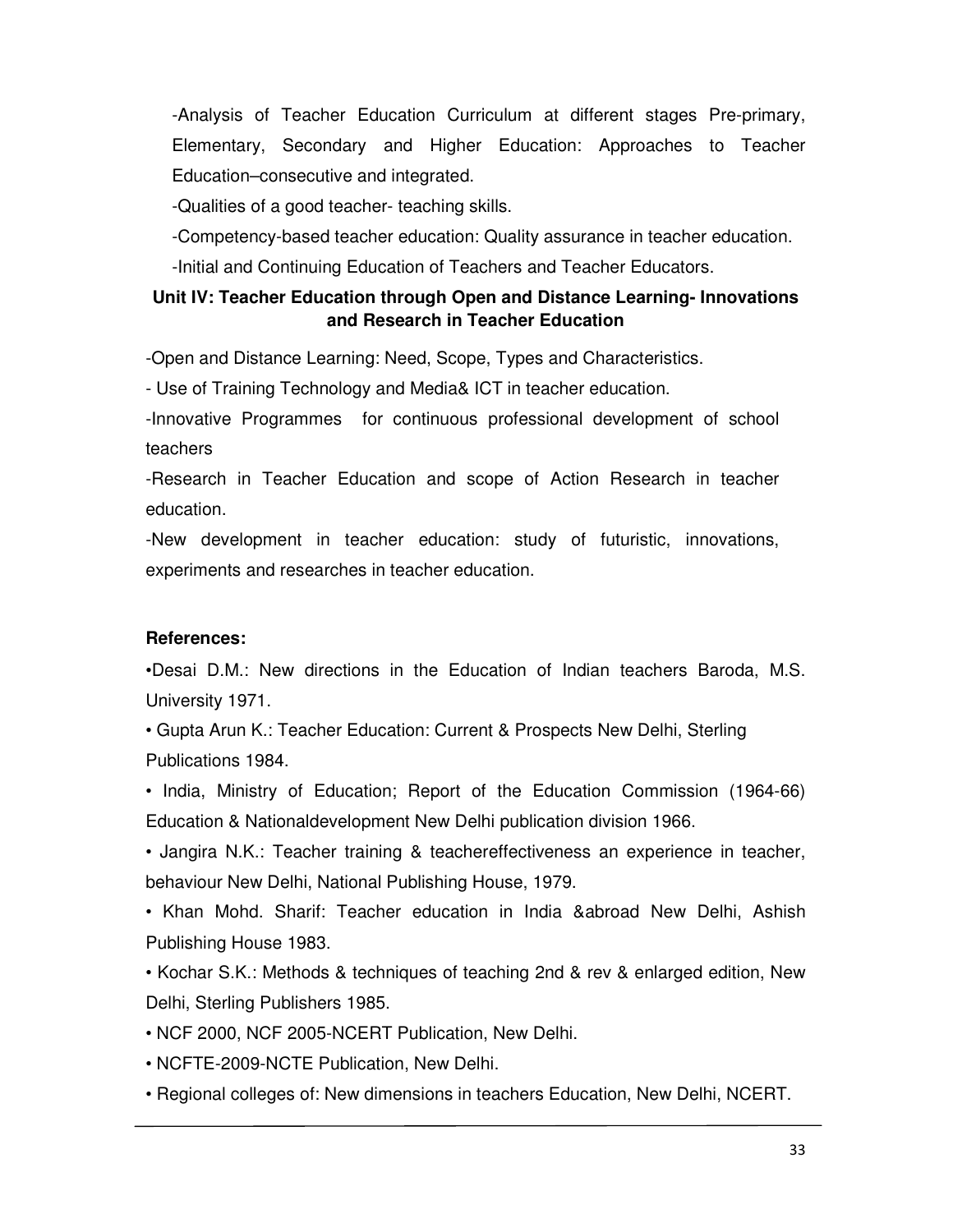• Uday Shankar: Education of Indian Teachers, New Delhi, Sterling publishers, 1984.

• UNESCO: Regional office for Education in Asia, Bangkok, Exploring, New dimensionsin Teacher Education, Bangkok, UNESCO, 1976:

• UNESCO: A System approach to teaching & learning procedures a quide for teacherEducators, Paris: UNESCO, 1981.

• Upasani N.K.: Effective college Teaching, Mumbai S.N.D.T Women's University, 1988.

. Upasani N.K.: Planning for better learning Mumbai, S.N.D.T. Women's University, 1988

#### ................................ **Course Title: Teacher Education Course Code: MED658** Credit:1

#### Practicum (any one of the following) :

- A survey of research in Teacher Education conducted during last two years on school teachers, or on higher education teachers, or on teacher educators.
- Preparation of facilitative resource materials in school education (on any teaching unit).
- A work study project related to teacher education, problems and improvement possibilities.
- Examining teaching competency and effectiveness of prospective teachers with reference to teaching methods and skills used.
- Preparing a" Peer Group Observation Performa", administer it and evaluate teaching materials and skills. Give feedback and suggestions for improvement.

#### **Course Title: Dissertation**

#### **Course Code: MED 660**

**Credits: 2P** 

# **Dissertation**

• Teacher educator will facilitate the areas of research related to educational issues.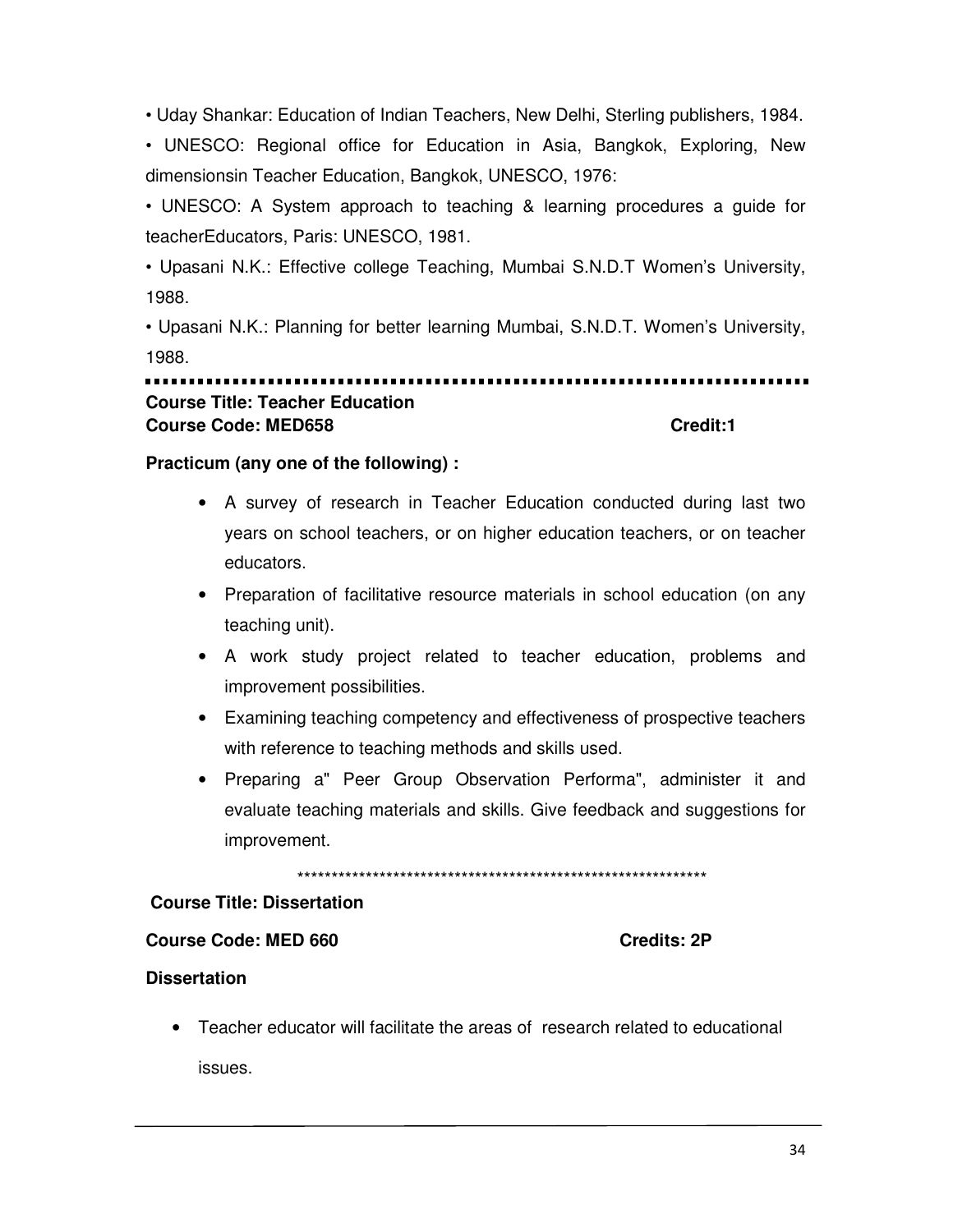- Students are expected to take up a research based project on an area of interest which is associated with optional/specialization course or challenges faced /recent needs and trends.
- Identification of the problem and its statement.
- Preparation of Synopsis/Research Proposal.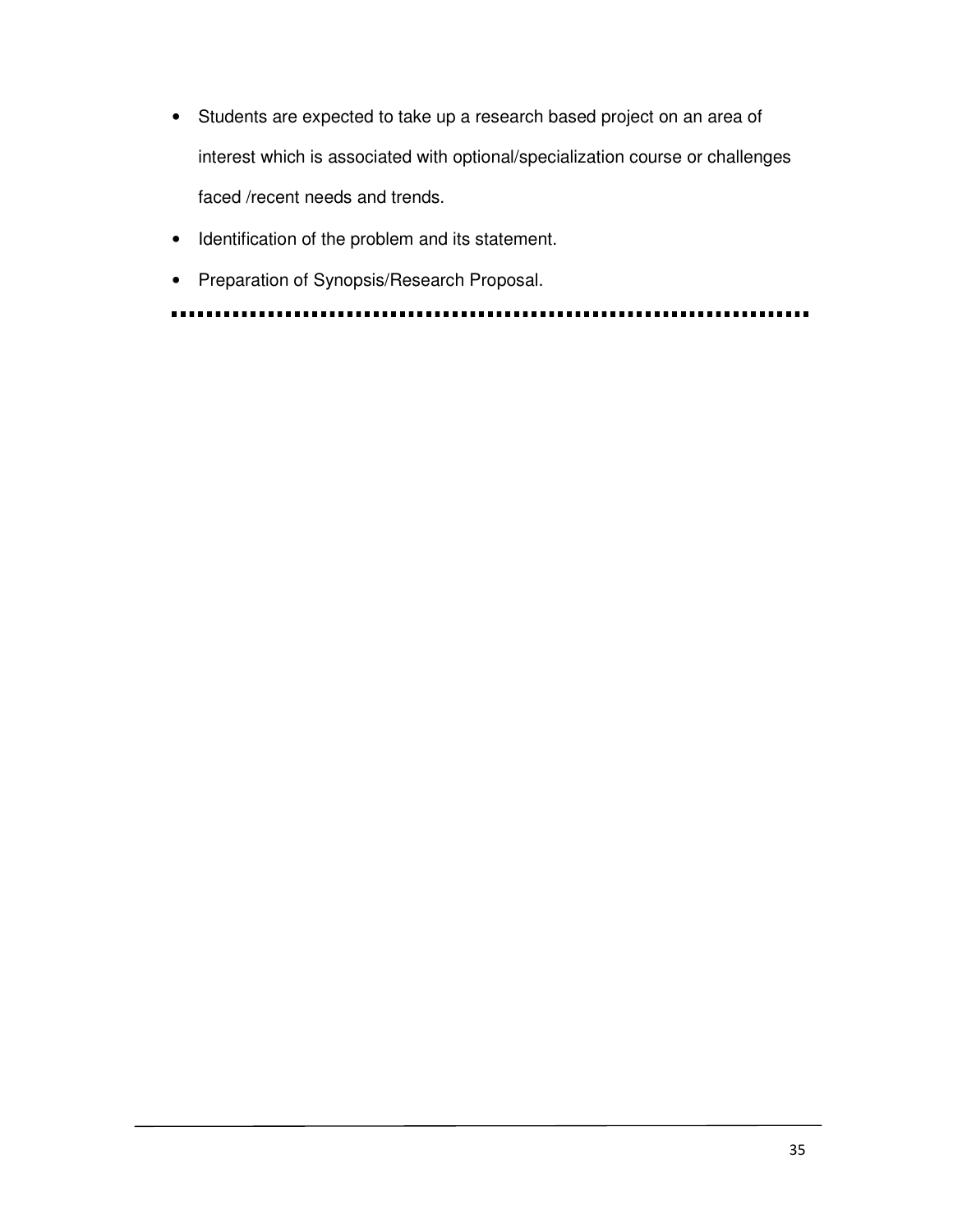# **Course Title: Internship in Teacher Education Institutions**

### **Course Code: MED 662 Credits: 4P**

Internship will be organized with deputation to both pre- service as well as in- service teacher education institutions setting for 3 weeks such as CBSE,NUEPA,NCERT, SCERT,DIETs, IASE,NGOs, Curriculum Development Bodies, University Education Departments, Colleges of Education etc.

Necessary orientations to the students, teachers, concerned supervisor and teacher educators from the respective institutions of teacher education need to be provided before organizing the internship.

**Learning Outcomes:** The students will be able to

- Internalize the working of teacher training institution.
- Develop insight into the working of institution.
- Create an interface of theory and practice.

# **Assessment (marks wise) is based**

### **on the following activities:**

| <b>Activities</b>                                                                                                             |   |  |  |  |
|-------------------------------------------------------------------------------------------------------------------------------|---|--|--|--|
| 1. Mode of transaction, giving suggestive plan for improvement.                                                               |   |  |  |  |
| 2. Observation of day-to-day activities of the institution and report of an<br>in- depth study of any two activities.         |   |  |  |  |
| 3. Participation and organization of Co-curriculum activities<br>a. Cultural b. Literacy<br>c. Games & sports<br>d. Shramdan. |   |  |  |  |
| 4. Teaching work Five periods in any one compulsory paper of TEI<br>and five periods in methodology of teaching.              |   |  |  |  |
| 5. Observation & supervision of five lessons in teaching subjects                                                             |   |  |  |  |
| 6. Selecting two students and mentoring on psychology, social,<br>academics and perspective, prepare a report.                | 8 |  |  |  |
| 7. Prepare reflective journal                                                                                                 |   |  |  |  |
| 8. 5 critical review with suggestions of lesson plan diaries, including<br>supervisor's remarks                               | 5 |  |  |  |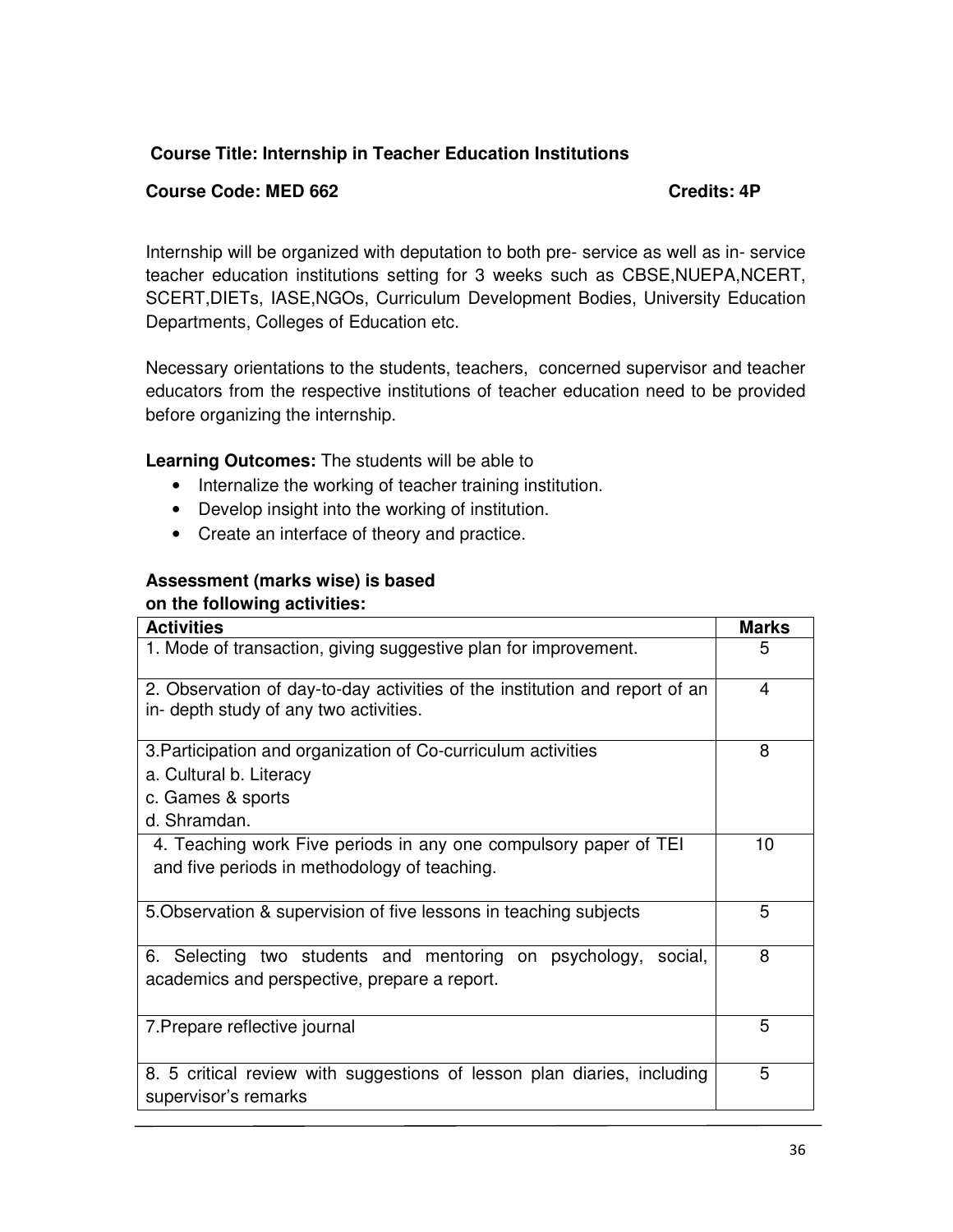| 9. Participation in, any one, pre- or in- service teachers training<br>programme for preparation of in- depth report on it. | 5   |
|-----------------------------------------------------------------------------------------------------------------------------|-----|
| 10. Analyze nature & type of any one pre-or in-service teachers training                                                    | 5   |
| programme organized by the institution                                                                                      |     |
| 11. Prepare an evaluation Performa in pre- or in- service teachers                                                          | 10  |
| training programme, apply it and prepare a report on its effectiveness of                                                   |     |
| the programme with suggestive plan.                                                                                         |     |
| 12. Prepare a module for pre- or in- service teachers training                                                              | 10  |
| programme and find its affectivity.                                                                                         |     |
| 13. Review new trends in research of teacher education and Draft a                                                          | 5   |
| report.                                                                                                                     |     |
| 14. Training report about arrangement of different departments of the                                                       | 10  |
| school like                                                                                                                 |     |
| a Library management                                                                                                        |     |
| b. Administration and scoring of any five psychological tests.                                                              |     |
| c. Science club.                                                                                                            |     |
| d. Office Records and maintenance of attendance register, teacher's                                                         |     |
| diary & stock Register.                                                                                                     |     |
| e. Maintenance of technology department                                                                                     |     |
| 15. Training report for evaluation process:-                                                                                | 5   |
| a. Construction of question paper                                                                                           |     |
| b. Preparation for Examination.                                                                                             |     |
| c. evaluation of answer books and preparation of result                                                                     |     |
|                                                                                                                             |     |
| <b>Total marks</b>                                                                                                          | 100 |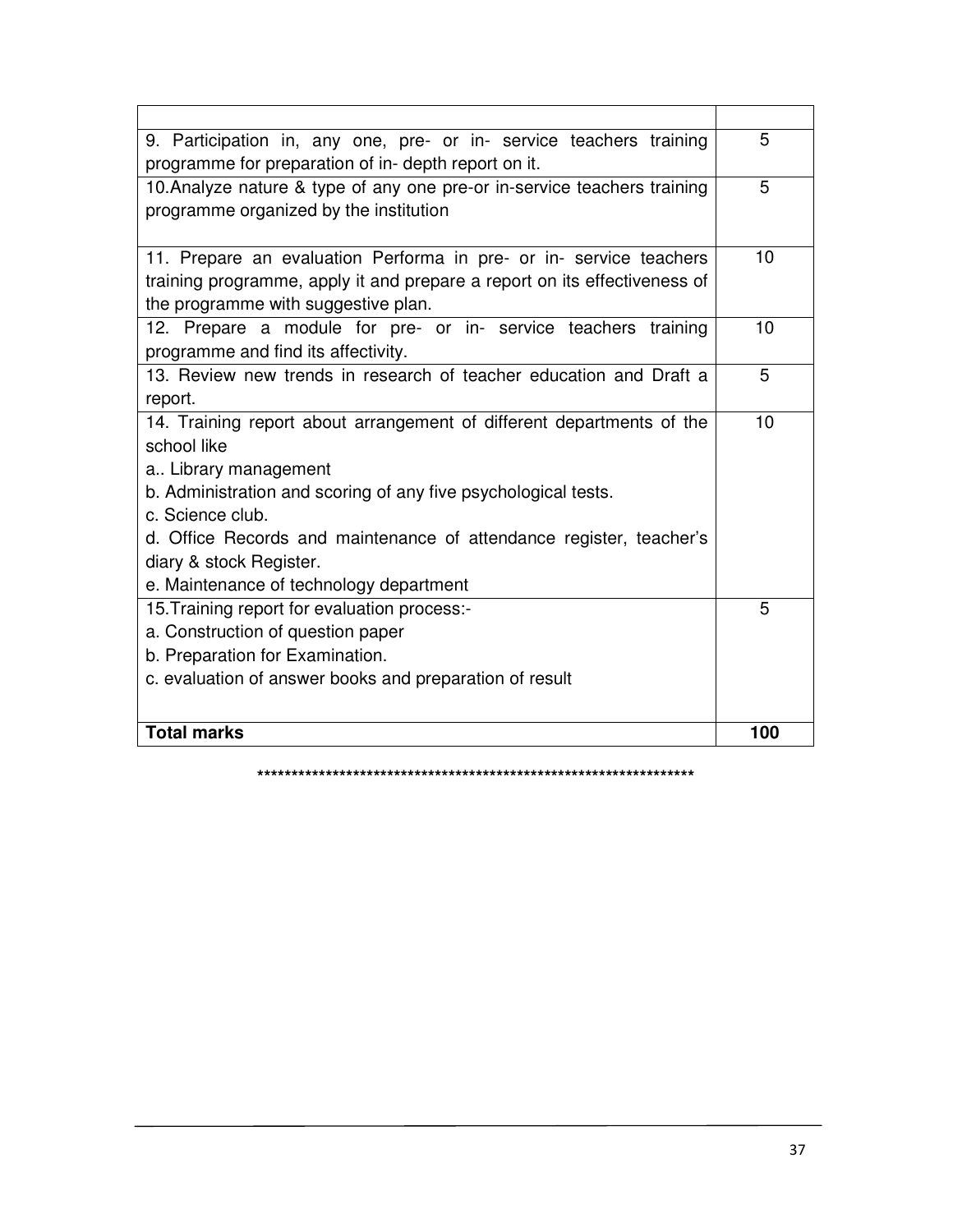# **Semester III**

# **Specialization Courses I:**

# **Course Title: Elementary Education in India: Administration and Management**

#### **Course Code: MED 701** Course Code: MED 701

# **Objectives of the Course**

- To sensitise the student teachers with the need and relevance of Elementary Education as a basic foundation stage.
- To reflect on the various concerns of Elementary Education including Access, Enrolment, Retention & Achievement
- To gain insight into factors promoting the Universalisation of Elementary **Education**
- To develop a critical outlook towards measures taken for the achievement of quality at the Elementary Education stage
- To appreciate the significance of policies and programmes launched for Universalisation of Elementary Education.

# **Unit-I Elementary Education: Concept and Provisions**

- Meaning and Scope of Elementary Education
- Constitutional Provisions to achieve UEE ( Including RTE and its critique)
- Government Policies and Steps for UEE since Independence: Recommendations of Kothari Commission, NPE 1986, PoA 1992
- Relevance of MDGs (Millennium Development Goods) with respect to UEE in India

# **Unit-II Programmes and Initiatives to achieve UEE in India**

- District Primary Education Programme: Aim, Objectives, Strategies, Achievement
- Relevance of 73 rd and 74th constitutional amendment w.r.t. empowerment of PRIs
- Sarva Shiksha Abhiyan: Programme, Objectives, Interventions with respect to Access, Enrolment, Retention and Achievement
- Monitoring , Research, Evaluation of specific schemes like Mid- Day Meals, Operation Black board , and Establishment of VECs in India
- Recommendations of the  $12<sup>th</sup>$  Five Year Plan on Elementary Education(Including the critiquing of the same with respect to allocated budget and Programme Interventions)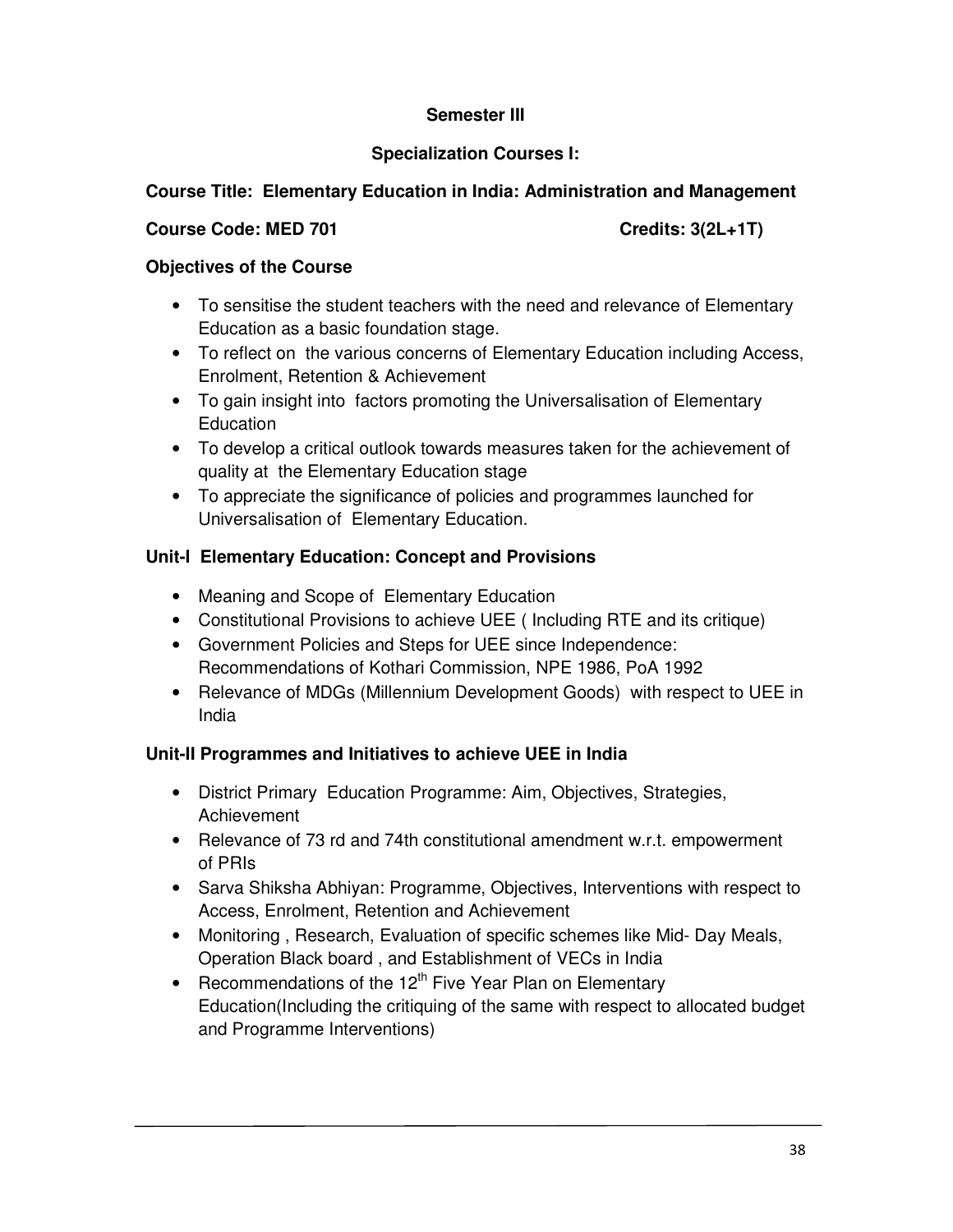# **Unit- III Elementary Education in School: Issues and Concerns**

- Availability and Management of Resources:
	- Physical Resource Management Management of the School plan
	- Human Resource Management Management of the School Staff, Delegation of Roles and Responsibilities (Need and Relevance) Democratic Decision Making: Need and Purpose
	- Financial Resource Management : Process and Procedure including Zero Budgeting and Performance Budgeting
- School Effectiveness : Parameters and Quality concern Role of the School Head and Teachers in creating a Joyful learning environment
- Problems of Wastage and Stagnation in School: Concept and Remedies
- School Supervision: Need, Purpose; Role of Head, Teachers,Staff, PTAs, SMCs, MTAs and Students in Supervision

# **Unit- IV Elementary Education: Research and Innovation**

- Launch of Innovative Programmes to strengthen Elementary Education: Hoshangabad Vigyan Project,B. El. Ed. Programme, D. El. Ed.Laadli scheme
- Financing of Education in India ( Centre- State Relationship , Mobilisation of Resources) : Perspective from Research Findings

Critical Action Research Areas in School and the Classroom with respect to Elementary Education.

# **References:**

•Celin Richards (1984). The Study of Elementary Education and Resource Book. Vol. I.

- Government of India (1986) National Policy on Education, New Delhi, MHRD.
- Government of India (1987) Programme of Action, New Delhi: MHRD.
- Government of India (1987) Report of the Committee for Review of National Policy on Education, New Delhi, MHRD.

•Hayes, Denis (2008): Elementary Teaching Today: An Introduction. Routledge Publications,

•K.M. (1977) Planning Process in a District, New Delhi: Indian Institute of Public Administration.

• Kurrian, J. (1993) Elementary Education in India, New Delhi: Concept Publication.

•Lewis, Ramón (2008): Understanding Pupil Behaviour. Routledge Publications, U.K.

•Mohanty, J. N. (2002): Elementary and Elementary Education. Deep & Deep

Publications, New Delhi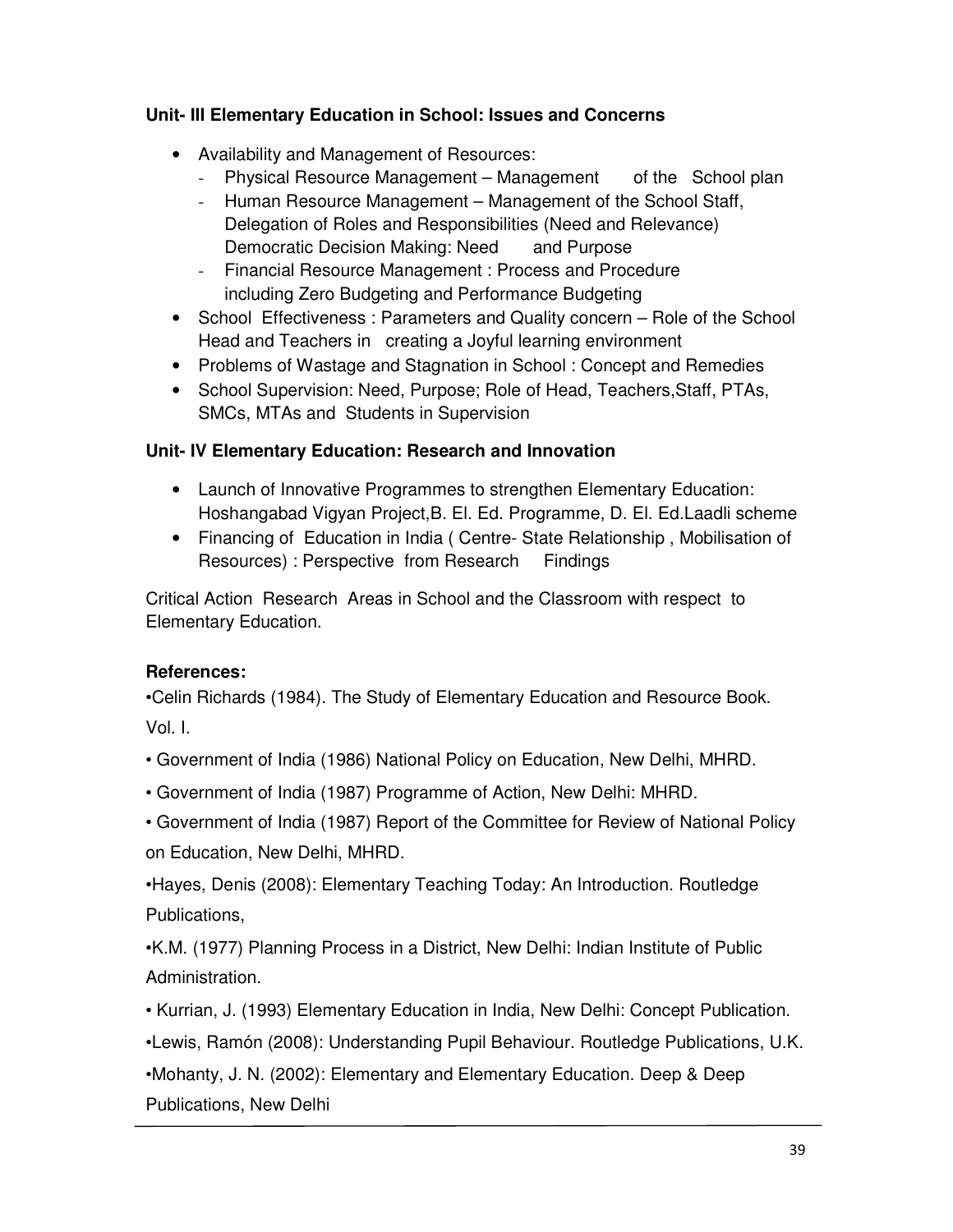•National Curriculum Framework (NCF)-2005 NCERT, New Delhi.

• Rao, V.K. (2007): Universatisation of Elementary Education. Indian Publishers, New Delhi.

•Rita Chemicals (2008): Engaging pupil voice to ensure that every child matters: A practical guide. David Fultan Publishers.

•Singhal, R.P. (1983) Revitalizing School complex in India, New Delhi.

• Sharma, Ram Nath (2002): Indian Education at the cross road. Shubhi Publications.

•Tilak, J.B. (1992) Educational Planning at grass roots, New Delhi.

• NCERT (1987): In-service Teacher Education Package for Elementary School Teachers, New Delhi.

•NCERT (1991): Elementary Teacher Education Curriculum, Guidelines and Syllabi, New Delhi.

•NCERT (2005): National Curriculum Framework, New Delhi.

• NCTE, (2004): Teacher Education Curriculum, New Delhi.

• Singh, L.C. (Ed.) (1987): Teacher Education – A Resource Book, NCERT, New Delhi.

•The Study of Elementary Education – A Source Book, Volume I & II, 1984.

•Victor & Learner (1971): Readiness in Science Education for the Elementary School, McMillan Co., N.Y.

•UNESCO (2006): Teachers and Educational Quality: Monitoring Global Needs for 2015. UNESCO Publication. Montreal.

#### **Course Title: Elementary Education in India: Administration and Management**

#### **Course Code: MED 751 Credit:1 Course Code: MED 751**

#### **Practicum (any one of the following)**

- Visit any two elementary schools and find out innovative teaching methodologies. Prepare a detailed report.
- After surveying a Govt. & private school, prepare a report on how the nation and state agencies are really working for their betterment?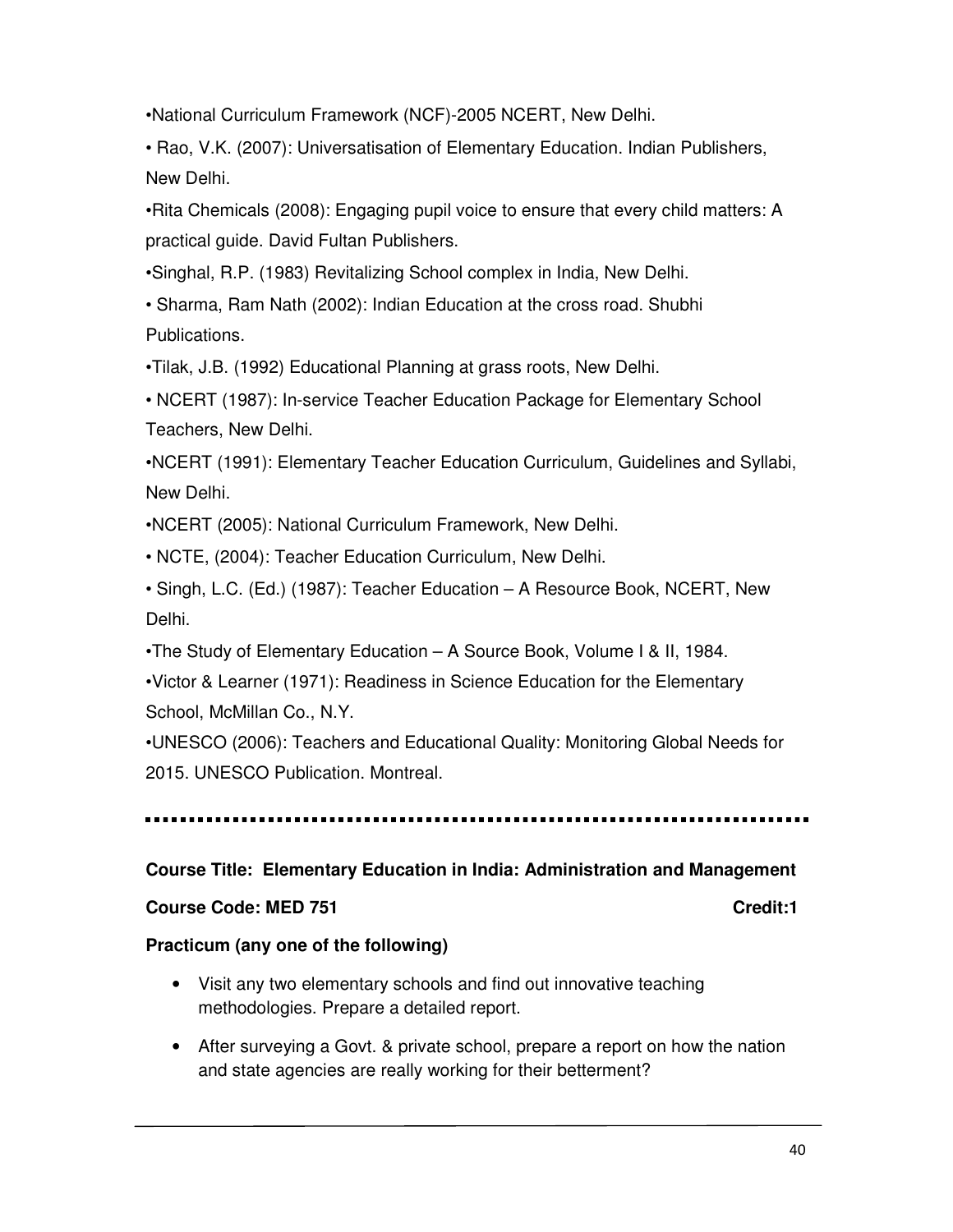- Prepare a status report on elementary education in a chosen state or district with reference to classroom process, enrolment,
- Retention/participation, dropout and learning achievement
- Evaluate a textbook of elementary class with reference to its adequacy and appropriateness in achieving expected learning out comes in any subject
- Design an instructional plan of a unit in a subject at elementary level

# **Course Title: Aspects, Planning & Management at Secondary & Senior Secondary Level**

### **Course Code: MED 703** Credits: 3(2L+1T)

 **Objectives:** The students will be able to:

- acquaint themselves with the need, scope and purpose of educational planning in terms of national and community needs.
- determine and implement objectives of planning on the basis of individual needs of the students.
- develop the skills in planning and implementing conventional administrative procedures.
- develop the skills and attitudes to utilise human energy in getting the maximum work done.
- understand the recommendations of different education commissions regarding secondary education commissions.
- know different programmes and policies for realising the constitutional obligations related to secondary education in India.
- develop an idea about the structure of secondary education in India

### **Unit I: Introduction to Secondary & Senior Secondary Education**

- Meaning, aims, objective of secondary & Senior Secondary education
- Purpose, function & Indigenous system of Secondary education.
- Secondary Education in India Historical Perspective, pre and postindependence.
- Constitutional Provisions and centre-state relationship in India.

- Recommendations of various committees and commissions: Secondary Education Commission, Kothari commission, Programme of Action, 1986,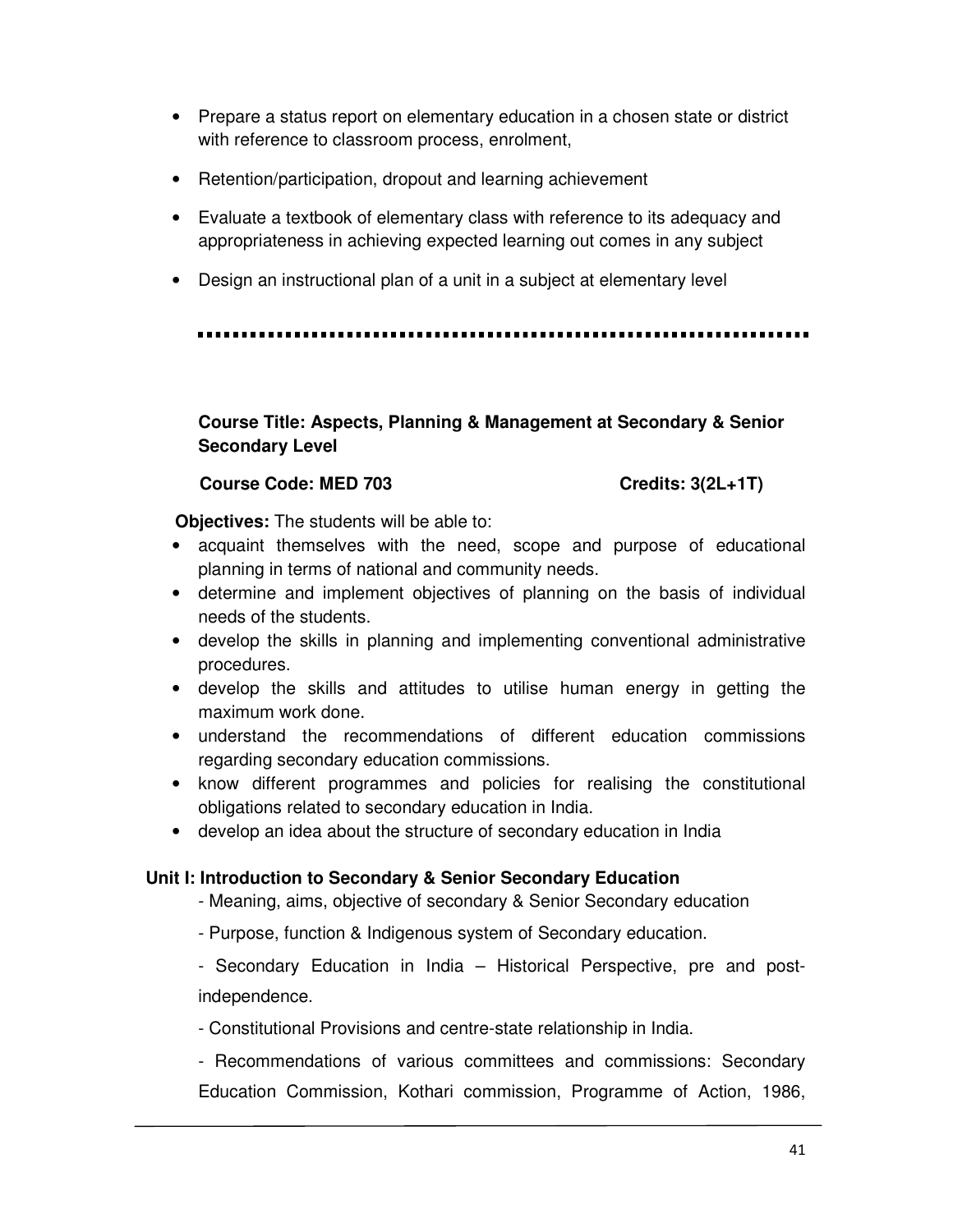NPE, Ramamurti Review Committee Janardhan Reddy Committee, Yashpal, Committee, RMSA and NCF-2005.

- **Constitutional provisions** related to secondary education.

# **Unit II: Institution Planning**

- Concept, scope and nature of Institution Planning
- Need and importance of Institution Planning
- Types of Institution Planning
- Evaluation of Institutional Planning.

-Difference between inspection and supervision.

# **Unit III: Principles and techniques of Educational Planning**

- Formulation of aims and objectives.
- Methods and techniques of planning.

- Approaches to Educational Planning: Social demand approach, Man-power approach, Rate of Return of Investment approach.

- Concepts: Optimal analysis, Input and output, Marginal analysis, Programming, Target and control figures, Tools for Planning,

- New approach to planning: Planning, Adoption, Execution

# **Unit IV: Educational Management**

- Meaning, Concept and need for management at secondary to senior secondary school level.

- Management at Nation: MHRD, CABE, NCERT
- State, District, Sub-district level.
- Management of educational Institution at secondary school level.

-Type of Management, Effective management, Co-ordination, Supervision & Inspection.

-TQM in Education and Educational Administration

-Recent Trends in Research and Innovation in the field of Educational Management.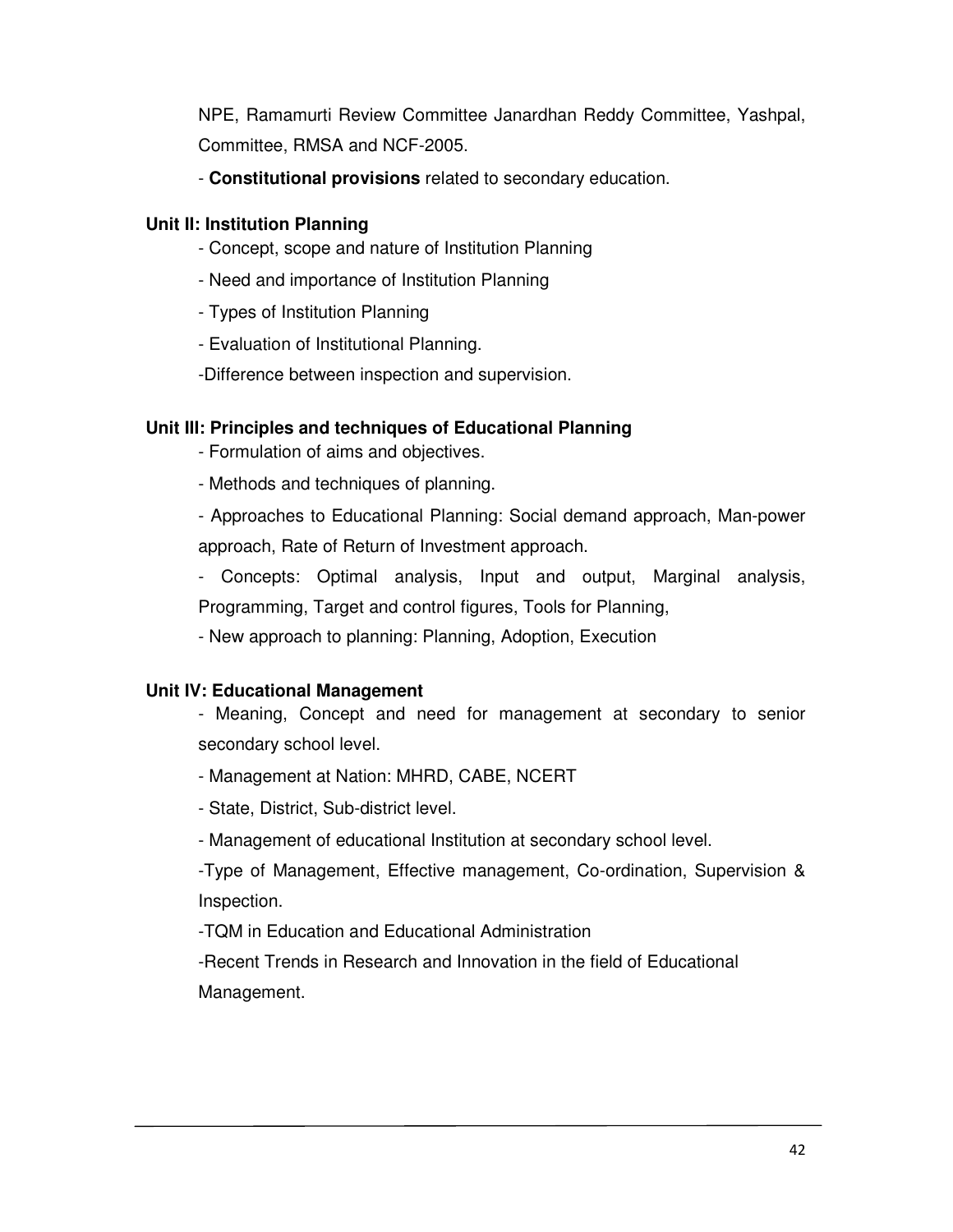# **References:**

• Mudhopadyay, Sudesh and Anil Kumar K (2001) Quality Profiles of secondary schools, NIEPA, New Delhi

• Govt. of India (1953) Report of Secondary Education Commission, New Delhi

• Govt. of India (1996) Indian Education Commission (1964-66) Report. New Delhi

• Govt. of India - (1986/1992) National Policy of Education, 1992 Modification and their POA's, MHRD, Dept. of Education

• Malhotra, P.L. (1986) School Education in India: Present Status and Future Needs NCERT, New Delhi

• Yadav, M.S. & Lakshmi, T.K.S. (2003): Conceptual inputs for Secondary Teacher Education: The instructional Role. India, NCTE.

• Mohanty Jagannatu , (1990), "Educational Administration, supervision and school Management ,Deep & Deep Publications F-159, Rajouri Garden, New Delhi-110027

**Course Title: Aspects, Planning & Management at Secondary & Senior Secondary Level** 

### **Course Code: MED 753 Course Code: MED 753**

### **Practicum (any one of the following):**

• To prepare a report with the help of documents/reports on major obstacles and challenges in universalization of secondary education.

• To study the annual report of RMSA/NCERT or any Govt. agency to identify issues of secondary education in India.

• To prepare a blue print of Process of Institution Planning in India.

• To prepare an annual school calendar for secondary/senior secondary school.

•To prepare a hypothetical institutional plan.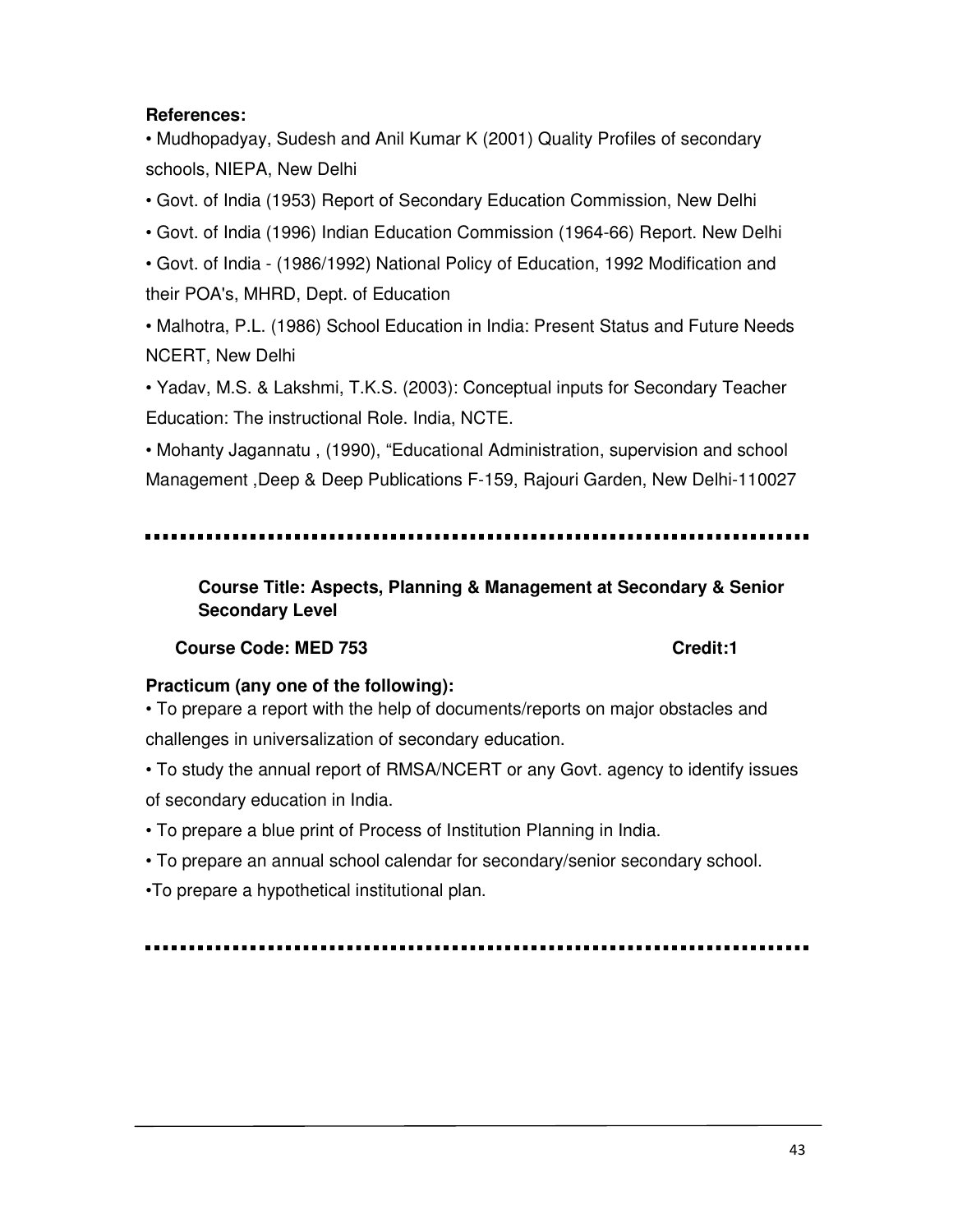# **Specialization Courses II:**

# **Course Title: Issues and Curricular Concerns at Elementary level**

#### Course Code: MED 705 Credits: 3(2L+1T)

**Objectives**: The students will be able to:

- Understand various schemes & programmes of Govt. for elementary education.
- Study effective practices with various curriculum transaction strategies.
- Find out research trends in elementary education.
- Select and use appropriate assessment practice to meet the needs of the students.
- Practice continuous assessment of students for all round development.
- Understand how various aspects of education are measured, evaluated interpreted and their results are recorded to help learners.
- Understand the concept of quality education at elementary level.
- understand different programmes and agencies for ensuring the quality of elementary education in India
- develop an idea about the structure of elementary education in India
- Reflect upon different issues, concerns and problems of elementary education in India.
- Understand principles, aims and features of elementary school curriculum.

# **Unit I:-Issues & concerns of Elementary Education**

- Major quality dimensions of elementary education and Quality monitoring tools.

- Quality issues at upper elementary stage: - teacher qualification,

competency, subject specific deployment in schools, training needs of teachers, classroom based support and supervision issues. Minimum Level of Learning, Quality Assurance.

- Alternative Strategies for achieving UEE and implementing RTE act.
- Dialect, drop out, socio-economic issues, inclusive education.
- Wastage, Stagnation, Culture, Capability Capacity, Reform Needs and improvement of the System; building accountability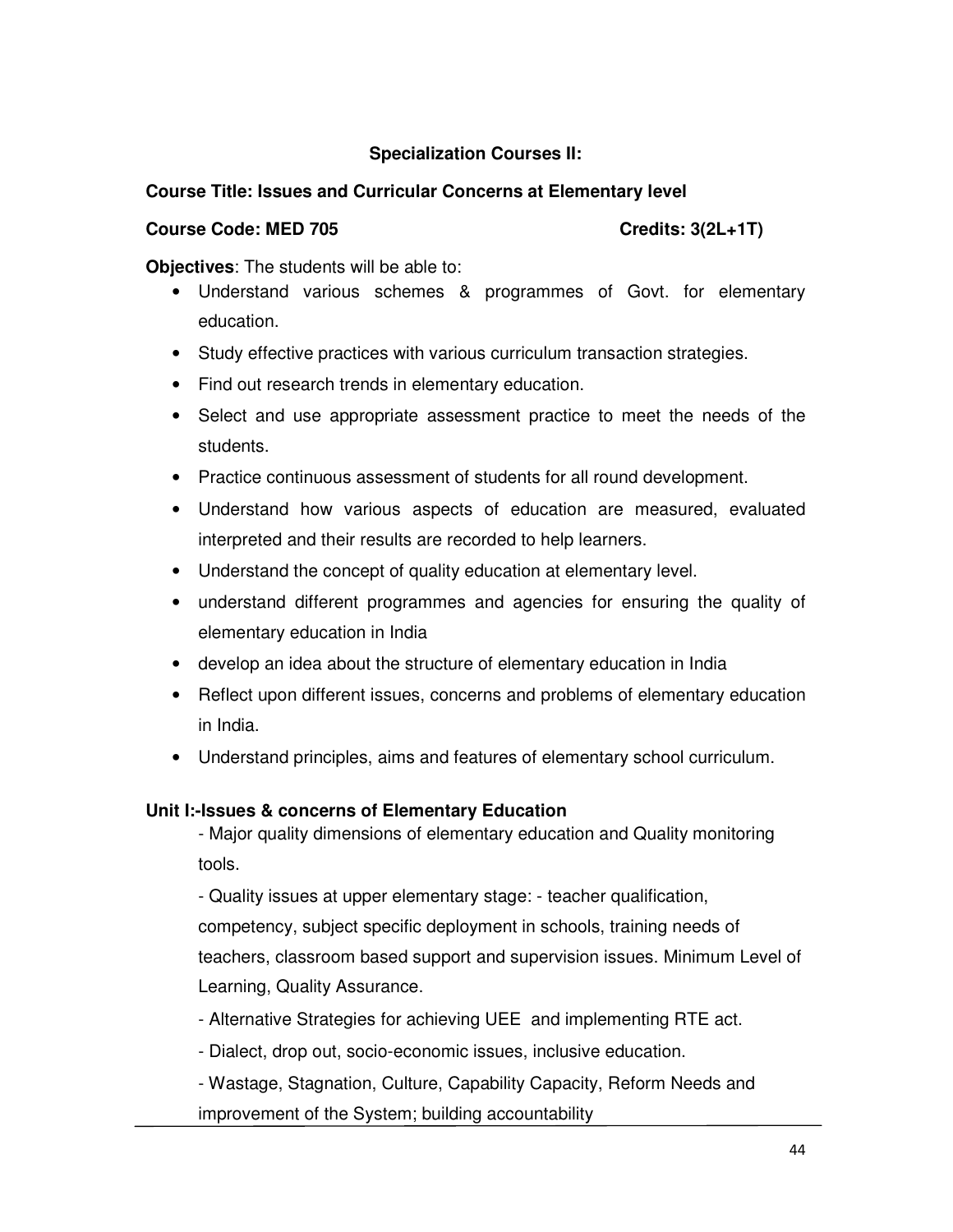# **Unit II: - Teachers and Curriculum Transaction Strategies**

- Thematic & Constructivism base of curriculum
- Joyful learning, Teachers and Pedagogical Attributes
- Research in curriculum
- Life skill education & creativity
- Analysis of Elementary Education Curriculum
- Role of I.C.T.
- Research Trends in Elementary Education

# **Unit III- Type of schools & Pedagogy**

-Child centred pedagogy: Process of knowledge construction for development of concepts, understanding, logical reasoning, critical thinking and problem solving.

- Type of school & their contribution to society

- Forms of learner's engagement: observing, exploring, discovering, analyzing, critical thinking and reflection, contextualization, multiple interpretations, collaboration.

- Pedagogical analysis of the subject contents: Critical Pedagogy. Critical analysis of the pedagogy prescribed in the educational thoughts of Socrates (dialogue), John Dewey, Tagore, Gandhi, J. Krishnamurthy, Sri Aurobindo, and Gijubhai with special reference to their relevance in teaching-learning.

- Innovative Educational Programmes in India

# **Unit IV:-Assessment Process**

- Pupil Assessment Techniques
- National Expert Group on Assessment in Elementary Education (NEGAEE)
- Concept of Evaluation & CCE
- Types of evaluation
- Diagnostic & remedial teaching
- Student records
- Cumulative records
- Progress reports, grading system, class school, School Grading.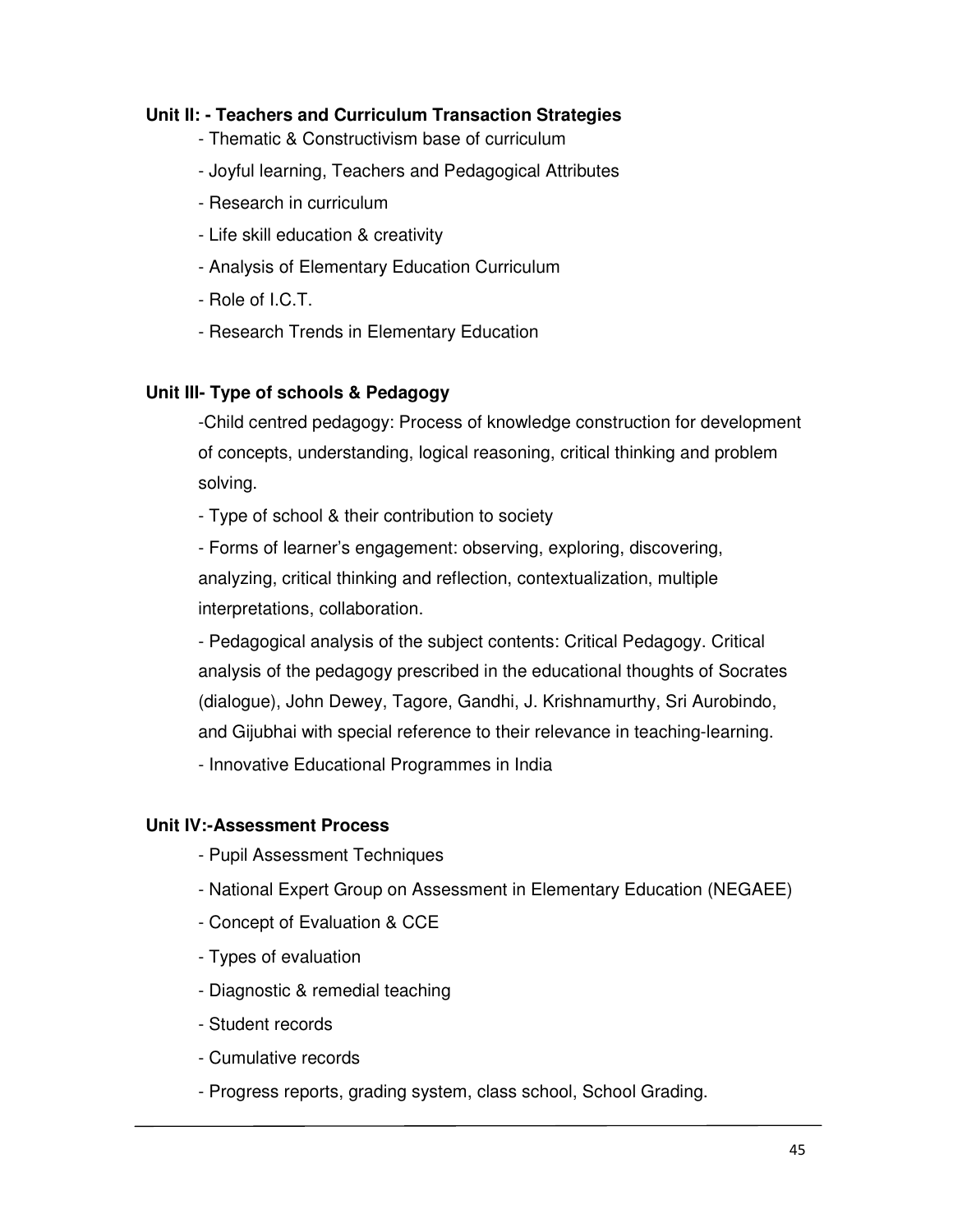# **References:**

• Aggerwal, J.C, (2005) "The Progress of Education in free India, "Man Singh Arya book Depot, 30 Naiwala. Karol Bagh, New Delhi-110005

• Chaube, Dr. S.P, (2011), " History and Problems of Indian Education "Agrawal Publications, Jyoti Block Sanjay place, Agra-2

• Ronald c. Doll, (1978) " curriculum Improvement Decision Making and Process, Allyn and Bacon, Inc., 470, Atlantic Avenue, Boston, Massachusetts 02210

• NCTE (2009) National Curriculum Framework for Teacher Education, New Delhi.

• NCERT (2005): Position paper on Teacher Education for Curricular Renewal, New Delhi.

- Report of the Education Commission (1964-66).
- Report of the National Commission on Teachers (1983-85).
- National Curriculum Framework on school education, NCERT (2005).

### **Course Title: Issues and Curricular Concerns at Elementary level**

### **Course Code: MED 755 Course Code: MED 755**

### **Practicum (any one of the following):**

- Prepare unit-test, administrate the test, determine gaps in attainment of objectives and plan remedial instruction for non-masters.
- Make an Evaluation of assessment process in any school and write about its merit and demerits.
- To prepare a critical review on schemes and programmes to achieve UEE in the state.
- Conduct a survey in a school to assess quality issues, and make an action plan to resolve it.
- Find out the best learning engagement method of elementary level student, after school visit.
- Prepare a report after analysing the innovative educational programmes in India Visit DIET of the district to review on types and trends of research,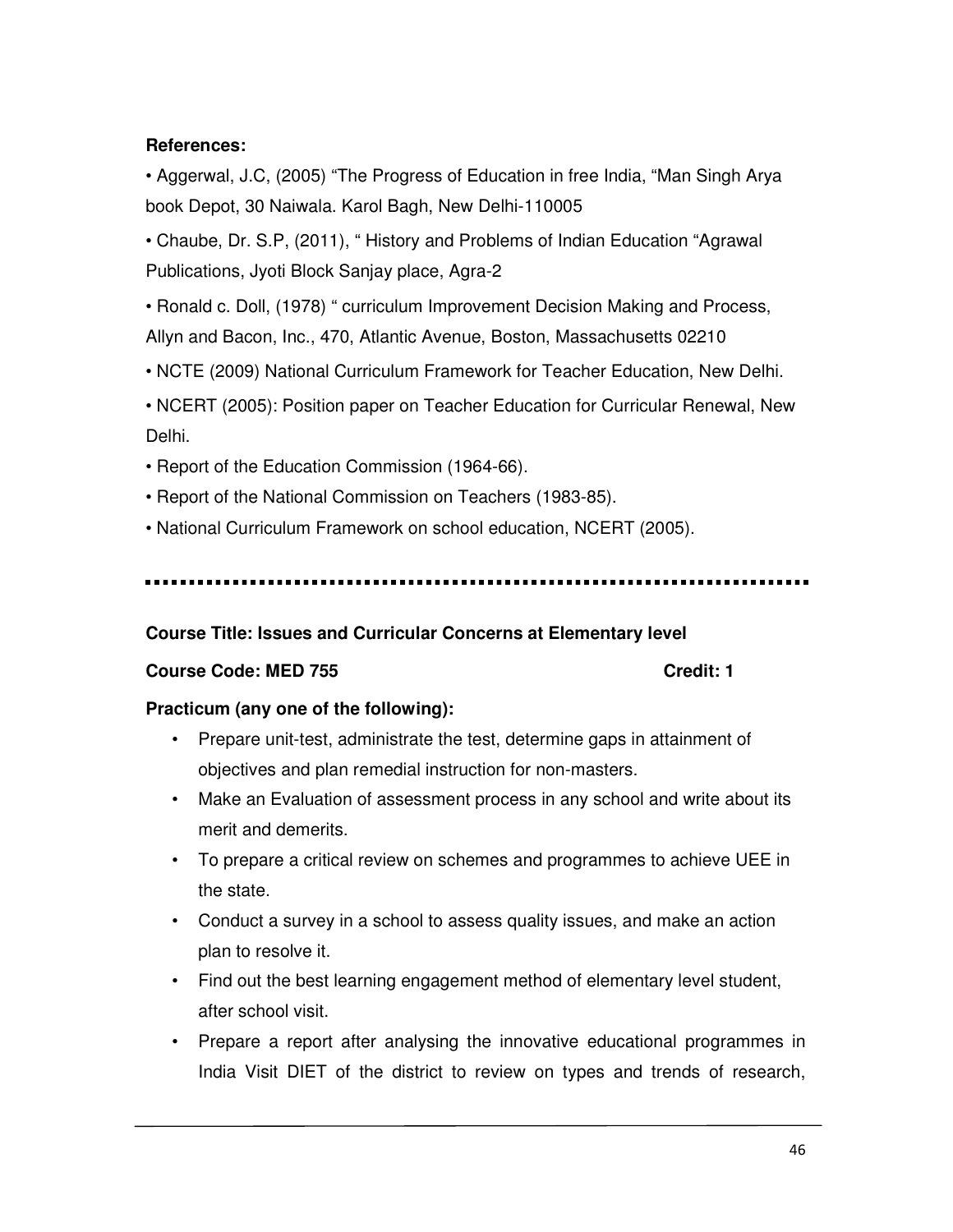actual practices in the institution and prepare a report on variation, between national or international trend (if any).

 **\*\*\*\*\*\*\*\*\*\*\*\*\*\*\*\*\*\*\*\*\*\*\*\*\*\*\*\*\*\*\*\*\*\*\*\*\*\*\*\*\*\*\*\*\*\*\*\*\*\*\*\*\*\*\*\*\*\*\*\*\*\*\*\*\*\*\*\*\*\*\*\*\*\*\*\*\*\*\*\*\*\*\*\*\*\*\*\*\*** 

# **Course Title: Issues & Curricular Concerns at Secondary & Senior Secondary level**

#### **Course Code: MED 707 Credits: 3 (2L+1T)**

**Objectives**: The student will be able to:

- Understand the problem and challenges related to secondary and senior secondary education.
- Examine the status of development of secondary and senior secondary education in India after Independence.
- Reflect on various issues related with secondary education
- Understand the interventions to solve the problems and issues related to alternative schooling at secondary schools.
- Identify the problems issues of secondary school teachers and visualize the impact of Rights of children to free and Compulsory Education Act, 2009 for universalization of Secondary Education
- Identify critical issues related to universalization of secondary education.
- Visualize the impact of Rights of children to free and Compulsory Education Act, 2009 for universalization of Secondary Education
- Understand the concept of quality education at secondary school level.
- understand different programmes and agencies for ensuring the quality of secondary education in India
- Reflect upon different issues, concerns and problems of secondary education in India.
- Understand principles, aims and features of secondary school curriculum.
- Examine the present school curriculum.
- Analyse the present evaluation system at secondary school level.

### **UNIT I: Quality in secondary Education**

- Concepts, indicators of quality, setting standards for performance.
- Continuous professional development of teachers.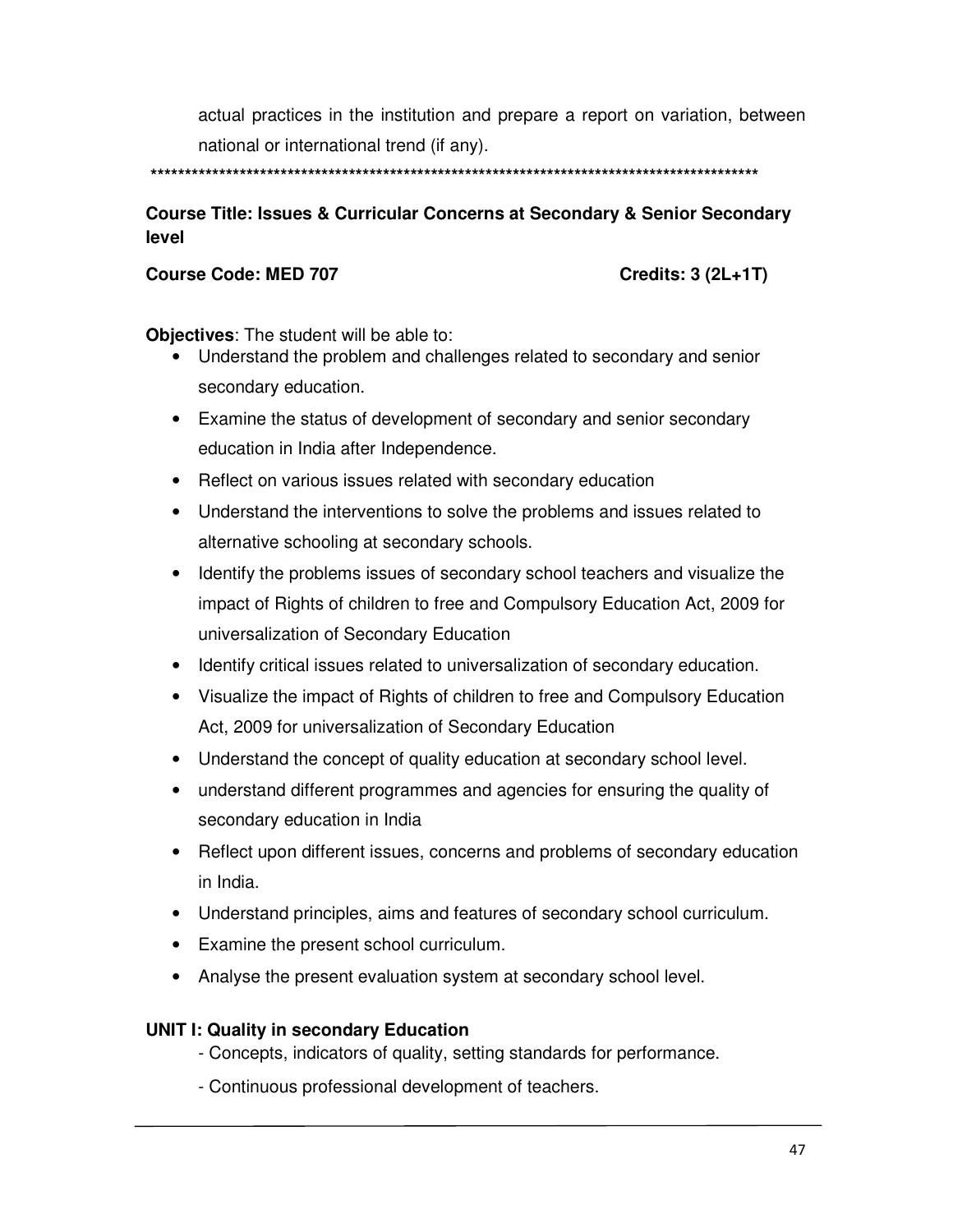-Teacher selection test CTAT,SAT etc. and in-service programme -Privatization of secondary education.

- Present status of quality education in India (status and prospects) - Delor's - Commission Report regarding quality- Professional enrichment of secondary teachers (different in-service programmes for ensuring quality, - different agencies - SCERT – NCERT – CIET – NUEPA – IASE etc.

# **UNIT-II Issues & Concerns**

- Challenges related to Universalization of Secondary Education, RMSA.

- Problems and Strategies of Alternative Schooling at Secondary school Stage.

-Challenges / strategies / intervention in relation to access, enrolment, dropout, achievement and equality of Educational opportunities

-Problems of education for girls, disadvantaged and differently abled children and slow learners and interventions to solve the problems

-Type of schools and their contribution to society.

- Issues of quality in secondary and senior secondary education.

- Management system of secondary education - role of Department of Education, Directorate, Inspectorate and NGO's.

# **Unit III: - Teachers and Curriculum Transaction Strategies**

- Thematic & Constructivism base of curriculum
- -Joyful learning, Teachers and Pedagogical Attributes
- Research in curriculum
- Life skill education & creativity
- Analysis of Elementary Education Curriculum Role of I.C.T.
- Research Trends in Elementary Education.
- Critical appraisal of present Secondary School curriculum in the state. -ICT, Blended learning.

# **UNIT IV: Assessment and evaluation in secondary school level.** -Meaning nature and functions of evaluation & assessment, difference between assessment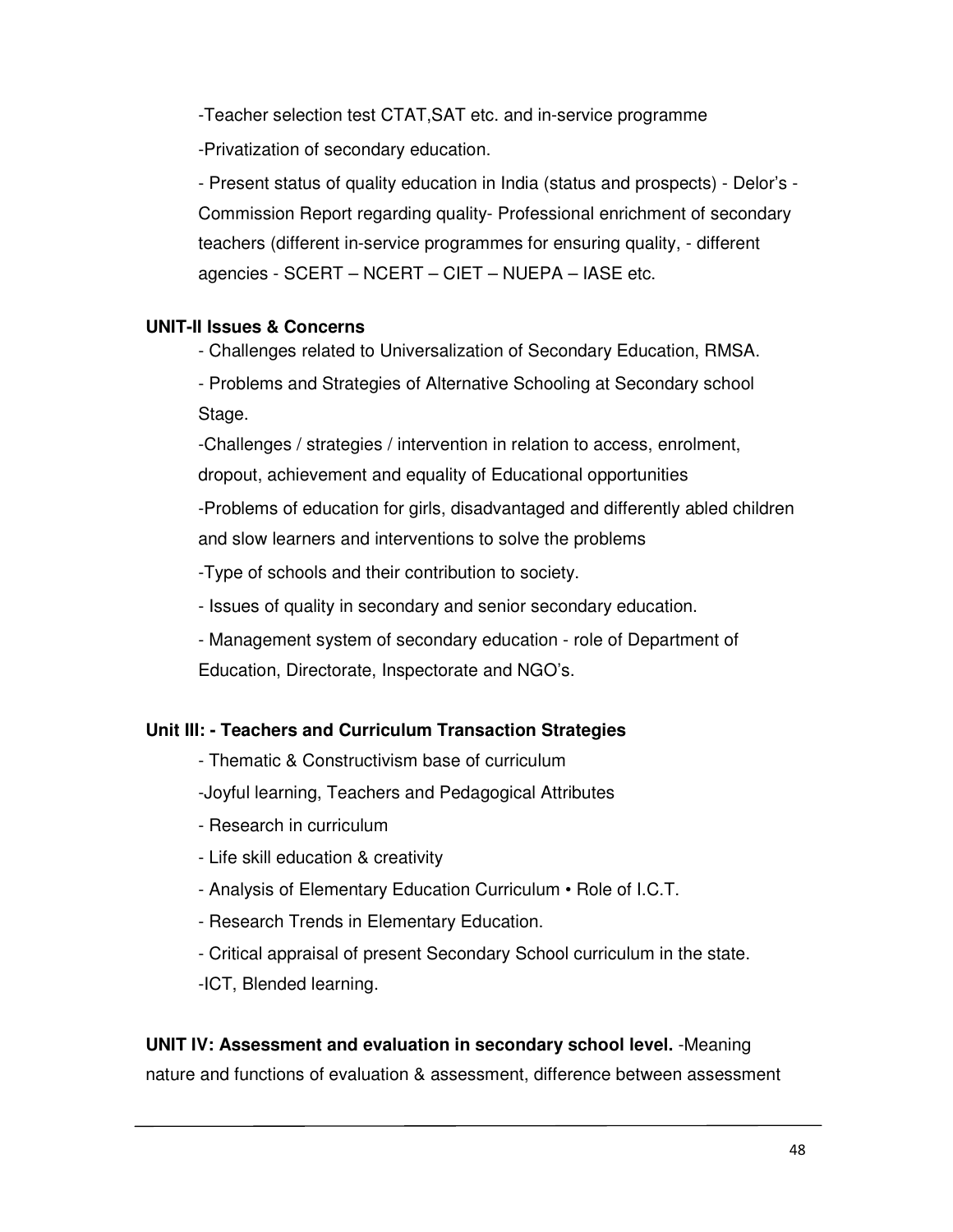and evaluation, testing, appraisal and examination, Types of assessment formative, diagnostic and summative assessment.

- New trends in evaluation – grading, internal assessment, semester system, CCE, On Demand Examination System.

-Critical appraisal of the present evaluation system at secondary school level.

# **References:**

• Aggerwal, J.C, (2005) "The Progress of Education in free India, "Man Singh Arya book Depot, 30 Naiwala. Karol bag, New Delhi-110005

• Chaube, Dr. S.P, (2011), " History and Problems of Indian Education "Agrawal Publications, Jyoti Block Sanjay place, Agra-2

•- Ronald c. Doll, (1978) "curriculum Improvement Decision Making and Process, Allyn and Bacon, Inc., 470, Atlantic Avenue, Boston, Massachusetts 02210

- NCTE (2009) National Curriculum Framework for Teacher Education, New Delhi.
- NCERT (2005): Position paper on Teacher Education for Curricular Renewal, New Delhi.

•NIOS: On Demand Examination System(2003).

- Report of the Education Commission (1964-66).
- Report of the National Commission on Teachers (1983-85).
- National Curriculum Frameworks for Teacher education, 2009

• National Curriculum Framework on school education, NCERT (2005).

**\*\*\*\*\*\*\*\*\*\*\*\*\*\*\*\*\*\*\*\*\*\*\*\*\*\*\*\*\*\*\*\*\*\*\*\*\*\*\*\*\*\*\*\*\*\*\*\*\*\*\*\*\*\*\*\*\*\*\*\*\*\*** 

# **Course Title: Issues & Curricular Concerns at Secondary & Senior Secondary level**

### **Course Code: MED 757 Credit: 1**

# **Practicum (any one of the following):**

• Critical review on education management system of secondary school education -.

•Conduct a survey in a school to assess quality issues, and make an action plan to resolve it.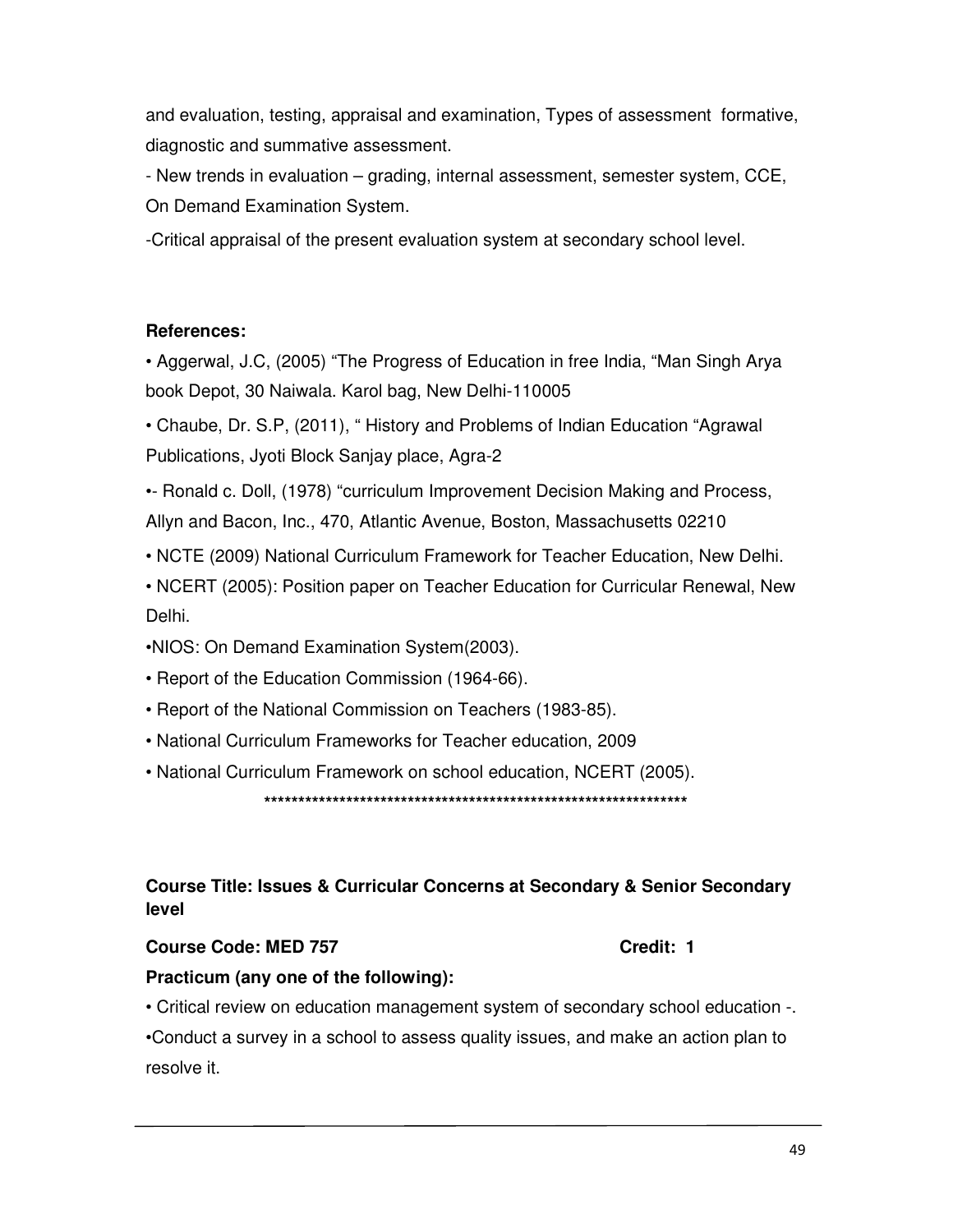•Evaluation of assessment process in any school and write about its merit and demerits.

•Visit IASE of the district to review on types and trends of research, actual practices in the institution and prepare a report on variation, between national or international trend (if any)

• Visit secondary teachers training in the district to review on types and trends of research, actual practices in the institution and prepare a report on variation, between national or international trend (if any)

### **Course Title: Advance Research Methods**

#### **Course Code: MED 709**

Credits: 3 (2L+1T)

Objectives: The student will be able to:

- Understand concept, Characteristics & Themes of Qualitative& Quantitative Research.
- Examine different types of qualitative & quantitative research and their characteristics.
- Examine the concept of Qualitative& Quantitative Research.
- Develop a tool which allows for the evaluation and data collection of Qualitative& Quantitative Research.
- Design a framework or outline of Qualitative & Quantitative Research.
- Investigate appropriate methods of data analysis.
- explain the processes of Qualitative& Quantitative Research
- Explain the planning the research project of Qualitative& Quantitative Research.

### Unit I: Introduction to Qualitative Research

-Meaning, concept and types of Qualitative Research.

- Qualitative Research: Characteristics, issues, concerns & major approaches
- Relevance of Qualitative Research in education.
- Qualitative Research in education: Retrospect and prospect.

-Themes of Qualitative Research & research question.

-Ethnographic Approaches in Qualitative Research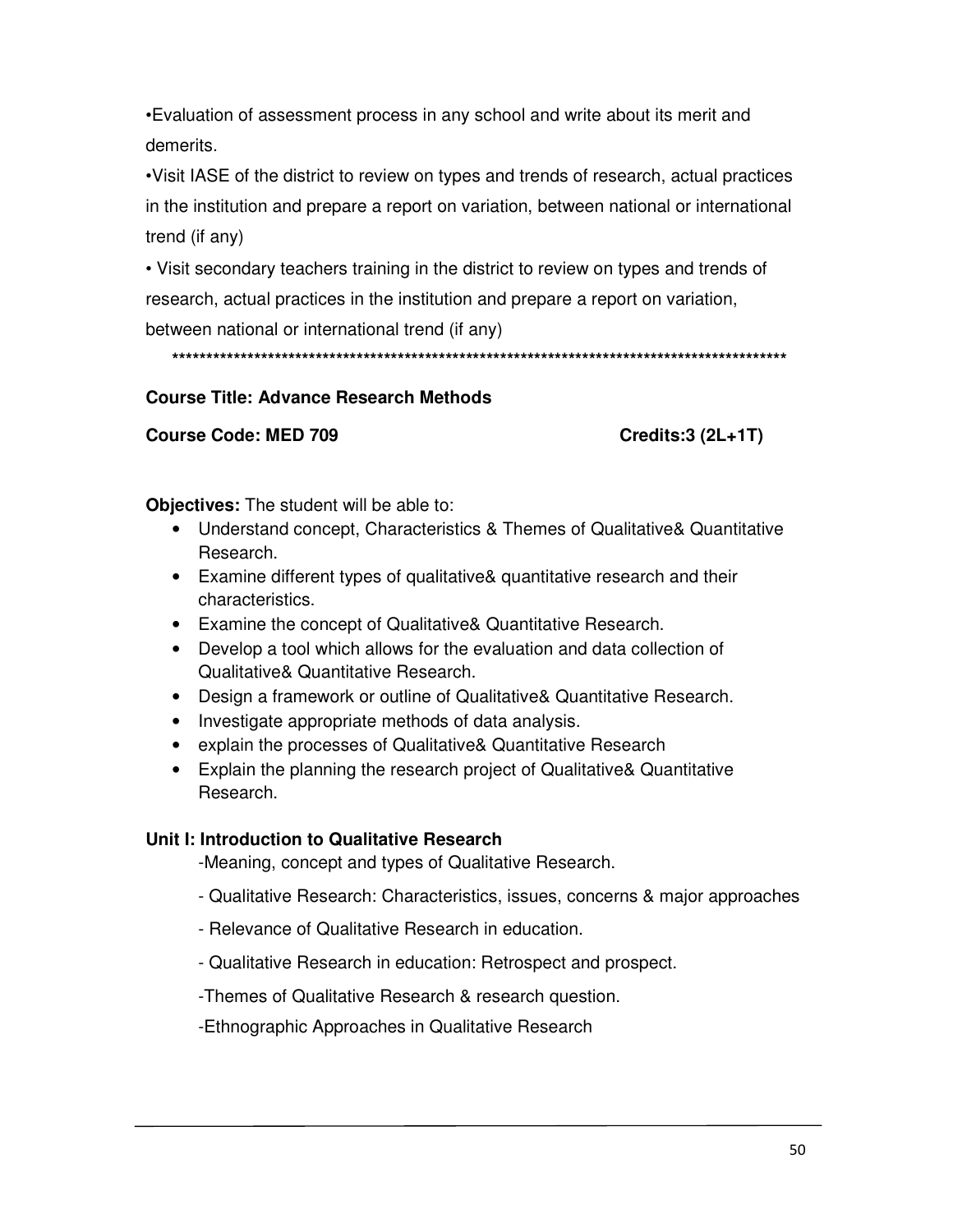#### **Unit II: Qualitative Research- Approaches & Data analysis**

-Qualitative research approaches-Phenomenology, Ethnography, Case studies and Grounded theory Ethnography: Meaning, types, purpose, steps and common terms used by Ethnographers Grounded theory: Goals, perspectives, Methods and steps of Ethnography theory. Participatory Research.

-Content & Trend analysis: Meaning, concept, assumption, and steps.

- Phenomenology& Historical Research: Meaning, concept, assumption, and steps.

- Issues of reliability and validity of Discourse analysis.

-Coding of qualitative data – Axial coding, Selective coding

-Participant Observation, Case Study as methods of Qualitative Research

- Methods of qualitative data analysis—content analysis, logical and inductive analysis, illustrative method analogies, meta-analysis & Triangulation of data.

#### **Unit III: Introduction to Quantitative Research**

- Quantitative Research: Meaning, concept, steps and characteristics.

- Nature, scope and trends of quantitative research

- Relevance of Quantitative Research in education.

- Research Data: Nature, Sources, Collection and Organization.

- Sources of educational data: Individual, Institutions, Documents, Census, Journals, Books, Schools of thought etc.

- Sampling techniques: Concept, need, probability and non-probability samples, sampling errors and their control.

-Variables in experimental research independent, dependent and confounding variables; ways to manipulate an independent variable, purpose and methods of control of confounding variables.

- Techniques and Tools of data collection: Observation, interview, questionnaire, scale, inventory, checklist, content analysis, focus group discussions.

### **Unit IV: Quantitative Research Designs**

- Experimental Research designs: Single-Group Pre-test-Post-test Design, Pre-test-Post-test Control-Group Design, Post-test only Control-Group Design, and Factorial Design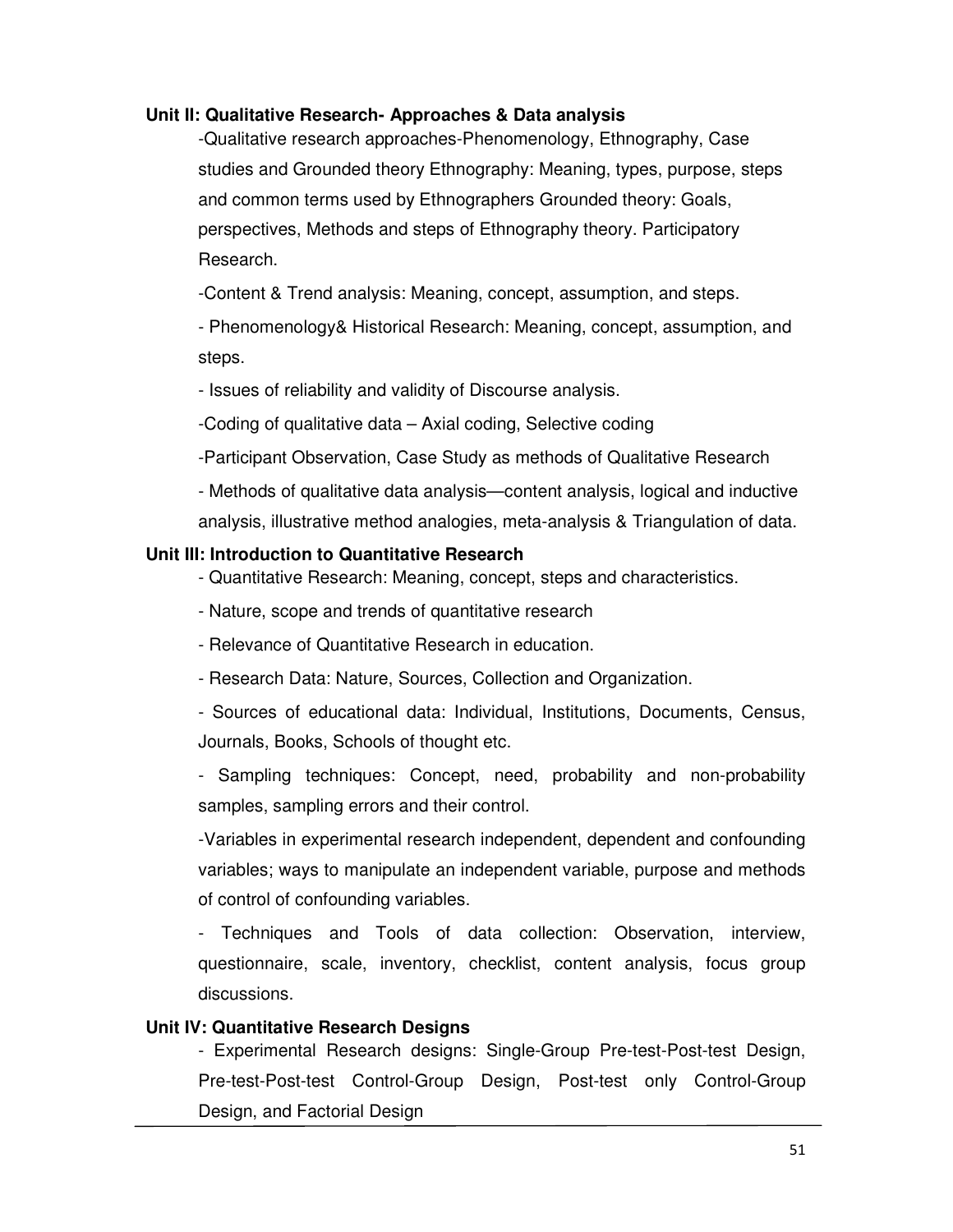- Quasi-Experimental Designs: Non-equivalent Comparison Group Design, and Time-Series Design

- Internal and external validity of research tools.

- Expost facto research-design and variables, Simple cases of Casual-Comparative and Co relational research; necessary conditions for causation.

- Techniques of control: matching, holding the extraneous variable constant and statistical control

- Classification by Time: Cross-sectional, Longitudinal (Trend and Panel studies), and Retrospective; and classification by research objectives Descriptive, Predictive, Explanatory and Triangulation.

- Synthesizing Qualitative and Quantitative Researches, Programme Evaluation.

### **References:**

• Best J.W. (2005) Research in Education, New Delhi: Prentice Hall of India Pvt. Ltd.

• Borg, W.R. and Gall, M.D. (1983) Educational Research – An Introduction, New York, Longman, Inc.

• Creswell, John W. (2007). Qualitative Inquiry and Research Design: Choosing Among Five Approaches. SAGE Publication.

• Elliott, Jane (2005).Using Narrative in Social Research: Qualitative and Quantitative Approaches. SAGE Publication.

• Fraenkel, J.R., Wallen, N.E. (1983) How to Design and Evaluate Research in Education, Singapore: McGraw Hill, Inc.

• Gravetter. F.J. & Wallanau, C.B. (2002). Essentials of Statistics for the Behavioural Sciences (4th edition) Australia, Wodsworth.

•Gupta, Santosh (1983) Research Methodology and Statistical Techniques, New Delhi: Deep and Deep Publisher.

• Kerlinger, F.N. (1973) Foundations of Behavioural Research, New York: Holt, Rinehart and Winston.

• Kaul, Lokesh (1984) Methodology of Educational Research, New Delhi: Vikas Publications.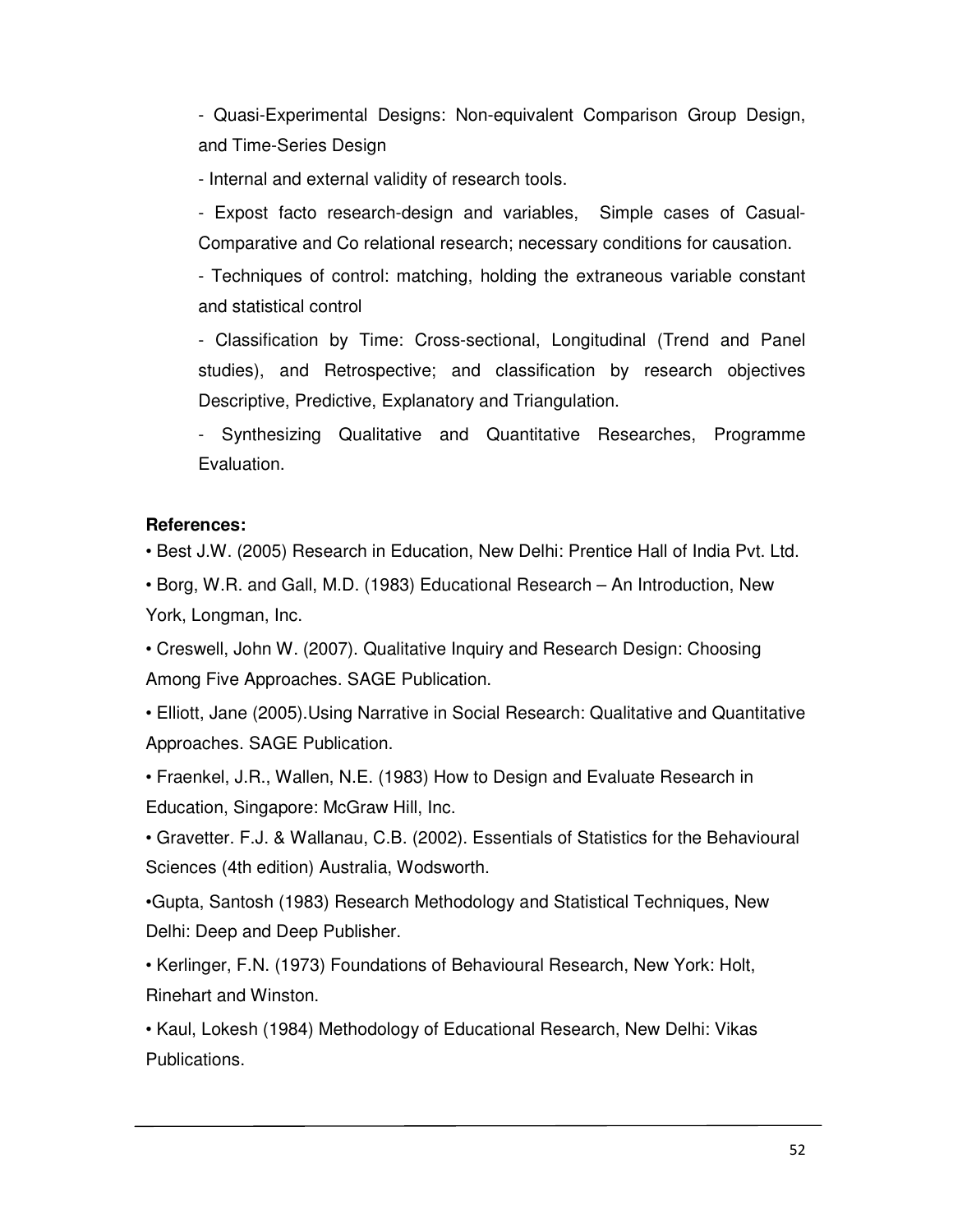• Leary, M.R. (2004). Introduction to Behavioural research Methods (4th edition) Boston: Pearson Prentice hall

•Srivastava, G.N.P. (1994) Advanced Research Methodology, New Delhi: Radha Publications.

• Anfara, Vincent & Mertz Norma T. (2006). Theoretical Frameworks in Qualitative Research, SAGE Publication.

#### **Course Title: Advance Research Methods**

#### **Course Code: MED 759**

#### Credit: 1

#### Practicum (any one of the following):

• Preparation, administration and interpretation of any one tool i.e. observation, interview, questionnaire etc.

• Identify two quantitative research problems and prepare at least five research questions for each with clear research title.

• Conduct a training program on the use of library especially for secondary sources and reference material, such as dictionaries and encyclopaedias.

• Identify an experimental educational research problem and prepare their research designing with justification.

• Review of Quantitative research reports with regard to - Title or statement of the problem - Approach/Design - Research Hypothesis/Research Questions -Sampling - Tools - Statistical Techniques.

### **Course Title: In-Service Teacher Education in India**

**Course Code: MED 711** 

Credits:  $3(2L+1T)$ 

### **Objectives**

- The students will be able to:
- Gain insight and reflect on the status of in-service teacher education.
- Reflect on the nature and objectives and components of in-service teacher education programmes
- Examine the existing teacher education curricula from the view point of policy, its relevance to the demands of present day school realities.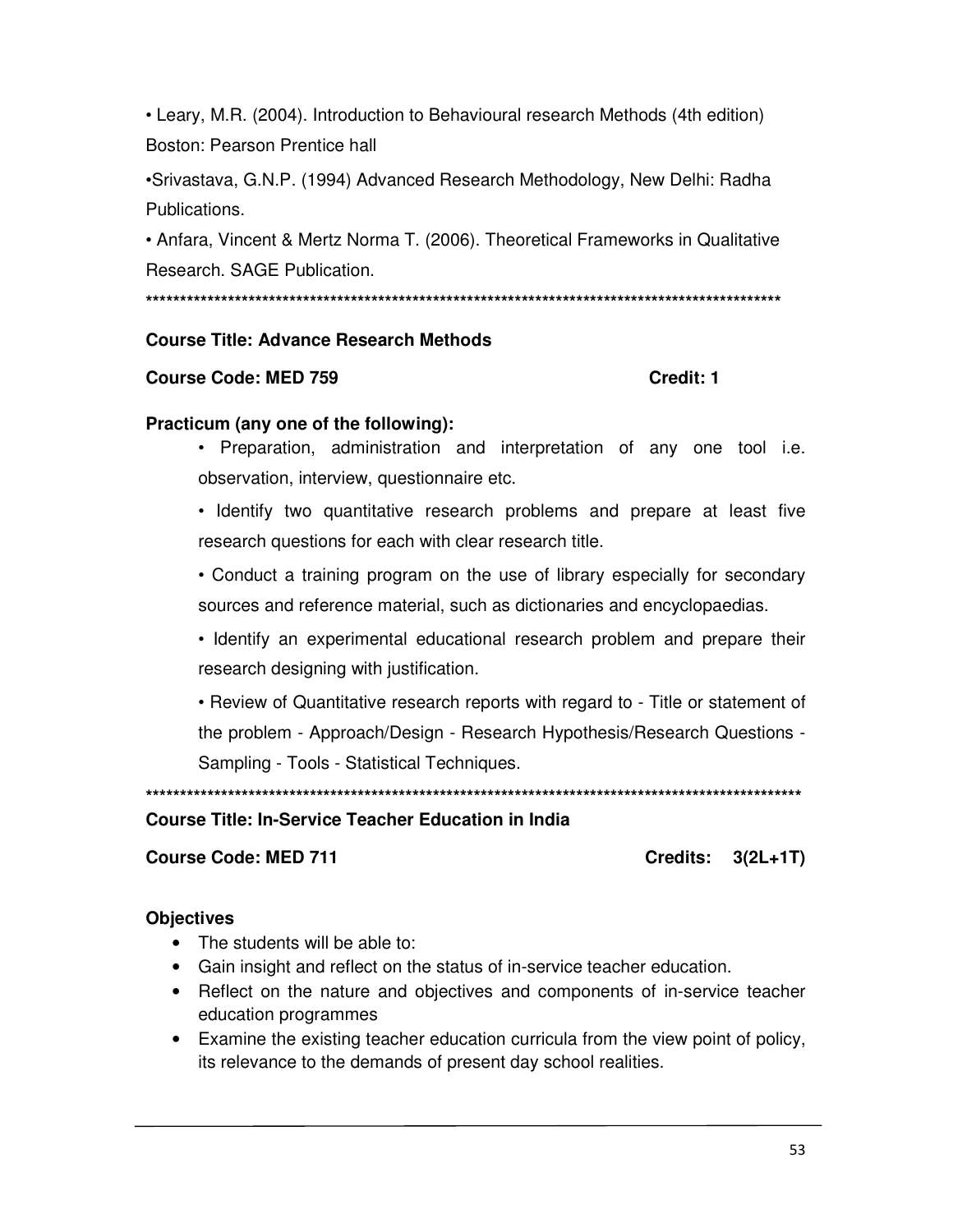- Evaluate the existing teacher education programmes for in-service teachers from the view point of policy and their relevance to the demands of present day school realities
- Develop the ability to organise and evaluate in-service teacher education programme.

#### **Unit I: In-service Teacher Education in India – Policy, Structure and Concerns**

- Concept and need for continuing professional development of a teacher – areas of professional development

- In-service teacher education – meaning. National and state policies on inservice teacher education

- The structure for in-service teacher education –zonal, district, state, regional and national level agencies and institutions.

- Purpose of an in-service teacher education programme – orientation, refresher, workshop, seminar, on line teleconferencing. -In-service teacher education programmes in the Post-Independent India: organization and implementation.

# **Unit II: Organization and Evaluation of Foundation and Competency Development Courses**

- The teacher as an adult learner – characteristics, his/her content and pedagogical needs and expected role.

-Selection, organisation, transaction and evaluation of different components of teacher education curriculum – existing practices. Need for the academic calendar and time table.

-Transactional approaches for the reinforcement of foundation courses – Expository, Participatory, Collaborative, and Inquiry.

-Transitive approaches for the development of skills and capabilities, use of ICT – audio, video, presentation and multimedia technologies in in-service teacher education.

### **Unit III: Trends of Research and Practice in Teacher Education**

-Research on effectiveness of teacher education programmes – characteristics of an effective in-service teacher education programme.

-Methodological issues of research in teacher education – direct versus indirect inference, generalisability of findings, laboratory versus field research, scope and limitations of classroom observation, the role and scope of action research for teachers and teacher educators.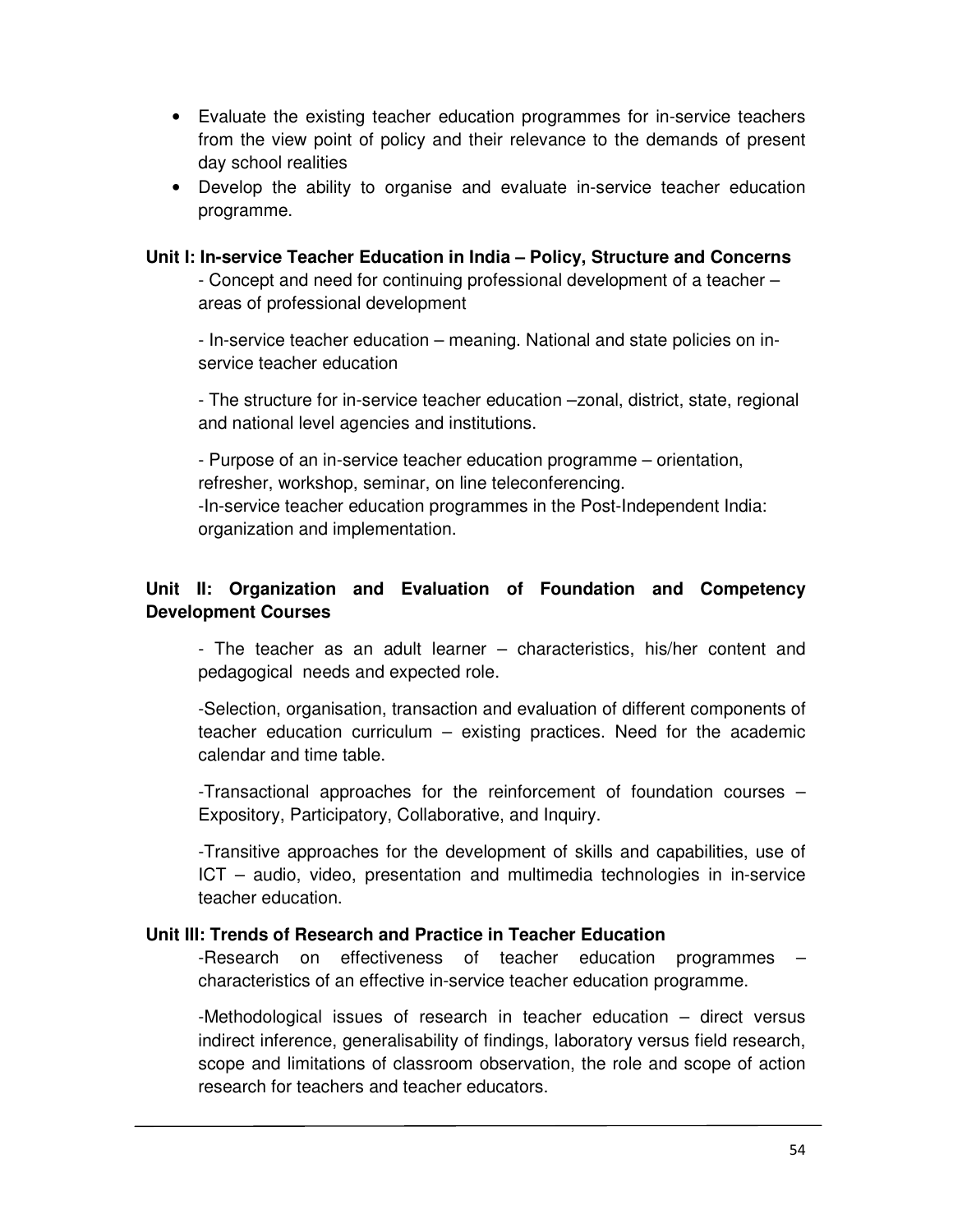-Networking of institutions of teacher education – University, SCERT, NCTE, NCERT, UGC, IASE and DIETs for creating and strengthen in-service structure and programmes at various levels. .

- Issue of duration, commercialization, irrelevance and poor quality in teacher education, curriculum renewal

**Unit IV: Planning, Organizing and Evaluating an In-service Teacher Education** 

- Planning an in-service teacher education programme – preliminary considerations of purpose, duration, resource requirements, and budget

- Designing an in-service teacher education programme – steps and guidelines assessment of training needs, formulation of training curriculum, preparation of course material

- Organizing an in-service teacher education programme – common problems faced by a teacher/teacher educator and guidelines for communication, arrangement, preparation, facilitating participation and collecting feedback and evaluation.

-Redefining the characteristics of an effective in-service teacher education programme.

#### **References:**

•Anderson, L.W. International Encyclopaedia of Teaching and Teacher Education (Second Edition).Elsevier Science Ltd. Oxford. 1995.

• Arora G.L. Teachers and their Teaching: Need for New Perspectives. Ravi Books: New Delhi. 2002

•Cohen L and Manion L. A Guide to Teaching Practice. Methuen: London. 1977 Walker R and Adelman C. A Guide to Classroom Observation. Routledge: London. 1990.

•Dash B. N. Teacher and Education in the Emerging Indian Society. Neel Kamal: New Delhi. 2003.

• Hilliard F. H. Teaching the Teachers: Trends in Teacher Education. George Allen and Unwin: London. 1971

• Hitchcock G. and Hughes D. Research and the Teacher. Routledge: London. 1989

• McClelland V. A. and Varma V. P. Advances in Teacher Education. Routledge: London. 1989.

•NCERT. National Curriculum Framework. NCERT: New Delhi. 2005.

•NCERT. Teacher Education for Curriculum Renewal. NCERT: New Delhi. 2006.

• NCTE. Policy Perspectives in Teacher Education: Critique and Documentation. NCTE: New Delhi. 1998.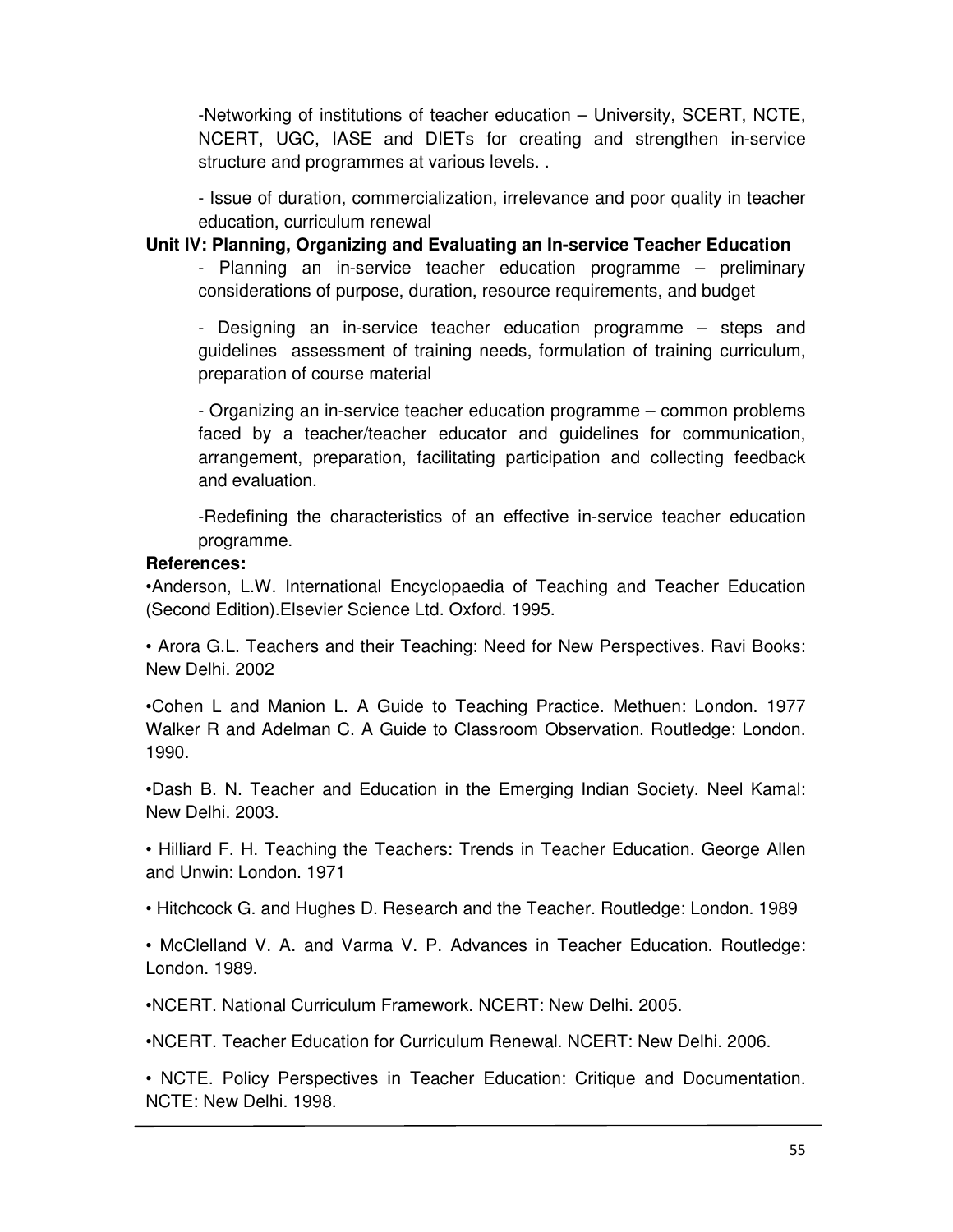• Nizam Elahi: Teacher Education in India. APH: New Delhi. 1998.

Panda B. N. and Tewari A. D. Teacher Education. APH: New Delhi. 1997.

• Sharma M. L. Educating the Educator. The Indian Publications: Ambala. 2001 Mohanty, S. B. Student Teaching. Ashok Publishing House: New Delhi. 1987.

• Singh L. C. and Sharma P. C. Teacher Education and the Teacher. Vikas Publishing House: New Delhi. 1997.

• Singh Y. K. Teaching Practice: Lesson Planning. APH Publishing Corporation: New Delhi. 2008.

• Tiwari D. Methods of Teaching Education. Crescent: New Delhi. 2006

# • Web sites of NCERT, NUEPA, NCTE, SCERT, NAAC

#### **Course Title: In-Service Teacher Education in India**

#### **Course Code: MED 761 Course Code: MED 761 Course Credit: 1**

#### **Practicum (any one of the following):**

- An in depth study of in-service teacher education programme at any level in terms of its components, weight age, duration, organization, transaction and assessment – document analysis.
- "Study of the existing practices of teacher education" Admission, staffing, planning, organization, transaction and evaluation practices of any one teacher education programme – Document analysis, observation, interview.
- Critical study of an in-service teacher education programme in terms of its need and relevance, duration, planning, organization and outcomes – document analysis.
- Case study of a teacher educator in terms of their educational and professional background, beliefs, insights, vision of in-service teacher education, perceived competencies, approaches followed, significant achievements and professional linkages – interview and observation
- Interview of practicing teachers (at least three) to identify the nature of inservice teacher education received and the felt needs.

#### **Course Title: Internship in school**

#### **Course Code: MED 763** Course Code: MED 763

#### **Objectives: The students will be able to**

- Experience and understand the academic and social environment of school as social Institution.
- Observe and list the developmental needs of students.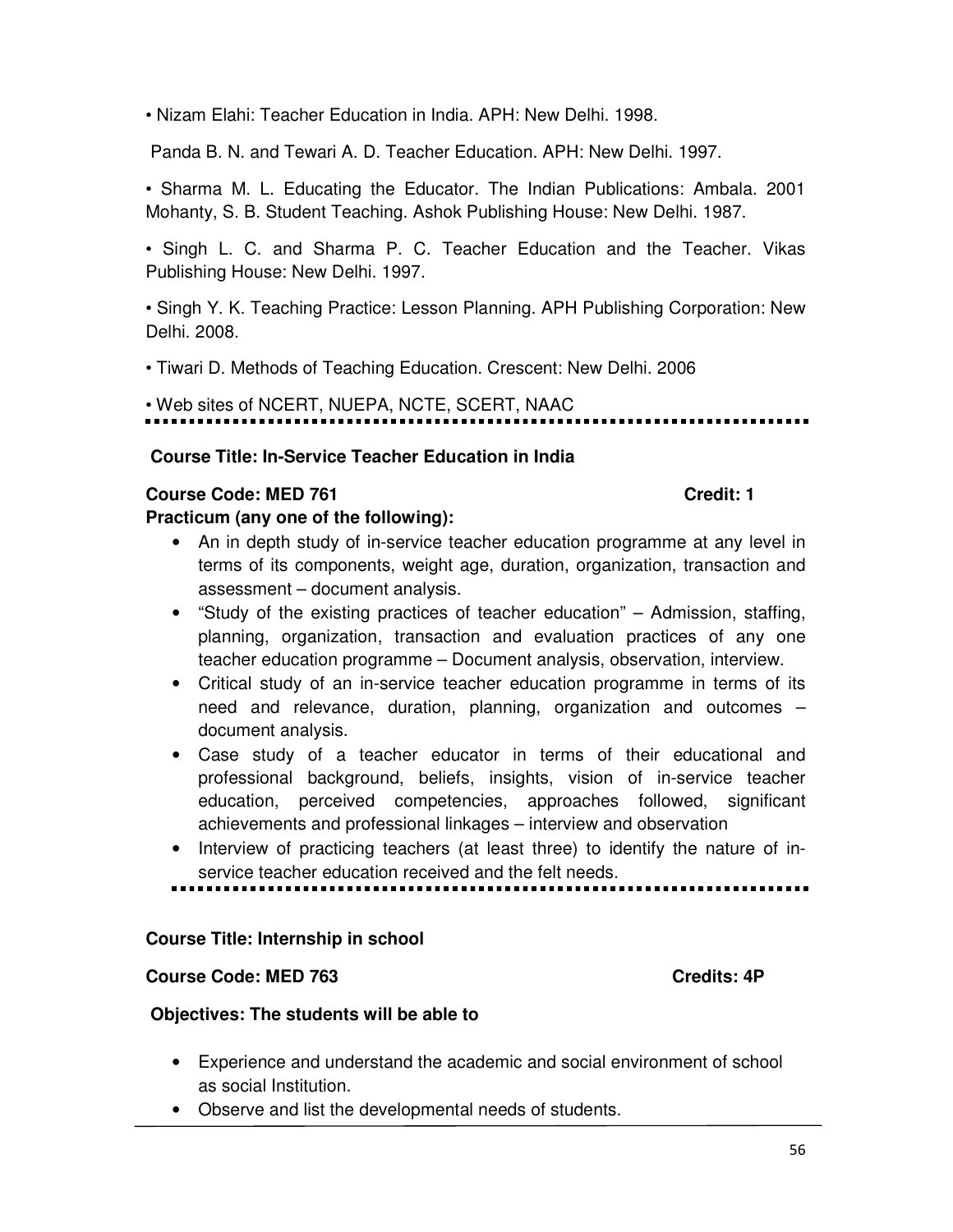- Identify and workout practical solutions of different types of problems.
- Develop teaching competence through practice teaching and social modelling.
- Try out different content based and learner based methods of teaching.
- Frame and assign different types of questions vis knowledge, understanding, application, HOTS (analysis and synthesis) and Evaluation Questions.

# **Select any two activities from each group given below:-**

# **Group I:**

| <b>Activity</b>                                                            | <b>Marks</b> |
|----------------------------------------------------------------------------|--------------|
| Prepare a report after analysis of private/innovative/alternative schools  | 10           |
| which develop their own curricular or Co-curriculum activities/material or |              |
| any innovation.                                                            |              |
| Working with community based on any project of social welfare.             | 10           |
| (submission of activity report)                                            |              |
| Identify role and functions of key personnel like teachers, CRCs, BRCs,    | 10           |
| DIETs, community and others who will implement the programme and           |              |
| strategies for their capacity building.                                    |              |
| Prepare a report on teacher/community participation in material            | 10           |
| preparation and in developing a school vision with plan of action for      |              |
| enhancement of the participation.                                          |              |
| Laying down of minimum levels of learning and their incorporation in       | 10           |
| curricula, textbooks and teaching process                                  |              |

# **Group II:**

| <b>Activity</b>                                                              | <b>Marks</b> |
|------------------------------------------------------------------------------|--------------|
|                                                                              |              |
| Preparing a suggested comprehensive plan of action for some aspects of       | 10           |
| school improvement                                                           |              |
| Prepare portfolio, including detailing of teaching-learning plans, resources | 10           |
| used, assessment tools, student observations and records.                    |              |
| Analysis of text book from peace perspective                                 | 10           |
| Analyze any one course curriculum /text book to find out whether the         | 10           |
| values enshrined in the Constitution of India and the National Policy on     |              |
| Education have been incorporated or not.                                     |              |
| Analyse any one course curriculum /text book in the light of reflecting      | 10           |
| sensitivity to gender, caste and class parity, peace, health and needs       |              |
| of children with disabilities/ Link school knowledge in different            |              |
| subjects and children's everyday experiences.                                |              |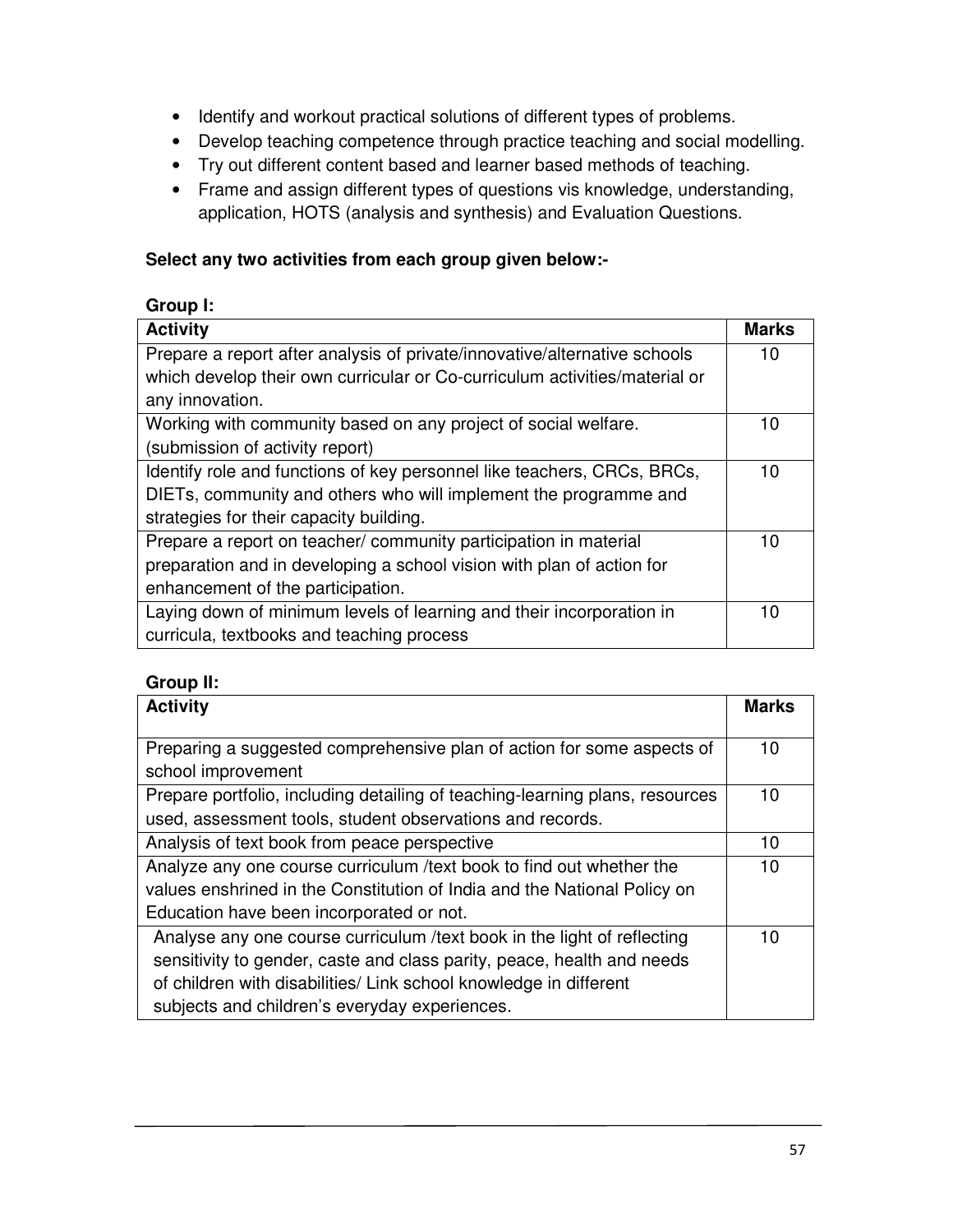# **Group III:**

| <b>Activity</b>                                                             | <b>Marks</b> |
|-----------------------------------------------------------------------------|--------------|
| Preparation, administration and analysis of diagnostic test (s) followed by | 20           |
| remedial teaching.                                                          |              |
| Learning achievement surveys (baseline, midterm and end term) would         | 10           |
| be made to track children's performance over the period.                    |              |
| Collect information about the background of children, their learning        | 10           |
| difficulties, challenges related to their performance along with the total  |              |
| number of children to be covered.                                           |              |
| Monitoring learner achievement vis-à-vis diagnostic test and action for     | 10           |
| improving attainment levels in any school subject.                          |              |

# **Group IV:**

| <b>Activity</b>                                                          | <b>Marks</b> |
|--------------------------------------------------------------------------|--------------|
| Exhibition of work done by the students during the internship programme. | 10           |
|                                                                          |              |
| Seeking reactions of students, headmasters/principals/cooperating        | 10           |
| teachers and supervisors with respect to the school environment.         |              |
| Interaction with head teacher, management, teachers and non-teaching     | 10           |
| staff for preparation of a report on school environment.                 |              |
| (Physical, psycho-social, and sustainability issues).                    |              |
|                                                                          |              |
| Type of materials to be developed for students. Analyze quality and      | 10           |
| prepare a suggestive report.                                             |              |
| Conduct a programme in school with/in association of local workmen in    | 10           |
| school activities.                                                       |              |

### 

### **Course Title: Dissertation**

### **Course Code: MED 765**

### Credits: 2P

To give the background of the problem, Review of the related literature, framing a research design, selection of tools, collecting and using data in thought provokingly and in a convincing manner, analysis and tabulation of data. Writing of Research Reports with up to date references.

### ..........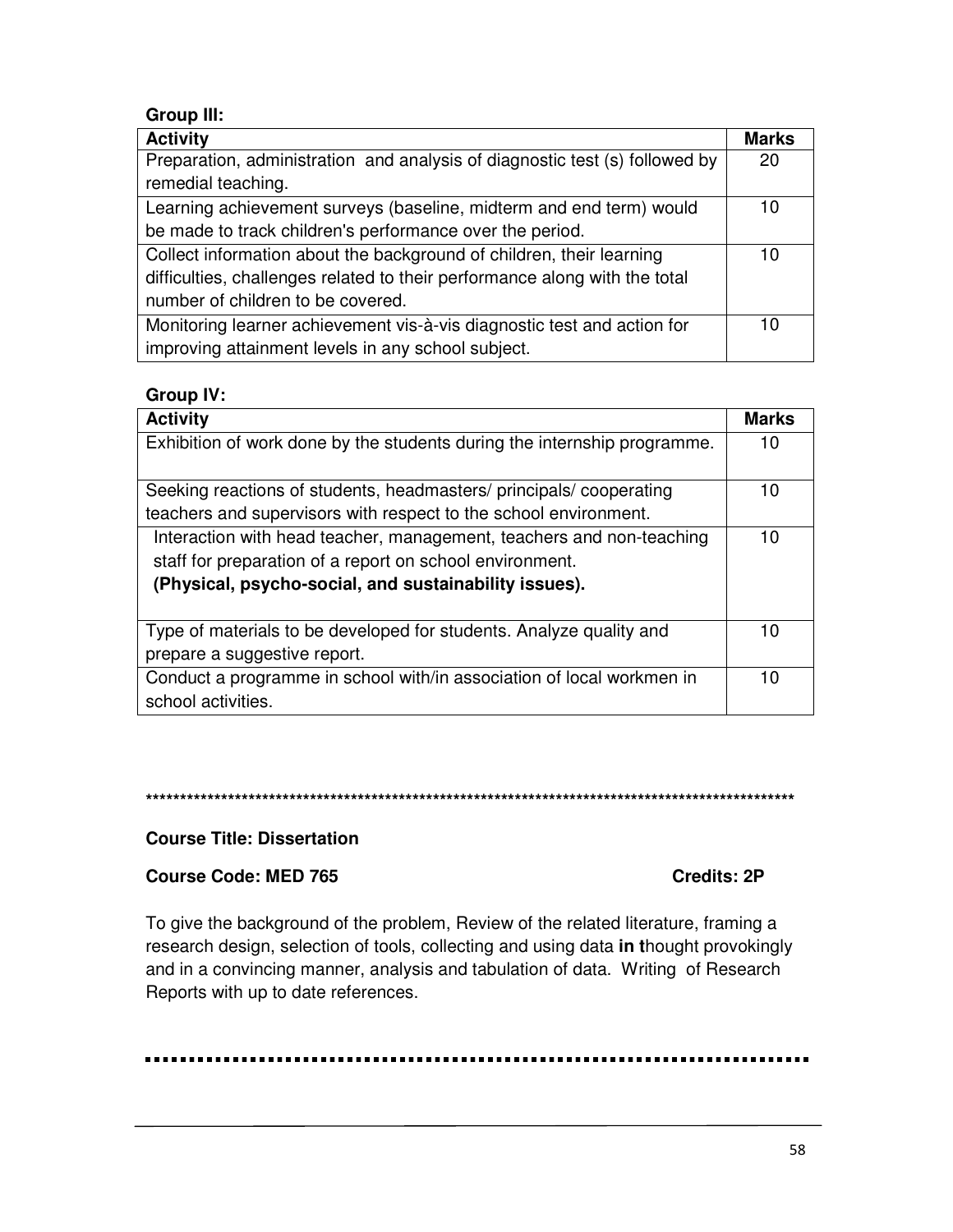#### **Course Title: Academic Writing**

#### **Course Code: MED 767 Course Code: MED 767**

#### **Objectives: The students will be able to**

- Reflect on their communicative behaviour.
- Improve their communicative behaviour performance
- Build capacities for self-criticism and facilitate self- growth.
- Enhance their listening & writing skills.
- Present effective class room lectures after enhancing their listening skills.
- Write or draft professional letters and mail etc.
- Use & differentiate different kinds of writings and writing styles according to Co-curricular activities.
- Reflect on essential requirements of academic writing & distinguish a good academic writing from others.
- Analyse academic sources and how to refer to them.
- Cite a source, paraphrase and acknowledge the source & edit one's own writing.

### **Practicum (any one of the following):-**

- Prepare a programme on reflective thinking and negotiation skill and conduct it in NGO/School/Educational Institution.
- Workshop on listening, conversing, speaking, presenting, explaining and expositing ideas in groups and before an audience.
- Write a paragraph on any topic of interest, then acknowledge the source & edit one's own writing. Prepare a report on the entire programme.
- Attend a seminar/workshop or conference and write a report on entire programme.
- Workshop on academic writing skill and report writing.

#### **References:**

- www.ugc.ac.in
- www.ncte-india.org
- www.ngu.ac.in
- www.education.nic.in
- www.scribid.com
- HNGU Handbook-I
- HNGU Handbook-II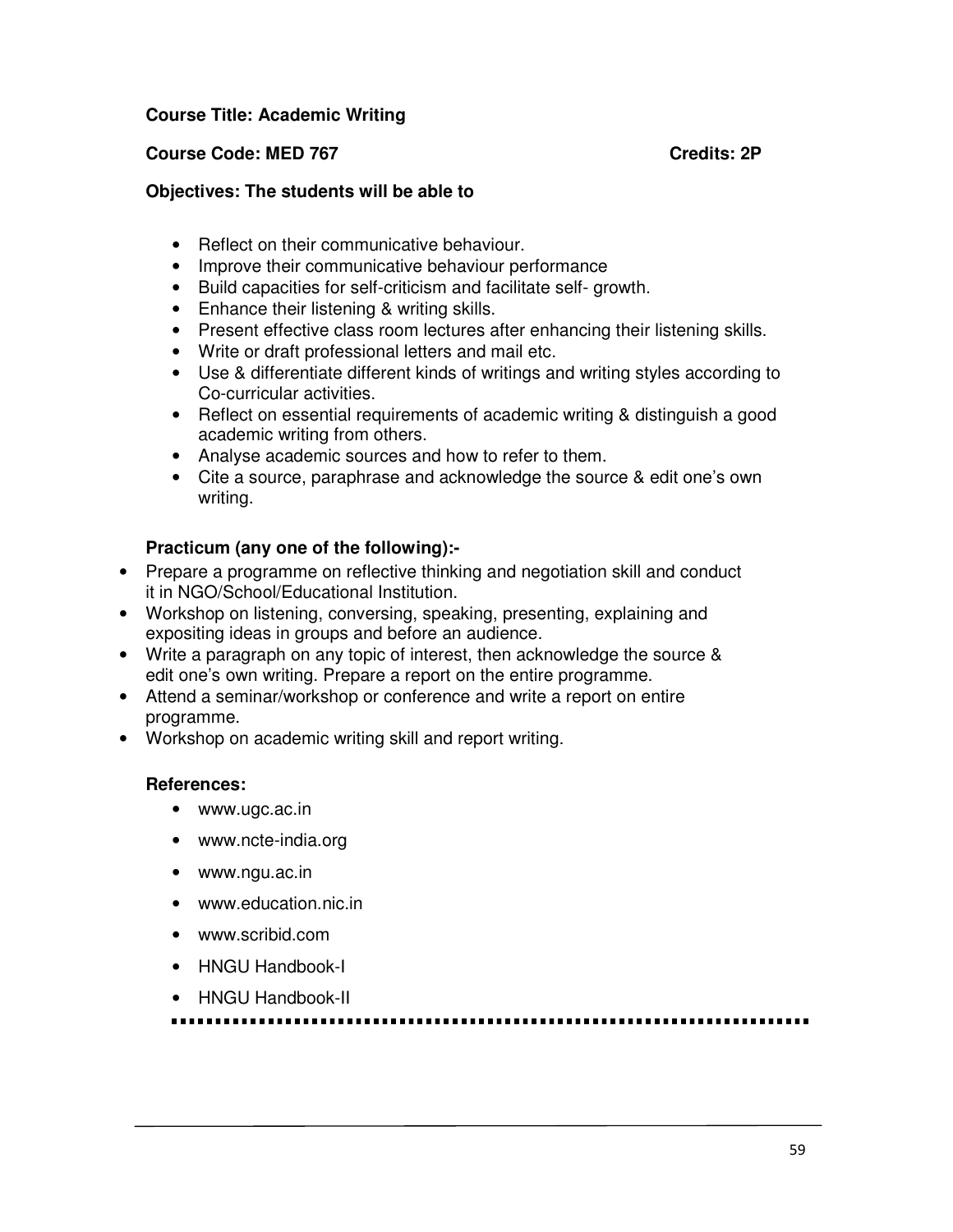#### **Semester IV**

#### **Course Title: Advance Curriculum Theory**

#### **Course Code: MED702 Credits: 3(2L+1T)**

Objectives: The students will be able to

- Enhance quality of syllabus, after understanding of curriculum and concept of syllabus \analysis.
- Develop expertise/ specialize in curriculum theories, models and analysis of syllabus.
- Develop capabilities of theoretical understanding of curriculum as well as practical abilities to work in these areas.
- Understand appropriate text books, syllabus and other curriculum material.
- Understand the rationale behind teaching.

#### **Unit I: Curriculum Theories**

- Major Characteristics of Curriculum Theory: - Logic Structure, conceptual structure, cognitive structure Empirical structure, Existential Structure.

-Meaning and nature of curriculum theory and curriculum models, difficulties in evolving curriculum theories.

-Approaches to curriculum theory: scientific- technical, humanistic, system.

-Models of curriculum development-inductive and deductive.

- Type of Curriculum in Elementary Level.

-Curriculum Theories: - Idealist, Realist, Naturalist, Pragmatic, Existential, conservatism Curriculum Theory.

### **Unit II: Analysis of Syllabus**

- Criteria for analysing the syllabus
- Analysis of the syllabi for the elementary education in India
- Characteristics & Mechanism of the preparation of text book.

#### **-Pedagogical analysis, concept mapping.**

-Criteria for Text book Evaluation: - Physical Aspects, presentation of content and its organization in the text books

a. Content and Organization of curriculum.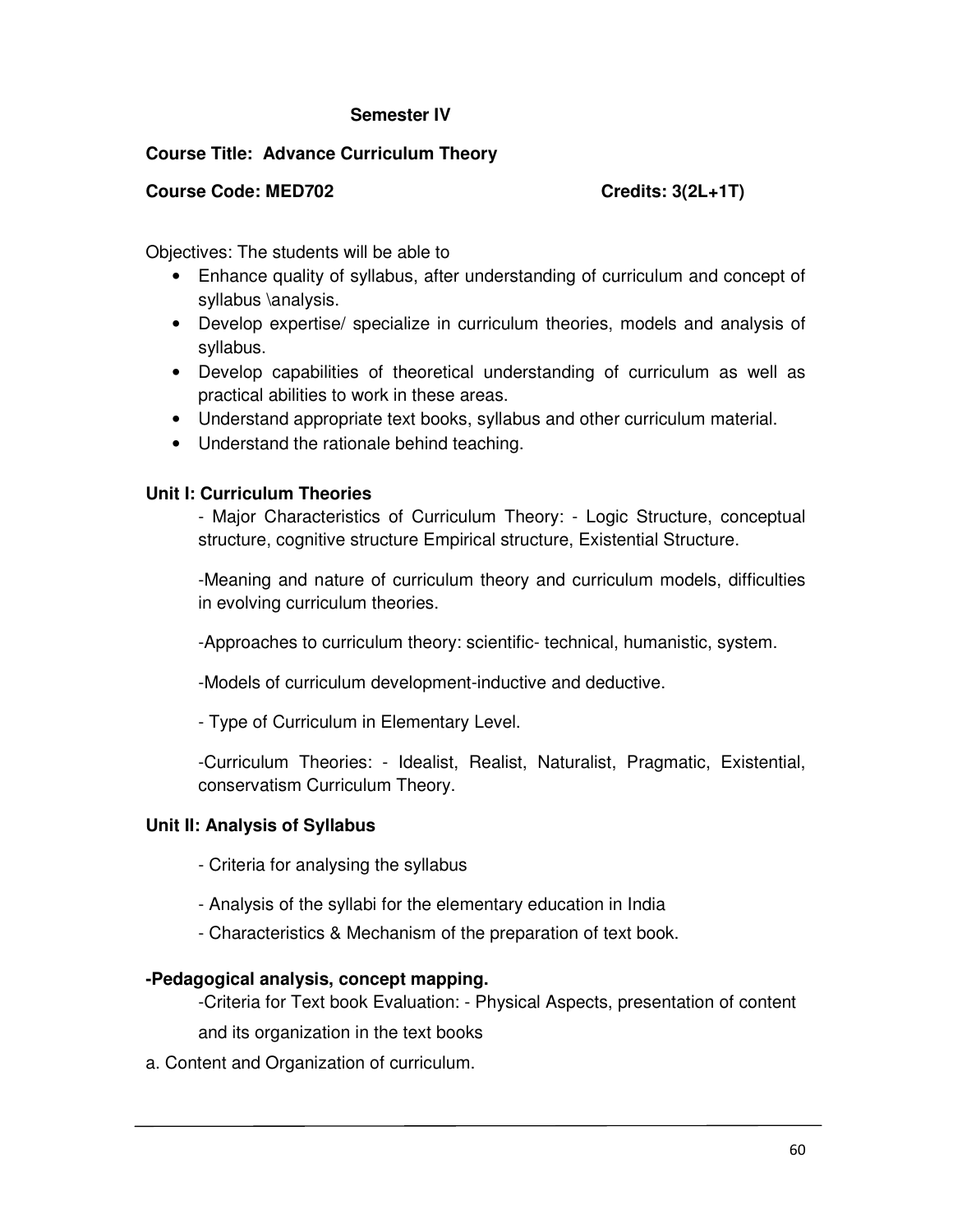b. Methodology of development of curricular materials viz., textbooks, workbooks, teacher handbooks.

# **Unit III: Model of Curriculum Evaluation**

-Objective model, Tradition Model, Illuminative Model, Decision-Making Model, Case study of portrayal Model, Research and Development Model, Professional Model.

-Parameters of Curriculum Evaluation- Curriculum Prescription, Evaluation Agency unit of evaluation, temporal context, Expected Impact of curriculum Evaluation.

# **Unit IV: Elementary Curriculums in India**

- Critical analysis of curriculum: concept, importance and process
- Study of different state (any three) curriculum
- Difference of curriculum among different type of school
- Curriculum Development in NCERT and SCERT

### **References:**

•Ambasht, N.K. (2009).Why we are teaching what we are teaching: IASE(Deemed University, Sardar Shehar, Rajasthan)

• J.B. MacDonald (1971). Curriculum Theory. The Journal of Educational Research, 64, 5, 195-200.

• Erickson, H.L. (2002): Concept-based Curriculum and Instruction. Crown Press, Inc. California. NCERT (2005): National Curriculum Framework, NCERT, New Delhi.

•National Curriculum for Elementary and Secondary Education (1998) - A Framework, NCERT, New Delhi.

•NCERT (2005): Position paper on Teacher Education for Curricular Renewal, New Delhi.

• H.M. Kliebard (1989). Problems of Definition of Curriculum. Journal of Curriculum and Supervision, 5, 1, 1-5.

•J.J. Wallin (2011). What is? Curriculum Theorizing: for a People Yet to Come. Stud Philos Educ, 30, 285-301.

•W.F. Pinar (2004). Understanding Curriculum. New York, NY: Peter Lang Publishing, Inc., p. 16.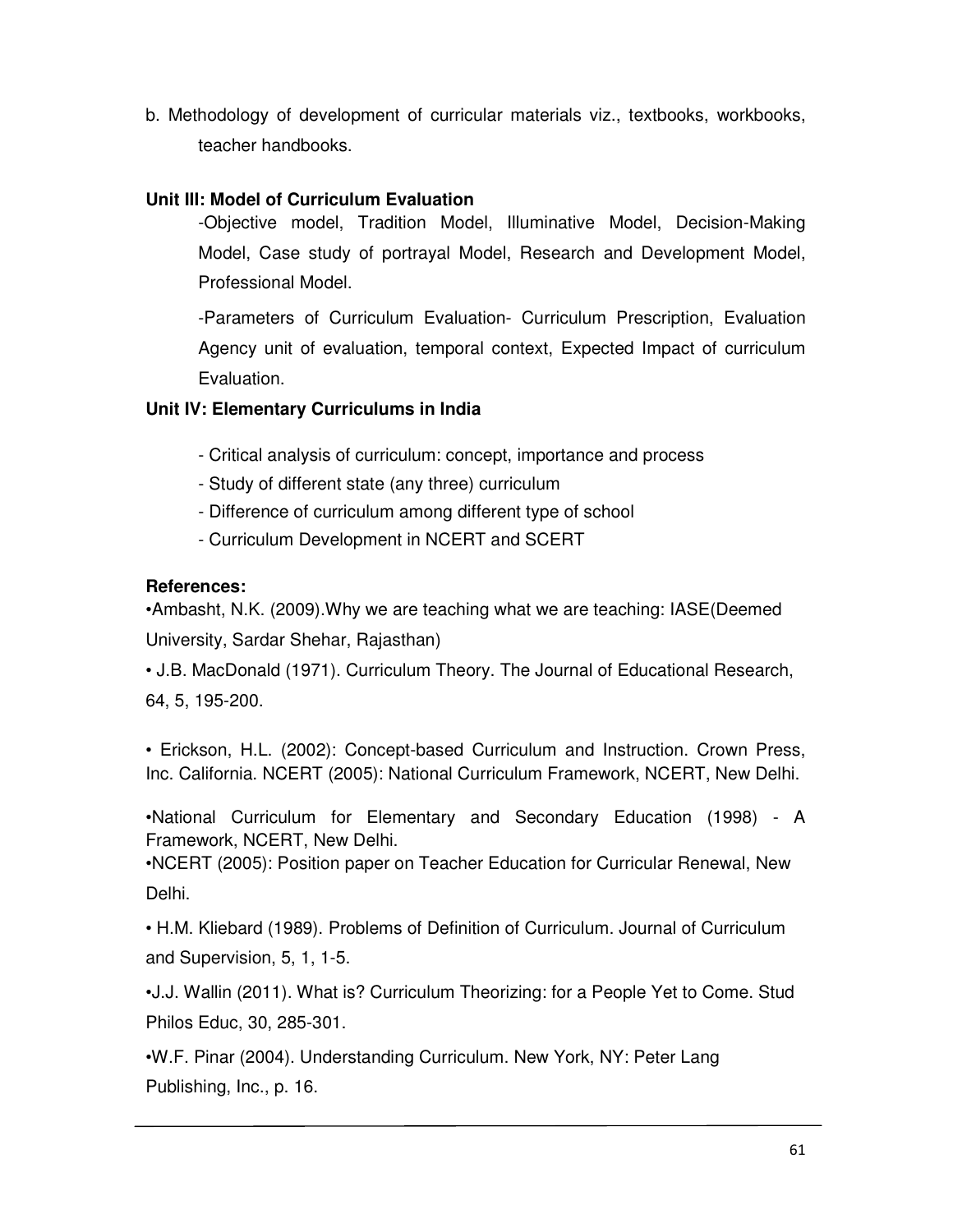•Hamilton (1989) in W.F. Pinar (2004). Understanding Curriculum. New York, NY: Peter Lang Publishing, Inc., p. 71.

•W.F. Pinar (2004). Understanding Curriculum. New York, NY: Peter Lang Publishing, Inc., p. 72.

•W.F. Pinar (2004). Understanding Curriculum. New York, NY: Peter Lang Publishing, Inc., p. 75.

• W.F. Pinar (2004). Understanding Curriculum. New York, NY: Peter Lang Publishing, Inc., p. 78.

• W.F. Pinar (2004). Understanding Curriculum. New York, NY: Peter Lang Publishing, Inc., p. 97.

•Smith, M. K. (1996, 2000) 'Curriculum theory and practice' the encyclopaedia of informal education, www.infed.org/biblio/b-curric.htm.

•W.F. Pinar (2004). Understanding Curriculum. New York, NY: Peter Lang Publishing, Inc., p. 75.

• W.F. Pinar (2004). Understanding Curriculum. New York, NY: Peter Lang Publishing, Inc., p. 90-101.

• Dewey, J. (1902). The Child and the Curriculum (pp. 1-31). Chicago: The University of Chicago Press.

• W.F. Pinar (2004). Understanding Curriculum. New York, NY: Peter Lang Publishing, Inc., p. 116-142.

• W.F. Pinar (2004). Understanding Curriculum. New York, NY: Peter Lang Publishing, Inc., p. 148-151.

•Banks, J. A. (1995). Multicultural education and curriculum transformation. The Journal of Negro Education, 64(4), 390–400

• McGee Banks, C. A., & Banks, J. A. (1995). Equity pedagogy: An essential component of multicultural education. Theory into Practice, 34(3), 152–158

• Gay, G. (2002). Preparing for culturally responsive teaching. Journal of Teacher Education-Washington DC-, 53(2), 106–116

• Jabbar, A., & Hardaker, G. (2013). The role of culturally responsive teaching for supporting ethnic diversity in British University Business Schools. Teaching in Higher Education, 1–13. doi:10.1080/13562517.2012.725221

•Freire, P. (2000). Pedagogy of the oppressed. Bloomsbury Publishing.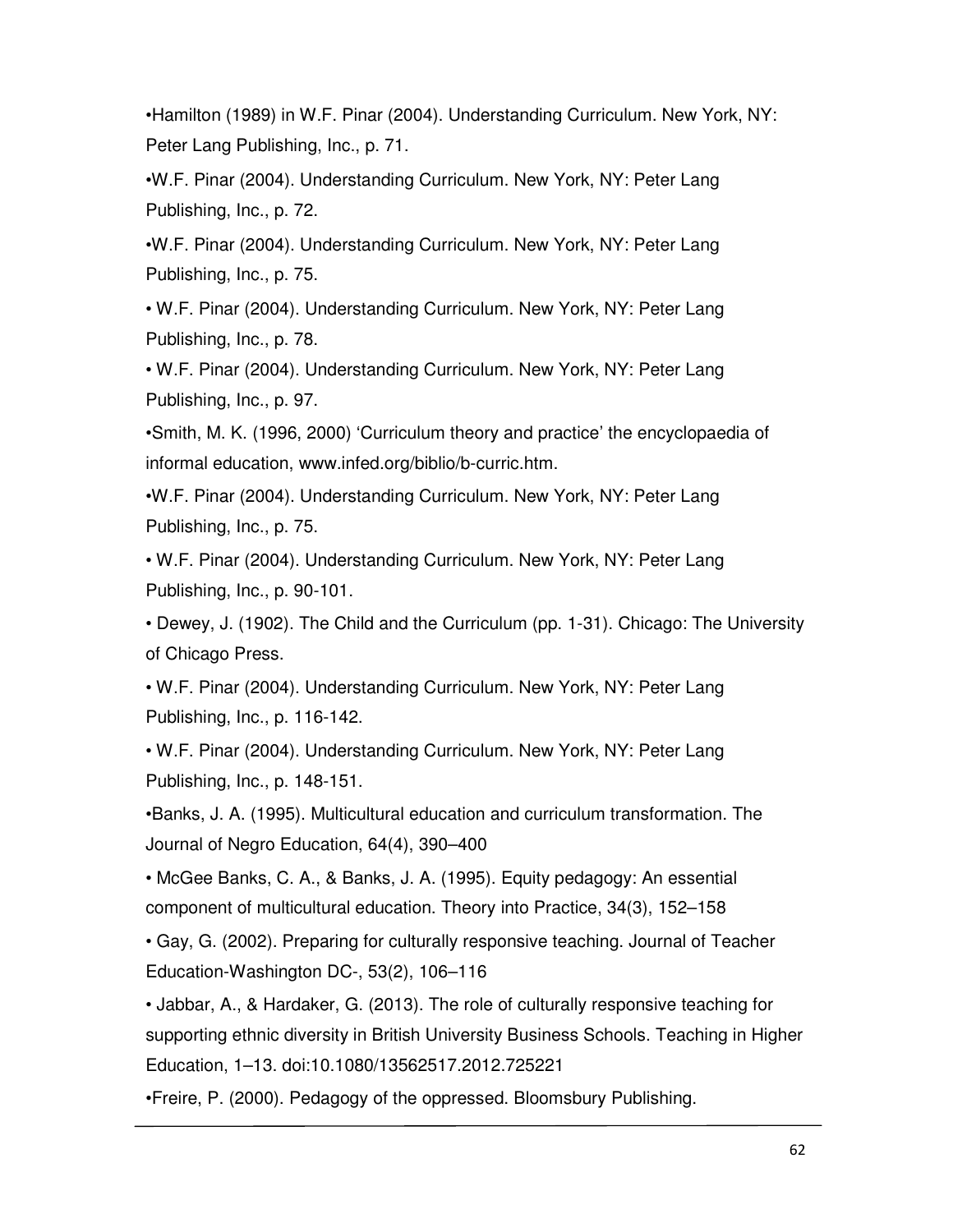• D'Souza, D. (1991). Illiberal education: The politics of race and sex on campus. Simon and Schuster

• Banks, J. A. (1995). Multicultural education and curriculum transformation. The Journal of Negro Education, 64(4), 390–400

#### **Course Title: Advance Curriculum Theory**

#### **Course Code: MED752**

#### Credit: 1

#### Practicum (any one of the following):

• Critical study of existing school curriculum of state (at any level), preparing a training plan or design for the in service training or specified target group on a specified theme.

. Review of any school text book, in the light of physical aspects, presentation of content and its organization.

• Comparative study of status of elementary education in various state (at least four).

. Visit two schools, where different curricula are adopted and find out learning level or attain educational objective.

### **Specialization-III**

### **Course Title: Policy, Planning and Financing of Education**

#### **Course Code: MED 704**

**Credits: 3(2L+1T)** 

### **Objectives of the Course:**

- To sensitise students to the factors affecting Educational Planning in India.
- To develop critical understanding of the dynamics of Educational Management.
- To examine the process and procedures related to financing of Indian Education.
- To analyse the recent trends in Educational Management in India.

### Unit I: Indian Education: Planning and Policy

- Concept, Scope and Dimensions of Educational Planning
- Approaches to Educational Planning
- Educational Planning at the National, State, District and Institutional Level
- Policy Formulation : Process and Implementation Analysis, Issues and Policy change at national and state level affecting Indian Education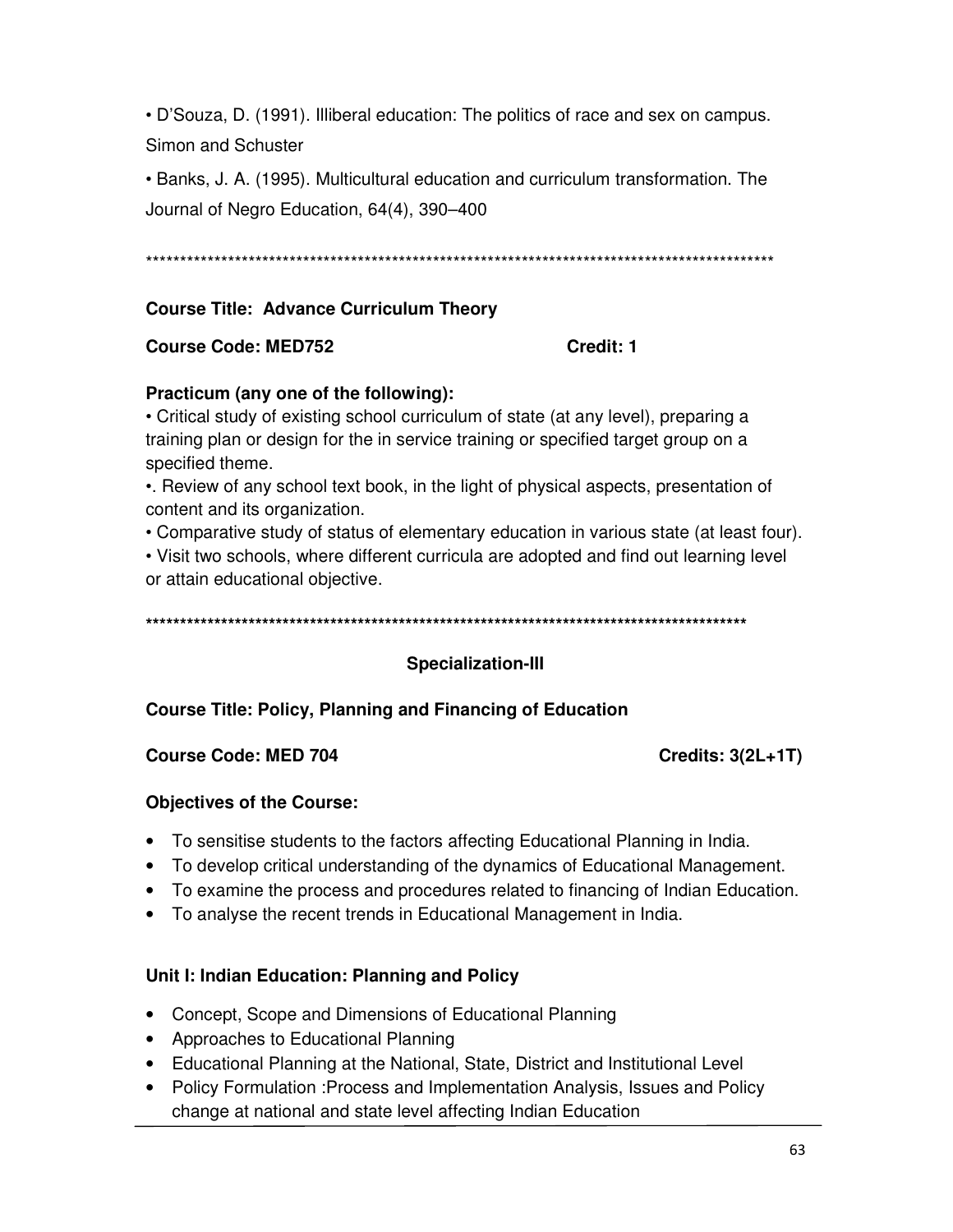# Unit II: Management of Education: Meaning and Scope

- Nature, Scope and Functions of Educational Administration and Management.
- Management Styles: Autocratic, Democratic, Lazes faire.
- Theories of Management and their Implications for Education.
- Total Quality Management in Education: Concept, Stages of TQM, Need and Relevance in Indian Education.

# Unit III: Financing of Education

- Education as Investment
- Financing of Education in India since Independence
- Sources of Finance
- Budgeting of Education: Types and Procedures
- Provisions of Financing Education in the  $12<sup>th</sup>$  Five Year Plan

# Unit IV: Recent Trends in Educational Management in India

- Globalization and Internationalization and their Impact on Educational Policy
- Decentralized Planning and Management: Problems and Issues
- Institutional Autonomy and Accountability
- Assessment and Accreditation in Education: Concept Role of ISO, QCI, NAAC. **References:**

• Blaug. Mark (1972): An Introduction to Economics of Education, Allen lane. London, Penguin. Cohn E and T.

• Gaske (1989), Economics of Education, Pregamon Press, London.

• Coombs, P.H and Hallak.J (1988) Cost Analysis in Education: A Tool for Policy and Planning, Baltimore: John Hopkins Press.

•G. Psacharopoulos (1987): Economics of Education: Research and Studies, New York: Pergamon Press.

• Mehrotra, Santosh(2006) The Economics of Elementary Education in India, The Challenge of public finance, private provision and household costs, sage publication, New Delhi.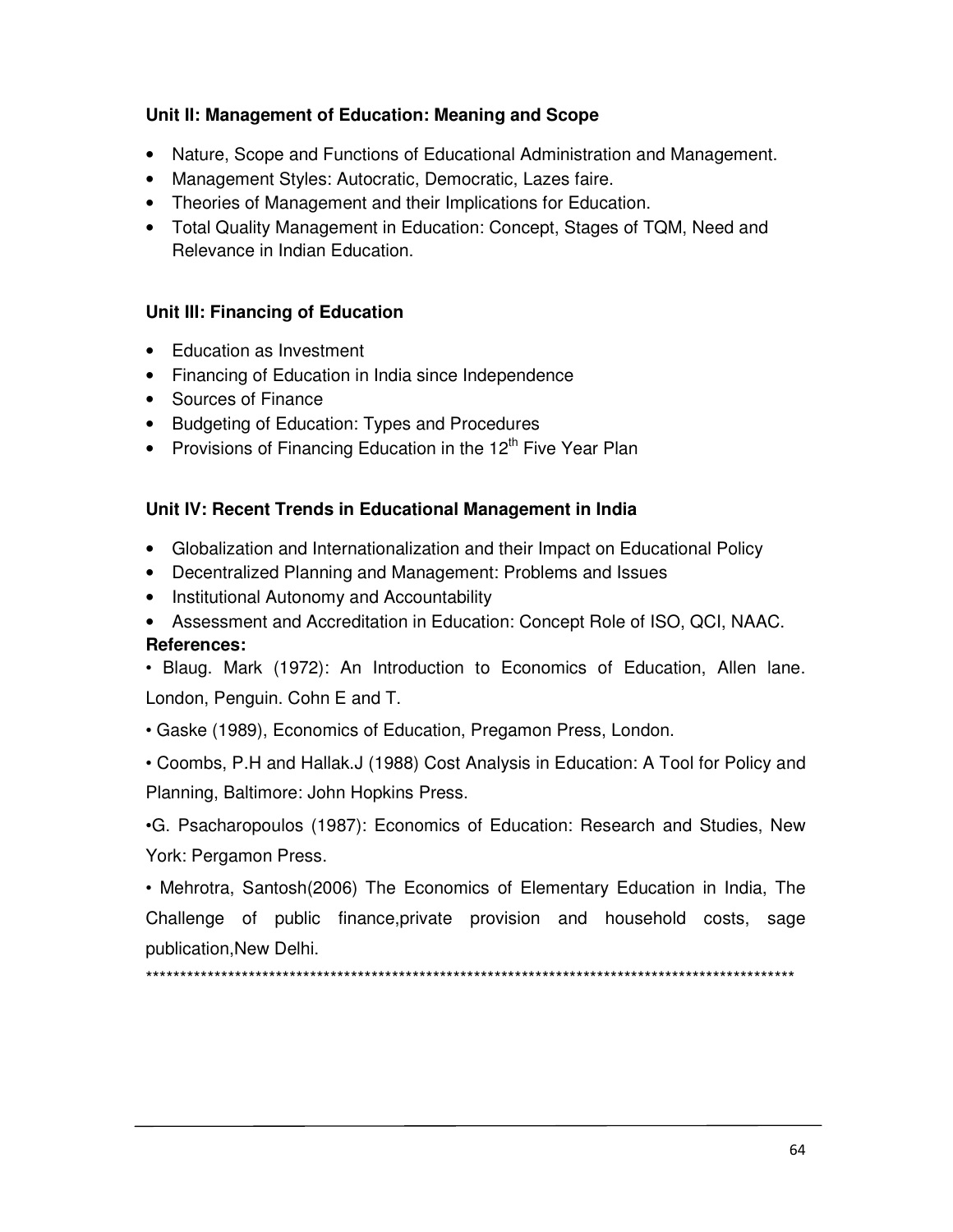# **Course Title: Policy, Planning and Financing of Education**

#### **Course Code: MED 754 Course Code: MED 754 Practicum**

- Visit any Govt. / private school to study financial resources of the schools, giving suggestions for enhancement of the resources.
- Through internet surfing of literature review find out chronologically financial resources of elementary school/education.
- Analyse similarities & differences of thoughts of Indian & western economists on economics of education.
- Preparation of budget for a school
- Preparation of a blue print for expenditure control in a school.
- Preparing a report on the existing status of the secondary school teachers, method of recruitment and salary structure.
- Draft a report on Financial Contribution of community to school and prepare a suggestive action plan /strategy for enhancement.
- Seminar on Models of development based on free market economies.
- Poster designing competition on Central and state level expansion on Elementary Education & girl education

# **Course Title: Education Policy, Planning and Financing of Education at Secondary & Senior Secondary School Level.**

#### **Course Code: MED 706 Course Credits: 3(2L+1T)**

#### **Objectives of the Course:**

- Appreciate the need and relevance of policy formulation and analysis
- Develop, critical understanding of the concept of educational planning and initiatives and programmes launched to achieve the same
- Develop familiarities with various sources of finance in India with respect to India
- Develop in them the understanding of school accounting and developing skill in school budgeting
- Develop appreciation of the financial problems of educational administration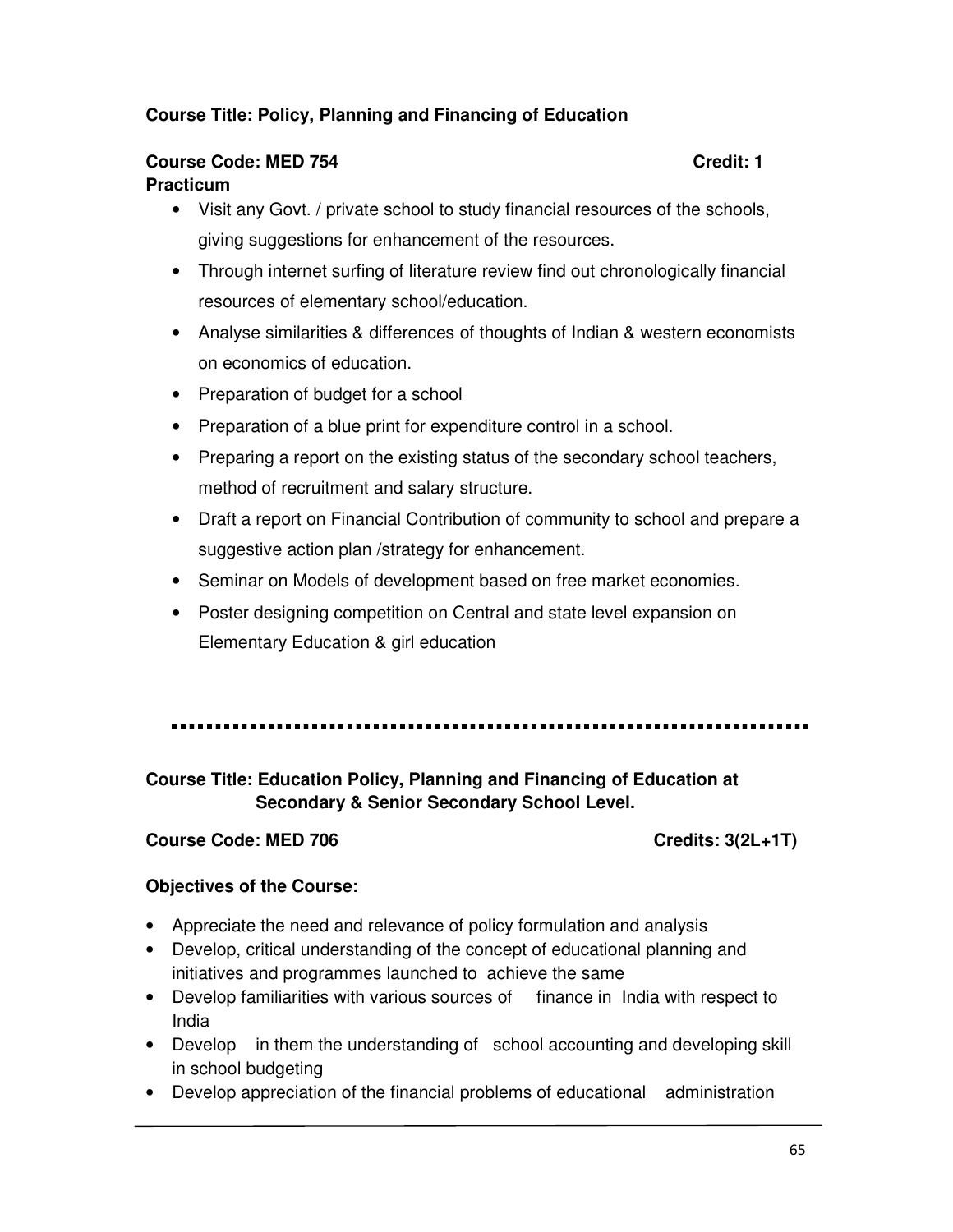- Critically analyse the policies of educational finance and its implications of efficiency of the system
- Discuss the linkages of Various State, District and Local level functionaries

# **Unit- I Secondary and Senior Secondary Education: Policy Initiatives and Concerns**

- Policy : Need, Purpose, Analysis Formulation
- Recommendations of Mudaliar Commission , Kothari Commission , NPE 1986, PoA (1992)
- Role of CBSE, NCERT, ICSE, SCERT, CIETs in Secondary & Senior Secondary **Education**
- RMSA(Rashtriya Madhymik Shiksha Abhiyan) and RUSA( Rashtriya Ucchatar Shiksha Abhiyan)- Programme objectives, Strategies and Present Status with respect to Implementation of Programmes
- Globalisation, Privatisation and Commercialisation of Education: Need, Present Status and Impact in India

# **Unit- II Planning for Secondary and Senior Secondary Stage**

- Planning : Concept and Purpose in Educational Administration
- Recommendations of the XII Five Year Plan on SE& SSE
- Planning at National , State and District Level in India Administrative Structure & functions at each stage
- School Mapping and Micro planning Concept, Need and Purpose
- Institutional planning: Need, Function and Scope

# **Unit- III Financing of Education**

- Educational Expenditure: Source of finance Central Government grants, Tuition fee, Endowment Donation and gifts, Foreign aids.
- School Budgetary and accounting procedure, grant in aid policy in India ,Monitoring of expenditure ,Control and Utilization of Funds, Accounting and Auditing ,Central – State relationship in Financing of Education.
- Determinants of Educational cost.
- Cost effectiveness / Cost efficiency
- Use of Cost Analysis in Educational Planning

# **Unit IV Planning and Financing at Institutional Level**

- Institutional Planning: Concept and Scope at Secondary Stage
- Funds and Grants available at Secondary stage of Education
- Scholarship Schemes instituted by the Govt of India
- Planning for Effective Implementation of Vocational Education at Secondary **Stage**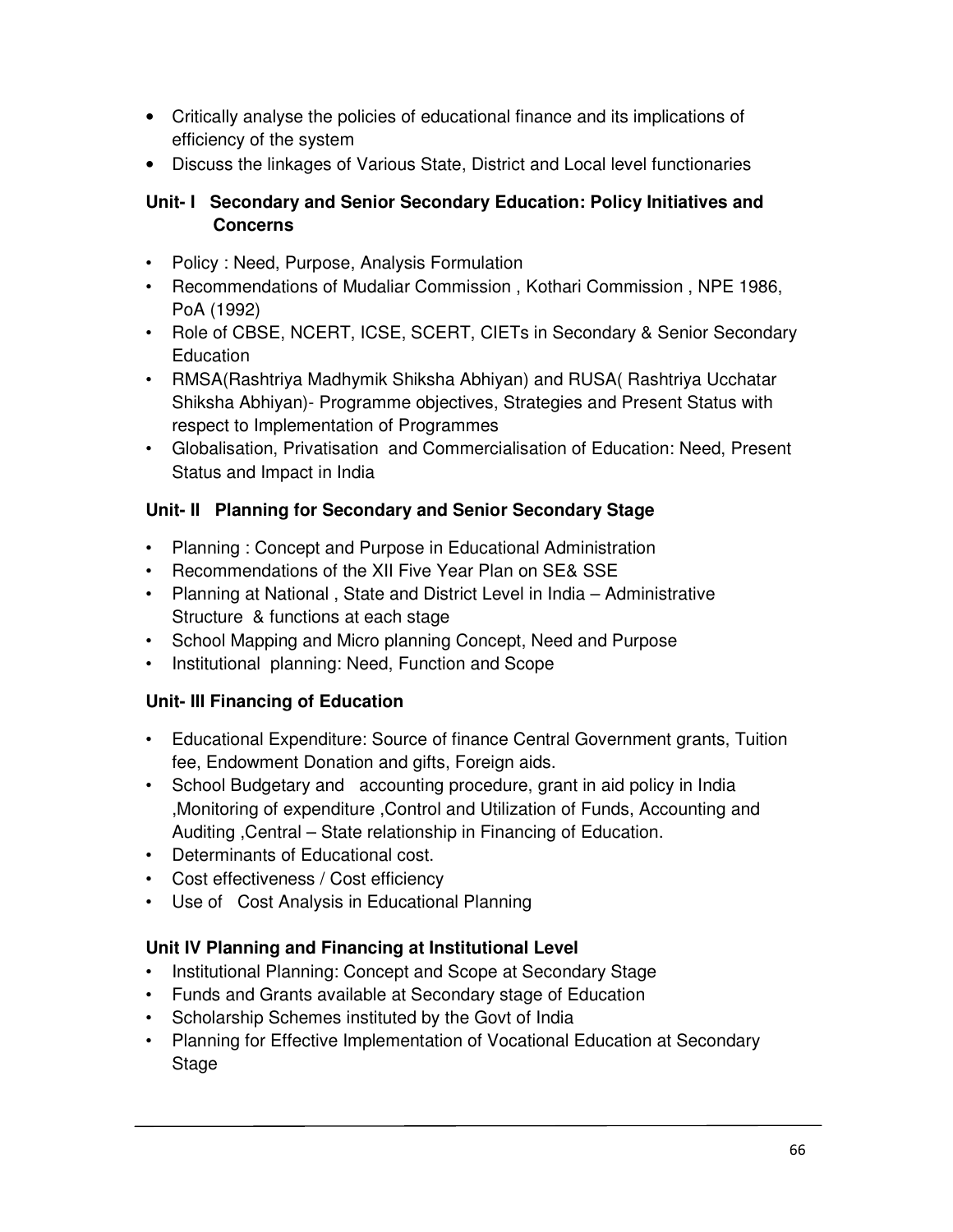# **References:**

• Azad, Jagdishlal Financial 1975 of Higher Education in India, New Delhi, Sterling Publishers.

• Blaug. Mark (1972): An Introduction to Economics of Education, Allen lane. London, Penguin. Cohn E and T.

• Coombs, P.H and Hallak.J (1988) Cost Analysis in Education: A Tool for Policy and Planning, Baltimore: John Hopkins Press.

• Gaske (1989), Economics of Education, Pregamon Press, London.

• G. Psacharopoulos (1987): Economics of Education: Research and Studies, New York: Pergamon Press.

• Mehrotra, Santosh(2006) The Economics of Elementary Education in India, The Challenge of public finance, private provision and household costs, Sage Publication, New Delhi.

• Mort, P. R. and Reusser, 1960 W.C. Public School Finance, New York: McGraw Hill.

• Musgrave, R. A., Theory of public Finance: A Study of Public Economy, New York: Mcgraw Hill.

• Saxton, P. G. 1961 Education and Income, New York : Viking Press.

• UNESCO Financing of Education, Paris : 1961.

• Vaizeg, J. 1964 Costs of Education, London : Allen and Union.

# **Course Title: Education Policy, Planning and Financing of Education at Secondary & Senior Secondary School Level.**

# **Course Code: MED 756 Credit: 1**

# **Practicum (any one of the following):**

- Preparation of budget for a school
- Preparation of a blue print for expenditure control in a school.
- Preparing a report on the existing status of the secondary school teachers, method of recruitment and salary structure.
- Establish a guidance cell in school for special guidance to students on fees, finance, scholarships and loans.
- Draft a report on Financial Contribution of community to school and prepare a suggestive action plan /strategy for enhancement of resources..
- Seminar on Models of development based on free market economies.
- Poster designing competition on Central and state level expansion on Elementary Education.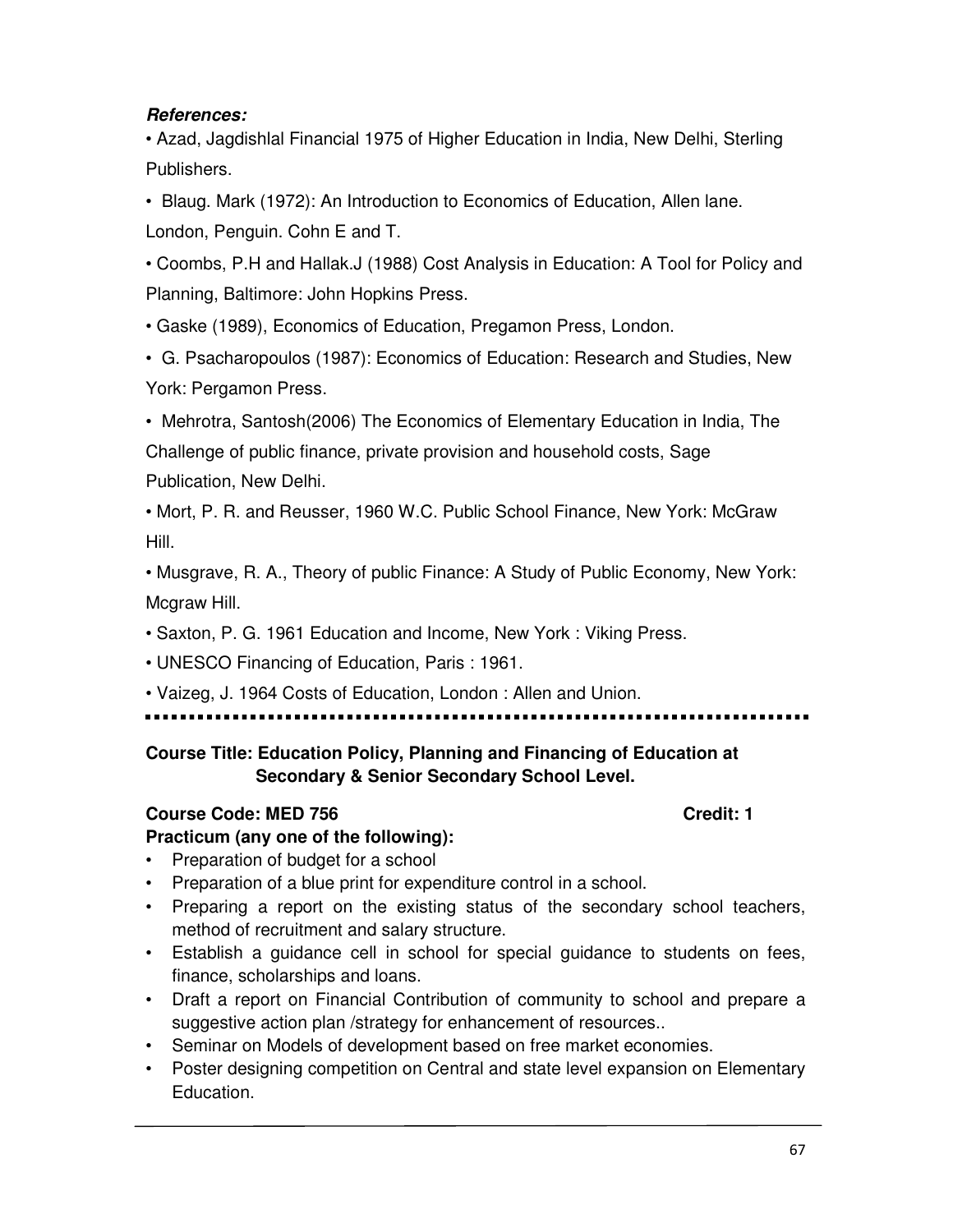- Visit any Govt. / private school to study financial resources of the schools, giving suggestions for enhancement of the resources.
- Through internet surfing of literature review find out chronologically financial resources of elementary school/education.
- Analyse similarities & differences of thoughts of Indian & western economists on economics of education.
- Prepare a note on education thoughts or thoughts on economics of education or analyse any economist and conduct a play/ or Present a speech on the note.

# **Course Title: Issues, Planning and Policies of Elementary Education**

#### **Course Code: MED708**

Credits:  $3(2L+1T)$ 

### Objectives: The students will be able to

- Gain insight into the vision and mission of Elementary Education in the country.
- Develop understanding for enhancing learner's achievement.
- Reflect on various concerns of elementary education
- Gain insight into factors promoting success and participation in quality in elementary education.
- Develop understanding about quality dimensions of elementary education
- Promote understanding of vision and mission of elementary education.
- Examine the existing reports to gain insight into concerns of elementary education.
- Reflect on various issues related with elementary education.
- understand about the policies and programmes of elementary education
- Contribute to reform the elementary education system of India.

### Unit I: Vision and mission

-Vision and Mission of Elementary Education

-School Systems across the States

-12th Five-Year Plans - Objectives, key issues and focus.

-Constitutional Provisions, Right to Education and its implications

-Quality Assurance in Elementary Education

-Constitutional provisions regarding role of central and State Govts. for providing elementary education.

# Unit II: Concerns in Elementary Education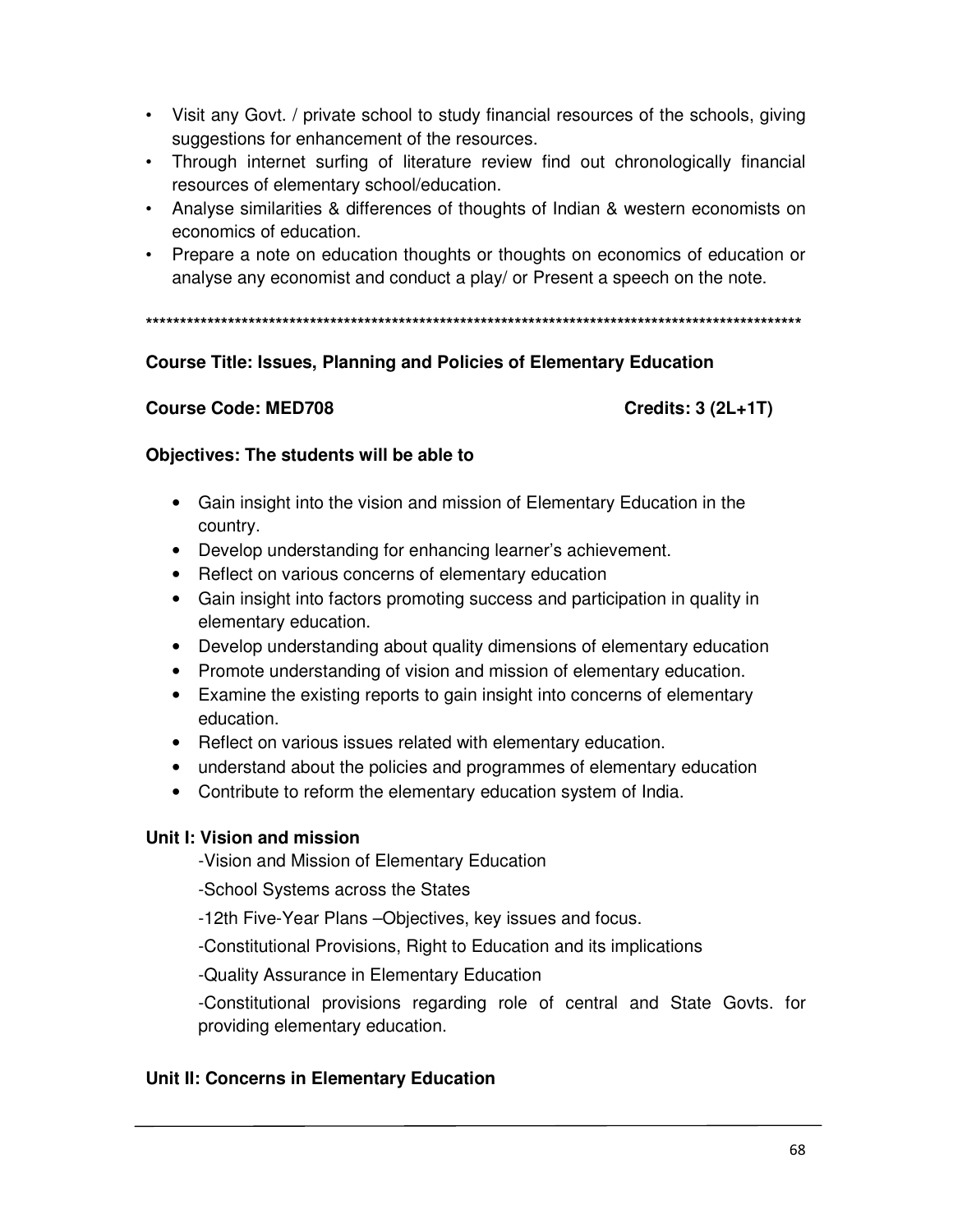-School Effectiveness, Classroom Climate and Teacher Attributes, Joyful learning, Order and Discipline, Law and Order in the Society and its Effect on School, quantity & quality of trained teachers. Quality of Elementary Education.

-Problems of equity and equality of opportunities.

-Management of Resources: Manpower Planning, Recruitment; Budget Constraints Planning for School

-Inspection, Supervision and Monitoring.

-Innovative Approaches: Activity Based learning Experiment

#### **Unit III: Policies & Programs of Elementary Education**

-District Primary Education Programme-goals and strategies.

-Minimum Levels of Learning

-Sarva Shiksha Abhiyan & RTE Act 2009- goals and specific programme interventions at national level and in respective states to improve access, enrolment, retention/participation and achievement. Problems of wastage and stagnation.

-Monitoring, research and evaluation of specific schemes like mid-day meals, establishments of VEC and different incentive schemes and achievement levels.

### **Unit IV: Financing and Planning of Elementary Education**

- Meaning, nature and scope
- Economic development and financing of education

- Financing of education in India: Centre- State relationship, mobilization of resources

- Cost Benefit Analysis in Education

-- RTE Act 2009-analysis and implications for curriculum planning, teaching methodology and evaluation.

#### **References:-**

• Bruns, Barbara; Minqat, Alain and Rakotomalala, Ramahatra (2003). Achieving Universal Elementary Education by 2015. A Chance for Every Child. World Bank Publications.

• De, Anuradha & Dreze, Jean (1999). Public Report on Basic Education In India. Oxford University Press. USA.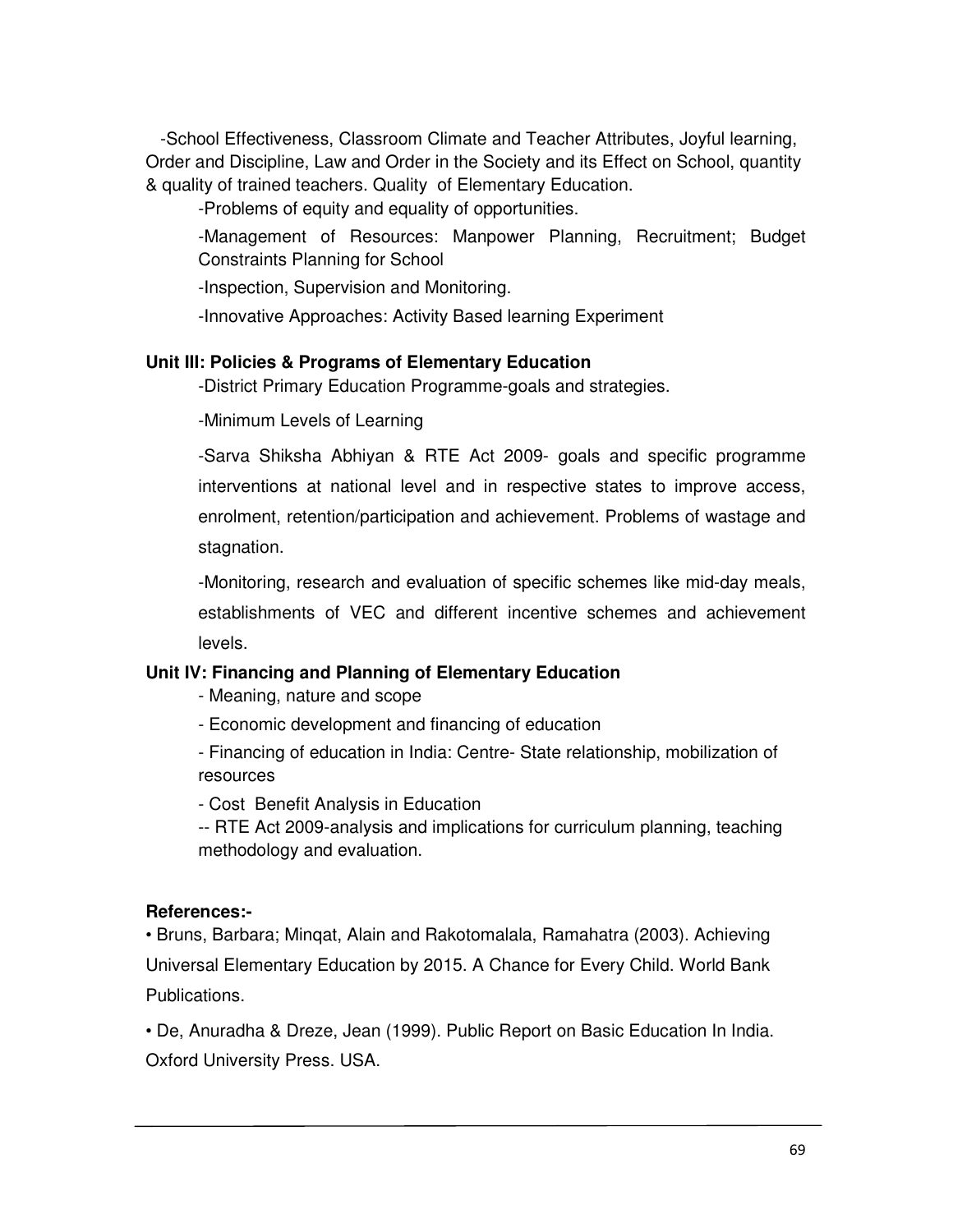• Kumar, Ravi (2006). The Crisis of Elementary Education in India. Sage Publications Pvt. Ltd.

• Mehrotra, Santosh, Panchmukhi, P.R., Srivastava Ranjana, Srivastava, Ravi (2005). Universalizing Elementary Education in India: Uncaging The 'Tiger' Economy (1st edition) Oxford University Press.

• Mehrotra, Santosh (2006). The Economics of Elementary Education in India: The Challenge of Public Finance, Private Provision and Household Costs. Sage Publications. New Delhi.

• Celin Richards (1984). The Study of Elementary Education and Resource Book. Vol. I.

• Government of India (1986) National Policy on Education, New Delhi, MHRD.

• Government of India (1987) Programme of Action, New Delhi: MHRD.

• Government of India (1987) Report of the Committee for Review of National Policy on Education, New Delhi, MHRD. 26

• Hayes, Denis (2008): Elementary Teaching Today: An Introduction. Routledge Publications, U.K.

• Hurlock, E. (1995). Child Development. McGraw Hill Book Company, USA

• Kabra, K.M. (1977) Planning Process in a District, New Delhi: Indian Institute of Public Administration.

• Kurrian, J. (1993) Elementary Education in India, New Delhi: Concept Publication.

• Lewis, Ramón (2008): Understanding Pupil Behaviour. Routledge Publications, U.K.

• Mohanty, J. N. (2002): Elementary and Elementary Education. Deep & Deep Publications, New Delhi

• National Curriculum Framework (NCF)-2005 NCERT, New Delhi.

• Rao, V.K. (2007): Universatisation of Elementary Education. Indian Publishers, New Delhi.

• Rita Chemicals (2008): Engaging pupil voice to ensure that every child matters: A practical guide. David Fultan Publishers.

• Singhal, R.P. (1983) Revitalizing School complex in India, New Delhi.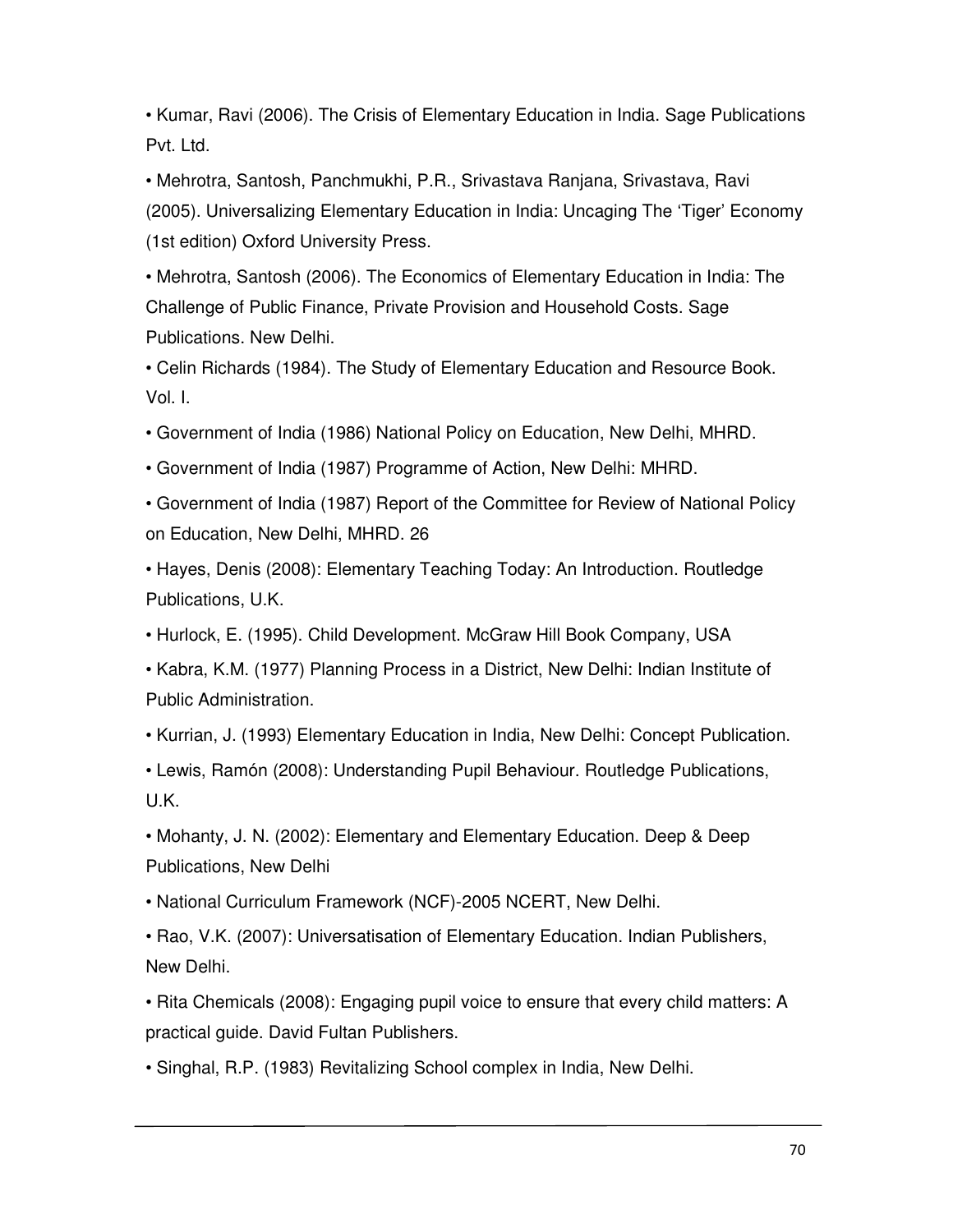• Sharma, Ram Nath (2002): Indian Education at the cross road. Shubhi Publications.

• Tilak, J.B. (1992) Educational Planning at gross roots, New Delhi

# **Course Title: Issues, Planning and Policies of Elementary Education**

### **Course Code: MED758**

#### Credit: 1

#### Practicum (any one of the following):

- Preparation of research design on a theme, discipline.
- Students will be required to critically analyse any one of the following reports: Annual Status of Education Report (ASER); Achievement surveys; PROBE; Pratichi Report on Education; Global Monitoring; Report of UNESCO
- Write a report on Criteria of resource mobilization and resource utilization
- Cost analysis in Education
- Each student is required to prepare and present in a seminar a status report on economic development & financing of education.
- Visit a school for reporting on access, and enrolment/ retentions of girl students and give suggestions for improvement.
- Critical Analysis of Research Studies on programs and policies related to elementary education.
- Conduct a play in school to generate awareness among students & teachers on Child Right.
- Case study of a school or some innovative practice under SSA.

### **Specialization-IV**

#### **Course Title: Educational Management and Planning at Secondary & Senior** secondary school level. **Course Code: MED710 Credits: 3 (2L+1T)**

### Learning Objectives: The students will be able to

- Acquaint with the need, scope and purpose of educational planning in terms of national and community needs.
- Determine and implement objectives of planning on the basis of individual needs of the students.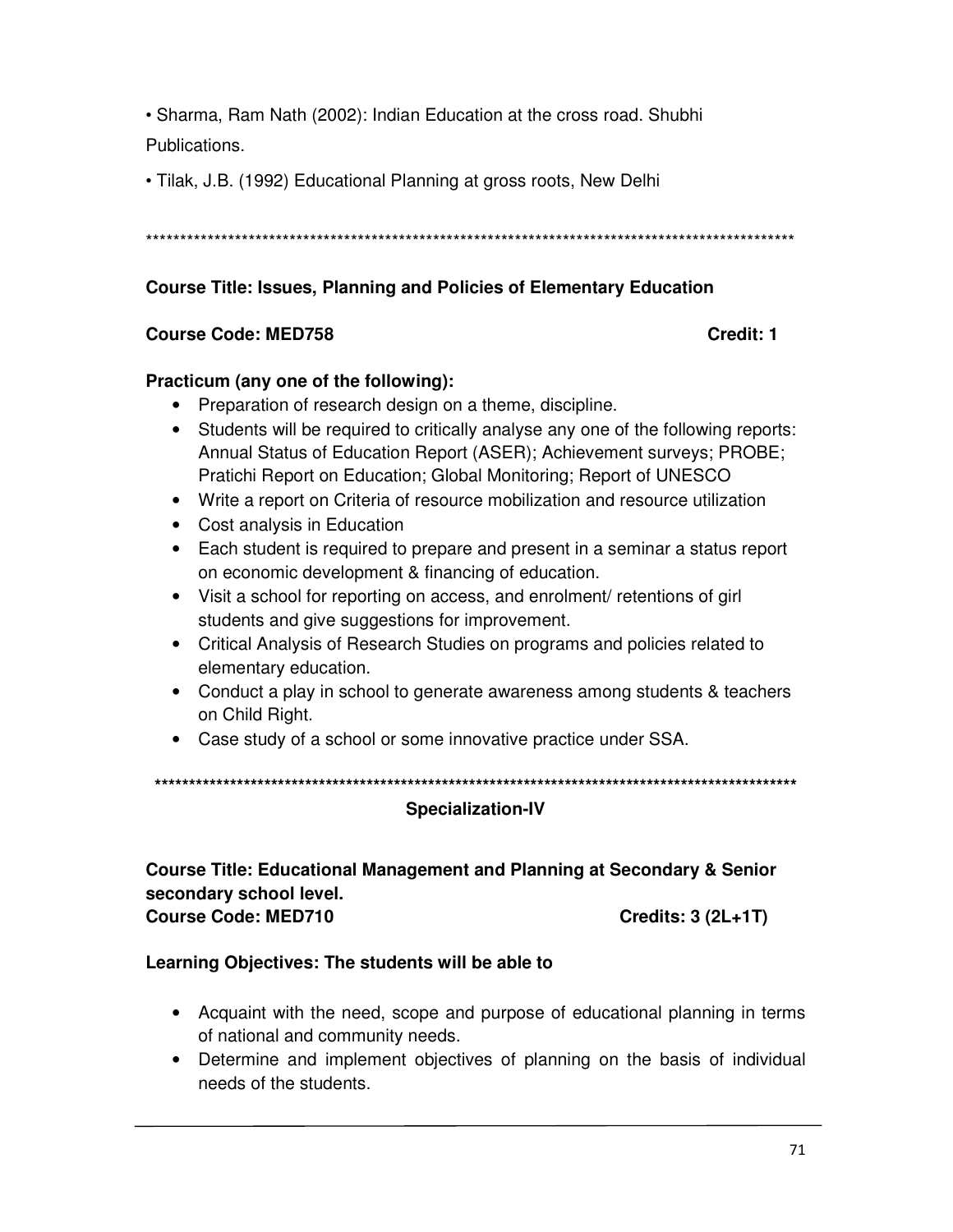- Develop in them the skills in planning and implementing conventional administrative procedures.
- Develop an insight into the perspectives of management in the light of practices in education.
- Study educational management system in India with specific reference to national, state, district and village levels structures.
- Recognize the importance of Educational Resources and their effective management for quality education,
- Understand the issues and challenges in educational management and administration in India.

# **Unit I: Educational Administration-Concept, Scope and Need**

-Educational Administration-Concept, Scope and Need

- Concept, Scope and nature of Educational Administration
- Need and importance of Educational Administration
- Types of Educational Administration

# **Unit II: Educational Planning at Central, State and Local levels:**

- Process of Educational Planning in various type schools in India.
- Perspective planning at central, state and local levels.
- Priorities to be given at central and state levels.
- Schools for all and schools for the selected few
- Determine facilities to the needs: School programme, School Building, Teaching training facilities, Location of Schools.

### **Unit III: Some Problems of Educational Planning:**

- Calculating cost of education at various type of school.
- Comprehensive approach vs. selective approach.
- Public sector vs. private sector.
- Educational planning and exceptional children, gifted, backward and handicapped.
- Educational planning for qualitative improvement.
- Educational expenditure & planning.

# **Unit IV: Performance and Resource Management in Educational Institutions**

- Monitoring of school performance.
- Performance appraisal of the teachers.
- Scientific principles of management-PERT, CPM, PPBS system approach.
- Financial and administrative management of educational institutions.
- Nature and characteristics of resource available in education.
- Need for resource management in education. Material resources.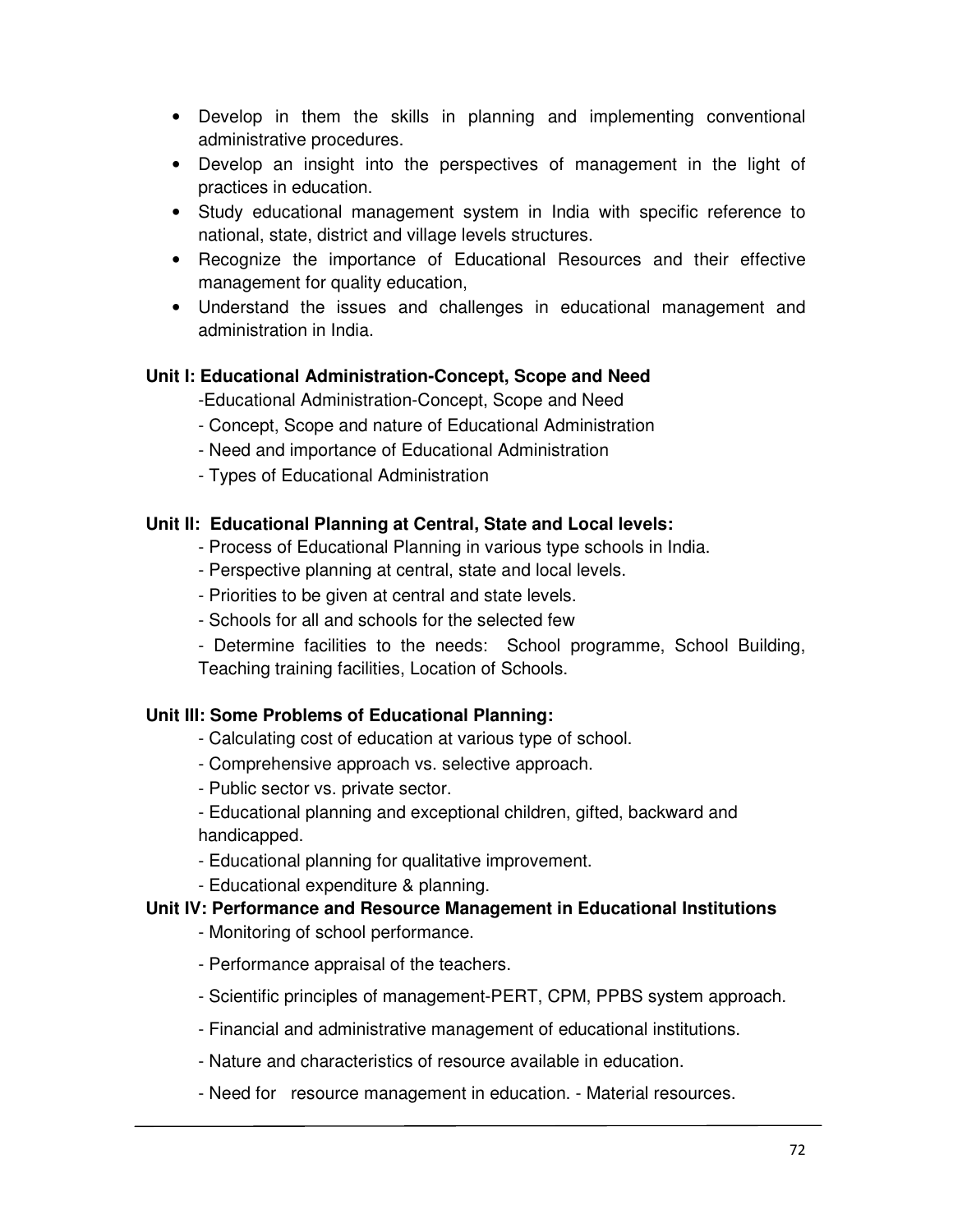- Human resource - financial resource - procurement, utilization and maintenance of resources - Roles of state, central and local governments in resource mobilization

- Quality assurance in material and human resources.

#### **Reference:**

- Fletcher, B. A. 'Planning of Education', Leeds, Institute of Education, 1963.

- Government of India Five Year Plans.

- Griffiths, V. L. 'Educational Planning', London, O. U. P. 1962.

- Krojsma Acjaro, V. T. 'Planning in India', New Delhi : Longmans, 1961.

- Rao, V.K.R.V. Education and Human Resources Developments, Delhi, Allied Publishers, 1966.

- Naik, J. P. Educational Planning in India, India : Allied Publishers, 1965.

- Rajgopal, M. V. Programmes of Educational Improvement at the District level, New Delhi: Asian Institute of Educational Planning and administration, 1969.

- Hanson, A. H. The Process of Planning: A Study of India's five year Plans (1950- 1964) London : Oxford University Press, 1966.

- Schultz, T. W. Education and Economic Growth, University of Chicago, 1960.

# **Course Title: Educational Management and Planning at Secondary & Senior secondary school level.**

#### **Course Code: MED760 Credits:1**

### **Practicum (any one of the following):-**

-Examine the effectiveness of any one programme run by central Govt. for senior secondary students. Present the report in classroom seminar.

-Analyse the quality of financial and administrative management in any rural and urban school.

-Compile articles from newspapers, magazines, and the internet discussing Present policies and operational strategies of central & state Govt. for secondary Education prepare a report of entire activity.

Review research on educational management or management of secondary education which are used in other countries but not in India.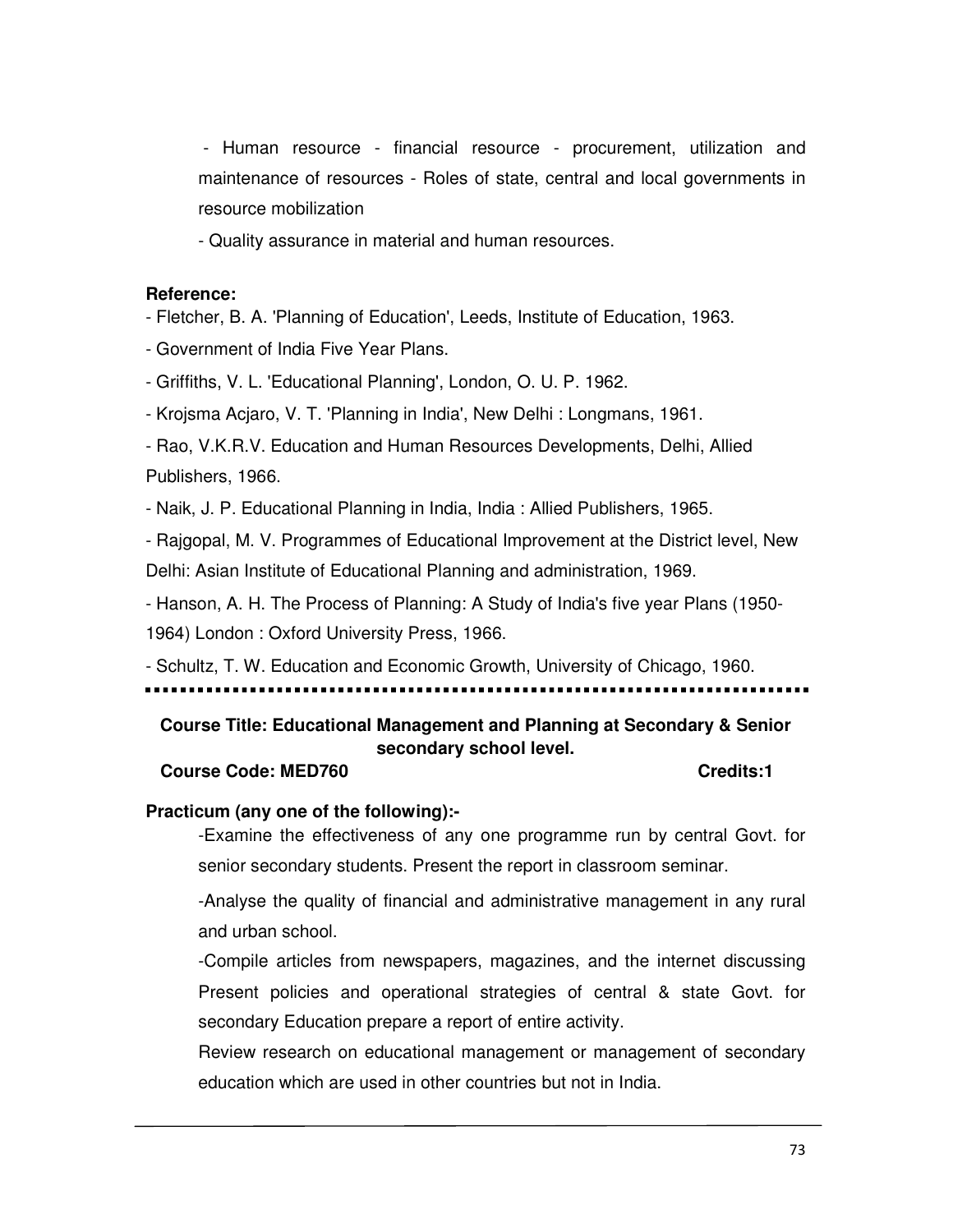-Comparative study of problems related to educational planning in Public sector and private sector.

-Analysis of educational expenditure for planning in public/private sector.

-Collect data for relevant sources on student & teacher ratio in secondary level school. Of your district. Is it according to constitution provision? Prepare a report and send it to authorities.

-Make a comparative study of PTA of any one Govt and private school.

## **Course Title: Towards Academic Leadership**

# **Course Codes: MED712 Credits:3 (2L+1T)**

## **Objectives: The students will be able to**

- Critically examine the core and contemporary leadership theories relevant to educational practice and settings.
- Know new changes and challenges in leadership of institutions.
- Develop capacities for being efficient and effective educational leaders.
- Develop leadership skills needed to emerge as Leaders.
- understand school leadership and build a vision for change and improvement
- Bring about a shift in their understanding of their current role as functional managers to proactive and innovative leaders.
- Build capacities of school heads in the areas of teaching learning, personal and professional development, innovations in school system processes, and partnerships
- Establish linkages between school leaders and grass root level (field) administrators working closely with schools at cluster block and district levels.
- Create Professional Learning Communities of school leaders, across the district, state and region to generate collective learning experience for effective implementation of leadership development in the country

# **Unit-I: Nature of Academic Leadership**

- Meaning, Concept, Need, Importance and nature of Academic Leadership.
- Leadership Styles.
- Evaluating styles of Leadership.
- Functions of Educational Leader/Manager.

- Meaning, need and Importance to shift from management of schools to Leadership of school.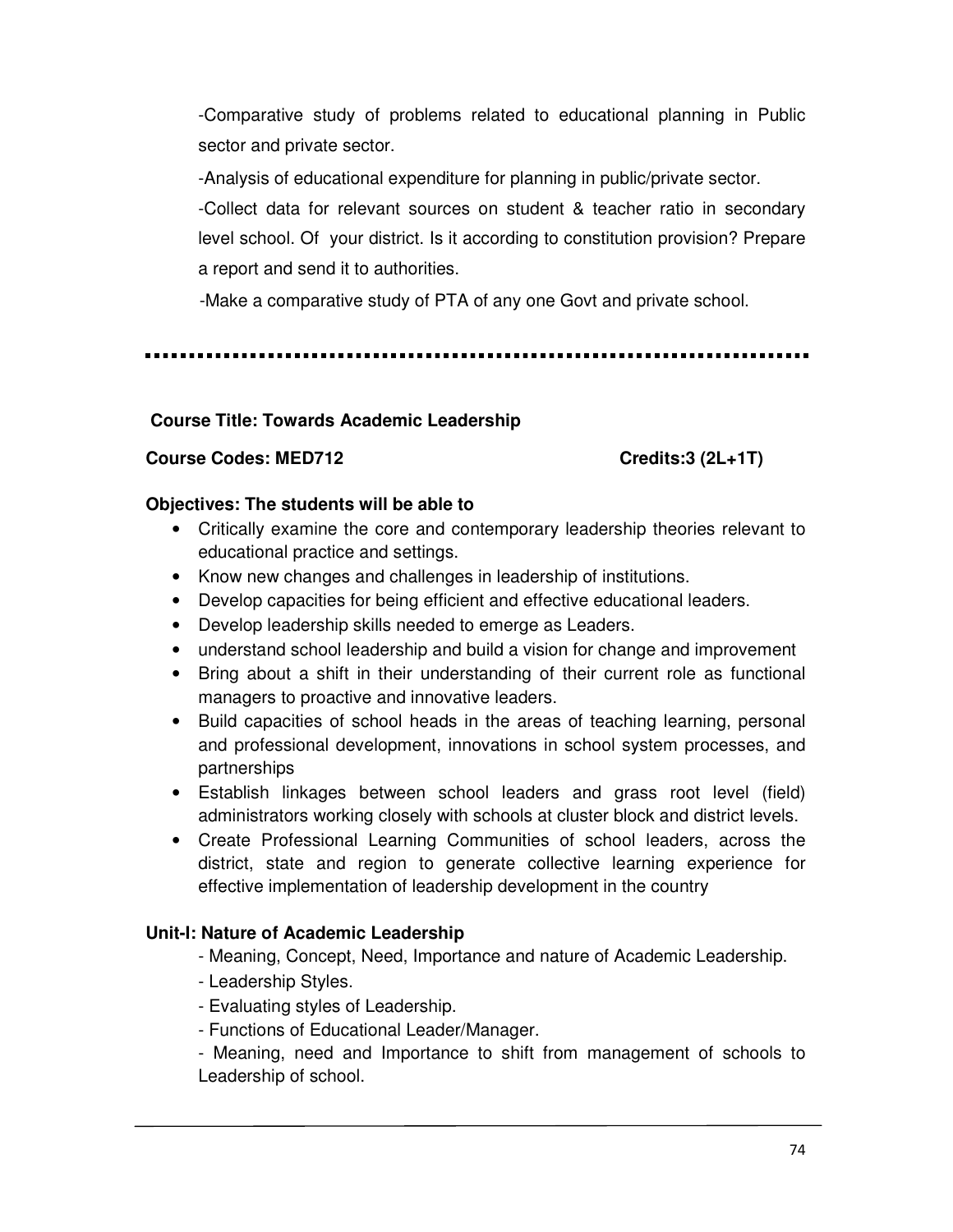- Role and responsibilities of leadership (in reference to RTE, RMSA and CCE.

- Workshop on Component and characteristics of high quality school leadership.

-Grid Concept of Academic Leadership. -Measurement of Leadership.

# **Unit-II: School Leadership**

- Curriculum framework, outline key areas for leadership development in secondary schools:- (capacity building to transform function at managers to school leaders)

- Leading partnership, developing self, Transforming teaching learning process, building and leading teams and leading Innovation.

-School leadership:- Multiple Roles, Identities & grass root level (field) administrators working closely with schools at cluster, block and district levels. -School & Community: - Interlinkage, Role and responsibilities.

-School as a learning organization

-Developing a vision for school: - vision for school transformation, assessing context and constraints.

## **Unit- III: Leadership Roles- Challenges and Perspectives**

- Values, vision and moral purpose in educational leadership
- Leading and managing educational change and improvement
- Leadership for the learning community
- Developing leadership and management skills and insights

- Issues of diversity in educational organizations, including issues related to gender and multiculturalism

- Work Ethos: Meaning, nature, and transformation in present scenario.

- Right of child in school: Equality, non-discrimination and respect for all.

## **Unit IV: Research and Innovation & Leadership**

- Innovation and research in leadership: school developmental plan towards better schooling.

- Culture of innovation in school:- At all levels of school, at classroom, student & teacher as innovators.

- Professional development of teachers:-Issues, concerns, programmes and practices at International, National & Local level.

- Leadership programs of:- MHRD, NUEPA, NCSL with reference to goal, vision and strategy.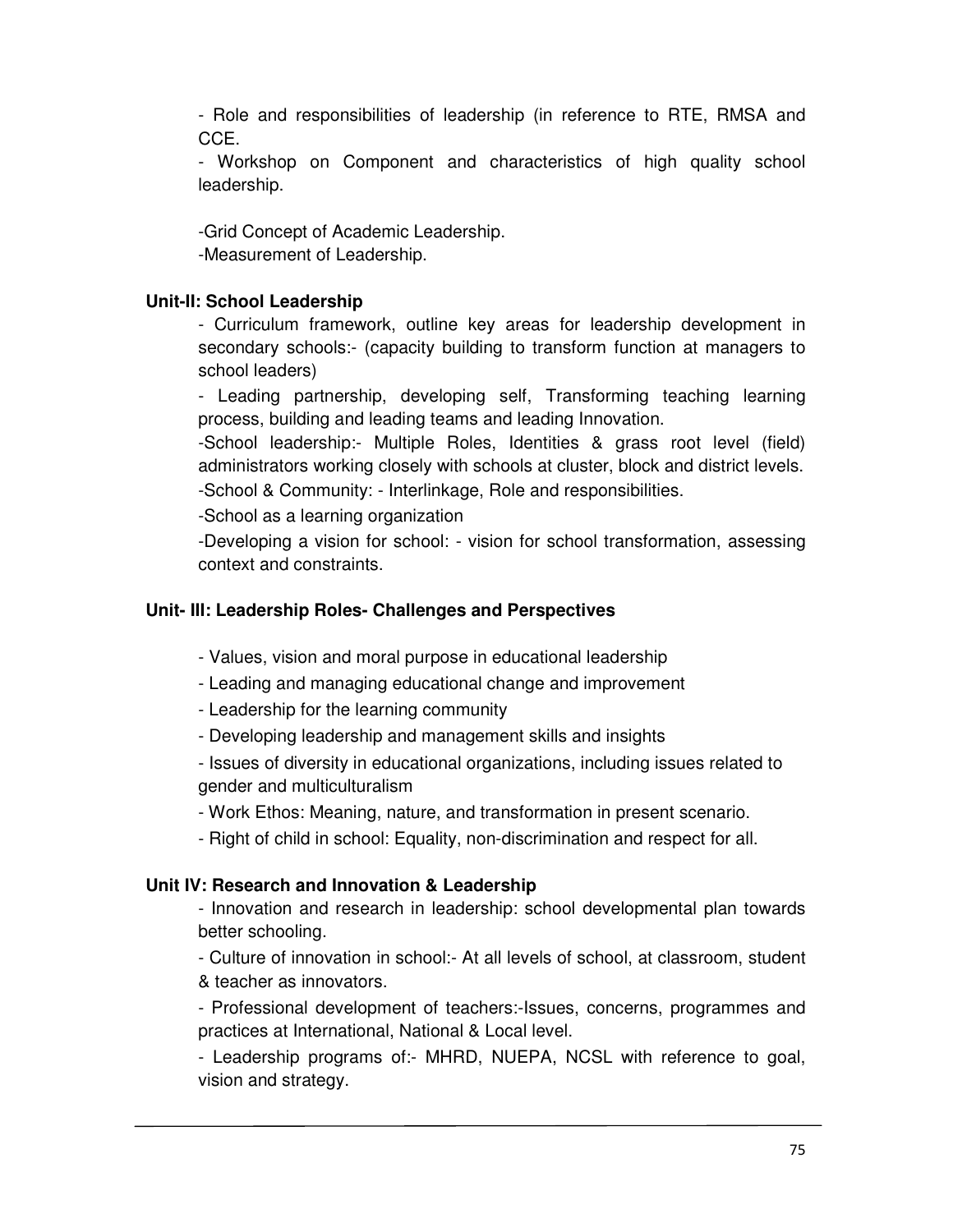## **References:**

• Ediger, Prof. Morlow and Dr. Digumarti Bhaskara Rao, (2006), school

Organisation, Discovery Publishing House, New Delhi-110002

• Sindhu, I.S.(2008), " Educational Administration and management International Publishing House, Meerut

• Mishra, R.C, (2010), "class room management APH Publishing corporation Darya Gang, New Delhi-110002.

# **Course Title: Towards Academic Leadership**

# **Course Codes: MED762 Credit: 1**

# **Practicum (any one of the following):**

- Make a survey of at least five schools to identify the most popular leadership style and analyze the reason of its popularity.
- Orientation cum workshop on any topic related to nature of leadership.
- Write a report on the best theory of leadership in the light of RTE act 2009,
- Suggest or develop fusion based best approach of leadership, giving logics of formulation of the approach or theory.
- Organize a Workshop to equip the students with the leadership skills needed to emerge as Leaders who ignite minds and set path breaking trends in Institutional Management.
- Personality Development program of Managers for emerging as a leader.
- Conduct a survey in school to assess the perception of teacher for their head or managers as an initiator of change.
- Debate on Issues of diversity in educational organizations, including issues related to gender and multiculturalism.
- Prepare a report after Visit any school by interactive process to understand transformation (through Inclusion, Equity and Quality etc.)
- Tracking change through periodic review and revision of vision or culture school.
- Prepare a report after visiting a school by interactive process to understand transformation (through Inclusion. Equity and Quality etc.)

**\*\*\*\*\*\*\*\*\*\*\*\*\*\*\*\*\*\*\*\*\*\*\*\*\*\*\*\*\*\*\*\*\*\*\*\*\*\*\*\*\*\*\*\*\*\*\*\*\*\*\*\*\*\*\*\*\*\*\*\*\*\*\*\*\*\*\*\*\*\*\*\*\*\*\*\*\*\*\*\*\*\*\*\*\*\*\*\*\***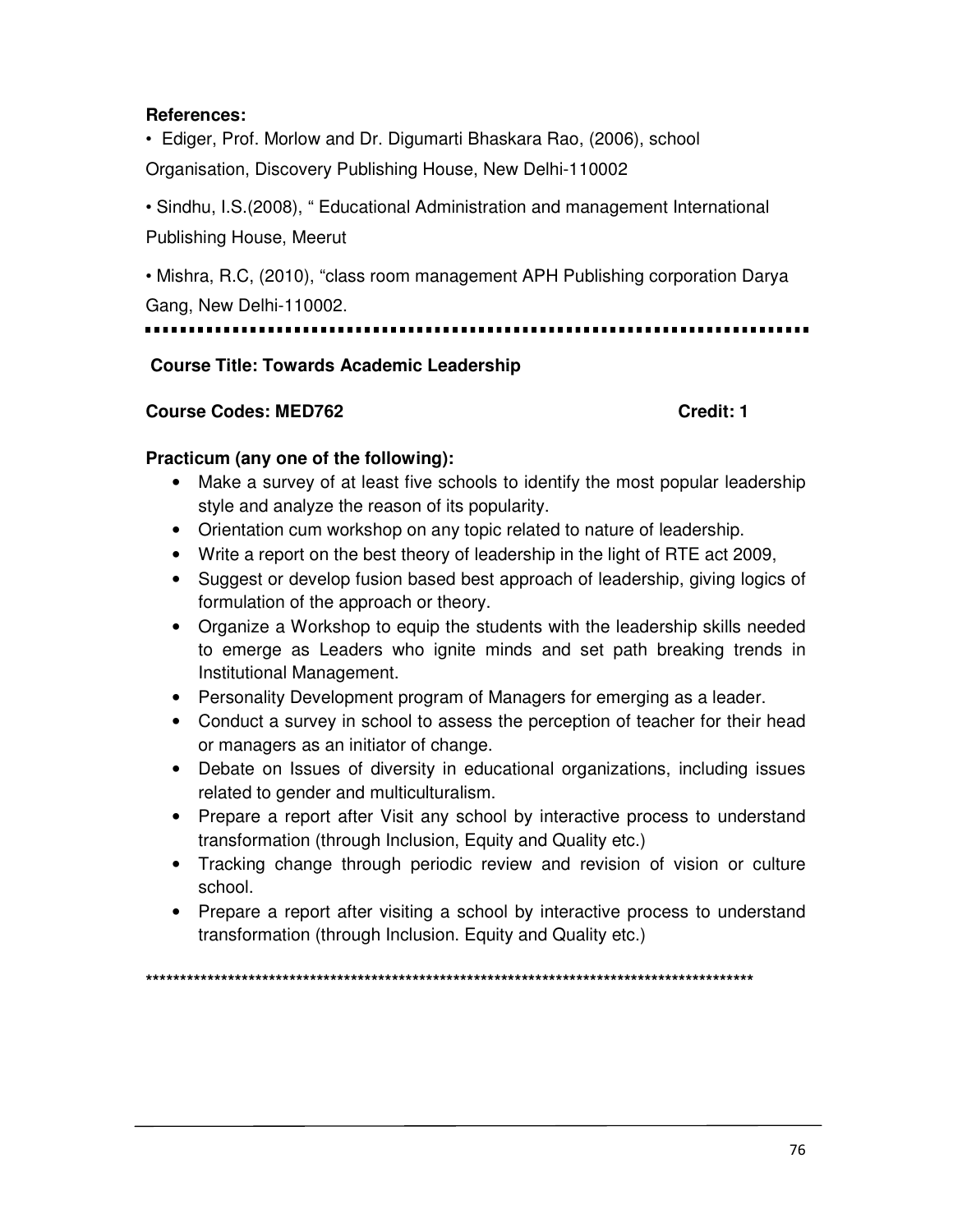# **Course: Information and Communication Technology in Education**

## Course Code: MED714 Course Code: MED714

## **Learning Objectives: The students will be able to**

- Explain the meaning, nature, scope and evolution of ET, IT and ICT in education.
- Examine the teaching learning-system and potential of ICT and its effectiveness in education.
- Design, develop and use various digital teaching learning resources.
- Integrate ICT into teaching-learning evaluation, administration and other learning support systems.
- Use ICT for their professional development.

# **Unit- I: Effectiveness of Education through Educational Technology (ET)**

-Meaning, nature and evolution of Educational Technology (ET), Information.

Technology (IT) and Information and Communication Technology (ICT).

-Teaching-learning system: design, development and potential of ICT.

-Enrichment through ICT.

-Education Policies related to ICT in education.

-Approaches to ICT.

## **Unit -II: Instructional Technology**

**-**Definition and uses of Communication.

-Principles of Instructional Technology.

-Use of Communication Technology in teaching-learning process.

-Non-digital teaching -learning resources (TV, Radio, Audio-Visual

Resources).

-Digital teaching learning resources: MS Word, MS PowerPoint, MS Excel.

## **Unit -III: Web Based Learning and Communication Technology**

-www, Domain, Hosting, Browser, Search Engine

- Internet: Internet application in class rooms Teaching

- E-learning/Online Learning, Blended learning ,Social Networking in education.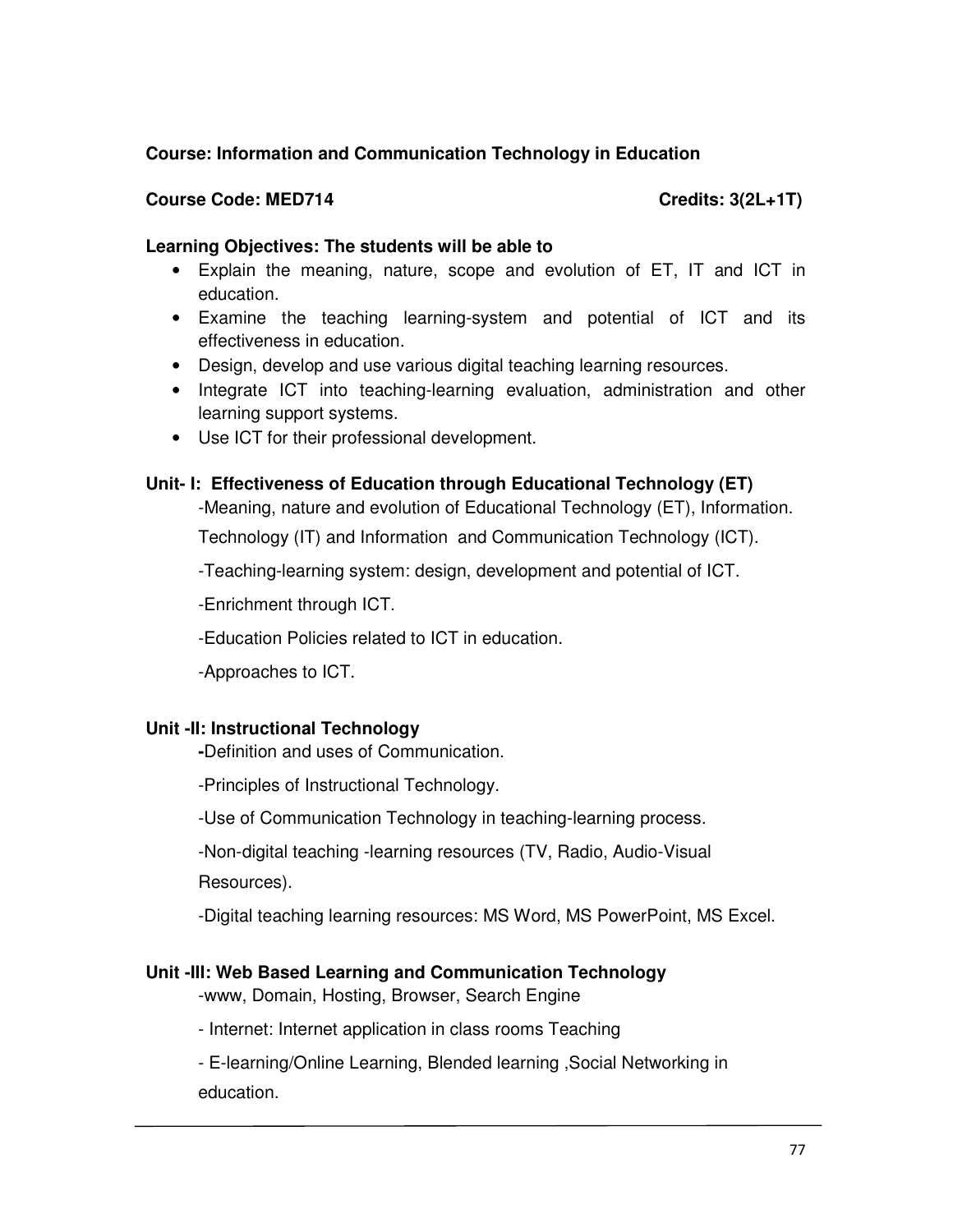## **Unit -IV: Improving Policy Planning & Management**

-Role of ICT in Management of Institutions and Systems

-School: Admissions, student flow, personnel, staff development, facilities, Library, Laboratory.

-System: School mapping, personnel payroll, MIS, communication, information,

-Policy formulation-Management and Monitoring.

-Storage and analysis of data, Piloting and Evaluation.

-ICT: Social, legal and ethical issues.

# **References:**

•Abbott , Chris . ICT: Changing Education. Routledge

• Anderson,Neil. Equity and Information Communication Technology (ICT) in

Education. Peter lang Pub. New York.

• Bracey,Bonnie and Culver , Terry . Harnessing the Potential of ICT for Education: A Multistakeholder Approach .United Nation Publication.

•Huang , Ronghuai et. al. ICT in Education in Global Context: Emerging Trends Report 2013-2014. Springer .

•Pelgrum , Willem J. and Law , Nancy . ICT in Education Around the World: Trends,

Bonnie Bracey, Terry Culver Problems and Prospects. Unesco, International Institute for Educational Planning, 2003.

•Selwood, Ian D.et. al . Management of Education in the Information Age: The Role of ICT. Kluver Academics.

• Vrasidas, Charalambos et. al. ICT for Education, Development, and Social Justice. IAP Inc.

\*\*\*\*\*\*\*\*\*\*\*\*\*\*\*\*\*\*\*\*\*\*\*\*\*\*\*\*\*\*\*\*\*\*\*\*\*\*\*\*\*\*\*\*\*\*\*\*\*\*\*\*\*\*\*\*\*\*\*\*\*\*\*\*\*\*\*\*\*\*\*\*\*\*\*\*\*\*\*\*\*\*\*\*\*\*\*\*\*\*\*\*\*\*\*\*

# **Course: Information and Communication Technology in Education**

## **Course Code: MED764 Course Code: 0.000 Credit: 1**

## **Practicum (any one of the following):**

- Prepare a data sheet, Attendance register**,** Result Record, Tools, charts or Prepare a work sheet showing data analysis of your dissertation.
- Develop self-instructional material on teaching any topic of B.Ed. syllabus.
- Critical analysis of the different research reports based on data analysis and interpretation.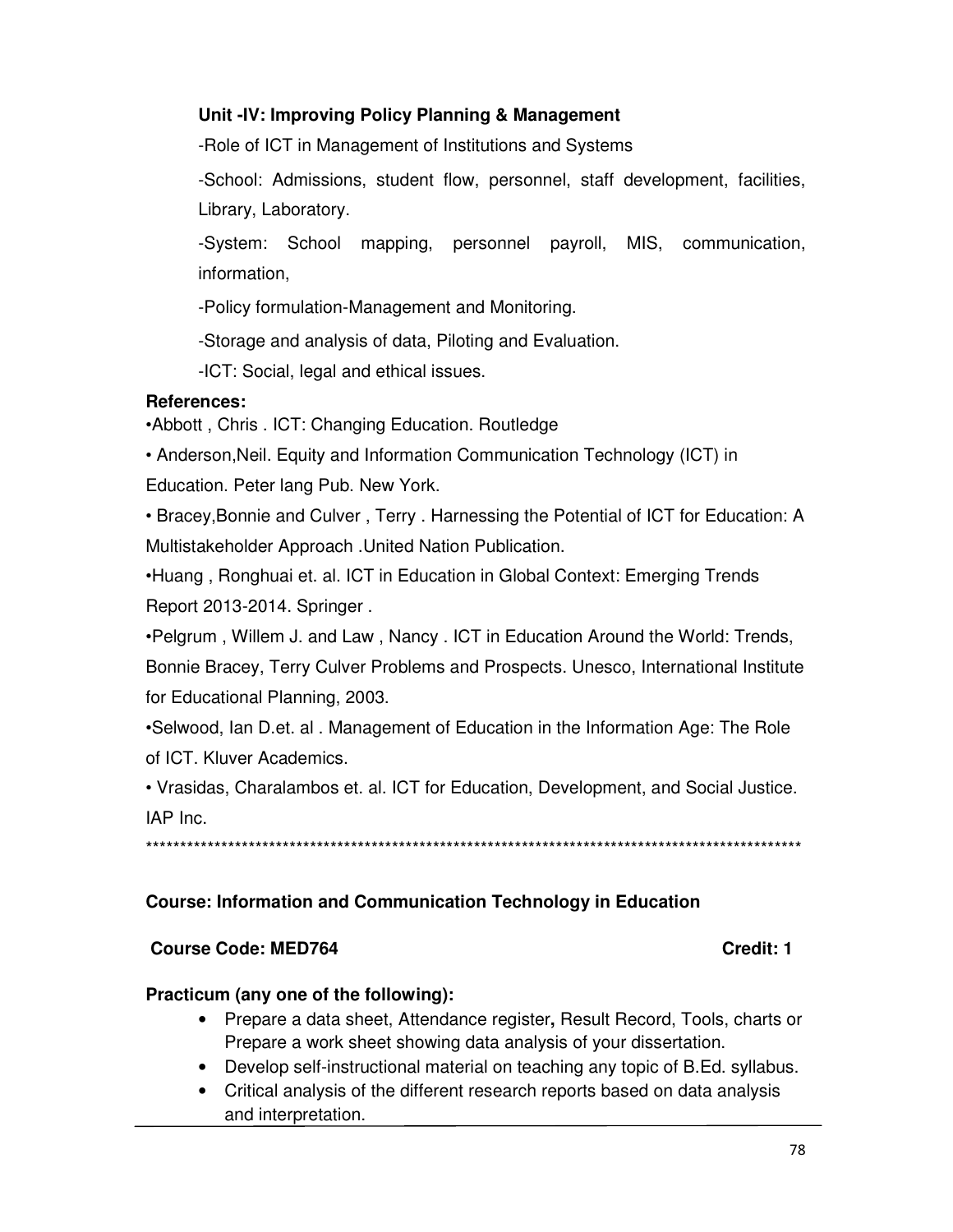- Preparation and presentation of research report based on empirical data.
- Critical analysis of the different courseware developed by different agencies/institutions.
- Preparation and presentation of slides for teaching a topic at the school level.
- Critical analysis of learning aids and their applications in instruction and learning • Critical analysis of a computer based media packages with reference to its use in learning process.
- Interventions of educational technology in the current practices of teacher education programmes in India.
- Critical analysis of Courseware and their applications in learning
- Critical analysis of a computer based courseware with reference to its use in learning process.

**\*\*\*\*\*\*\*\*\*\*\*\*\*\*\*\*\*\*\*\*\*\*\*\*\*\*\*\*\*\*\*\*\*\*\*\*\*\*\*\*\*\*\*\*\*\*\*\*\*\*\*\*\*\*\*\*\*\*\*\*\*\*\*\*\*\*\*\*\*\*\*\*\*\*\*\*\*\*\*\*\*\*\*\*\*\*\*\*\*\*\*\*\*\*\*\*** 

## **Course: Inclusive Education**

## Course Code: MED716 Course Code: MED716

### **Learning Objectives: The students will be able to**

- Understand concept, meaning and significance of inclusive education.
- Appreciate the need for promoting inclusive practice and the roles and responsibilities of the teachers.
- Develop critical understanding of the recommendations of various commissions and committees towards teacher preparation for inclusive education and special education
- Understand the nature of difficulties encountered by children
- Analyze special education, integrated education, mainstream and inclusive education practices.
- Identify and utilize existing resources for promoting inclusive practice.
- Develop a positive attitude and sense of commitment towards actualizing the right to education of all learners,
- Prepare a conducive teaching learning environment in varied school settings,
- Develop the ability to conduct and supervise action research activities,

## **Unit I: Introduction, Issues& perspectives of Inclusive Education**

- Definition, concept and importance of inclusive education.
- Historical perspectives of inclusive education for children with diverse needs.

- Difference between special education, integrated education and inclusive education.

- Advantages of inclusive education for education of all children in the context of Right to Education.

-NCF-2005 and adaptation of teaching learning material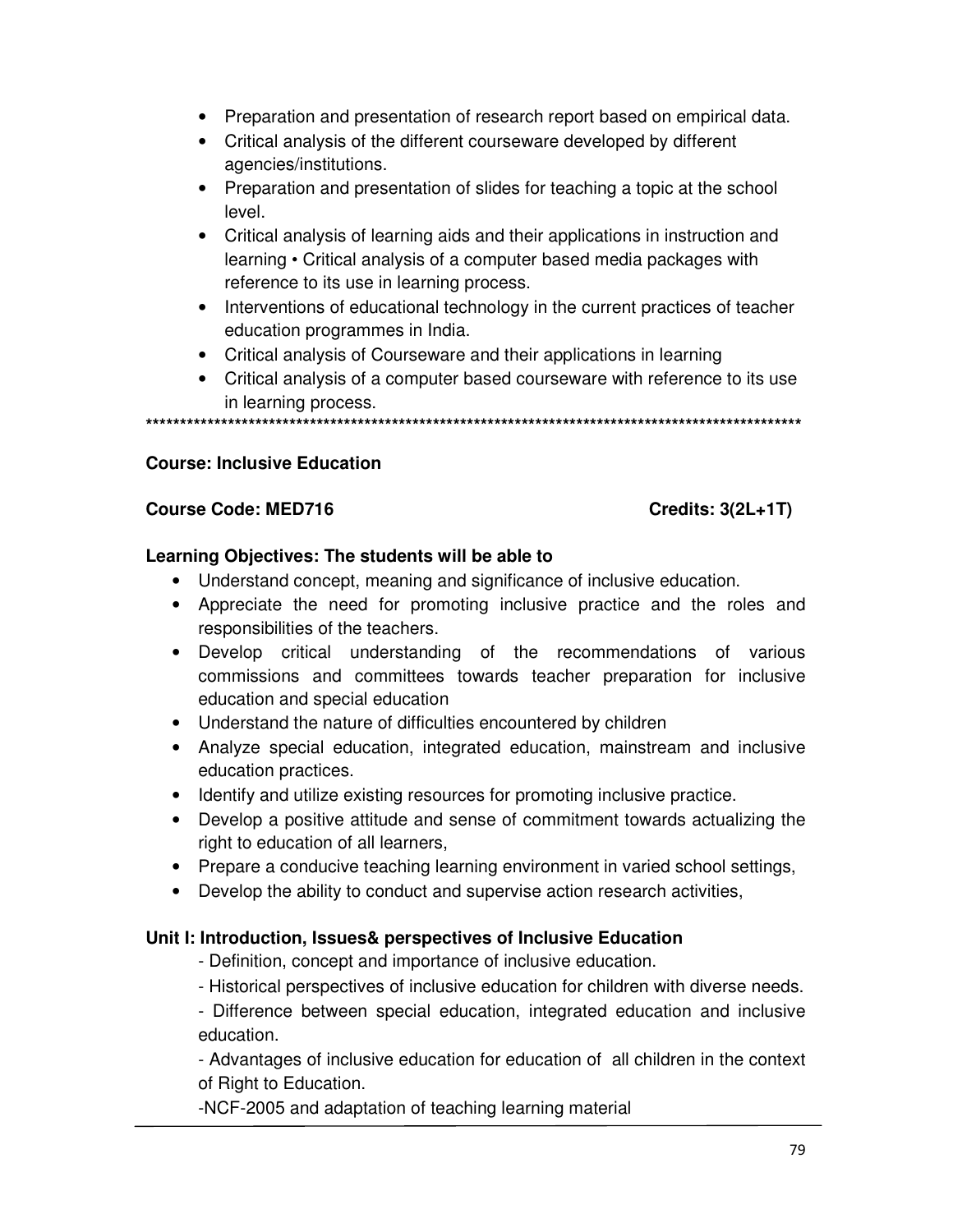## **Unit II: Policy Perspective**

- Recommendations of Indian Education Commission (1964-66).
- Scheme of Integrated Education for Disabled Children -SSA

-Inclusive Education of Disabled at Secondary Stage (IEDSS).

- National Policy on Education (NPE, 1986-92).

- National Curriculum Framework, 2005 NCERT

- The Convention on the Rights of the Child (Article 23, 28, 29 a2, 3, 6 and 10 &12).

-The World Declaration on the Survival, Protection and Development of Children and the Plans of action (Outcome of the UNICEF World Summit for Children, (1990).

-Educational provisions in Person with Disability Act.

-Rehabilitation Council of India Act(1992).

-National Trust Act (1999).

-UN convention on the Rights of Persons With Disabilities.

-Promoting Inclusion Preventing Exclusion

-The National Trust for the Welfare of Persons with Autism, Cerebral Palsy, Mental Retardation and Multiple Disabilities Act 1999.

## **UNIT-III: Diversity in the classroom**

- Diversity -- Meaning and definition.
- Disability Legal definition, discrimination.
- Giftedness.
- Concept, Nature, and Characteristics of Multiple Disabilities.

-Guidelines for adaptation for teaching/ practicing science, mathematics, social studies , languages, physical education yoga, heritage arts theatre, drama etc in inclusive settings.

-Utilization of records/ case profiles for identification, assessment, and intervention for inclusive classrooms.

-Techniques and methods used for adaptation of content , laboratory skills and play material

### **Unit IV: Teacher Preparation and Inclusive Education**

-Review existing educational programmes offered in secondary school (general, special education).

-Skills and competencies of teachers and teacher educators for secondary education in inclusive settings.

-N.C.F 2005 and curriculum for teacher preparation and transaction modes.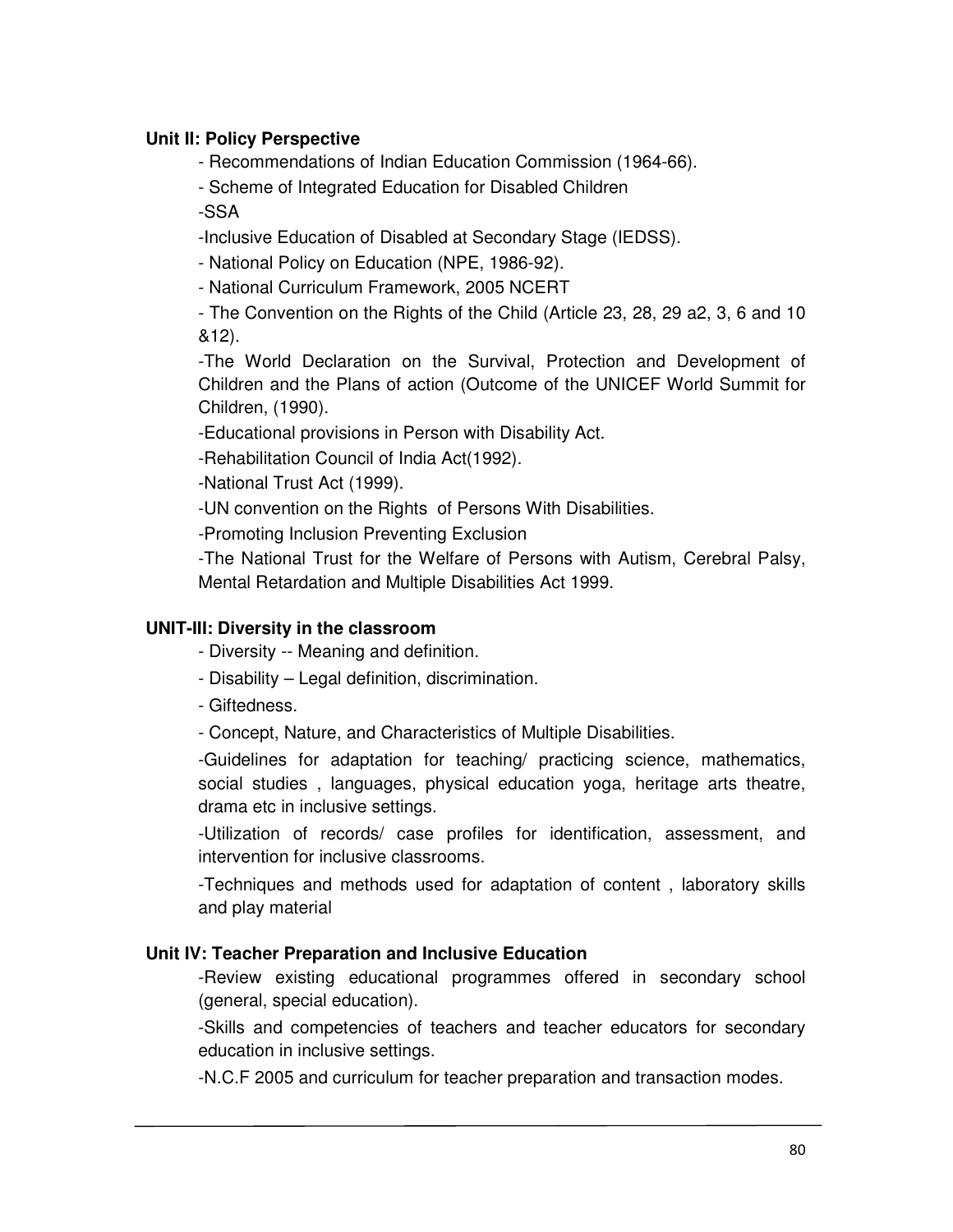-Roles, responsibilities and professional ethics of an inclusive education teacher and teacher educators.

-Evaluation and follow up programmes for improvisation of teacher preparation programmes in inclusive education programmes.

-Role of different national and international agencies {institutions, universities} in promoting inclusive education.

## **References:-**

• Maitra,Krishna (2008):INCLUSION ISSUES AND PERSPECTIVES (For Teachers,Teachers' Educators and Parents) :Kanishka Publishers ,Distributors New Delhi-110002

• Ahuja. A, Jangira, N.K. (2002): *Effective Teacher Training; Cooperative Learning Based* 

*Approach: National* Publishing house 23 Daryaganj, New Delhi 110002.

• Jangira N.K. and Mani, M.N.G. (1990): *Integrated Education for Visually Handicapped,* Gurgaon, Old Subjimandi, Academic Press.

• Jha. M.( 2002) *Inclusive Education for All: Schools Without Walls,* Heinemann Educational publishers, Multivista Global Ltd, Chennai, 600042, India.

-RCI (2008).Status of Disability in India.New Delhi.

• Sharma, P.L. (1990) *Teachers handbook on IED-Helping children with special needs* N. C. E R T Publication.

• Sharma P.L (2003) *Planning Inclusive Education in Small Schools*, R .I E. Mysore

\*\*\*\*\*\*\*\*\*\*\*\*\*\*\*\*\*\*\*\*\*\*\*\*\*\*\*\*\*\*\*\*\*\*\*\*\*\*\*\*\*\*\*\*\*\*\*\*\*\*\*\*\*\*\*\*\*\*\*\*\*\*\*\*\*\*\*\*\*\*\*\*\*\*\*\*\*\*\*\*\*\*\*\*\*\*\*\*\*\*\*\*\*\*\*\*

# **Course: Inclusive Education**

## **Course Code: MED766 Course Code: 1 2 Credit: 1**

## **Practicum (any one of the following):**

- Make a critical appreciation of Right to Education Act in the context of inclusive education.
- Conduct a survey in the local area to ascertain the prevailing attitudes / practices toward social, emotional and academic inclusion of children with diverse needs.
- Study & review any two national policies in the light of inclusive education.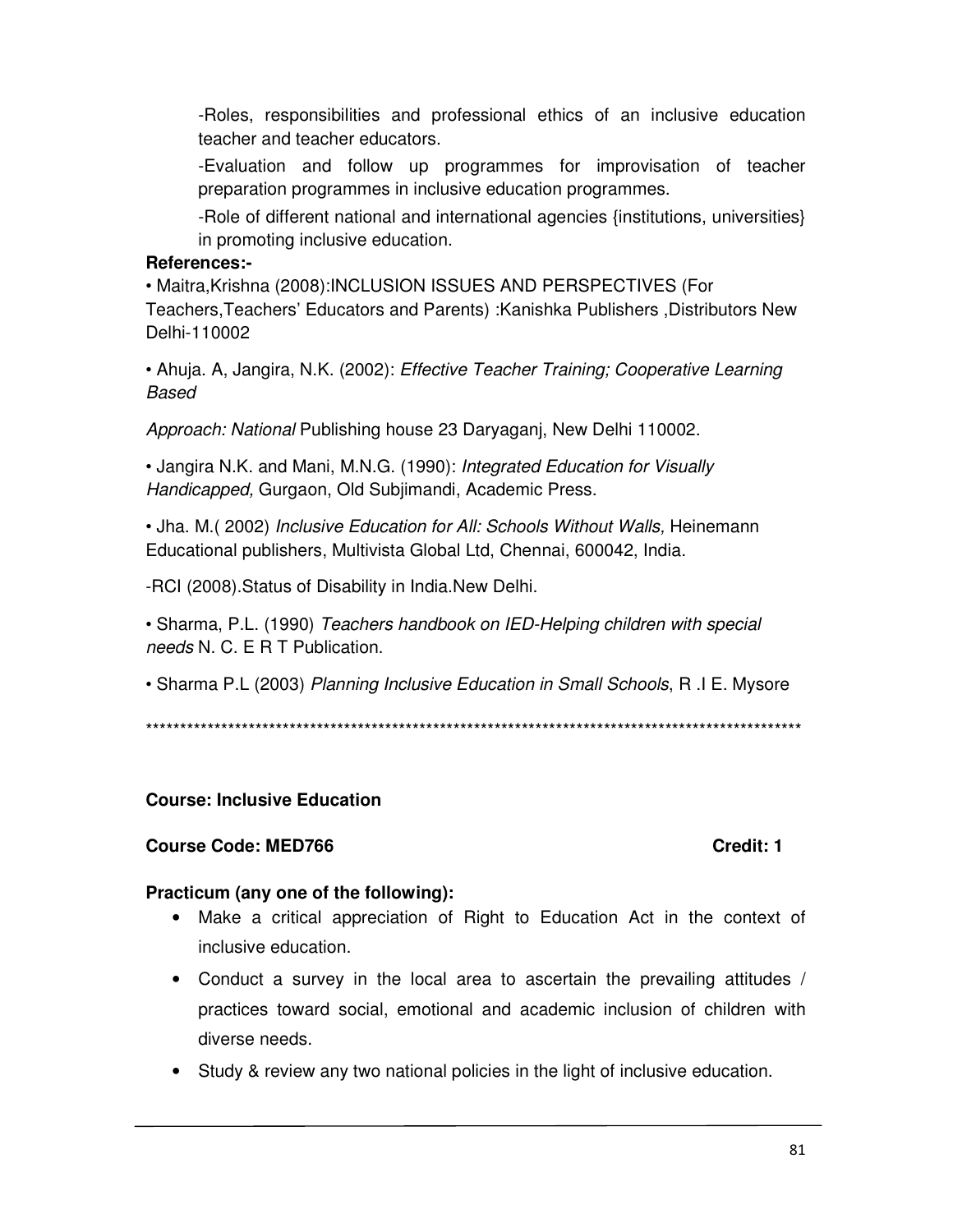- Critical analysis of N. C. F 2005 for planning quality teacher preparation programme
- Selecting appropriate areas of research.
- Types of research needed for enhancement of learning.
- Steps involved in planning and supervising research activities.
- Recent trends in research national and international level
- Observation of inclusive teaching strategies and discussion.
- Planning and conducting multi level teaching in the DMS (two classes).
- Identify suitable research areas in inclusive education.
- Visit to special schools for VI,HI,ID, CP, Autism and prepare a list of tools for identification.
- Observe an inclusive class at least five days and find out skills & competencies used by the teacher. Give suggestive strategy/plan of teaching for betterment.
- Conduct a survey on the type of supportive service needed for inclusion of children with any disability of your choice and share the findings in the class.

**\*\*\*\*\*\*\*\*\*\*\*\*\*\*\*\*\*\*\*\*\*\*\*\*\*\*\*\*\*\*\*\*\*\*\*\*\*\*\*\*\*\*\*\*\*\*\*\*\*\*\*\*\*\*\*\*\*\*\*\*\*\*\*\*\*\*\*\*\*\*\*\*\*\*\*\*\*\*\*\*\*\*\*\*\*\*\*\*\*\*\*\*\*\*\*\*** 

## **Course Title: Peace Education**

### **Course Code: MED 718** Course Code: MED 718

### **Learning Objectives:** The students will be able to

- Appreciate the current challenges of teacher education in context with the introduction of education for peace harmony.
- Develop skills among teacher trainees in human values, harmonious living with co-existence.
- Create awareness among student teachers for development of activities for peace and harmony education.
- Articulate and identify the activities & programmes for promoting peace and harmony.
- Understand Vedic Darshan of international work for promoting peace values.

## **Unit I: Peace Education- Concept and Scope**

- Peace: Meaning, nature and its relevance relating to the present global scenario,
- Ideal vs Pragmatic definition of Peace.
- Different sources of peace: Philosophical, Religious, Social, Secular and Psychological.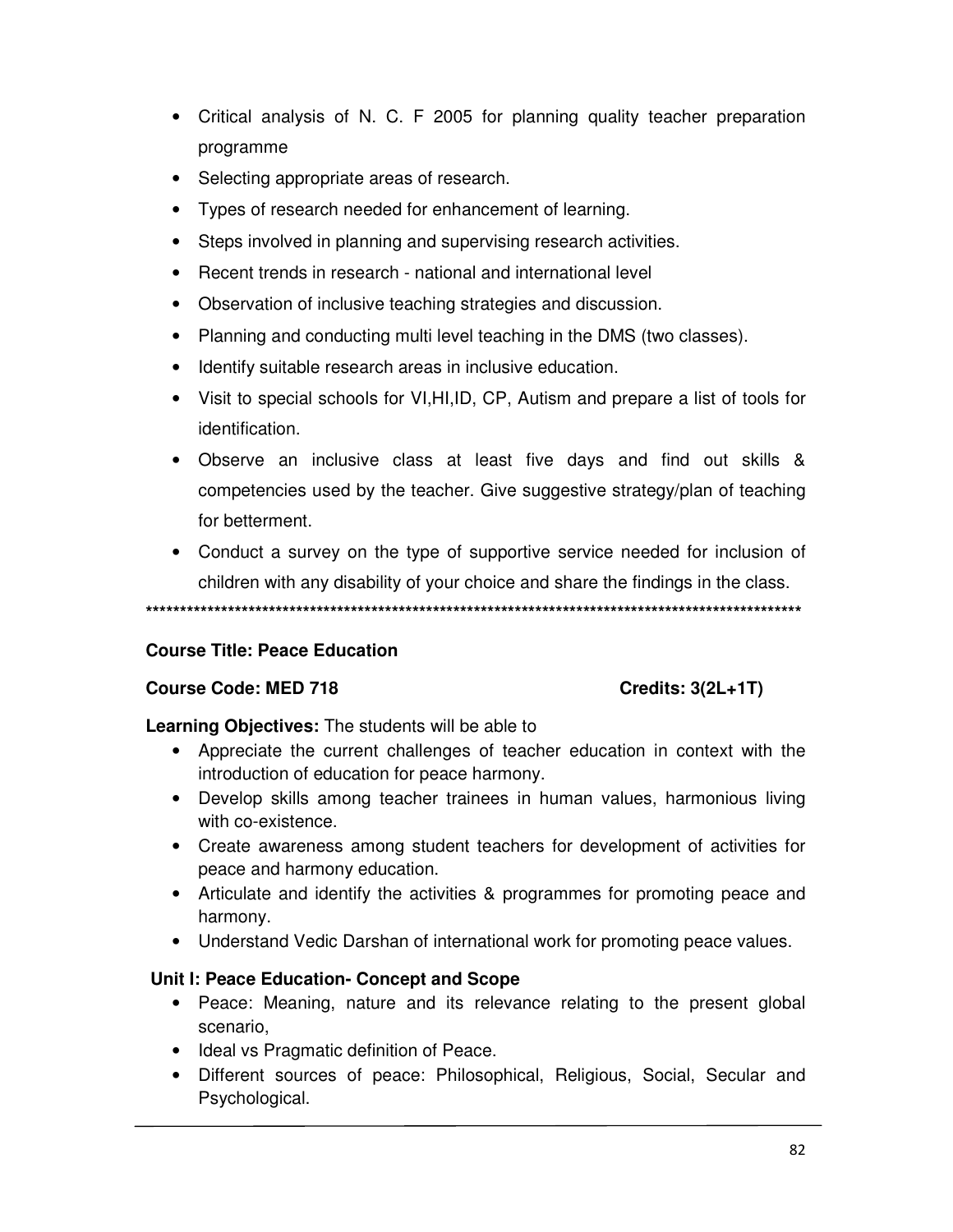- Classification and analysis of peace:- Individual and social, Positive and negative peace, concept, characteristics,
- Role of different organizations like UNESCO in Peace Education.
- Peace in the minds of men, culture of peace and non-violence, positive personality development.
- NCF 2005 recommendations on Peace Education : nurturing of knowledge, skills, attitude and values of a culture of peace for shaping individuals.

## **Unit II: Peace Education- Agencies and Methods**

- Family and Home: first school of peace education
- Role of community, school, family and neighbors in peaceful values inculcation.
- Importance of co existence and harmonious living in pluralistic-multi cultural, multi religious and multi ethnic societies.
- Peace education –objectives, scope and its relevance: inculcating duty consciousness in individuals.
- Role of Peace educators as motivators, trainers and guides.
- Methods for peace education: introspection, imbibing values and application of principles in daily life.
- Ongoing researches in the field of peace education present scenario and suggestions.

## **Unit III: Education for International Peace & Understanding**

- Nationalism & Internationalism
- Needs for developing International Understanding & Peace.
- Guiding principles for education for International Understanding and peace: non-violence, conflict resolution, pacifism, international mediation and courts of justice and peace building.
- Barriers for developing International Understanding & Peace: just warism and terrorism.
- Recommendations of International Commission (Delor's Commission) on International Understanding & Education for Peace.

## **Unit IV: Role of Educational Institutions in propagation of Peace Education**

- Schools programmes: United Nations programmes of peace in minds of men, culture of peace and learning ways to peace.
- Application of conflict resolution on individuals, society, national and international scenarios.
- Importance of Human rights as a duty
- Teaching about Human Rights.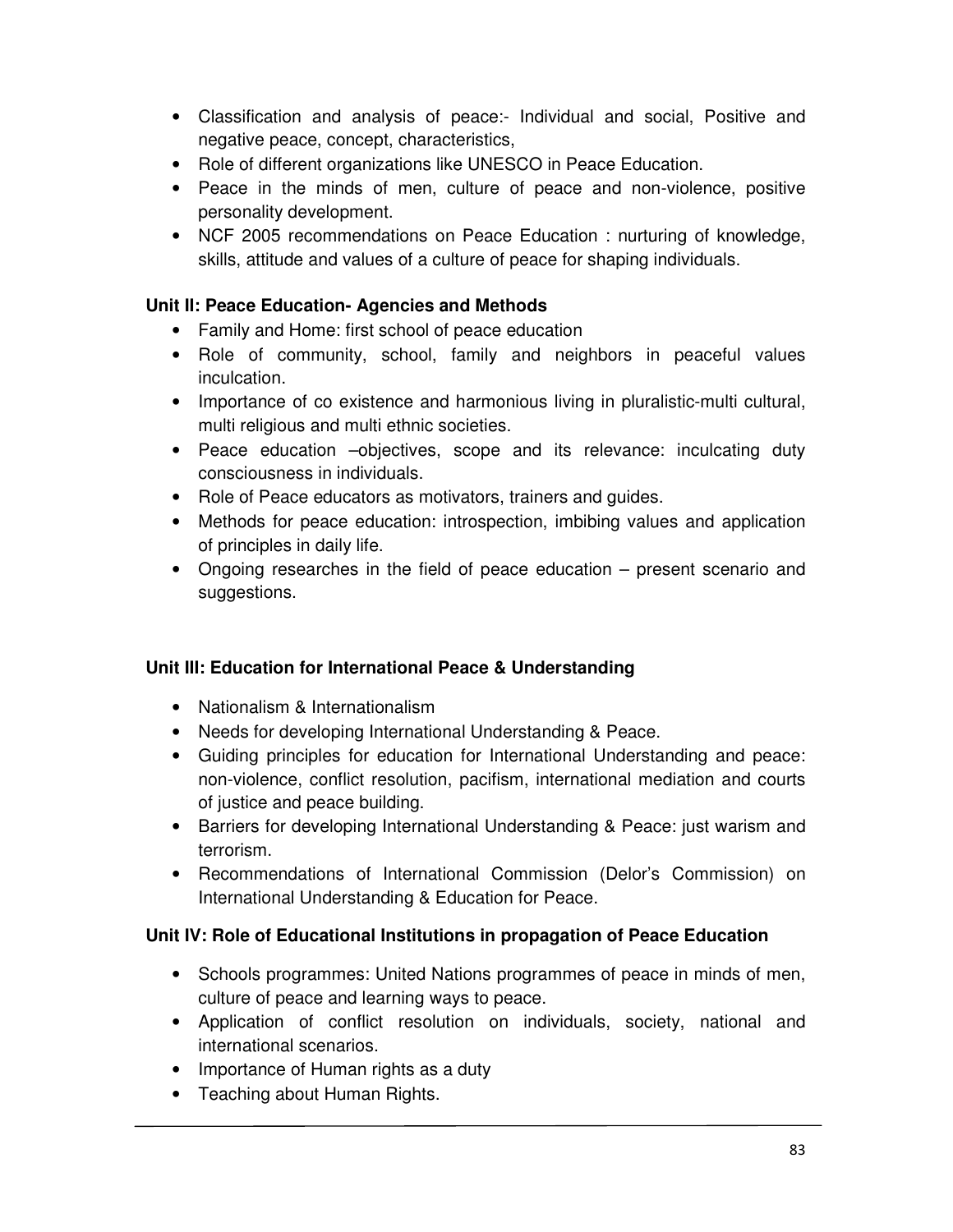- Teaching about other countries-History, Geography, Civics, Science & Literature.
- Co-curricular Activities- Drawing, Painting, Modelling, Handicrafts etc.
- Role of Teacher with respect to transaction of Peace Education

## **References:**

- Bagchi, Jyoti Prakash and Vinod teckchandani, (2005), "Value Education" University book House (P) Ltd. Chaura Rasta, Jaipur-302003
- Chitkara, M.G, (2009), "Education and Human values", A.P.H Publishing Corporation, Anrari Road, Darya Ganj, New Delhi-110002 .
- Delors J., Learning the Treasure within, UNESCO, 1997.
- Falk, Richard A.; Johansen, Robert C.; Kim, Samuel S., editors. Constitutional.
- Foundations of World Peace. Albany: State University of New York Press, 1993.
- Galtung, Johan. Peace by Peaceful Means: Peace and Conflict, Development and Civilization. London: SAGE Publications, 1996.
- Goldstein, Tara; Selby, David, editors. Weaving Connections: Educating for Peace, Social and Environmental Justice. Toronto: Sumach Press, 2000.
- Mishra, Lokanath ,(2009), " Encyclo paedia of Peace Education, A.P.H Publishing Corporation, Anrari road, Darya Ganj New Delhi-110002.
- Mishra, Dr. Loknath, (2009), "Peace education frame work for teachers" A.P.H Publishing Corporation Anrari Road, Darya Ganj, New Delhi-110002.
- Sathya Sai International Center for Human Values, New Delhi. Education for Human Values(2009).
- Singh, Dr. Suresh Pal, and Anyana Kaul and Sarita Choudary,(2010), " Peace and human rights education , A.P.H Publishing Corporation, Anrari Road, Darya Ganj, New Delhi-110002.
- UNESCO: L:earning the treasure within, Delors Commission Report**.**

\*\*\*\*\*\*\*\*\*\*\*\*\*\*\*\*\*\*\*\*\*\*\*\*\*\*\*\*\*\*\*\*\*\*\*\*\*\*\*\*\*\*\*\*\*\*\*\*\*\*\*\*\*\*\*\*\*\*\*\*\*\*\*\*\*\*\*\*\*\*\*\*\*\*\*\*\*\*\*\*\*\*\*\*\*\*\*\*\*\*\*\*\*\*\*\*

### **Course Title: Peace Education**

### **Course Code: MED 768 Course Code: MED 768**

## **Practicum (Any one of the following):**

- Preparing a report on conflict management in a class room through peaceful negotiation.
- Analysis of the Delores's Commission report for conceptual understanding of the four the pillars.
- Reflecting and preparing a report on Conflict resolution in a classroom through Peaceful negotiation.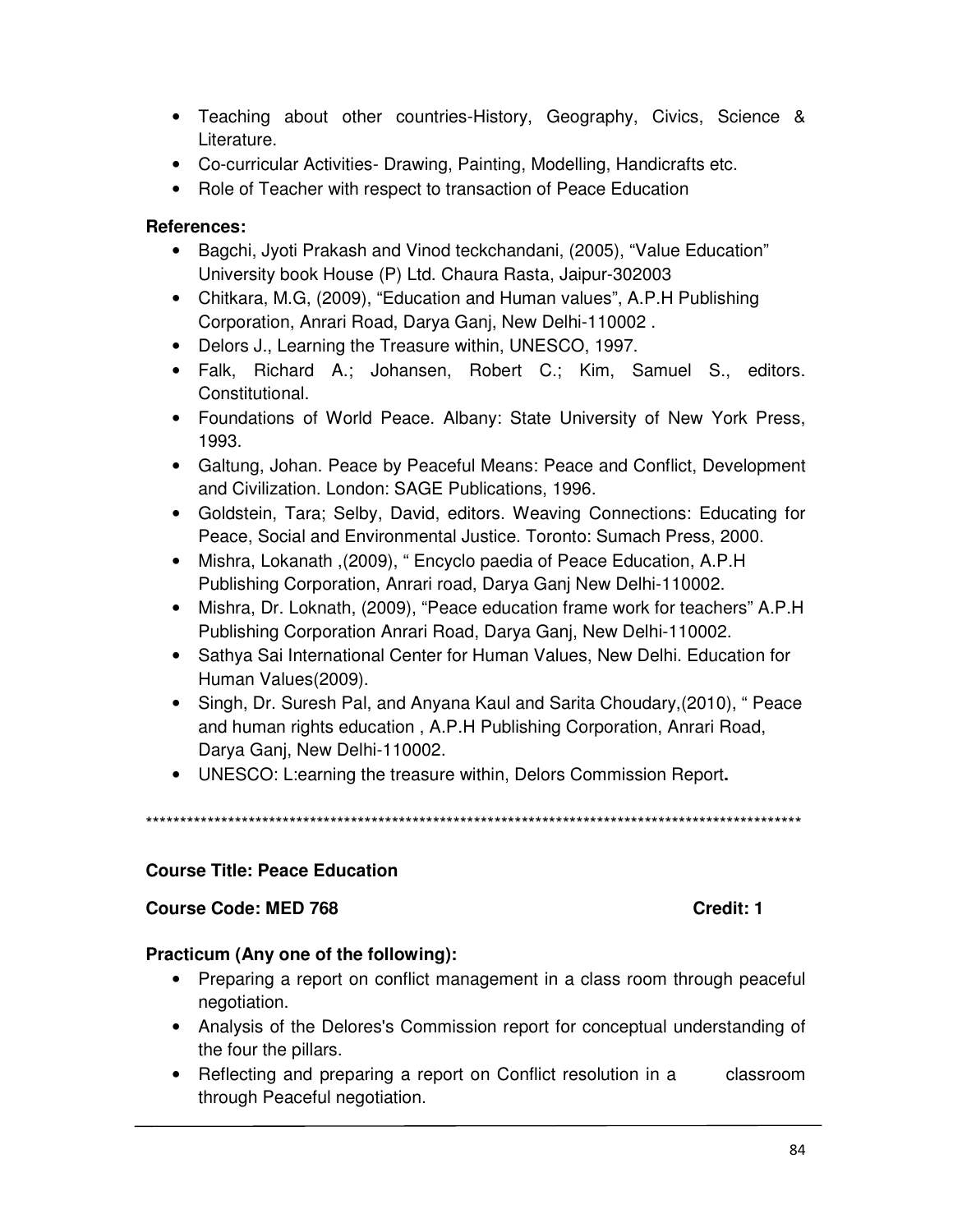- Study of the Delors Commission Report for conceptual understanding of the four pillars.
- Preparing an activity chart for Primary/Secondary/Senior Secondary/Higher Education stage to impart Human Rights as a duty and peace education through the curriculum.
- A Book or Documentary Film review in the area of Peace and Human Rights education. Case study of a child suffering from bad habits.
- Observation of classroom situation and identification of factors promoting peace.
- Analysis of morning assembly programme of a school from the point of view of peace and harmony education.
- Debate on characteristics of teacher as peacemaker.
- Make your own programme (based on activities) to conduct cooperative games and education activities for inculcation of harmony in students.
- List out the resources for effective implementation of peace education programme.
- Workshop on *Chetna Vikas Mulya Shiksha* for seven days. After workshop prepare a report on Human relationship in family and in community, classification of values.

\*\*\*\*\*\*\*\*\*\*\*\*\*\*\*\*\*\*\*\*\*\*\*\*\*\*\*\*\*\*\*\*\*\*\*\*\*\*\*\*\*\*\*\*\*\*\*\*\*\*\*\*\*\*\*\*\*\*\*\*\*\*\*\*\*\*\*\*\*\*\*\*\*\*\*\*\*\*\*\*\*\*\*\*\*\*\*\*\*\*\*\*\*\*\*\*

## **Course Title: Human Rights and Education**

### Course Code: MED 720 Credits: 3(2L+1T)

**Objectives:** The **s**tudents will be able to

- Understand concept of Human Rights Education.
- Appreciate the need & importance of Human Rights Education.
- Understand correlative nature of Peace, Human Rights and International Understanding.
- Analyse the need for Peace Education to foster National and International Understanding
- Reflect on the recommendations of Delor's Commission report with respect to values to foster International understanding.

## **Unit I: Human Rights Education- an introduction**

-Need and importance of Human rights in existing social scenario

-History of Human Rights development

-Human Rights Education: Meaning, need and scope.

-Agencies of Human rights Education – School, Family, Community, Teacher.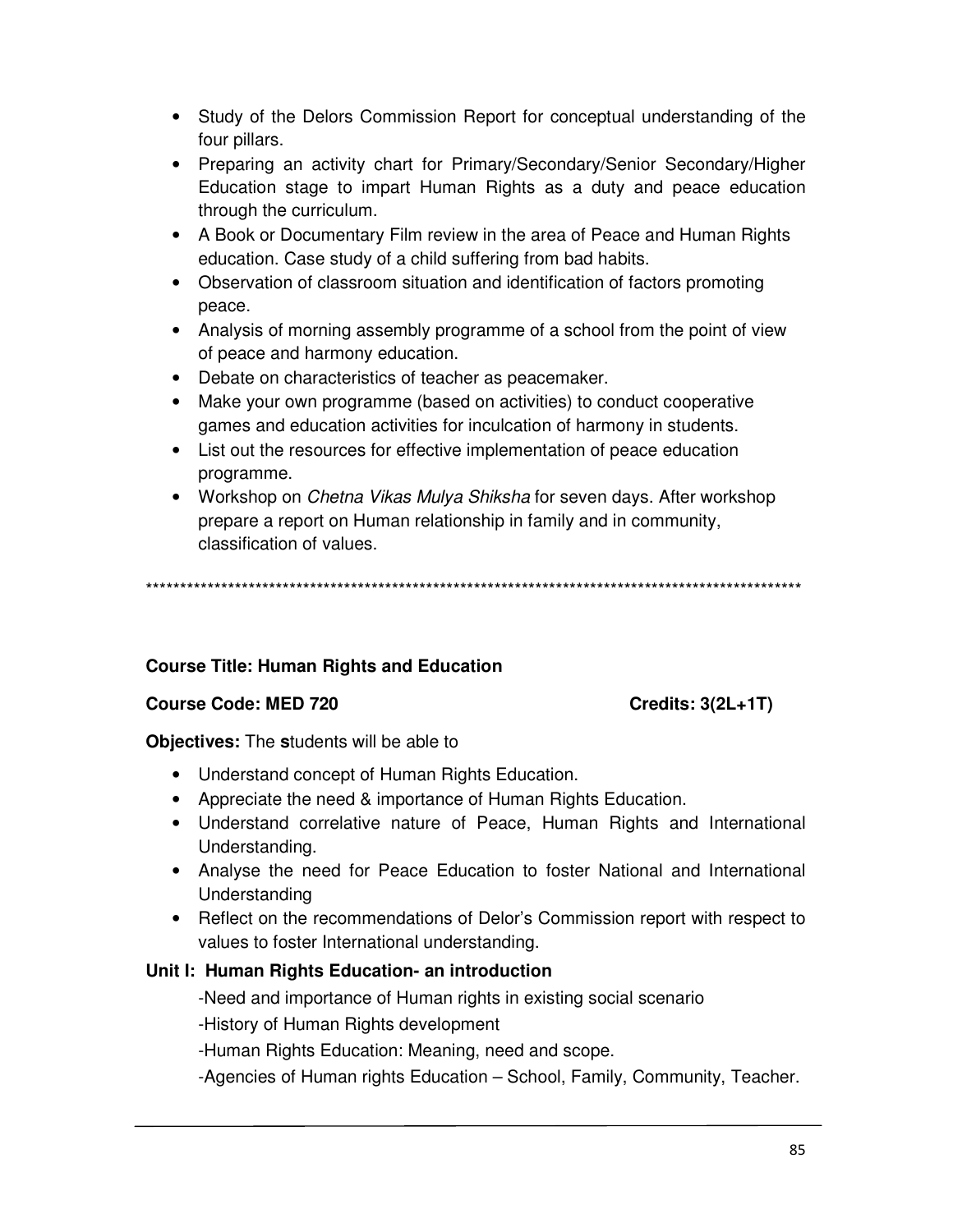-Teaching Learning Process in Human Rights Education through Curricular and co-curricular activities.

-Role of different Government and non-government organizations in Human Rights Education.

# **Unit II: Legal Rights- Concept and Scope**

-Legal Rights – Meaning, nature and its relevance relating to the present global scenario,

-Different sources of Rights: Philosophical, Religious, Social and Psychological.

-Classification of Fundamental Rights

-Role of different organizations like UNESCO with reference to legal rights.

## **Unit III: Constitutional Provisions of Human Rights**

-Constitutional Provisions as enshrined in part III of Indian Constitution. -Human Rights Education – Teaching, objectives, scope and its relevance. -Methods for inculcating Human Rights.

-Ongoing researches in the field of Human Rights Education – present scenario and suggestions.

## **Unit IV: Education to foster International Understanding**

-Study of the Report of the International Commission on Education for the Twenty-first Century (known as the Delores Report) with respect to Human Rights .

-Meaning and strategy to learning to live together (UNESCO).

-Recommendations of NHRC and other Human Rights Bodies.

-Global trends and incidents in the context of Human Rights.

### **References:**

• Delors J., Learning the Treasure within, UNESCO, 1997.

• Falk, Richard A.; Johansen, Robert C.; Kim, Samuel S., editors. Constitutional

Foundations of World Peace. Albany: State University of New York Press, 1993.

• Galtung, Johan. Peace by Peaceful Means: Peace and Conflict, Development and Civilization. London: SAGE Publications, 1996.

• Goldstein, Tara; Selby, David, editors. Weaving Connections: Educating for Peace, Social and Environmental Justice. Toronto: Sumach Press, 2000.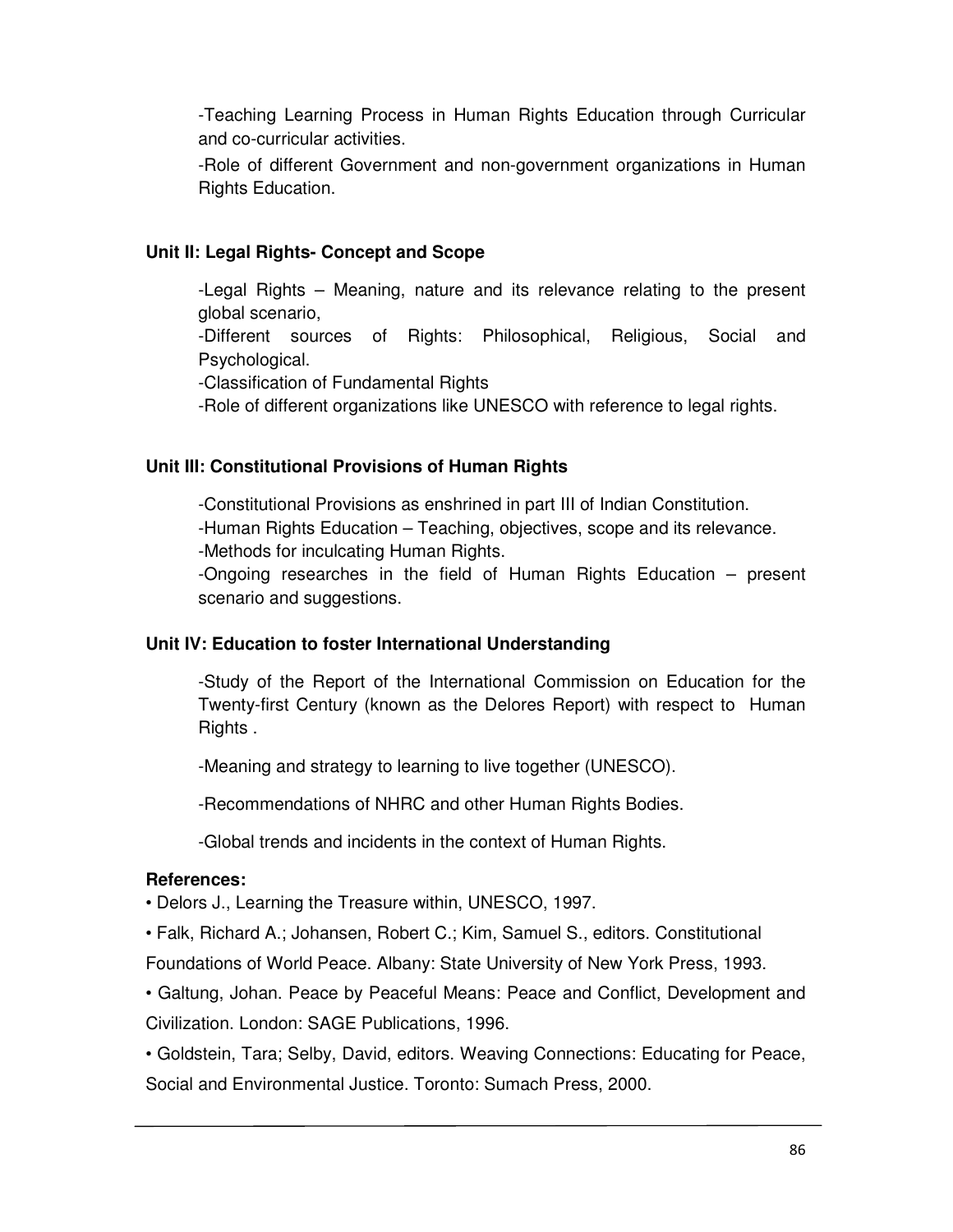• Hicks, David, editor. Education for Peace: Issues, Principles, and Meyer-Bisch, Patrice.

• Human Rights Education Resource Guide: The 4th R, Vol. 6, No. 1 Summer 1994. Amnesty International-USA Educators Network.

•Paris, UNESCO, 1995. 143 p., illus. (Cultures of peace.) (Eng) Practice in the Classroom. London: Routledge, 1988. Language: English.

\*\*\*\*\*\*\*\*\*\*\*\*\*\*\*\*\*\*\*\*\*\*\*\*\*\*\*\*\*\*\*\*\*\*\*\*\*\*\*\*\*\*\*\*\*\*\*\*\*\*\*\*\*\*\*\*\*\*\*\*\*\*\*\*\*\*\*\*\*\*\*\*\*\*\*\*\*\*\*\*\*\*\*\*\*\*\*\*\*\*\*\*\*\*\*\*

# **Course Title: Human Rights and Education**

## **Course Code: MED 770 Credit: 1**

## **Practicum (any one of the following):**

- Reflecting and preparing a report on Conflict resolution in a classroom through Peaceful negotiation.
- Study of the Delores Commission Report for conceptual understanding of the four pillars.
- Preparing an activity chart for Primary/Secondary/Senior Secondary/Higher Education stage to impart Human rights and Peace Education through the Curriculum.
- A Book or Documentary Film review in the area of Peace and Human Rights education.

.......................

# **Course Title: Educational Technology**  Course Code: MED 722 Credits: 3 (2L+1T)

## **Objectives: The students will be able to**

- Appreciate the relevance of Information and Communication Technology in education.
- Develop an understanding of Media Technology and Instructional System for use in education.
- Acquaint with the nature, forms, research trends and applications of Educational Technology.

## **Unit -I: Instructional Technology**

-Educational Technology (E.T.): Historical development, Evolution, Concept, Types and Scope.

-Teaching: different concepts and their implications.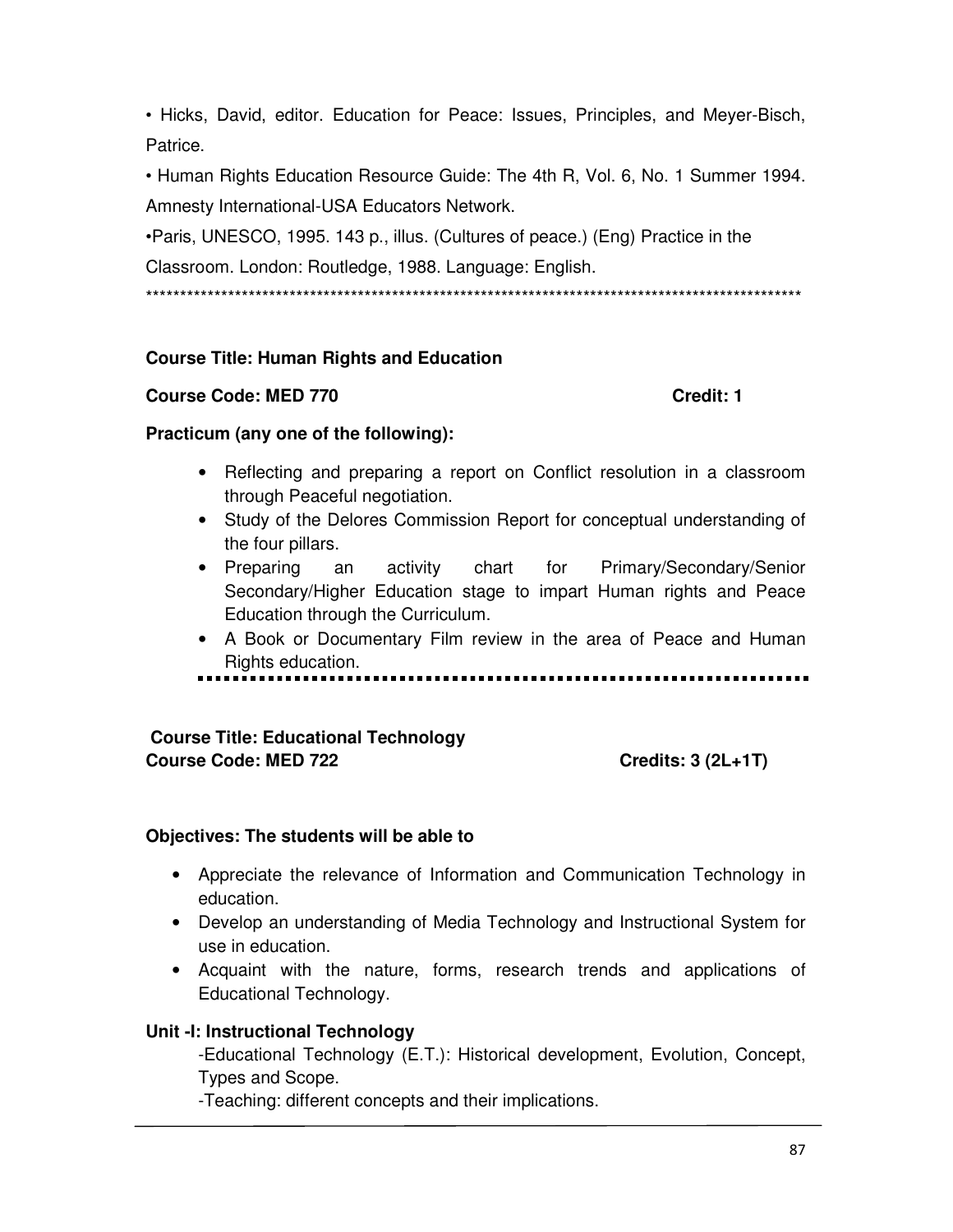- Various levels of Teaching and Learning.

-Instructional Theory: Concept, nature and types, with special reference to Cognitive Construct Theories (Bruner and Ausubel), Task Analysis Theory, Systems Approach and Information Processing Theory.

-Instructional Procedures: Teaching of Concepts and Principles. Teaching for problem solving.

-Models of Teaching: Concept, nature and major types, with special reference to CAM, A OM, ITM (Suchman), Jurisprudential Inquiry.

# **Unit- II: Instructional Media and Theory**

- Communication: (i) concept, process and components: Unidirectional and interactive communication. (ii) Teaching-learning as a communication process, factors influencing classroom communication.
- Media: Concept, characteristics, uses and limitations of various media. Media-selection and integration, Multi-media packages and their uses in formal, non-formal and distance education. Media development policy, programmes and strategies.

# **Unit- III: Instructional Design**

- Instructional Design: Concept and componel1ts. Individualized Instruction (Programmed instruction, Keller's plan, Mastery learning), small-group instruction, Large-group instruction.
- Teacher Behaviour Modification: Micro-teaching, Simulation, Interaction Analysis, Competency Based Teacher Education.
- Open/Distance learning systems –Concept, need characteristics and scope, nature of learning materials, evaluation and feedback.

# **Unit IV: Recent Trends and Research in Educational Technology**

- Research in Educational Technology -trends and priority areas.
- Information Technology in Education
- Development of Teaching Learning Material, Development of self-learning material and audio video material
- Interactive multimedia and their use.
- Role of CIET, UGC, IGNOU etc. in promoting education technology

## **References:**

•Alexis, Leon & others (1999). Fundamentals of Information Technology. New Delhi: Vikas Publishing House Pvt. Ltd.

•Babola, Danial T. (1998). Microsoft World. New Delhi: Prentice Hall of India Pvt. Ltd.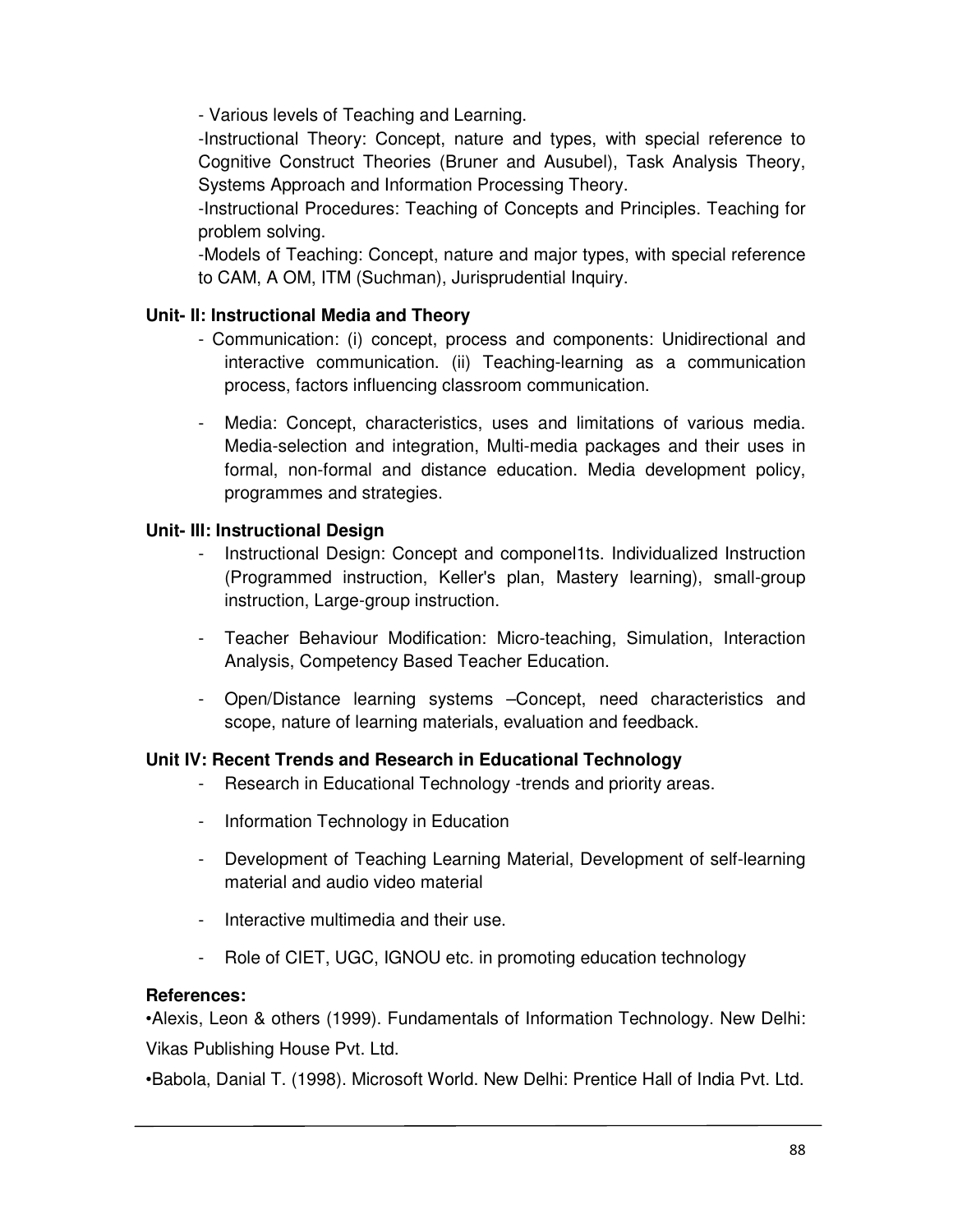•Basandra, Suresh K. (2001). Computers Today. New Delhi: Galgotia Publishers Pvt. Ltd.

•Bharihoke, Deepak (2000). Fundamental of Information Technology. New Delhi: Pentagon Press.

•Bloom, R. S., (1974). Taxonomy of Educational Objectives: New Delhi. Mckay co., Inc.

•Chauhan, S. S., (1983). Innovations in Teaching Leaving Process: New Delhi.VikasPublishing House Pvt. Ltd.

•Das, B. C., (2000). Educational Technology: Cuttack. Kalyani Publications.

•Honcok, A, (1977). Planning for Educational Mass Media: New York. Lougman Group Ltd.

•Kovalchick, Anna and Dawson, Kara (2005). Encyclopedia of Education and

Technology: New Delhi. Vol 1 and 2 Pantagon Press.

•Kumar, Keval. J. (2006). Mass Communication in India. Mumbai.

•Kumar, K. L., (1996). Educational Technology: New Delhi. New Age International (P) Ltd.

•Mohanti, J. (1992). Educational Technology. New Delhi Deep and Deep Publication Co.

\*\*\*\*\*\*\*\*\*\*\*\*\*\*\*\*\*\*\*\*\*\*\*\*\*\*\*\*\*\*\*\*\*\*\*\*\*\*\*\*\*\*\*\*\*\*\*\*\*\*\*\*\*\*\*\*\*\*\*\*\*\*\*\*\*\*\*\*\*\*\*\*\*\*\*\*\*\*\*\*\*\*\*\*\*\*\*\*\*\*\*\*\*\*\*\*

# **Course Title: Educational Technology**

## **Course Code: MED 772 Course Code: MED 772**

## **Practicum (anyone of the following):**

- Designing an instructional programme based on Systems Approach.
- Preparation of instructional material based on CAM/ AOM/ITM/JIM.
- Preparation and use of instructional material for teaching at elementary/secondary/senior secondary levels of teaching and learning.

Preparation of Instructional material for teaching of concepts/ principles/ problem solving for elementary/secondary/senior secondary levels.

\*\*\*\*\*\*\*\*\*\*\*\*\*\*\*\*\*\*\*\*\*\*\*\*\*\*\*\*\*\*\*\*\*\*\*\*\*\*\*\*\*\*\*\*\*\*\*\*\*\*\*\*\*\*\*\*\*\*\*\*\*\*\*\*\*\*\*\*\*\*\*\*\*\*\*\*\*\*\*\*\*\*\*\*\*\*\*\*\*\*\*\*\*\*\*

**Course Title: Issues and Challenges in Secondary Education** 

## **Course Code: MED 724 Course Code: MED 724**

 **Objectives:** The students will able to

• Acquaint with the philosophy of secondary education.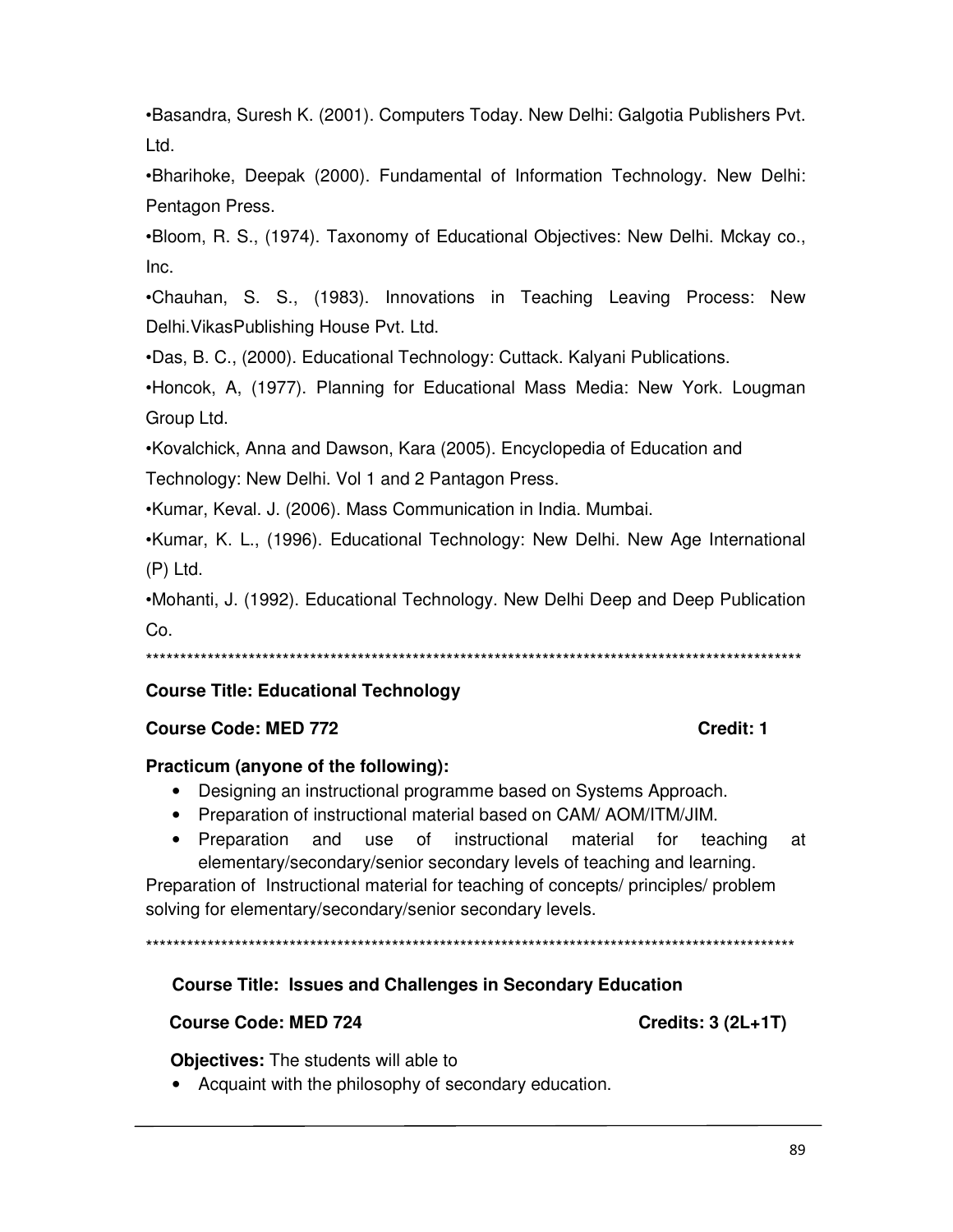- Acquaint with the knowledge of the growth of secondary education in the country and the problems it confronts.
- Understand administration of secondary education in the country.
- Acquaint with the secondary education programmes.
- Understand the problems and programmes of secondary
- Education in the country in comparison with those in some other developed and developing countries.

## **Unit –I: Levels of School Education**

-Introduction - School Education - Different Levels - Primary and Secondary **Education** 

-Status of Primary and Secondary Education in India

-Establishment of Primary and Secondary Schools.

## **Unit -II: Secondary Education**

-Aims & Objectives

-The Secondary school tradition in our country.

-The development of secondary education in our country during the pre and post - independent periods.

-Recommendation of various commissions and committees.

## **Unit- III: Curriculum and Teaching & Learning at the Secondary stage**

-Language issue: importance of mathematics and humanities and social sciences;

-Physical Education

-Socially Useful Productive Works

-Techniques of teaching at Secondary stage.

-Teaching models - team teaching - individualized instruction -programmed instruction.

-Special educational needs of exceptional children

- Guidance and Counseling: Classroom climate

## **Unit -IV: Administration of Secondary Education**

-Administration of Secondary schools: Role of Central and State Govt. ;Govt. schools (Central and State Govt.);Aided schools; Public schools, Demonstrational schools and their administration.

-School Budget: Sources of income.

-School and Communities and its relationship.

-Service conditions of teachers.

-School climate.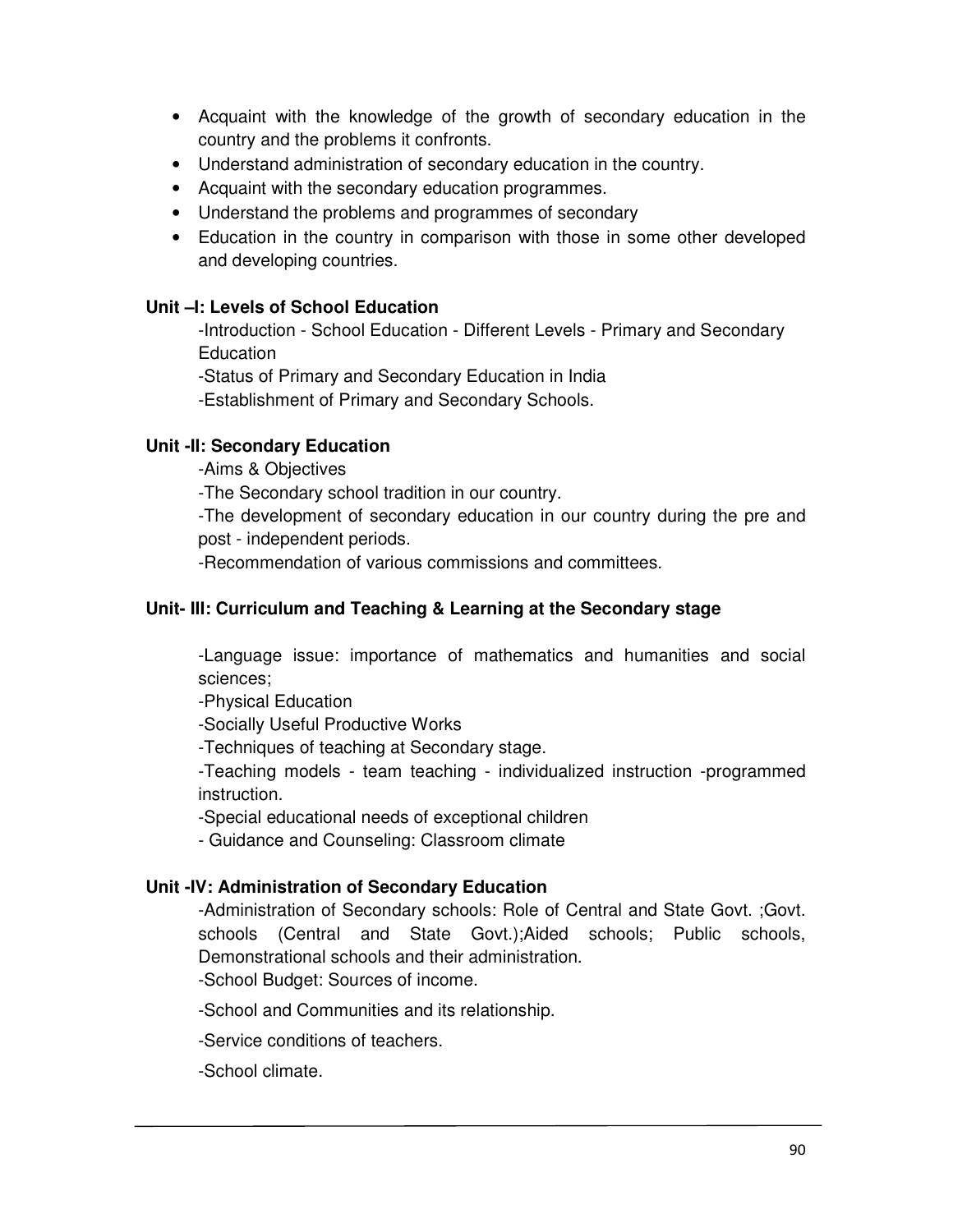## **References:**

• Aggarwal, D. D., "History and Development of Secondary Education (3 Vols.)", Sarup & Sons, New Delhi, (2003).

•. Bharti Sharma, "History of Indian Education", Vohra Publishers & Distributors, New Delhi, (2004).

• Chandra, S. S., Rawat, V. S., and Singh, R. P., "Indian Education Development, Problems, Issues & Trends", R. Lall Book Depot, Meerut, (2005).

•. Dash, B. N., "theories of education & education in emerging Indian society", Dominant Publishers & Distributors, New Delhi, (2007).

• Kochhar. S. K., "Secondary School Administration", Sterling Publishers Private Limited, New Delhi, (2002)

• Lokanadha Reddy, G., Ramar, R., Kusuma, A., "Education of children with special needs", Discovery Publishing House, New Delhi, (2006).

• Nanda, S. K., "Indian Education and Its Problems Today", Kalyani Publishers, Ludhiana, (2003).

•Rao, V. K., "Principles of Curriculum", A. P. H. Publishing Corporation, New Delhi (2005).

• Sharma, R. N., "Education in Emerging Indian Society", Surjeet Publications, (2002).

• Sivarajan, K., "Education in the Emerging Indian Society", Calicut University,Calicut, (2006).

• Suresh Bhatnagar, Anamika Saxena, Sanjay Kumar, "Development of Educational System in India", R. Lall Book Depot, Meerut, (2005).

**\*\*\*\*\*\*\*\*\*\*\*\*\*\*\*\*\*\*\*\*\*\*\*\*\*\*\*\*\*\*\*\*\*\*\*\*\*\*\*\*\*\*\*\*\*\*\*\*\*\*\*\*\*\*\*\*\*\*\*\*\*\*\*\*\*\*\*\*\*\*\*\*\*\*\*\*\*\*\*\*\*\*\*\*\*\*\*\*\*\*\*\*\*\*** 

## **Course Title: Issues and Challenges in Secondary Education**

### **Course Code: MED 774 Course Code: MED 774**

### **Practicum (any one of the following):**

- School visits to secondary schools on different patterns viz public, private, aided etc.
- Observation and recording of the behaviors of the students in a secondary school.
- Critical appraisal of RMSA.
- Getting a practical knowledge of the pattern of the inspection of the secondary school by accompanying and helping an inspecting officer on duty.

\*\*\*\*\*\*\*\*\*\*\*\*\*\*\*\*\*\*\*\*\*\*\*\*\*\*\*\*\*\*\*\*\*\*\*\*\*\*\*\*\*\*\*\*\*\*\*\*\*\*\*\*\*\*\*\*\*\*\*\*\*\*\*\*\*\*\*\*\*\*\*\*\*\*\*\*\*\*\*\*\*\*\*\*\*\*\*\*\*\*\*\*\*\*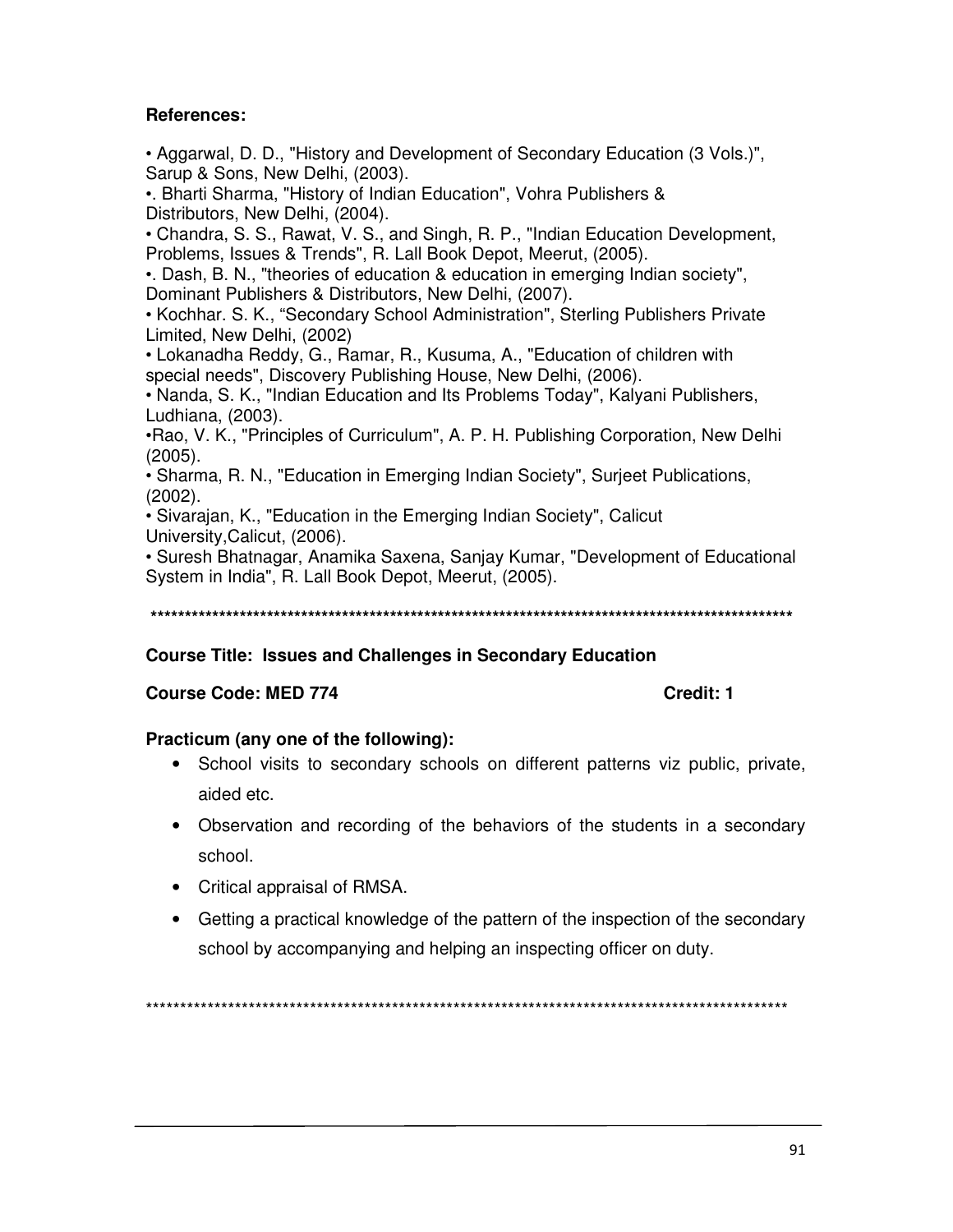## **Course Title: Contemporary Concerns in Elementary Education**

## Course Code: MED 726 Course Code: MED 726

## **Objectives: The students will be able to**

- Understand the basic principles of child development and the procedure for the evaluation of growth and development of children during the elementary stage of education.
- Understand the concepts pertaining to elementary education and the procedures for developing suitable educational programmes for this stage.
- Become familiar with the diverse aspects of organisation and administration of elementary schools in country.
- Focus the attention of the students on the vital problems affecting elementary education in our country.
- Develop the necessary skills to plan specific programmes in the fields of elementary education suited to local needs and resources.
- Provide students progressive academic and technical leadership in the fields of elementary education.

## **Unit -I: Girls Education**

- Historical perspective after post-independence

- Policies & programmes related to girls education (Post Independence) and recent initiatives.

- Status of Girls Education in India.
- -Status and programmes for promotion of Girls Education.
- Problems & Challenges related to Girls Education.
- -Special Initiatives from International Organization.
- -Public Private Partnership: Building sustainable models
- -The Role of Non-Governmental Organizations

### **Unit -II: Minority Education**

- The Constitutional Provisions.
- Development of Education of Minorities in Post –Independence India.
- Policies & programmes related to minority education (Post Independence)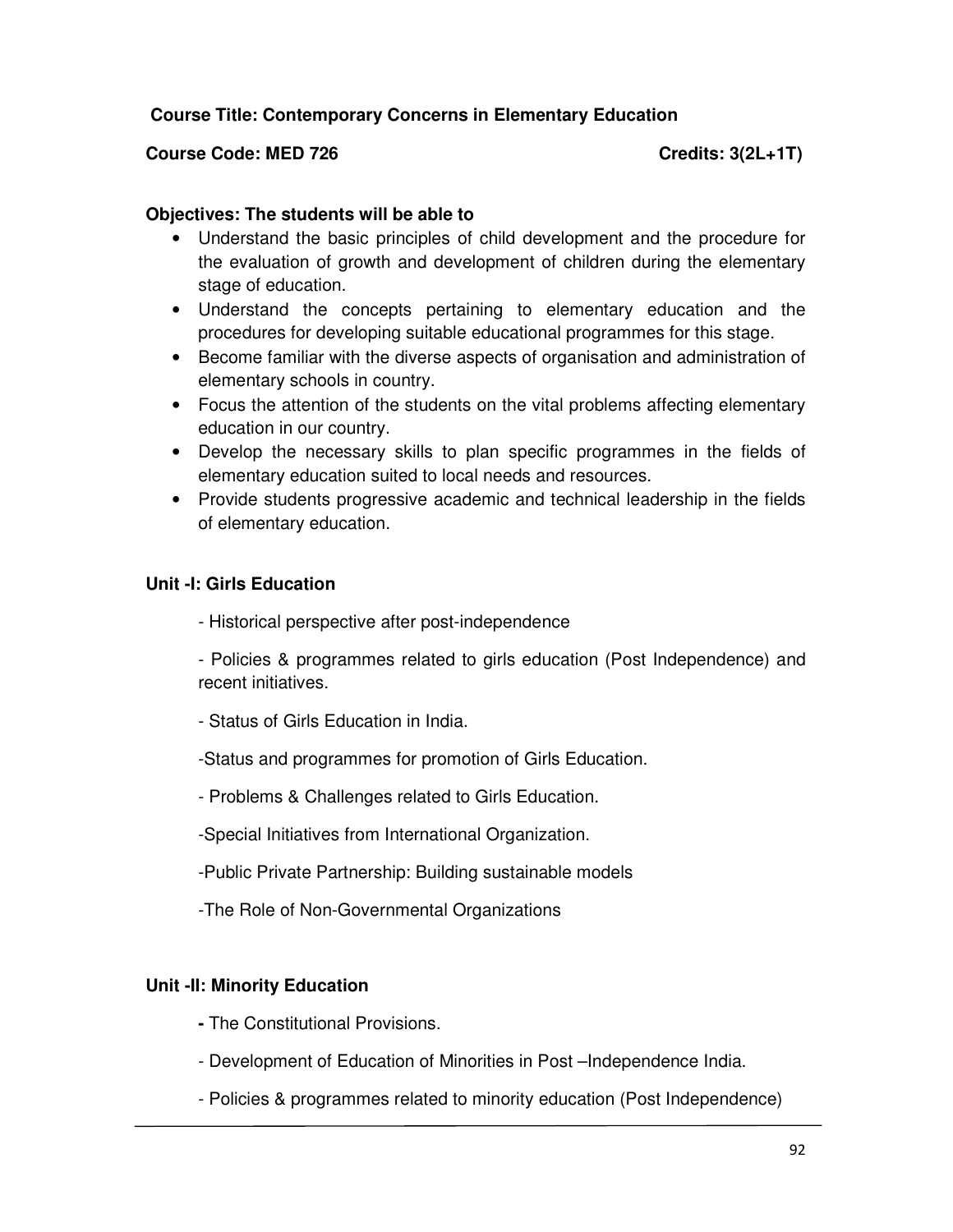- Status of minority education in India.
- Problems & Challenges related to minority education.
- Public Private Partnership: Building Sustainable Models

- Schemes and programmes for education of linguistic and religious minorities in India.

- The role of Non-Governmental Organizations

## **Unit -III: Children with Special Needs**

-Development of Education in Post –Independence, changing scenario.

-Policies & programmes related to children with special needs (CWSN) in Post- Independence.

-Status of CWSN in India.

- Problems & Challenges related to CWSN.

-NCTE curricular framework and disability.

- Public Private Partnership: Building sustainable models

-The role of Non-Governmental Organizations

## **Unit -IV: Education of Socially Disadvantaged Children**

-Development of Education of Disadvantaged Children in Post–Independence India.

- Policies & programmes of Disadvantaged (Post Independence).

-Constitutional provisions, NPE (1986), UEE, RMSA and education of disadvantaged children including children from tribal community , SCs, OBCs, urban slums, first generation learners and children with diverse mother tongues.

-Status of Education of Disadvantaged in India.

- Problems & Challenges related.

-Public Private Partnership: Building sustainable models

-The role of Non-Governmental Organizations.

-Future Perspectives.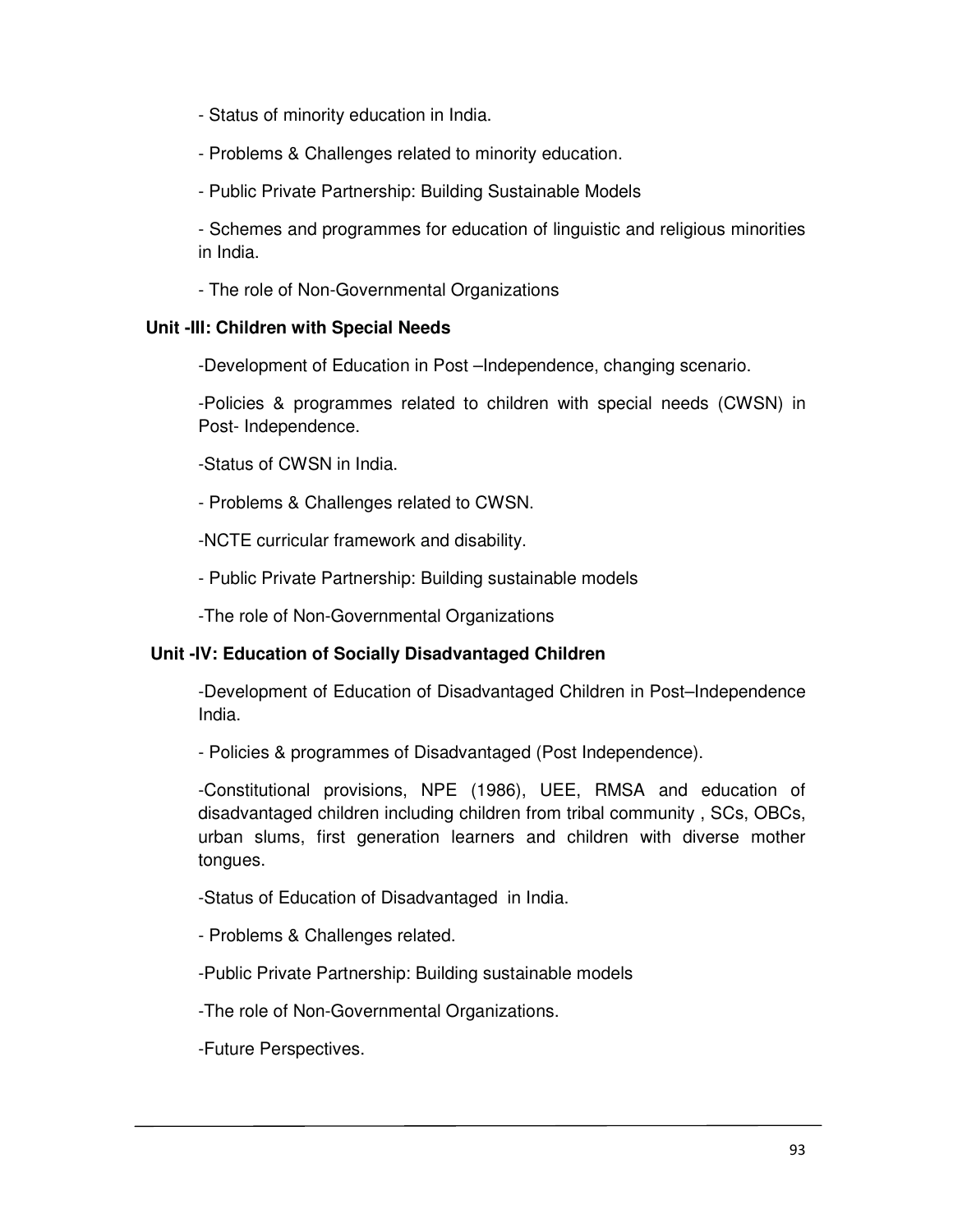#### **References:**

• Bruns, Barbara; Minqat, Alain and Rakotomalala, Ramahatra (2003). Achieving Universal Elementary Education by 2015. A Chance for Every Child. World Bank Publications.

• De, Anuradha & Dreze, Jean (1999). Public Report on Basic Education In India. Oxford University Press. USA.

• Kumar, Ravi (2006). The Crisis of Elementary Education in India. Sage Publications Pvt. Ltd.

• Mehrotra, Santosh, Panchmukhi, P.R., Srivastava Ranjana, Srivastava, Ravi (2005). Universalizing Elementary Education in India: Uncaging The 'Tiger' Economy (1st edition) Oxford University Press.

• Mehrotra, Santosh (2006). The Economics of Elementary Education in India: The Challenge of Public Finance, Private Provision and Household Costs. Sage Publications. New Delhi.

• Celin Richards (1984). The Study of Elementary Education and Resource Book. Vol. I.

• Government of India (1986) National Policy on Education, New Delhi, MHRD.

• Government of India (1987) Programme of Action, New Delhi: MHRD.

• Government of India (1987) Report of the Committee for Review of National Policy on Education, New Delhi, MHRD. 26

• Hayes, Denis (2008): Elementary Teaching Today: An Introduction. Routledge Publications, U.K.

• Hurlock, E. (1995). Child Development. McGraw Hill Book Company, USA

• Kurrian, J. (1993) Elementary Education in India, New Delhi: Concept Publication.

• Lewis, Ramón (2008): Understanding Pupil Behaviour. Routledge Publications, U.K.

• Mohanty, J. N. (2002): Elementary and Elementary Education. Deep & Deep Publications, New Delhi

• National Curriculum Framework (NCF)-2005 NCERT, New Delhi.

• Rao, V.K. (2007): Universatisation of Elementary Education. Indian Publishers, New Delhi.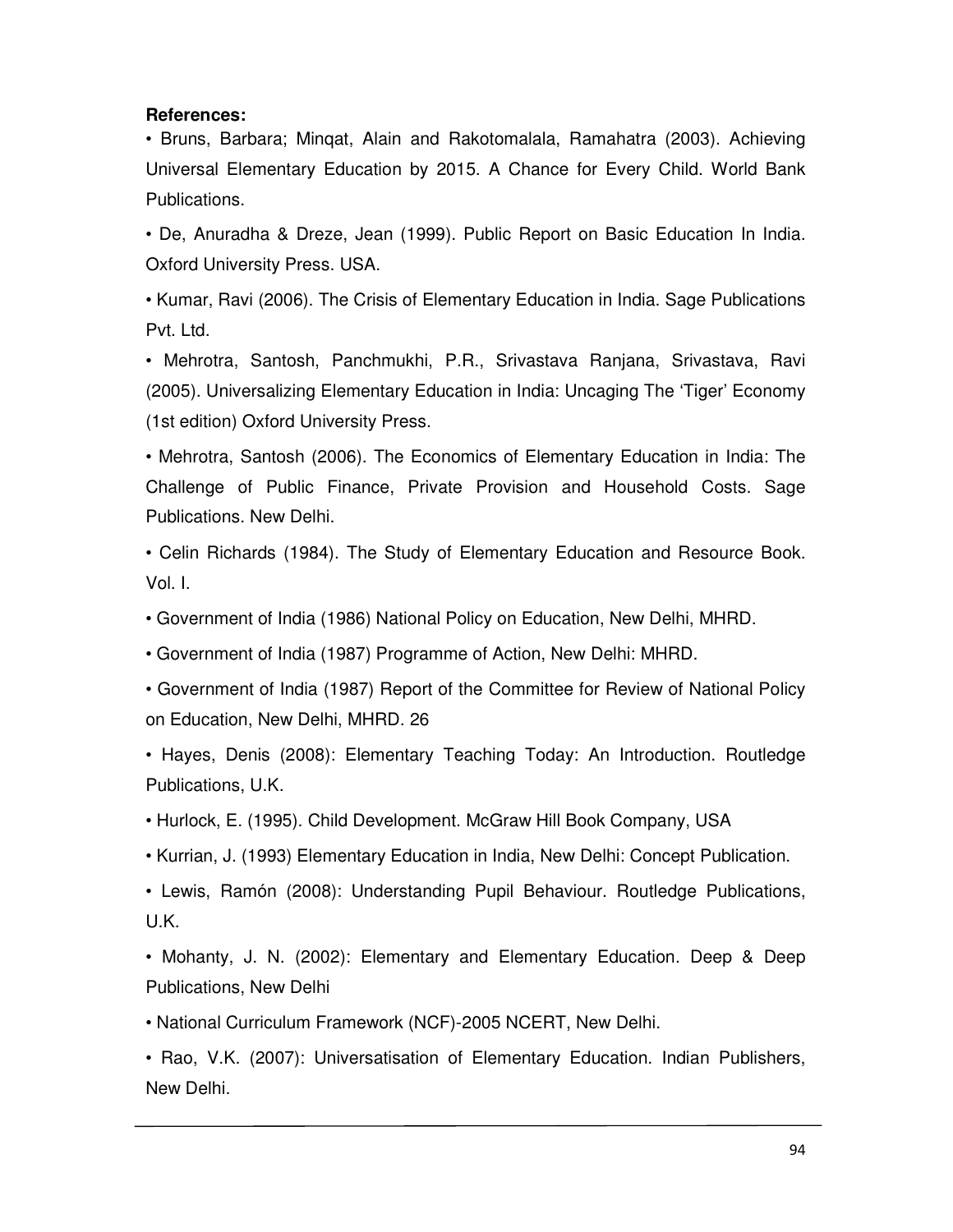• Rita Chemicals (2008): Engaging pupil voice to ensure that every child matters: A practical guide. David Fultan Publishers.

• Singhal, R.P. (1983) Revitalizing School complex in India, New Delhi.

• Sharma, Ram Nath (2002): Indian Education at the cross road. Shubhi Publications.

• Tilak, J.B. (1992) Educational Planning at gross roots, New Delhi.

**\*\*\*\*\*\*\*\*\*\*\*\*\*\*\*\*\*\*\*\*\*\*\*\*\*\*\*\*\*\*\*\*\*\*\*\*\*\*\*\*\*\*\*\*\*\*\*\*\*\*\*\*\*\*\*\*\*\*\*\*\*\*\*\*\*\*\*\*\*\*\*\*\*\*\*\*\*\*\*\*\*\*\*\*\*\*\*\*\*\*\*\*\*\*\*\*** 

# **Course Title: Contemporary Concerns in Elementary Education**

## **Course Code: MED 776 Credit: 1**

## **Practicum (any one of the following):**

- School Visits to elementary schools run on different patterns.
- Case study of an exceptional child in an elementary school.
- Planning and carrying out a unit organised around a centre of interest in any standard of an elementary school.
- Getting a practical knowledge of the pattern of inspection of elementary school by accompanying and helping an inspecting officer on duty.
- Observation and recording of the behaviours of students in an elementary school.

**\*\*\*\*\*\*\*\*\*\*\*\*\*\*\*\*\*\*\*\*\*\*\*\*\*\*\*\*\*\*\*\*\*\*\*\*\*\*\*\*\*\*\*\*\*\*\*\*\*\*\*\*\*\*\*\*\*\*\*\*\*\*\*\*\*\*\*\*\*\*\*\*\*\*\*\*\*\*\*\*\*\*\*\*\*\*\*\*\*\*\*\*\*\*\*\*** 

# **Course Title: Environmental Education**

## Course Code: MED 728 Course Code: MED 728

# **Objectives:** - **The students will be to**

- Understand the relationship between Humans Beings and their Environment.
- develop sensitivity towards Environmental Disaster Management.
- Acquire an understanding of the process of Environmental Education.
- develop skills and competencies as teachers for Management of Environmental Awareness Programmes
- Acquire a critical understanding of the different curriculum transaction and evaluation strategies for environmental education.

# **Unit- I: Environment, Initiatives for Protection and Disaster Management**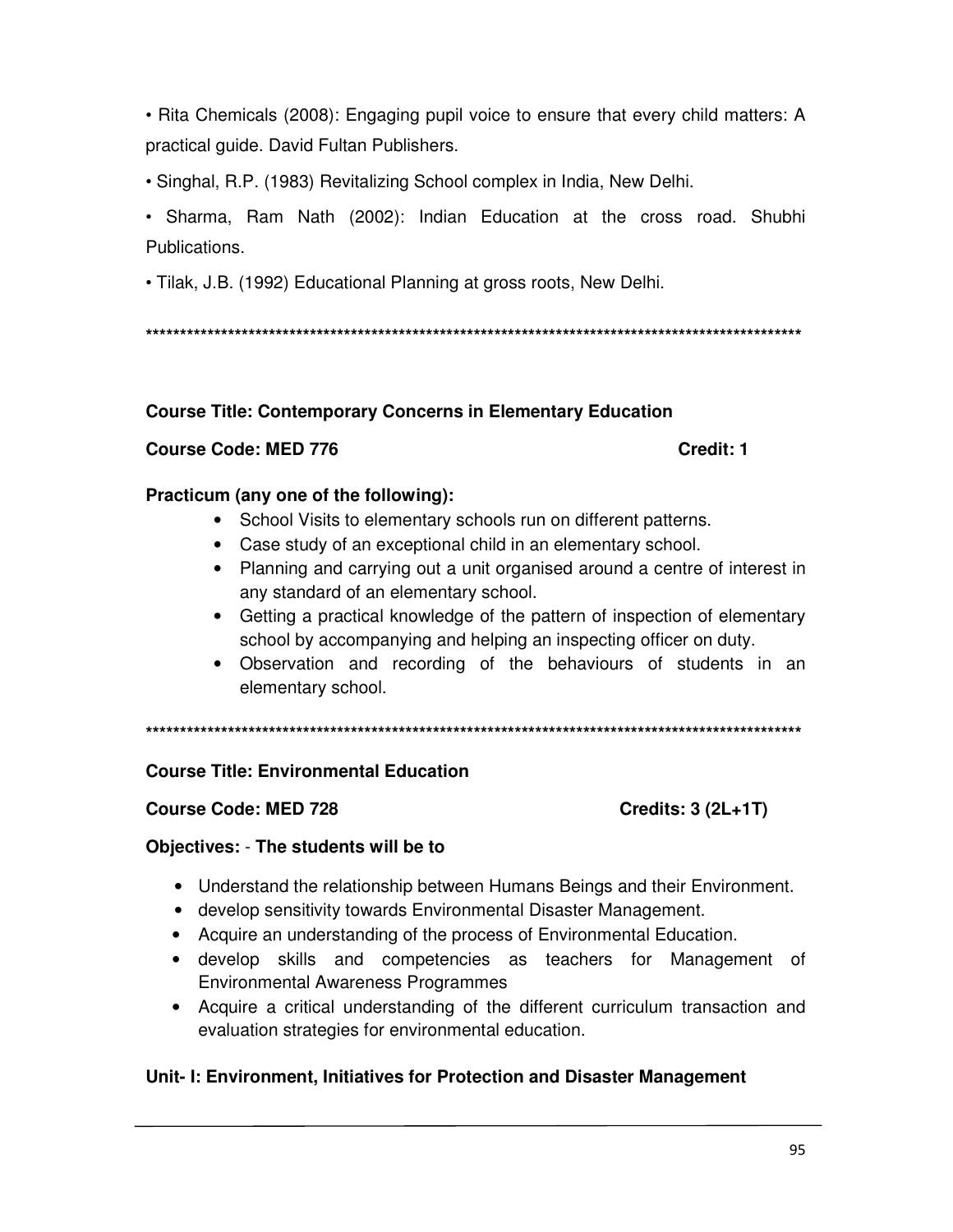-Environment: Meaning & types Natural, Social & Economic environment: interdependence & interaction among them, Relationship between Man and **Environment** 

-International Conferences For Environmental Protection:

-Stockholm Conference (1972), Rio Conference (1992) and Johannesburg Conference (2002)

-United Nations Environmental Programme (UNEP) –Objectives & Functions -Environmental Disasters: meaning, natural & manmade disasters and their management, Natural Disasters and their Management: Earthquake, Volcano, Cyclones, Flood& Drought.

-Management of Pollution as a Manmade Disaster: Causes, effects & control of- Air pollution, Water pollution, Land pollution and Sound pollution

# **UNIT-II: Education for Conservation of Natural Resources and Sustainable Development**

-Conservation of Natural Resources: Concept, need and Importance

Ways of Conservation of Natural Resources: Refuse, Reuse, Recycle, Reduce, Replace, Restore, Regenerate, and Reshape.

-Environmental Movements: -*Chipko,* Silent Valley, *Narmada Bachao.*

-Role of Environmental Movements in Environmental Conservation

-Role of Education in Conservation of Natural Resources

-Sustainable Development: Meaning & dimensions ( natural, social & economic)

-Strategies For Sustainable Development: suggested in Agenda –Guiding Principles for Sustainable Development

-Environmental Impact Assessment (EIA) – meaning, steps, principles & importance of EIA in Sustainable Development

-Role of Environmental Education in Sustainable Development-Need of an Inter- disciplinary Approach.

# **Unit -III: Environmental Education-Need and Scope**

-Environmental Education: Meaning, need and scope

-Need of Environmental Education for School Teachers and Teacher Educators

-Guiding Principles of Environmental Education

-Place of Environmental Education in National Curricular Framework (2000) given by NCERT and Environmental Education Curriculum Framework For Teachers and Teacher Educators (2005) given by NCTE.

## **Unit -IV: Environmental Education- Transaction and Evaluation**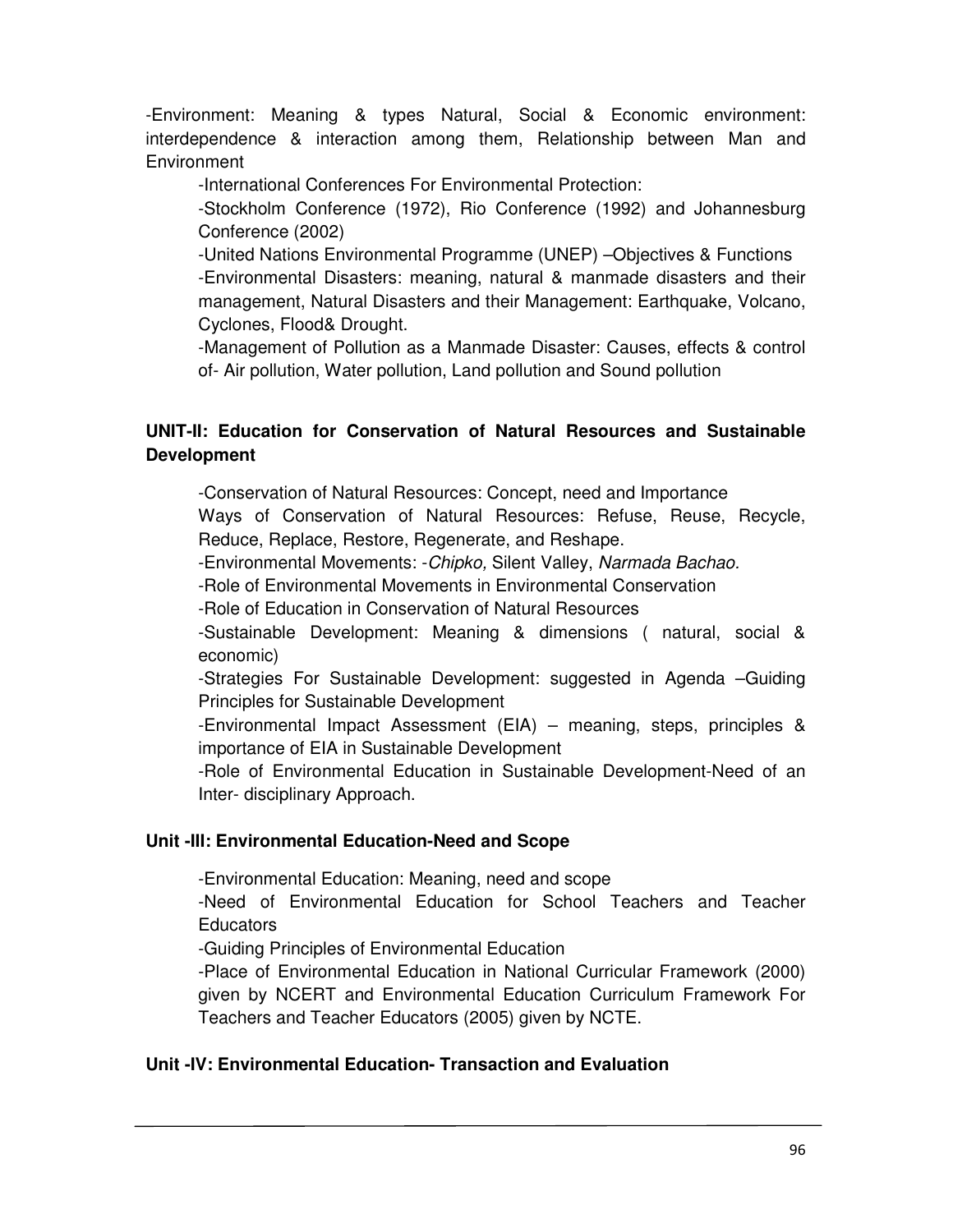-Teaching – Learning Strategies For Environmental Education: Field visits, Experimentation, Demonstration, Observation, Group- Discussion, Dramatization and Games.

-Evaluation in Environmental Education Use of Observation,

-Self-reporting techniques (attitude scale, interview and questionnaire) and Projective Techniques in Environmental Education.

-Training For Environmental Education – (Preparing an Environmental Education Teacher), Major components of the Training Programme, Role of Central & State Government in Environmental Education

-Role of NGOs in Environmental Education (with reference to two National & two Local NGOs)

-Role of Media in Environmental Education – Print Media, Posters, Slides, Television, Radio and Computer (Internet)

## **References:**

• Datta Amol K., (2000). Introduction to Environmental Science & Engineering.

NewDelhi- 110 001: Raju Primlani for Oxford & IBH Publishing, Co. Pvt. Ltd., 66, Janpath.

• Dayani, S. N., (1993). Management of Environmental Hazards. New Delhi: 110 014.Vikas Publishing House, Pvt. Ltd. 576, Masjid Road, Jangpura.

• Iyer, Gopal (1996). Sustainable Development Ecological & Socio-cultural

Dimension. New Delhi: Vikas Publishing House Ltd.

• James, George (1999). Ethical Perspectives on Environmental Issues in India. NewDelhi-100 002: APH Publishing, Corporation, 5 Ansari Road, Darya Ganj,

• Karpagam, M. (1999). Environmental Economics. Sterling Publisher Pvt. Ltd.

• Mukherjee, Biswarp (1996). Environmental Biology, Tata-Mc-Graw, New Delhi: Hill, Publishing Co. ltd.

• Nasrin, (1999). Environmental Education. New Delhi - 110 002: APH PublishingCorporation, 5 Ansari Road, Daryaganj.

• Rao, Digmurti Bhaskar (1998). Earth Summit, Discovery. New Delhi - 110 002. Publishing House, 4831/ 24, Ansari Road, Pralhad Street, Daryaganj.

• NCERT, (2000). National Curriculum Framework 2000. New Delhi: NCERT Press.

• NCTE, (2005). Environmental Education Curriculum Frame working for Teachers& Teacher Education. New Delhi: NCERT.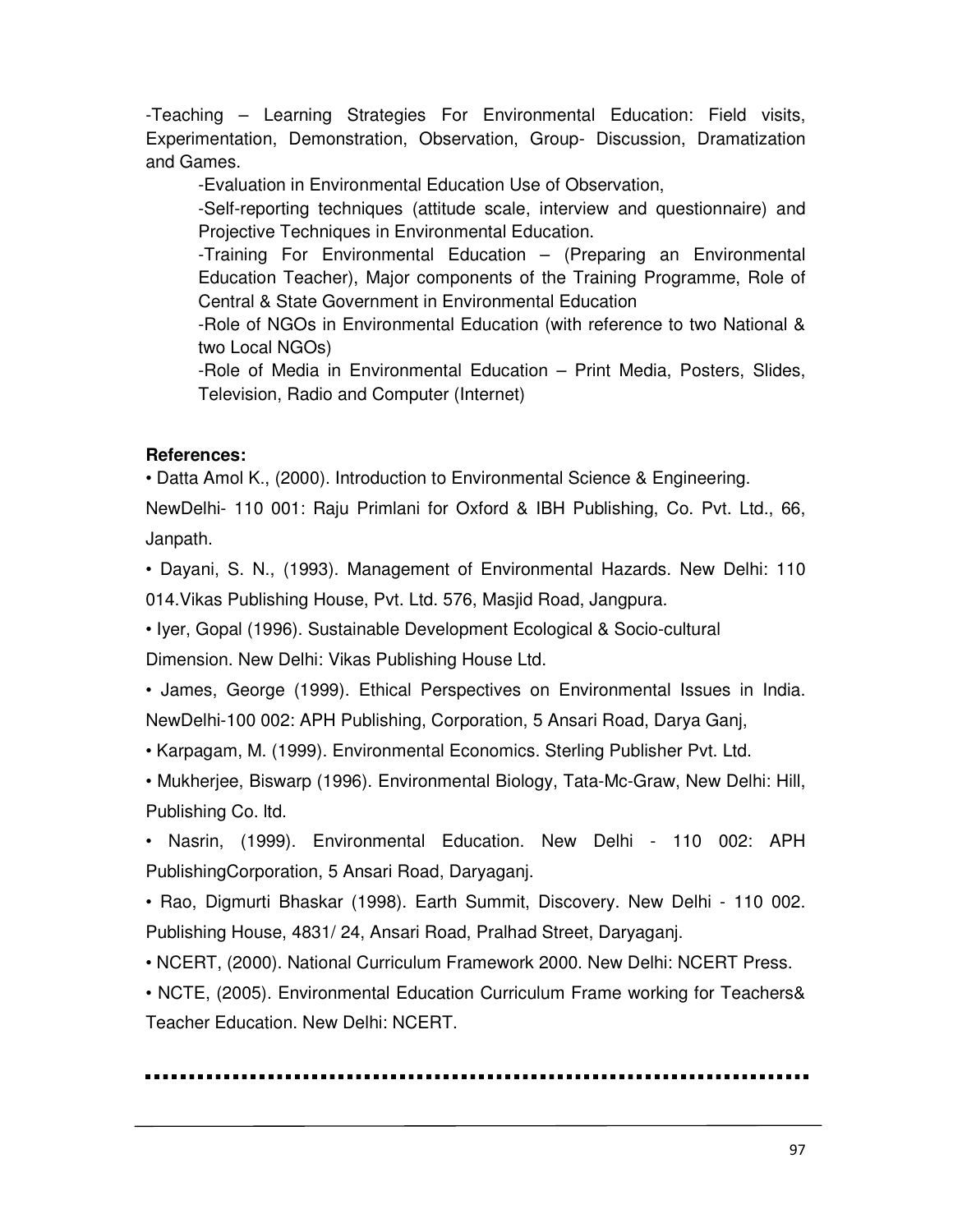## **Course Title: Environmental Education**

## **Course Code: MED 778 Course Code: MED 778**

## **Practicum (any one of the following):**

- Preparation & use of an Evaluation Tool for measuring the attainment of the teaching objectives.
- Planning & Conducting an Environmental Awareness Programme for a class (5th to 12th std.) in any one school or college.
- Preparation and Use of a strategy for teaching Environmental Education at school level / college level.

**\*\*\*\*\*\*\*\*\*\*\*\*\*\*\*\*\*\*\*\*\*\*\*\*\*\*\*\*\*\*\*\*\*\*\*\*\*\*\*\*\*\*\*\*\*\*\*\*\*\*\*\*\*\*\*\*\*\*\*\*\*\*\*\*\*\*\*\*\*\*\*\*\*\*\*\*\*\*\*\*\*\*\*\*\*\*\*\*\*\*\*\*\*\*\*\*** 

## **Course Title: Educational, Vocational Guidance and Counselling**

## Course Code: MED 730 Credits: 3 (2L+1T)

## **Objectives: The students will be able to**

- understand the basic principles of guidance & counselling and the application of the same to the process of education.
- develop practical knowledge of the various techniques used in counselling.

# **UNIT- I: Nature of Guidance**

- -Concept, importance and areas of guidance –educational guidance, vocational guidance and personal guidance.
- -Organization of guidance services in schools-need, principles and mechanism of organizing guidance functions, ethical and legal guidance.
- -Occupational information- meaning and need, method of imparting occupational information, sources of occupational material in India.

## **UNIT- II Planning and Organizing Guidance Programme**

**-**Group Guidance: Meaning, Scope, Principles, Types.

-Guidance for promoting self-discipline in a school: Causes for indiscipline, Anger Control, Yoga and Meditation for Self-Discipline, Self-Management.

-Understanding Programme Management: Personal, Finance and Facilities.

-Developing Guidance programme at Primary level, Middle level and Secondary & Senior Secondary level.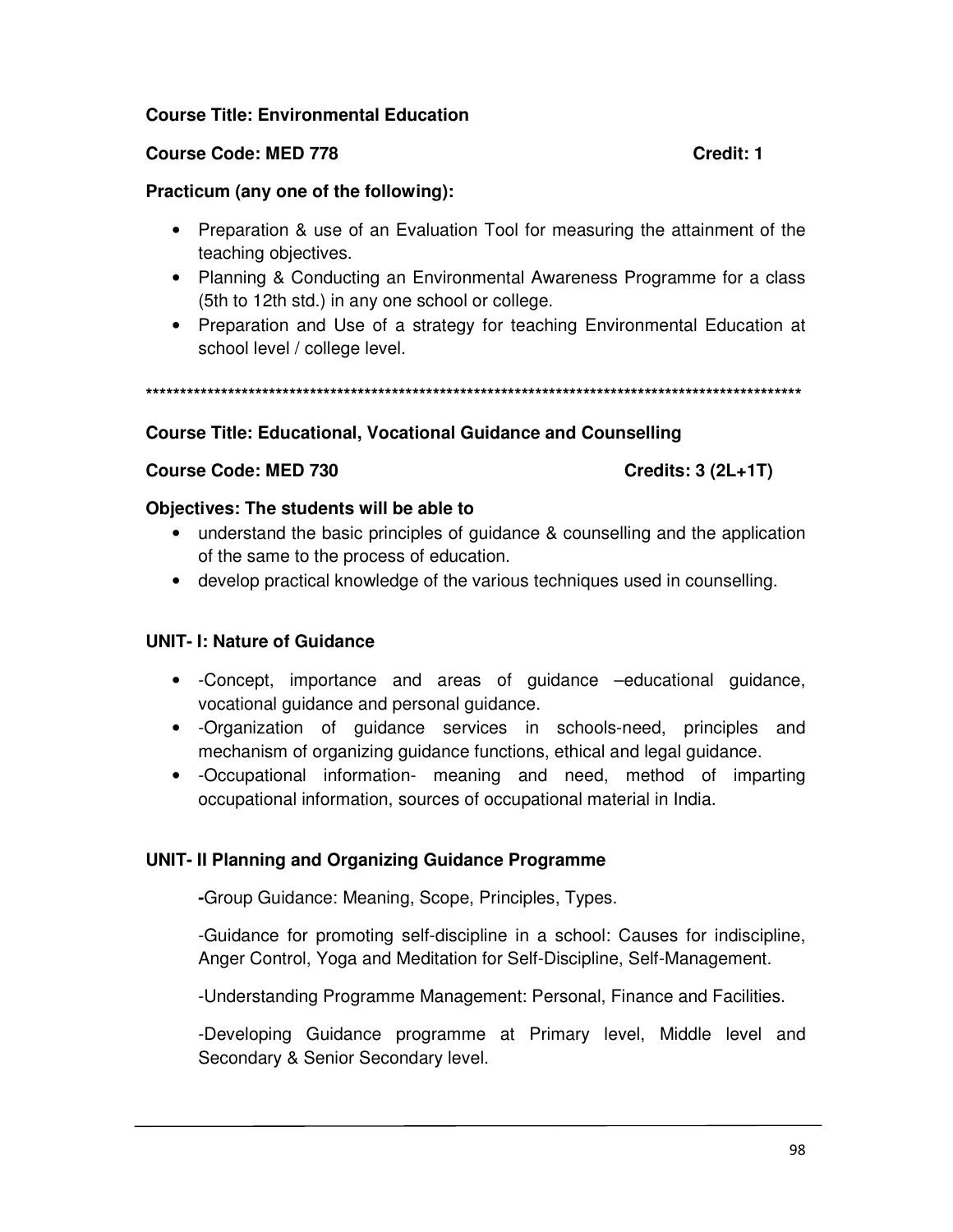-Guidance for Children with Diversity: Children within Sensory and Motor Disabilities, Children with Learning Difficulties, Exceptional Children, Gifted Children, Children with Divergent Socio-Cultural Background.

-Guidance for Human Development and Adjustment.

## **UNIT-III: Career Development and Vocational Guidance**

-Understanding the concept of work, career and vocation: preparing for future.

-Theories of Career Choice and Development (Trait Theory, Theory of Occupational Choice).

-Career Development of Women: Current Status, educational Needs and problems, factors, process.

-Assessment and appraisal for Career development: Meaning, Purpose, Principles and Process.

-Job Analysis : Meaning, types and purposes of job Analysis.

- Placement Services: Meaning, functions and principles

-Follow up Service: Meaning, purposes and characteristics**.** 

# **UNIT -IV : Counselling-Meaning, Tools and Techniques of Assessment**

- Counselling-Meaning, Need and Principles
- Directive Counselling: Concept, Procedure, advantages and limitations.

-Non-Directive Counselling: Concept, Procedure, advantages and limitations.

- Eclectic Counselling: Concept, Procedure, advantages and limitations.
- Study of the individual, data collecting techniques of information.

- Standard and Non-standardized Techniques, Biographies, Rating Scale, Case Study, Questionnaire, Observation, Interview and Cumulative Records.

## **References:**

- Agrawal J.C.: Educational Vocational Guidance and Counselling, Doaba House, Nai Sarak, Delhi.
- Anatasi Anne: Psychological testing, New York, Mac Millan 1982
- Mennet M.E.: Guidance and Counselling in Groups, McGraw Hill book Company, 1963.
- Crites J.O.: Vocational psychology, New York, GMC Grow Hill Book Company 1968.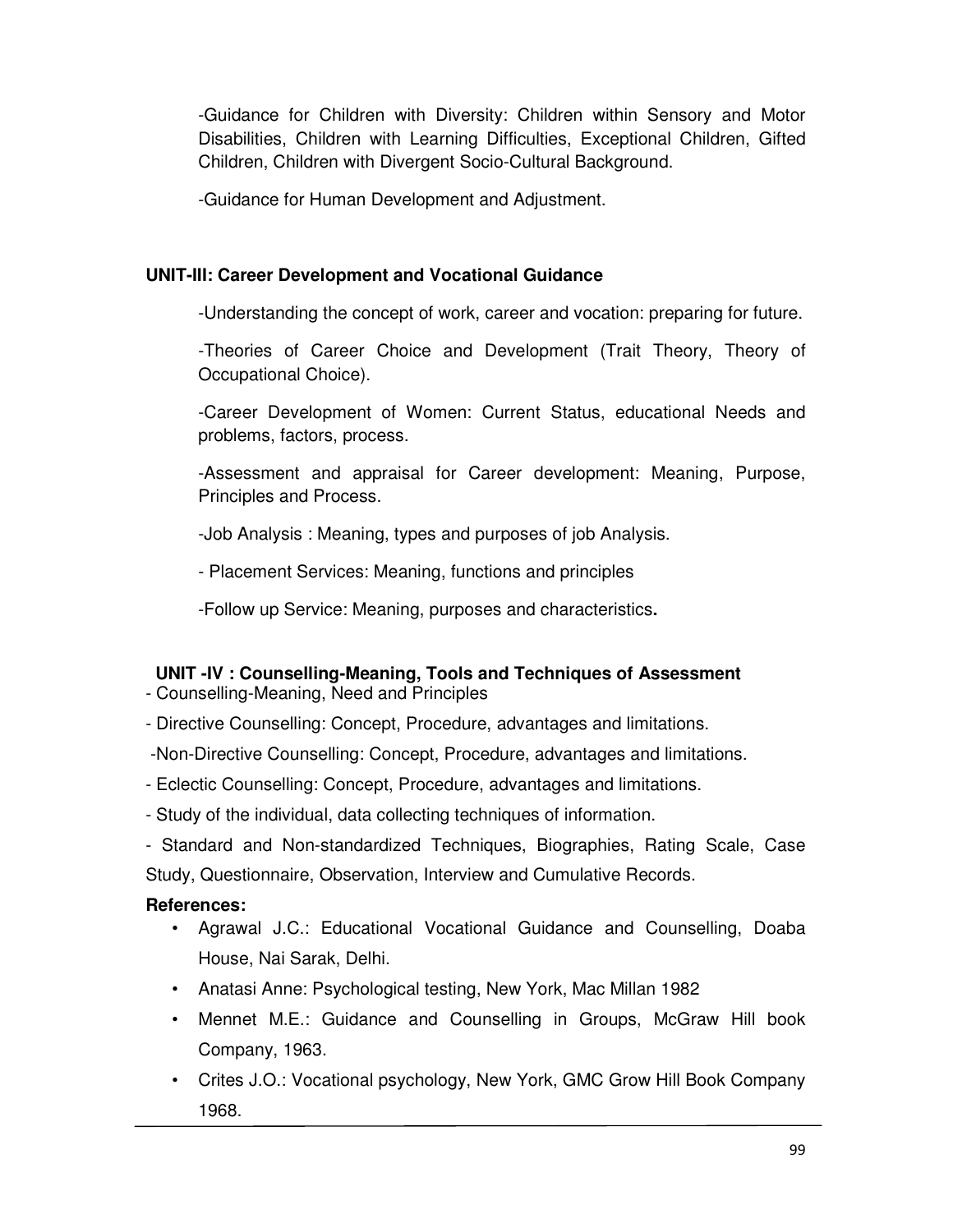- Directorate general of Employment and Training (Occupational information Unit) Ministry of Labor, Employment and Rehabilitation, govt. of India, Co, New Delhi.
- Directorate General of Employment and Training Ministry of labor, Govt. of India, New Delhi.
- Gupta S.K.: Guidance and Counselling in Indian Education, Mittal Publication Pvt. Ltd.
- Swedish Mohan: Readings for Careers Teachers, NICER 1985.
- Koceher S.K.: educational and Vocational Guidance in Secondary Schools, Sterling Publisher (P) Ltd. Delhi.
- Jones A.J.: principles of Guidance, McGraw Hill Book Co., New York.
- Jayawal S.R.: Guidance and Counselling. Prakashan Kendra Lucknow.
- Rogers C.R.: Client Centered Therapy, Mifflin.
- Rao, S.N: Counselling and Guidance, Tata McGraw Hill, Delhi.
- Central Institute for Research and Training in Employment Service (C.E.D.G.E. & T), Ministry of Labor and Rehabilitation, Govt. of India, New Delhi,- Handbook in Vocational Guidance,1972.
- Sarswat. K.R. Gaul, J.S.: Manual for Guidance Counsellors, NCERT, Delhi, 1993.

\*\*\*\*\*\*\*\*\*\*\*\*\*\*\*\*\*\*\*\*\*\*\*\*\*\*\*\*\*\*\*\*\*\*\*\*\*\*\*\*\*\*\*\*\*\*\*\*\*\*\*\*\*\*\*\*\*\*\*\*\*\*\*\*\*\*\*\*\*\*\*\*\*\*\*\*\*\*\*\*\*\*\*\*\*\*\*\*\*\*\*\*\*\*\*\*

# **Course Title: Educational, Vocational Guidance and Counselling**

## **Course Code: MED 780 Course Code: MED 780**

## **Practicum (any one of the following):**

- Maintenance of Self -Appraisal reports with respect to Guidance Programme at Elementary/Secondary level.
- Conduct a Guidance and Counseling Programme at Elementary/Secondary level.
- Organizing a Job Fair/Career Fate for school children.
- Preparation and administration of any two tool that is Observation, Interview, Questionnaire etc. with respect to Guidance services at Elementary/Secondary level.
- Preparation of Job resume for Self-enrichment.

**\*\*\*\*\*\*\*\*\*\*\*\*\*\*\*\*\*\*\*\*\*\*\*\*\*\*\*\*\*\*\*\*\*\*\*\*\*\*\*\*\*\*\*\*\*\*\*\*\*\*\*\*\*\*\*\*\*\*\*\*\*\*\*\*\*\*\*\*\*\*\*\*\*\*\*\*\*\*\*\*\*\*\*\*\*\*\*\*\*\*\*\*\*\*\*\***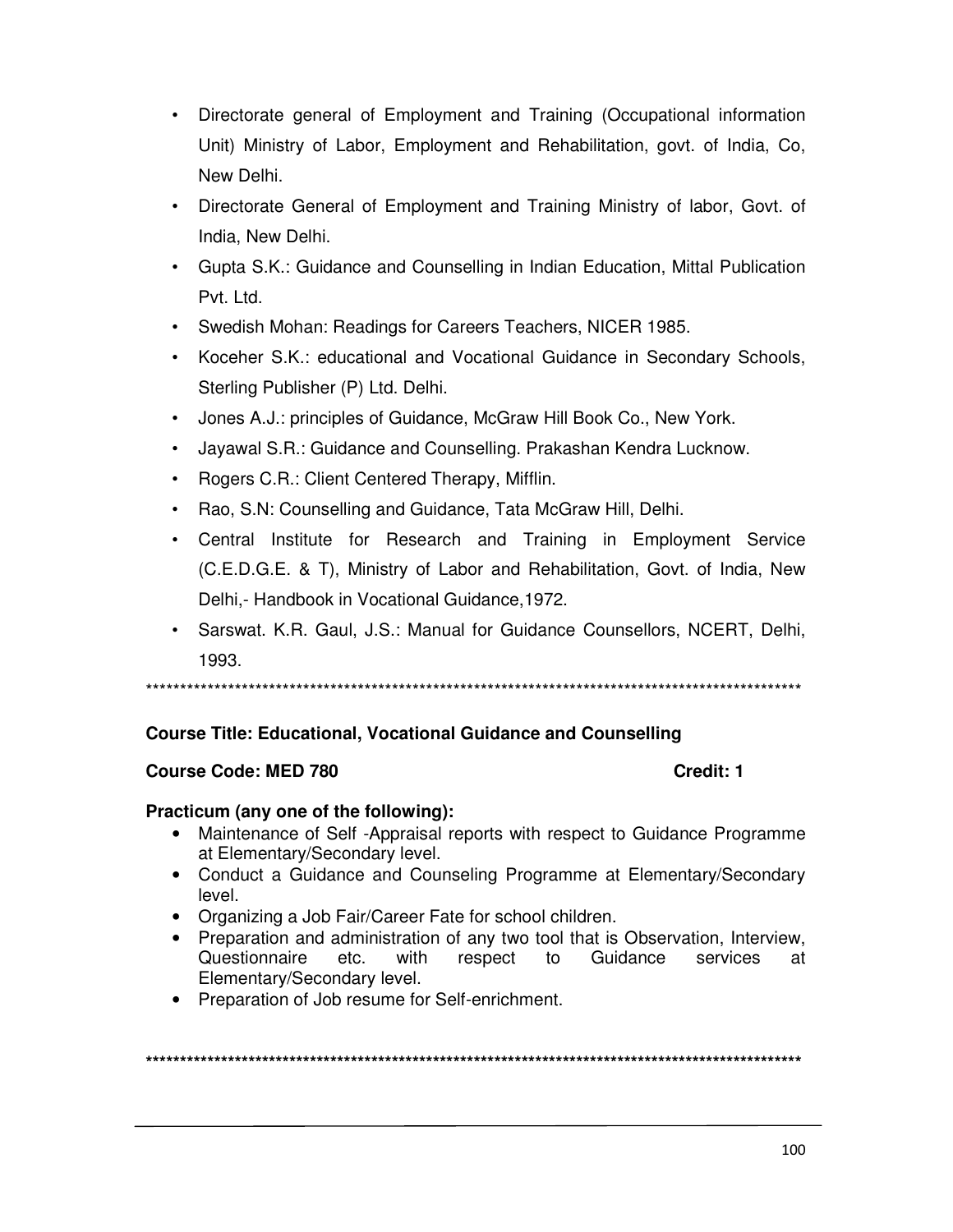### **Course Title: Educational Administration**

### Course Code: MED 732 **Course Code: MED 732**

#### **Objectives: The student will be able to**

- Familiarize with educational and administrative management.
- Acquaint with the organizational structure of education at various levelscentres, state and local.
- Grasp the comparative practices of educational practices being followed in different countries.
- Reflect on the difference between educational administration and educational supervision.
- Internalize various theories of management and infer their implications for education.
- Equip themselves with various approaches to educational planning.

## **Unit -I: Educational Organisation and Administration**

-Objectives, scope and functions of educational administration. Difference between Inspection and Supervision. Educational administration and other types of administration. Factors determining the character of administration: Central, Provincial and Local authorities connected with educational administration.

-Educational finance, Educational clauses in the Constitution of India. Organisation and Function of the Ministry of Education, Govt. of India.

-The State Ministry of Education and the Department of Education, with special reference to Delhi.

-Central Advisory Board of Education (CABE), Central Board of Secondary Education (CBSE) and University Grants Commission (UGC).

-Trends and issues in educational administration. Comparative practices of educational administration in U.K., & USA and Uses of educational research in educational administration.

### **Unit -II: Educational Supervision**

-Nature and scope of educational supervision. Principles governing the processes of supervision. Administration and Organisation of supervision. Planning of supervisory programmes. Techniques of supervision. Evaluation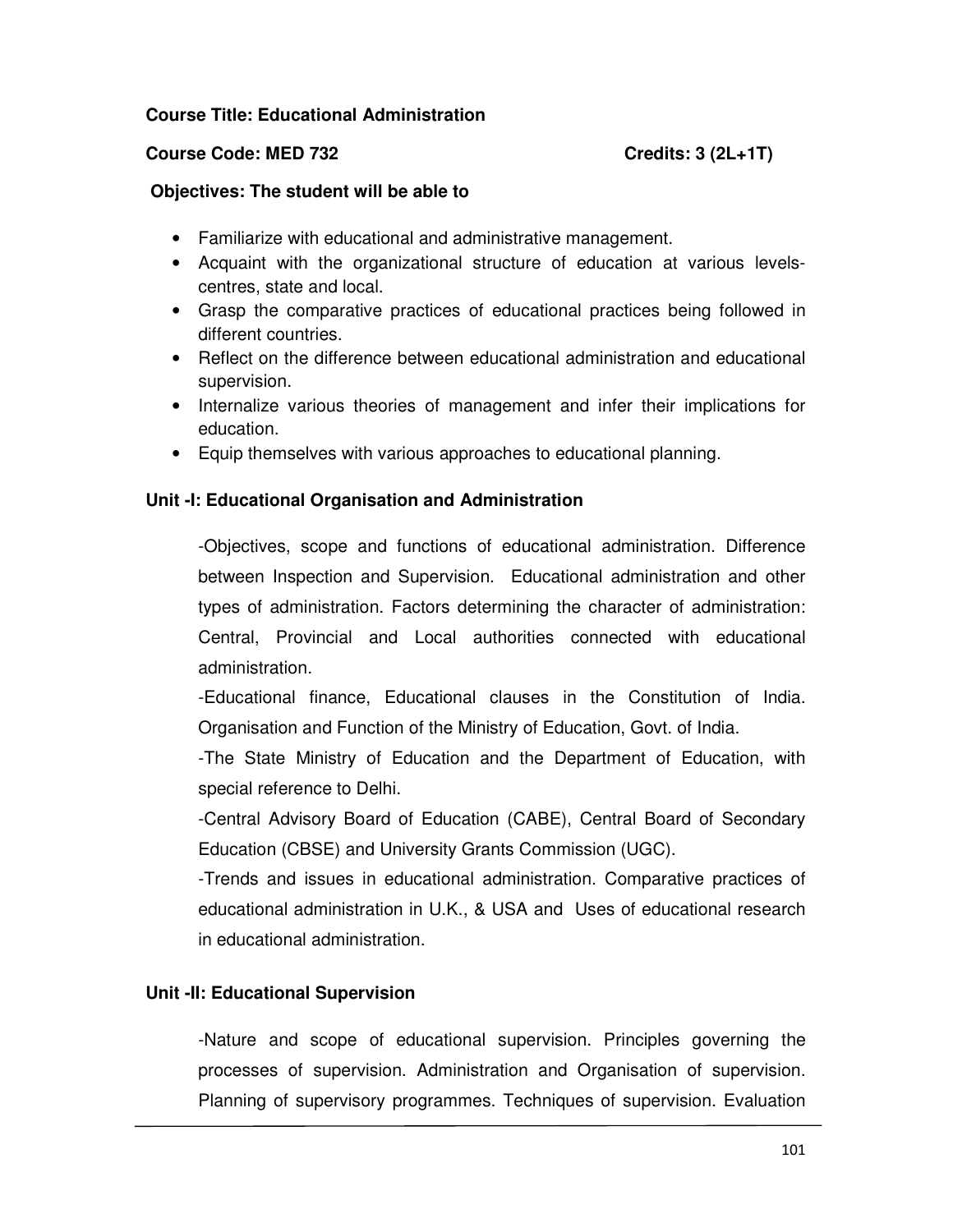of the effectiveness of supervision. Problems and issues in educational supervision.

 -Basic principles of curriculum construction. Relation between teaching and supervision. Importance of research in supervision. Organisation and practices of supervision and inspection in Delhi Schools.

## **Unit- III: Educational Management: Meaning and Scope**

 -Nature, Scope and Functions of Educational Management, Models of Governance.

 -Historical Perspective of Educational Management in India postindependence.

-Theories of Management and their Implications for Education.

 -Total Quality Management in Education: Concept and Approaches; Quality Control and Assurance.

# **Unit- IV: Educational Planning**

-Concept, Scope and Dimensions of Educational Planning

-Approaches to Educational Planning

-Educational Planning at the National, State, District and Institutional Level

-Policy Formulation and Analysis, Issues and Policy change at national and global level..

## **References:**

- Callahan, R.C. (1962) Education and the Cell of Efficiency. Chicago: Chicago University Press.
- Campbell, T. and et.al. (1965) the Social Sciences View School Administration: Prentice Hall Inc. Englewood Cliff.
- Campbell, R. F. and Russel, T. G. (1967). Administrative Behavior in Education. New York: Harper and Row.
- Charters, W. and et.al. (1965). Perspectives on Educational Administration and the Behavioral Sciences. Centre for the Advanced Study of Educational Administration. Oregon: University of Oregon.
- Coldaree, A. P. and Getzel, J. W. (1955). The Use of Theory in Educational Administration. Stanford University: University Press.
- Griffiths, D. E. (1959) Administrative Theory. New York: Appleton Century Crofts.
- Halpin, A. W. (1966). Theory and Research in Administration. London: MacMillan.
- Knight,E.W.(1967). Reading in Educational Administration. New York: Henry Holl and Co.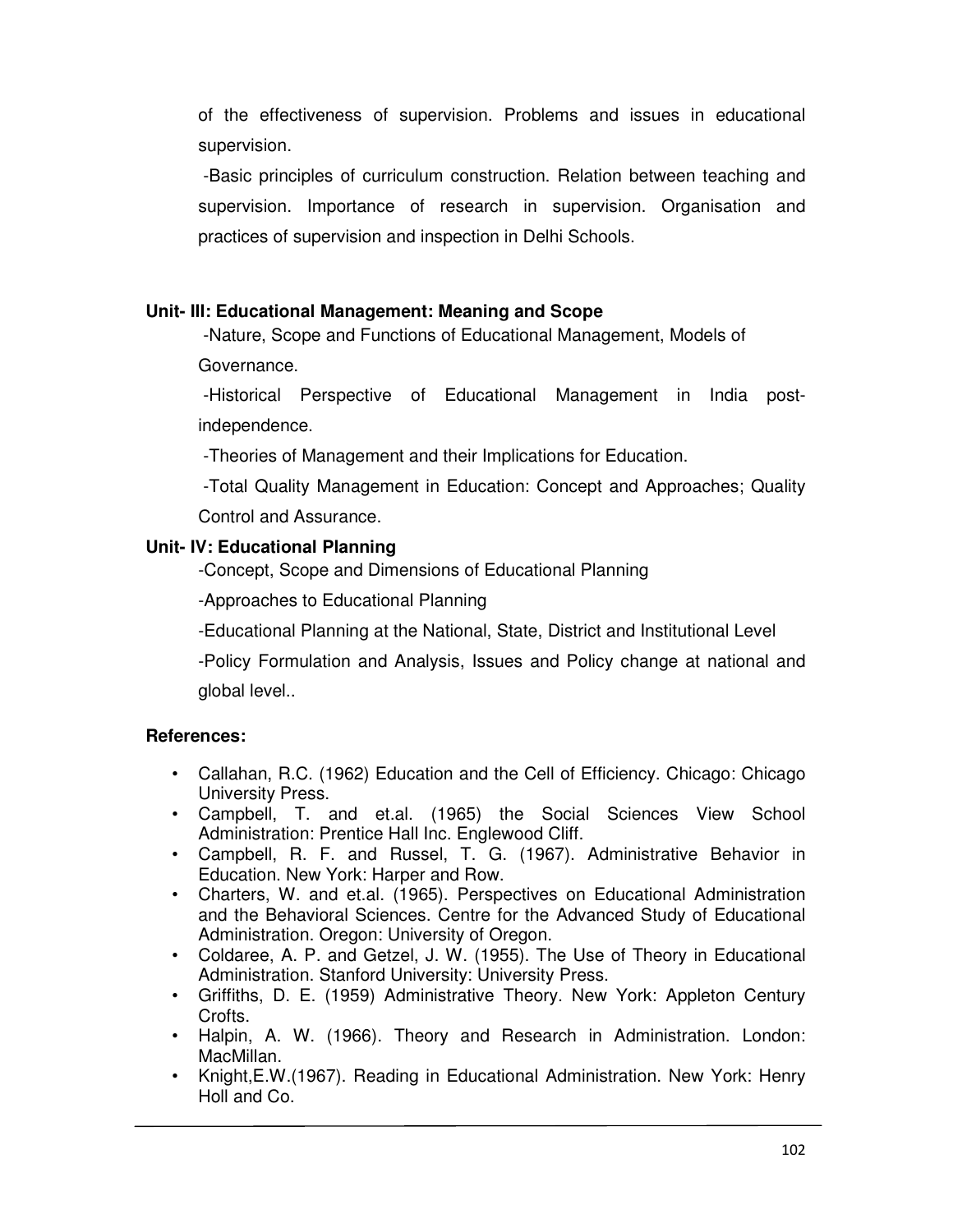- Lane, Corwin and Mohanan (1967) Foundation of Educational Administration. New York: Henry Holl and Co.
- Lulla, B.P. Research in Educational Administration Department of Educational
- Administration. Faculty of Education and Psychology, Baroda: The M.S. University.
- Mathur, S.S. (1969) Educational Administration Principles and Practices. Jallander: Krishna Press.
- Mineas, J.B. (2006) Organizational Behaviour I Essential theories of motivation and leadership. New Delhi: Prentice Hall.
- Mineas, J.B. (2006) Organizational Behaviour II Essential theories of motivation and leadership. New Delhi: Prentice Hall.
- Mukherji,S.N. (1970) Administration of Educational Planning and Finance, (Theory and Practices) Baroda: Acharya Book Depot .
- Parsons, Talcolt and Shills, E. (eds.) towards a general Theory of Action. Cambridge: Harvard University Press.
- Robbins, P.S. (2004) Organizational Behaviour Tenth Ed., New Delhi: Prentice Hall.
- Simon, H. A. (1951) Administrative Behaviour. New York: Mac Milan Publishing.

**\*\*\*\*\*\*\*\*\*\*\*\*\*\*\*\*\*\*\*\*\*\*\*\*\*\*\*\*\*\*\*\*\*\*\*\*\*\*\*\*\*\*\*\*\*\*\*\*\*\*\*\*\*\*\*\*\*\*\*\*\*\*\*\*\*\*\*\*\*\*\*\*\*\*\*\*\*\*\*\*\*\*\*\*\*\*\*\*\*\*\*\*\*\*\*\*** 

# **Course Title: Educational Administration**

## **Course Code: MED 782 Credit: 1**

## **Practicum (any one of the following):**

- Write step by step, the journey of the financial transaction, starting from its source till it is given as salary to the college and university teachers and other functionaries extending support to the college and university teachers.
- Draw the organisation structure of state-level education department, writing also the main functions of each officer, managing school education in different ways.
- Visit a public school close to your residence/institute. Collect the data regarding the following:
	- (i) Admission criteria at the nursery level,
	- (ii) Admission criteria for the EWS students,
	- (iii) Facilities extended to EWS students and
	- (iv) Comparative achievement of EWS students and general category students

Suggest any aspect of Educational planning which requires Research Study. Write statement and develop a research proposal on that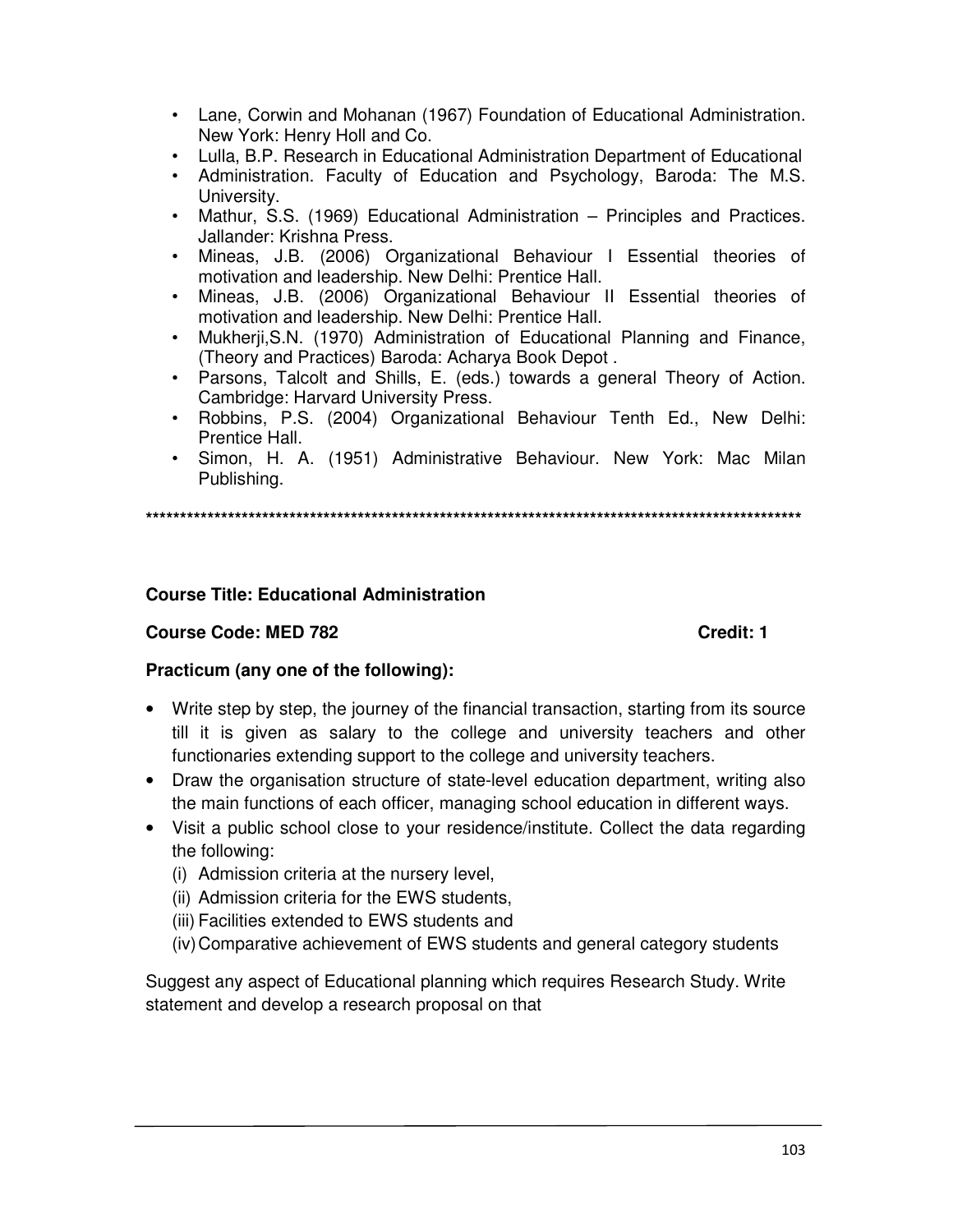\*\*\*\*\*\*\*\*\*\*\*\*\*\*\*\*\*\*\*\*\*\*\*\*\*\*\*\*\*\*\*\*\*\*\*\*\*\*\*\*\*\*\*\*\*\*\*\*\*\*\*\*\*\*\*\*\*\*\*\*\*\*\*\*\*\*\*\*\*\*\*\*\*\*\*\*\*\*\*\*\*\*\*\*\*\*\*\*\*\*\*\*\*\*\*\*

**Course Title: Supporting Education of Students from Disabilities and Disadvantaged Group.** 

### Course Code: MED 734 Credits: 3(2L+1T)

### **Objectives: The students will be able to**

- Identify diverse needs students having disabilities, disadvantages and marginalization.
- Appreciate the meaning, need and significance of inclusive education.
- Describe various disability conditions and their educational implications.
- Explain various social, economical disadvantages and marginalization and suggest educational intervention.
- Develop capacities to apply techniques of guidance and counselling to support these students.

## **Unit- I: Diversity and Inclusion**

**-**Diversity in the classroom-various forms of diversity and students exceptionality.

- Diversity: parameters and individual characteristics and psycho-social aspects.

-Exclusion versus Inclusion: equity, equality and right based approach to education.

-Inclusive Education: meaning, scope and significance.

-Inclusive versus Special Education: differences and critical issues.

## **Unit- II: Children with Different Abilities**

**-**Concept of Disability: ICF and Inclusion.

-Characteristics of students of various disabilities and factors those affect learning.

-Development in assistive technology and their uses in educational set ups.

-Learning across at various level: pre-school, elementary, secondary and beyond-the scope of adaptation and accommodation. Identification of gifted and creative children and educational interventions.

-Differentiated instruction (DI) and universal design for learning (UDI).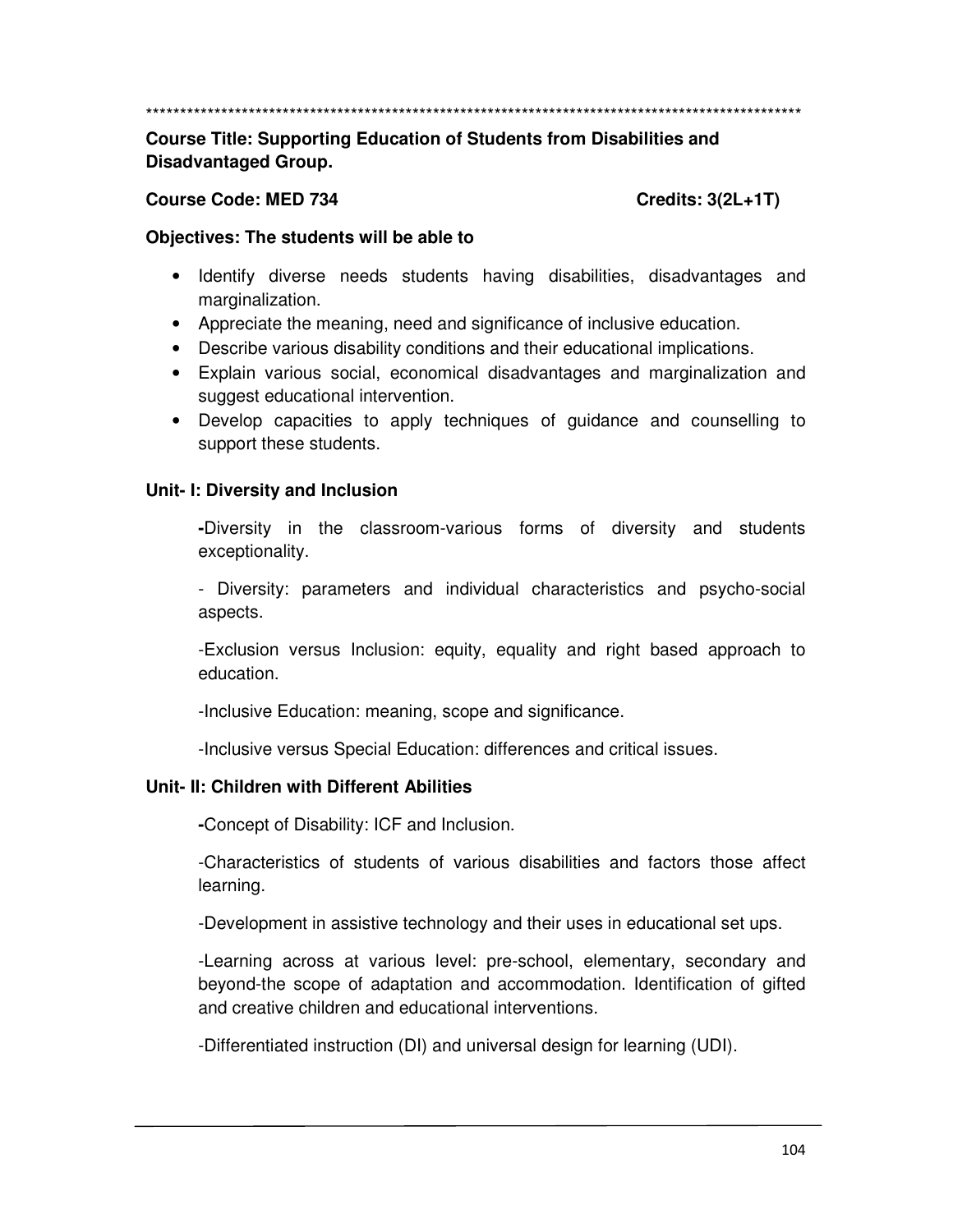## **Unit -III: Children from families having social and economical disadvantages.**

-Deprivation and disadvantage, psychological implications, how do they affect learning?

-Short term and long term deprivations and its impact on personality and learning.

-Defining economical, and other disadvantages, resultant problems, coping strategies, educational interventions, teaching strategies.

-Implications for development of school development plans.

# **Unit-IV: Guidance and counselling for Diverse needs: Guidance and counselling**

**-**Nature and types of adjustment problems: academic, emotional and social.

-Positive behaviour support (PBS): assessment and intervention.

-Applying Guidance an counselling techniques and procedures to manage diverse needs.

-Guidance an counselling of parents and family members.

-Organizing support services at school level for students with diverse needs, resource room an whole school approach.

## **References:**

- Bender W. N. Learning Disability, Allyn & Bacon, London, 1995.
- Berdine W.H. & Blackhurst Q.E. (eds.), An Introduction to special Education, Harpers Collins Publishers, Boston, 1980.
- Crow and Crow. Mental Hygiene, McGraw Hill Book Co. New York, 2009.
- Dunn, L. & Bay, D.M. (Ed.): Exceptional Children in the Schools, Holt, Rinehart, Winston, New York, 2008.
- Hallahar D.P. & Kauffman, J.M., Exceptional Children: Introduction to Special Education, Allyn & Bacon, Massachusets, 1991.
- Hewett frank M. & Foreness Sreven R., Education of Exceptional Learners, Allyn & Bacon, Massachusets, 1984.
- Jordern, Thomas E. The Exceptional Child, Ohio: Merril, 2007.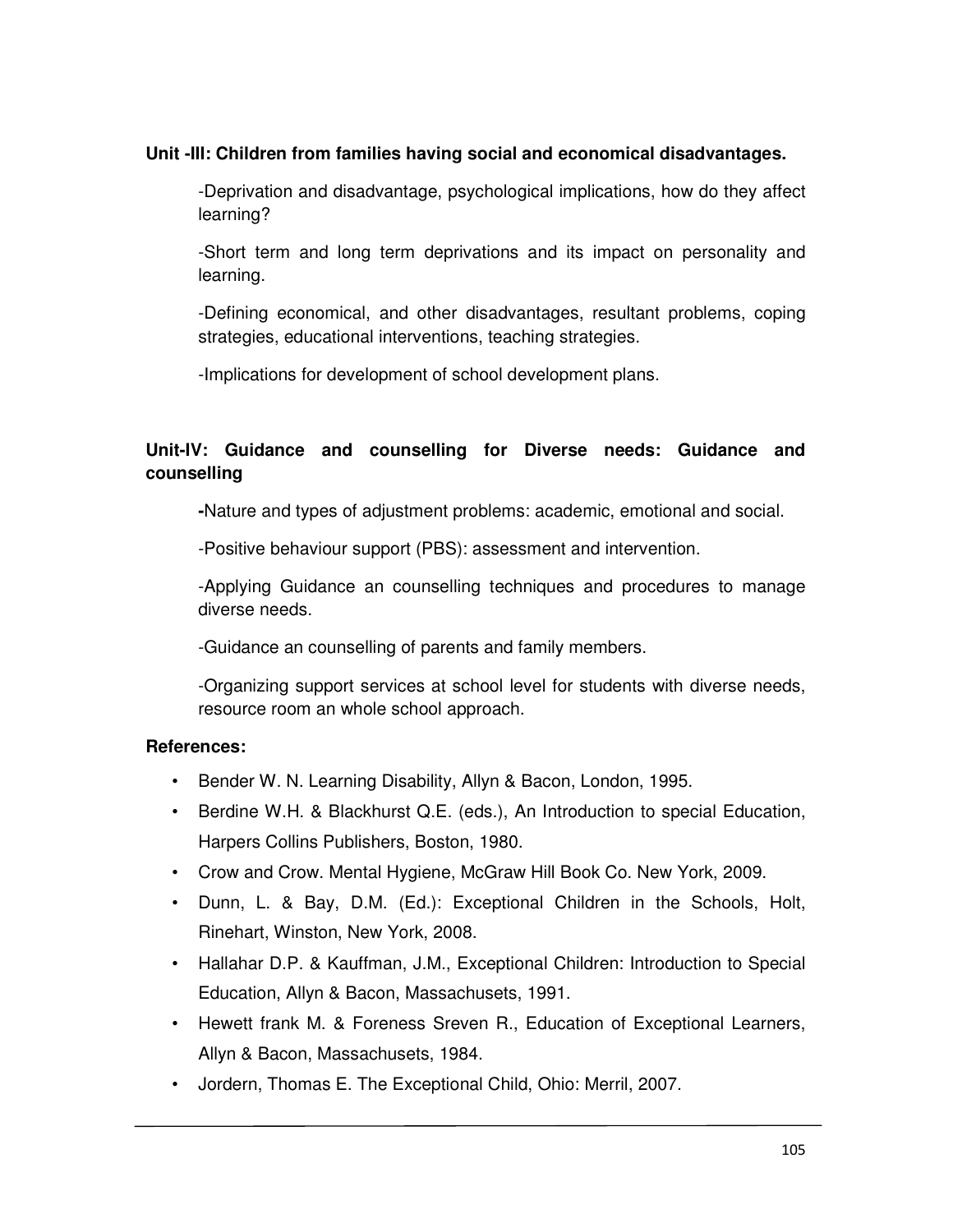- Kirk S.A. & Gallagher J.J. Education of Exceptional Children; Houghton Miffin Co., Boston, 2008.
- Magnifico, L.X.: Education of the Exceptional Child, New York, Longmen, 1958.
- Shanker, Uday: Exceptional Children, Sterling Publisher, New Delhi, 1976.
- Singh, N.N. and Beale, I.L. (eds.) Learning Dishabilles Nature, Theory and Treatment, Springer – Verlag, New York, Inc.: 1992.
- Smith, C.R. Learning Disabilities- The Interaction of Learner, Task and setting Allyn & Bacon, Massachusetts, 1991.
- Strange, Ruth: Exceptional Children & Youth, J.J.: Prentice Hall, New Delhi, 2004.

**\*\*\*\*\*\*\*\*\*\*\*\*\*\*\*\*\*\*\*\*\*\*\*\*\*\*\*\*\*\*\*\*\*\*\*\*\*\*\*\*\*\*\*\*\*\*\*\*\*\*\*\*\*\*\*\*\*\*\*\*\*\*\*\*\*\*\*\*\*\*\*\*\*\*\*\*\*\*\*\*\*\*\*\*\*\*\*\*\*\*\*\*\*\*** 

# **Course Title: Supporting Education of Students from Disabilities and Disadvantaged Group.**

#### **Course Code: MED 784 Credit: 1**

### **Practicum (any one of the following):**

**•** analyze traditional lesson plan and transform to an inclusive plan by using UDL approach.

• Develop a check list to evaluate inclusive practices of a school. Administer the check list and suggest the measures.

#### **Course Title: Value Education**

#### Course Code: MED736 Credits: 3(2L+1T)

- Understand the need and importance of Value-Education as a means of helping oneself and in turn others in society.
- Understand the nature of values, moral values, moral education and to differentiate such form religious education, moral training or moral indoctrination as a means to identify principles of life.
- Get sensitized about the importance of Value Education in Personality development by applying these principles in daily living.
- Realize the importance of self-transformation for social transformation.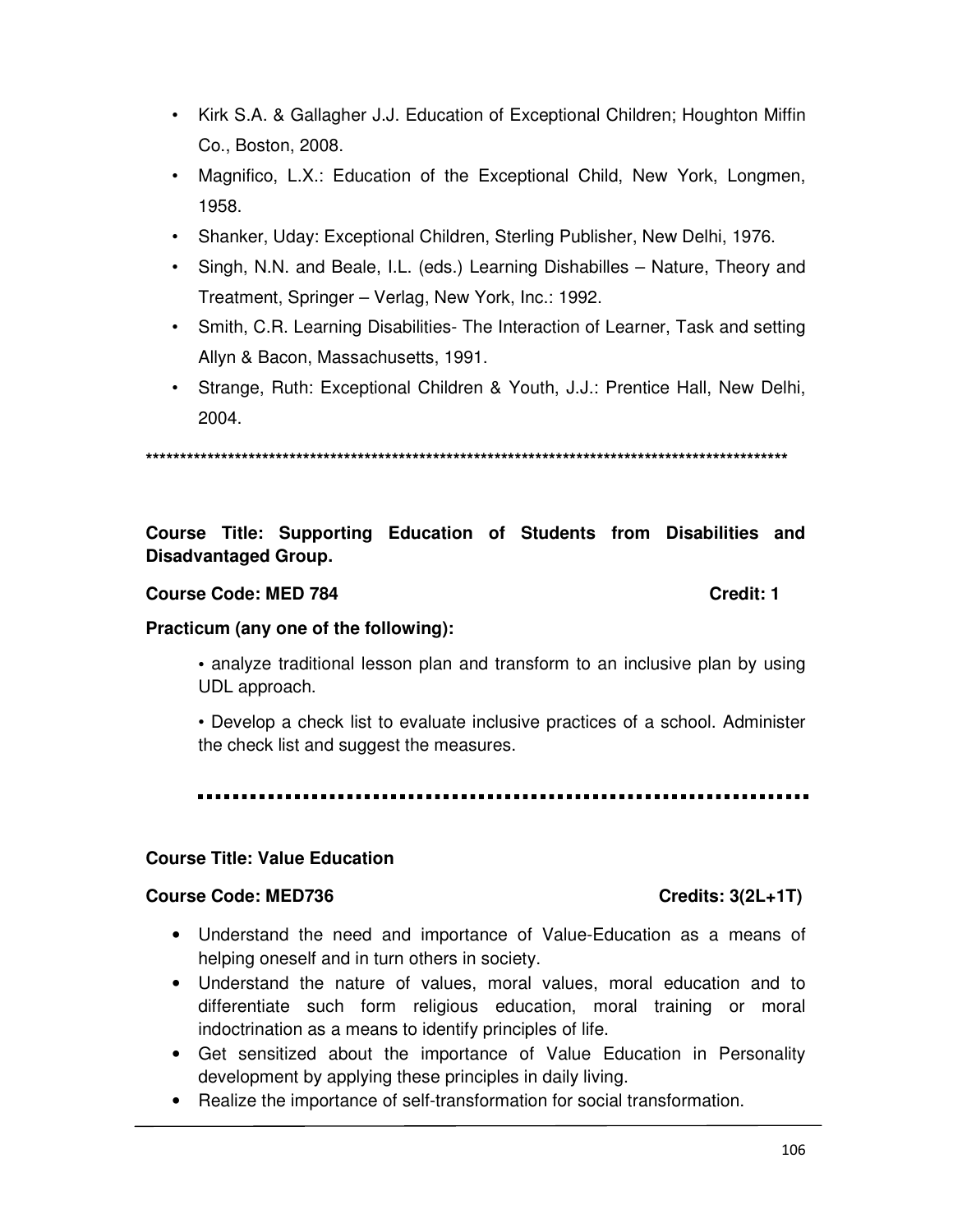• Get acquainted to the National and International values for Global development by following unilateral ethics.

# **UNIT -I: Conceptual Framework: Value Education**

- Need and importance of Value Education for individual development and the formation of interpersonal, inter-community and international relations on positive lines.
- Objectives of value education: inculcating duty-consciousness in individuals.
- Types: extrinsic and intrinsic values. Dysfunctionality of values. Importance of inculcating intrinsic values in individuals for their extrinsic manifestation in society.
- Basis of values: Philosophical, psychological, socio-cultural, secular and religious.
- Valuation of culture: Indian Culture and Human Values such as ahimsa (nonviolence), mutual respect, harmony etc.

# **UNIT- II: Nature and Concept of Morality and Moral Education**

- Moral Education vis-à-vis religious education. Moral instruction and training vis-à-vis moral indoctrination.
- Language of moral education: motivational; not prescriptive.
- Characteristics of a morally educated person.
- Importance of justice and care—the two dimension perspectives in morality in performance of duties.
- Use of reason over passion.
- No moral policing. Self-introspection, own moral judgment and moral action for moral upliftment of self and in turn society**.**

# **UNIT- III: Personal Development through Value Education**

- Character Formation towards Positive Personality Development: truthfulness, compassion, constructivity, sacrifice, sincerity, self-control, altruism, tolerance, patience, scientific vision, objective thinking, realism, accountability, humility, modesty, duty-consciousness, non-confrontation, righteous speech and action, equity, nonviolence, reconciliation and self-reliance.
- Theories, Models and Approaches of Value Development: Theories of Value Development Psycho- analytic, - Learning theory – social learning, Cognitive development – Piaget and Kohlberg and challenge-response mechanism (Arnold Toynbee).
- Models of Value Development: value-imbibing through value analysis and inquiry for social action.
- Direct and indirect approach to value education through stories and motivational life histories.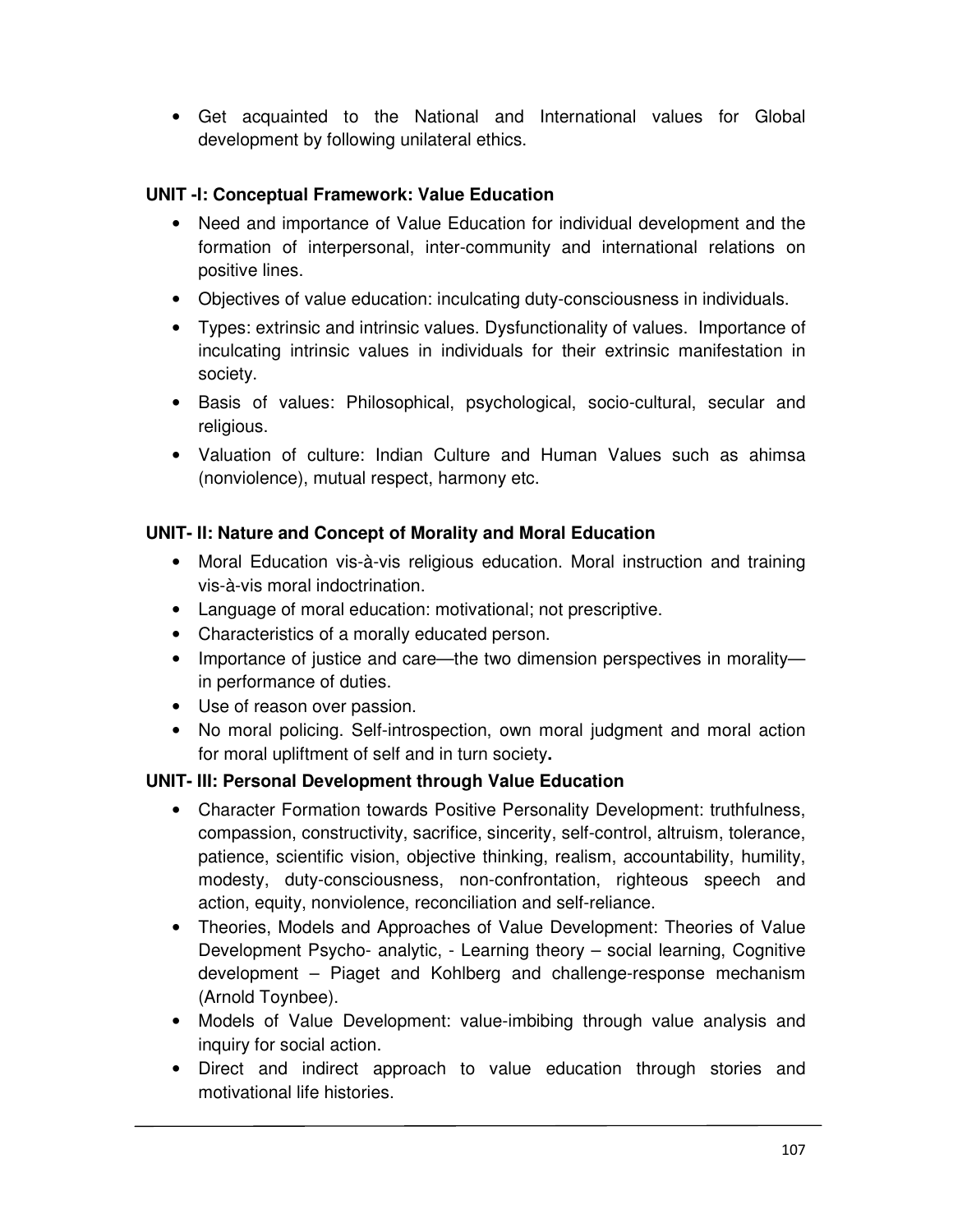- Integrated Concurrent Approach (ICA) through holistic learning and application.
- Positive Personality Development in Challenges: Story of Helen Keller.

# **UNIT IV: Value Education towards National and Global Development: Related Values**

- Constitutional or national values Democracy, social-consciousness, opportunity, secularism, equality, justice, liberty, freedom and fraternity.
- Social Values: Compassion, probity, self-control, universal brotherhood.
- Professional Values: Knowledge thirst, sincerity in profession, regularity, punctuality and faith.
- Religious Values: tolerance, patience, wisdom, character-building, realism, social ethics and golden rule.
- Aesthetic values: love and appreciation of literature and fine arts and respect for the same.
- National Integration and international understanding with emphasis on patriotism and nation-building.

# **References:**

- Carey, S.M. "Attitudes and Values", Education Forum, Vol. VII, No. 3, 1962.
- Guber, F.C. Aspects of Value. University of Pennsylvania Press, Phildelphia, 1963.
- Khan, Wahiduddin. Moral Vision, Goodword Books, 1999.
- Kluckhokhn, C. "The Study of Values". In D.N. Barett (ed), value in America, Norte Dame, University of Norte Dame Press, 1961.
- Kothari D.S. "Education and Values", Report of the orientation coursecumworkshop on Education in Human Values. New Delhi.
- Malhotra P.L. Education, Social Values and Social Work the Task for the New Generation, N.C.E.R.T., New Delhi.
- Morris, Charles, Varieties of Human Values Chicago University of Chicago press, 1956.
- Mujeeb, M. Education and Traditional Values. Meenakshi Prakashan, Meerut, 1965.
- Mukerjee, R.K., Social Structure of Values. S. Chand and Co., New Delhi, 1969.

Rokeach, M. The Nature of Human Values, Jessy Brass, New York 1978

# **Online Resources**:

• Ethics in Daily Life:

http://www.nios.ac.in/media/documents/SecHmscicour/english/Home%20Scie nce%20(Eng)%20Ch-21.pdf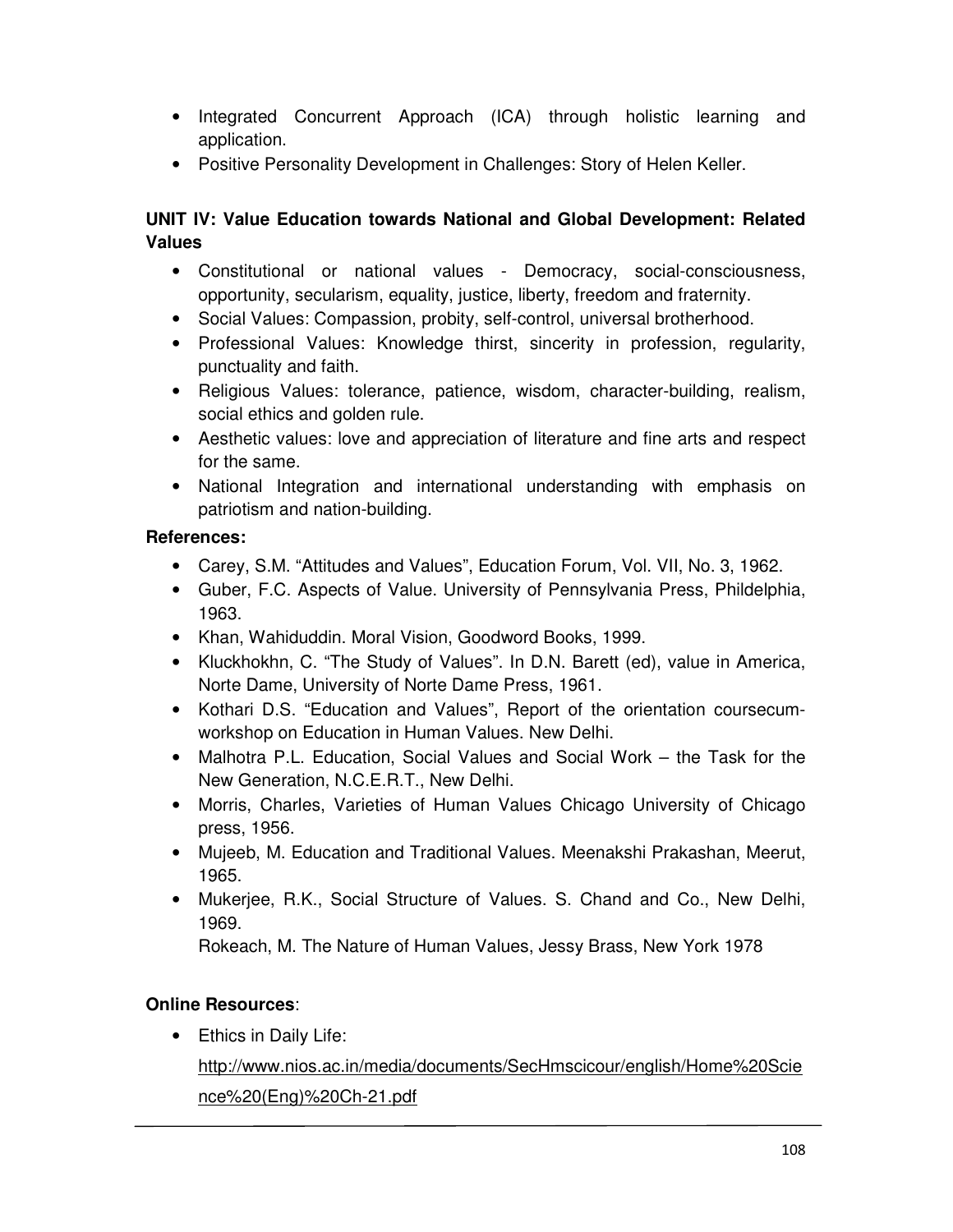- Golden Rule: http://www.bard.edu/iat/newsletters/IATNewsletter/documents/Thursday\_April 17.pdf
- Values and UNESCO: http://unesdoc.unesco.org/images/0012/001279/127914e.pdf
- Teaching Ethics, UNESCO: http://portal.unesco.org/shs/en/files/8735/11289332261TeachingEthics\_Cope nhagenReport.pdf/TeachingEthics\_CopenhagenReport.pdf
- Life Story of Helen Keller: http://www.temkit.com/09-Life's%20Lessons/Helen-Keller.pdf Unilateral Ethics and Personality Development: www.cpsglobal.org

\*\*\*\*\*\*\*\*\*\*\*\*\*\*\*\*\*\*\*\*\*\*\*\*\*\*\*\*\*\*\*\*\*\*\*\*\*\*\*\*\*\*\*\*\*\*\*\*\*\*\*\*\*\*\*\*\*\*\*\*\*\*\*\*\*\*\*\*\*\*\*\*\*\*\*\*\*\*\*\*\*\*\*\*\*\*\*\*\*\*\*\*\*\*\*\*

### **Course Title: Value Education**

### **Course Code: MED786 Course Code: MED786**

### **Practicum (Any one of the following):**

- •Content analysis of morning assemblies in institutions**.**
- Interview of any spiritual leader with the aim of learning moral principles for applying in life.
- To make self, analysis and introspection a daily habit through maintaing a diary (modern method of introspection).
- Application of moral principles in daily life for personality development.

**\*\*\*\*\*\*\*\*\*\*\*\*\*\*\*\*\*\*\*\*\*\*\*\*\*\*\*\*\*\*\*\*\*\*\*\*\*\*\*\*\*\*\*\*\*\*\*\*\*\*\*\*\*\*\*\*\*\*\*\*\*\*\*\*\*\*\*\*\*\*\*\*\*\*\*\*\*\*\*\*\*\*\*\*\*\*\*\*\*\*\*\*\*\*** 

### **Course Title: Educational Evaluation**

### Course Code: MED 738 Credits: 3(2L+1T)

### **Objectives: The students will be able to**

- Acquaint with the basic concepts and practices adopted in educational evaluation.
- Understand relevance of evaluation in education.
- Get acquainted with techniques of evaluation.
- Understand how various requirements of education are measured, evaluated, interpreted and their result are recorded to help learners.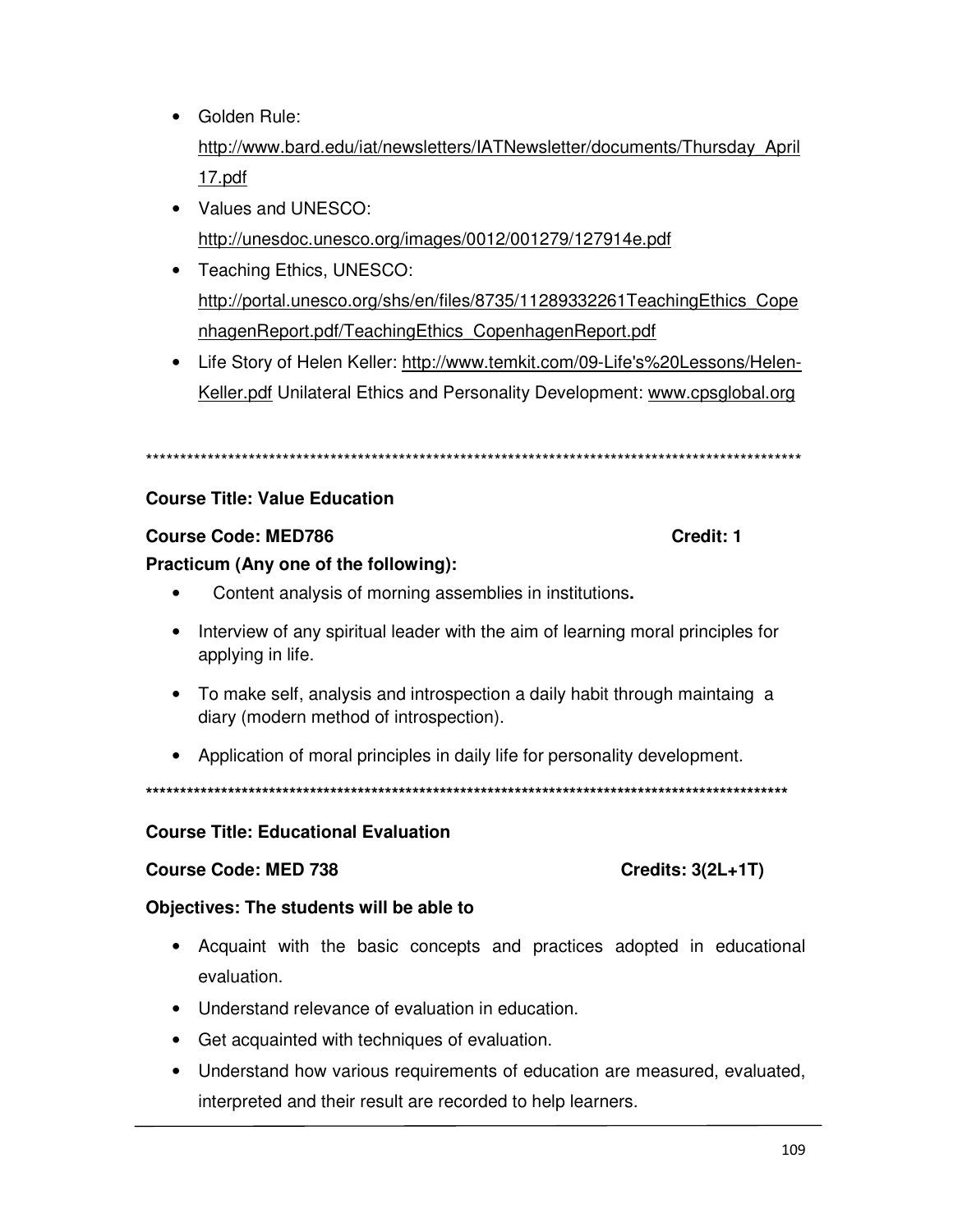## **Unit -I: Basic Concepts in Educational Evaluation**

- Place of Educational Objectives in Evaluation Process
- Evaluation as an Integral Part of Teaching-Learning Process
- Evaluation A Dynamic Process
- Different Types of Evaluation: formative, summative and diagnostic.

-Relationship between objective, instruction and evaluation.

### **Unit -II: Tools and Techniques of Evaluation – An Overview**

**-** Basic Techniques and Tools of Evaluation of Cognitive Outcomes: written, oral (viva), practicals.

-Achievement test: objective, short answer, essay types.

-Types of objective type: multiple choice type, multiple right answer type.

-Probing questions.

-Higher Order Learning.

- Basic Techniques and Tools of Evaluation of Non-Cognitive Outcomes
- Qualities of a Good Evaluation Instrument

- Framing of Competency Based Questions, assessing mastery learning and developmental learning.

- Development and Use of Class Room Tests.

### **Unit -III: Construction of Achievement and Selection Tests**

- Construction of Achievement Tests
- Standardization of Achievement Tests
- Improving Quality of Test Items through Item Analysis

- Use of Achievement Test for improving the effectiveness of teaching learning process.

- Construction and standardization of Selection Tests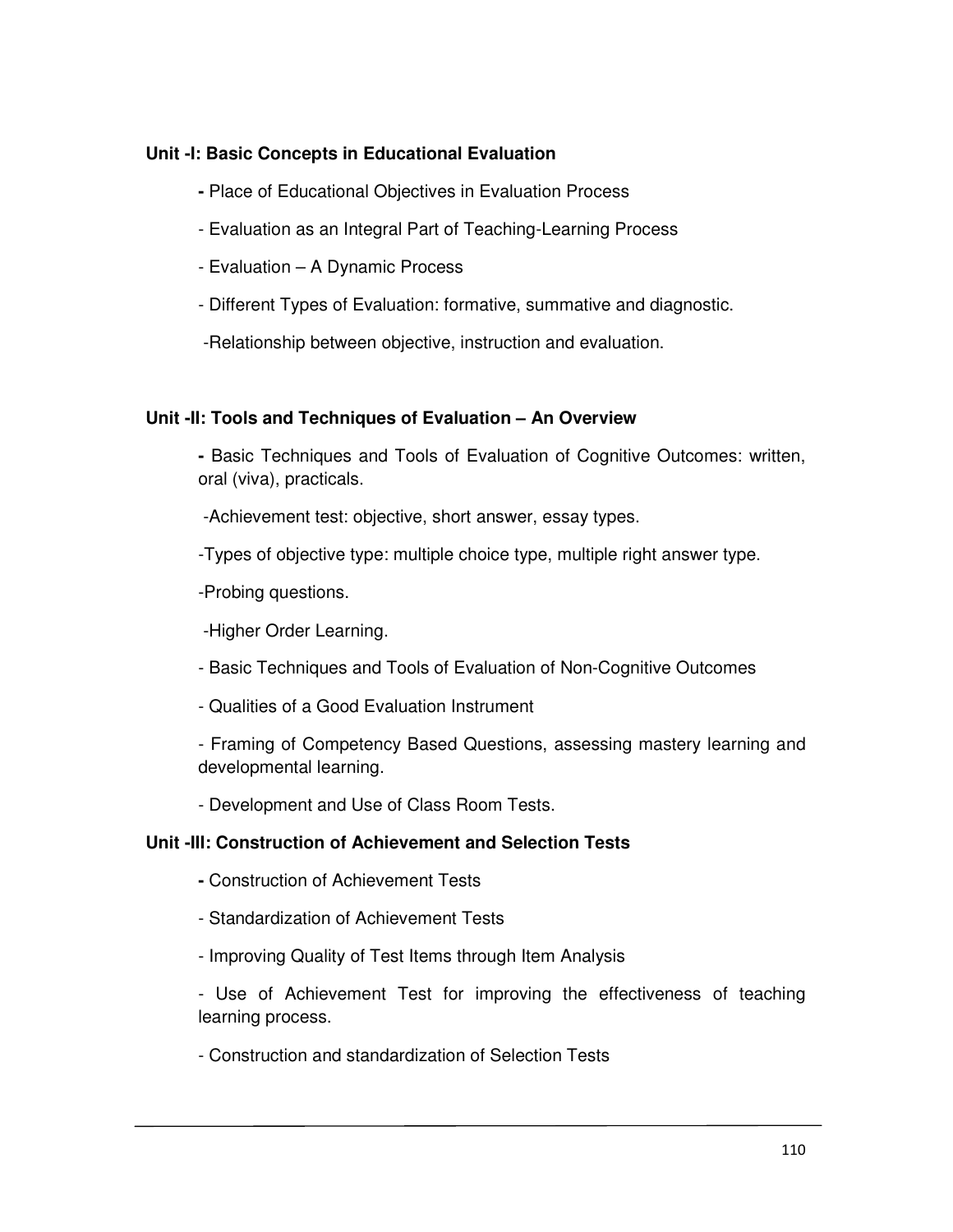## **Unit -IV: Psychological Testing and Measurement**

- Measurement of Intelligence, Aptitudes. Attitudes and Interests, Personality.

- Innovations in evaluation: CCE, Open Book Examination, Examination on Demand..

### **References:**

**•**Adams, G.S. (1964) Measurement and Evaluation in Education, Psychology and Guidance. New York: Rinehart and Winston.

•Anastasi, A. (1968) Psychological Testing (3rd Ed.). New York: Macmillan.

•Fruchter, (1954) Introduction Factor Analysis. New York: Benjamin Norstand Co.

•Bloom, (1971) Handbook on Formative and Summative Evaluation of Student Learning. New York: McGraw Hill.

•Child, D. (1970) the Essentials of Factor Analysis, London: Holt, Rinehart and Winston.

•Dayton, C. (1970) the Design of Education Experiment. New York: McGraw Hill.

•Edwards, A. (1968) Experimental Design in Psychological Research (Revised Ed.) New Delhi: Amerind Publishing Co (Pvt.) Ltd.

•Edwards, A. (1969) Techniques of Attitude Scale Construction. New York: McGraw Hill.

•Elwey, W. and Livingstone. (1972) External Examinations and Internal Assessments. New Zealand: Willington.

•Feguson. (1971) Statistical Analysis in Psychology and Education (3rd Ed.). New Delhi: McGraw Hill.

•Freeman, F. (1971) Theory and Practice of Psychological Testing (3rd Ed.). New Delhi: Oxford and IBH.

•Garret, H.E. (1969) Statistics in Psychology and Education (5th Ed.). Bombay: Vakils, Feffers and Simons.

•Guilford,T.P. (1965) Fundamental Statistics in Psychology and Education. New York: McGraw Hill.

•Wright, S. and Justman, R. (1964) Evaluation in Modern Education. New Delhi: Eurasia Publishing House Ltd.

. . . . . . . . . . . . . . . . . . .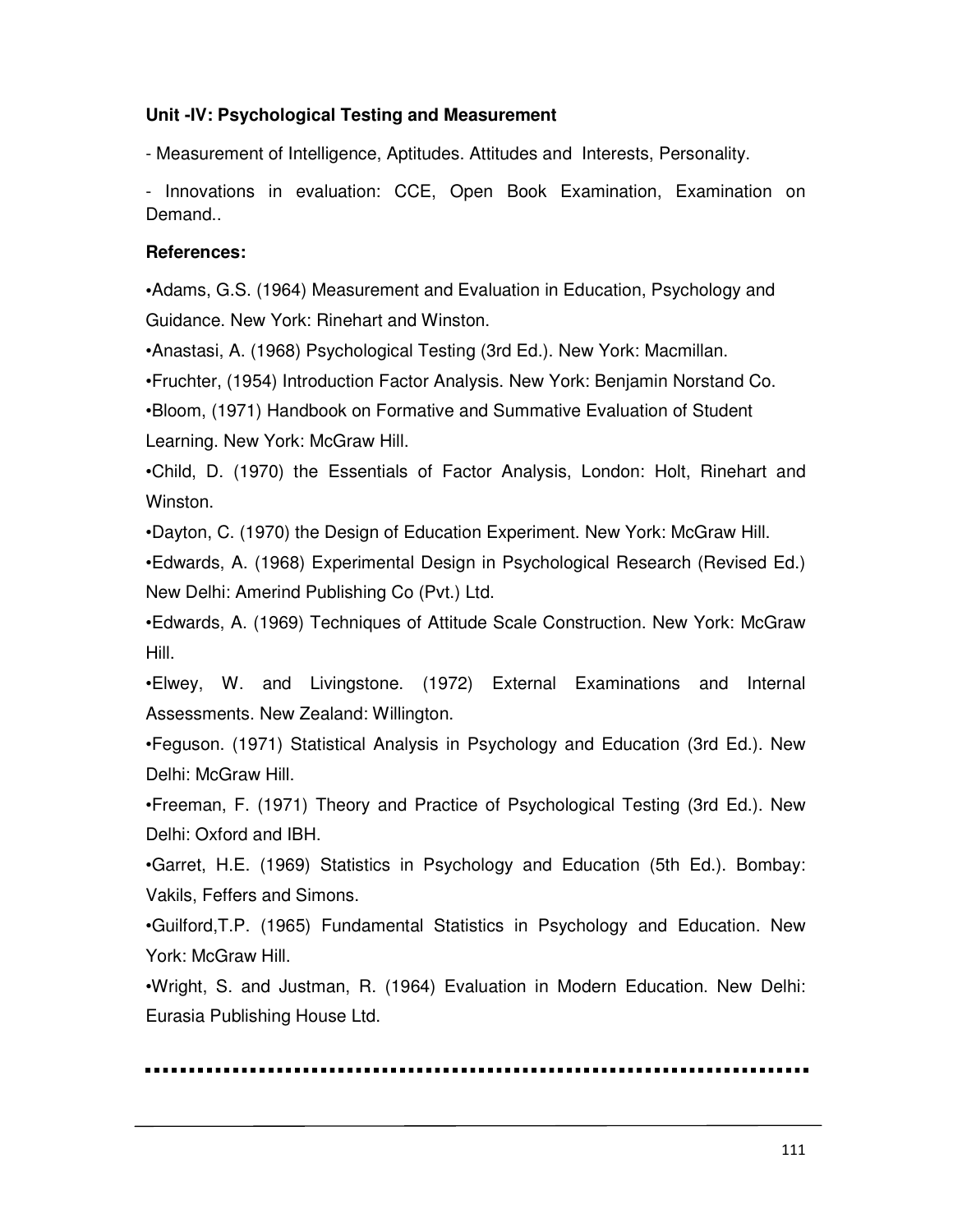### **Course Title: Educational Evaluation**

## **Course Code: MED 788 Course Code: MED 788**

### **Practicum (any one of the following):**

- Preparing and administering an achievement test in elementary/secondary/senior secondary school.
- Administration of a standardized test (Intelligence, Aptitudes. Attitudes and Interests, Personality) in elementary/secondary/senior secondary school

### **Course Title: Science Education**

### Course Code: MED740 Course Code: MED740

**Objectives:** The students will be able to

- reflect upon the nature of science as a dynamic, expanding body of knowledge and as a social endeavour;
- Understand and appreciate interface between Science, Technology and Society.
- Understand the need and criteria to evaluate curricula in relation to commissions, Policy Frameworks and recommendations on science education.
- Critique innovative curricular efforts at National and International level.
- understand diversity of instructional materials, their role and the need for contextualization in science education;
- Appreciate the role of co-curricular activities in science education.
- Develop pedagogical understanding about relevant approaches to teaching.
- Understand the role of assessment in the teaching –learning process in science education.
- get sensitized to innovative trends in assessment;
- Analyze issues in science education pertaining to equity and access, gender, special need groups and ethical aspects.

### **Unit -I : Nature of Science**

-Nurture curiosity, aesthetic sense and creativity for promoting scientific temper.

-Perspectives in nature of science: philosophical, psychological and social

historical development of science and science education.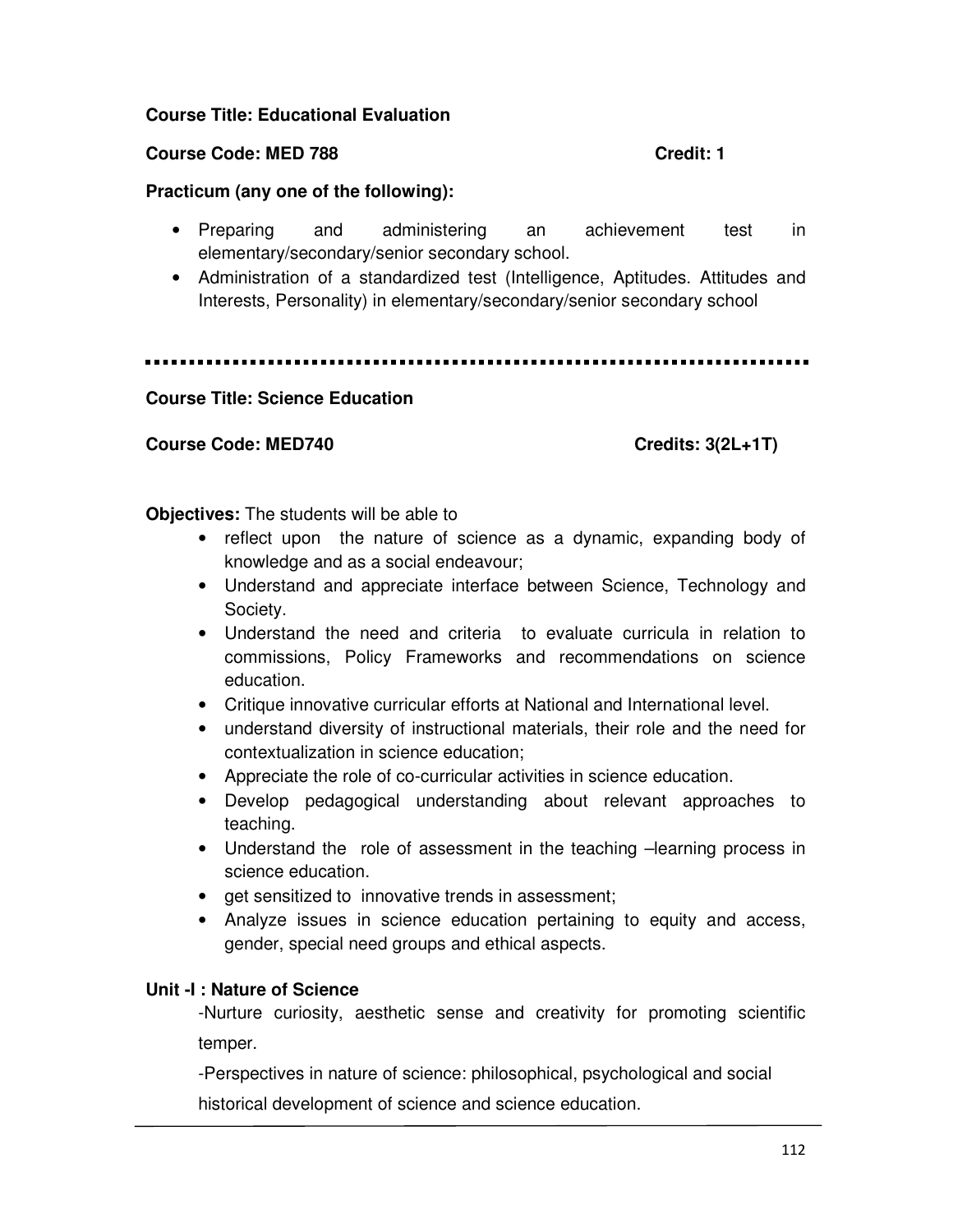- Science - its origin and development, Structure of Science –, Process including Syntactic . Facts, generalization ,concepts, laws, theories.

- Correlation of science with other subjects.

-Characteristics of different disciplines of science, their interrelationship and integration.

-Role and significance of Extended Experiences in Science Education: Science Centres , Science museums , Science Clubs , Science fairs , Mobile science Lab.

### **Unit -II: Curriculum of Science Education**

-Concept of science curriculum in relation to recommendations of commissions and policies and framework.

- Principle for curriculum development in Science Education.

- Science curriculum at different stages of school education-at elementary, upper elementary secondary, senior secondary.

Instructional materials including print and electronic resources, contextualization, criteria and concerns.

- Integrating co-curricular activities with science education.

- Approaches to organization of science curriculum at various stages of school education, pedagogical shift from science as a fixed body of knowledge to process of construction of knowledge.

## **Unit -III: Approaches to Teaching-Learning of Science**

- Constructivist approaches to learner- centred approaches: inquiry, problem solving strategies, concept development; inductive method, project method and learner centred activity-based participatory learning ,Learning by Doing

- Role of experiments in science, integration of theories and experiments: planning and organization of laboratory work, reporting skills, low cost science experiments,

- Encouraging and respecting children responses, integrating science across different disciplines and with real life situations.

- Use of ICT in teaching-learning of science.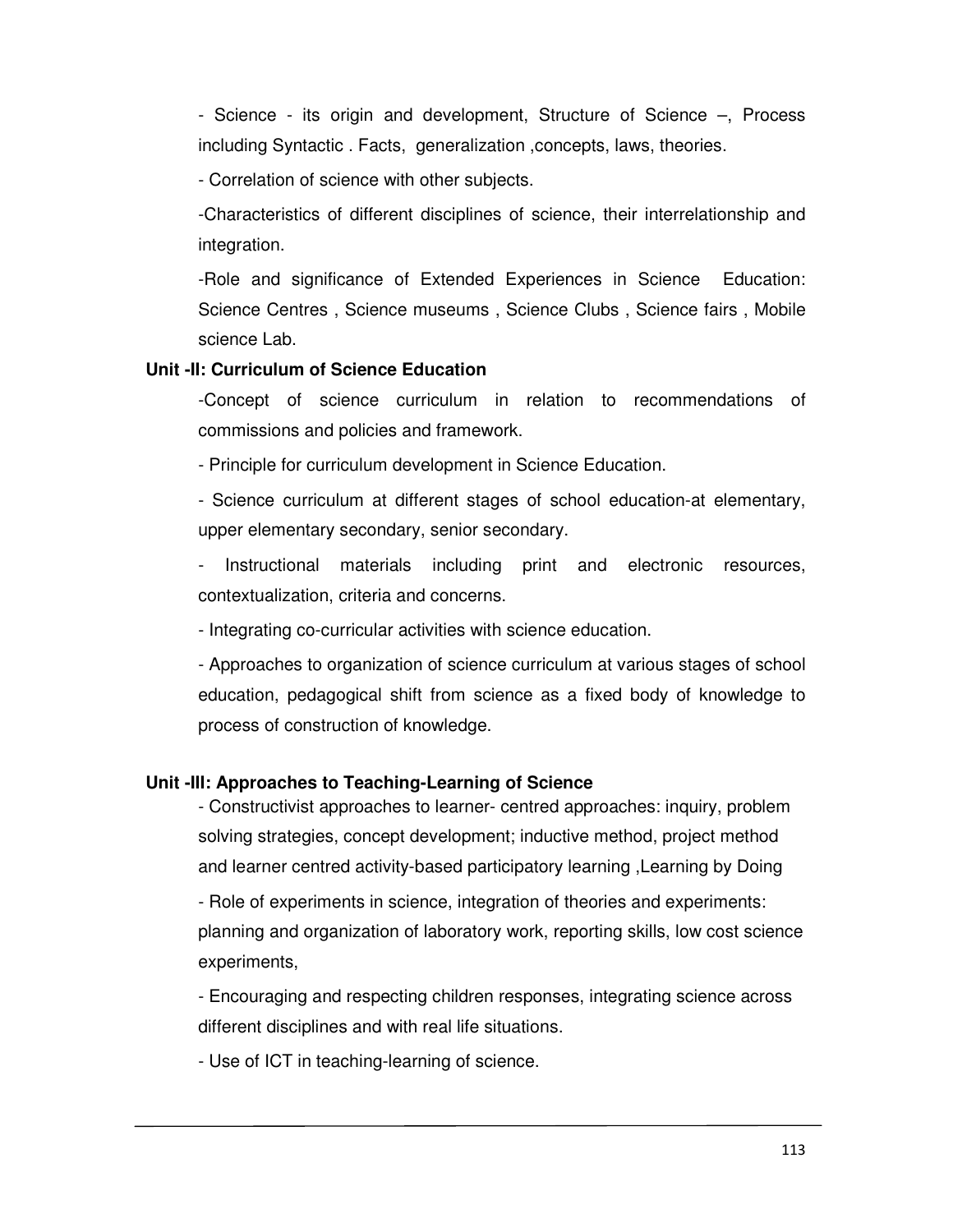### **Unit -IV: Assessment & Contemporary Issues in Science Education**

- Continuous and comprehensive evaluation in science

- Use of tools and techniques such as observation, rating scale, check-list, anecdotal records, attitude scales, interest inventories and interviews.

- Self-assessment by students and by teachers, peer assessment, assessment of teachers by students.

- Assessment of curricular activities; assessment of content knowledge through activities and experiments, assessment of laboratory skills.

-Various types of test items, criteria and evaluation.

-Compilation of question bank

- Projects and assignments

- Analysis of tests and remedies

### **References:**

• Alan J. McCormack. *Trends and Issues in Science curriculum in Science Curriculum Resource Handbook: A practical guide to k12 science curriculum*. Kraus International Publications

• Bhanumathi, S. (1994) *Small Scale Chemical Techniques – Chemistry Education*  (April-June) 20-25.

• Black, P (1998). *Testing: Triend or Foe? Theory and practice of Assessment and Testing*. Falmer Press, London.

• Carey, S. (1986). *Cognitive Science and Science Education*. American Psychologist. 41 (10), 1123-1130

• Chalmers, A. (1999). *What is the thing called Science*.3rd Ed.Open University Press, Bucking ham?

• Driver. R, Leach. J, Millar. R and Scott, P. (1996). *Young Peoples' Image of Science*. Open University Press, Buckingham.

• Gipps, C.V. (1994). *Beyond Testing*. Falmer Press, London.

• International Journal of Science Education.

• Journal of Research in Science Teaching (Wiley-Blackwell).

• Minkoff, E.C.& Baker, P.J. (2004). *Biology Today: An Issues Approach, garland science*. New York. Pp.1-32. Biology: Science & Ethics.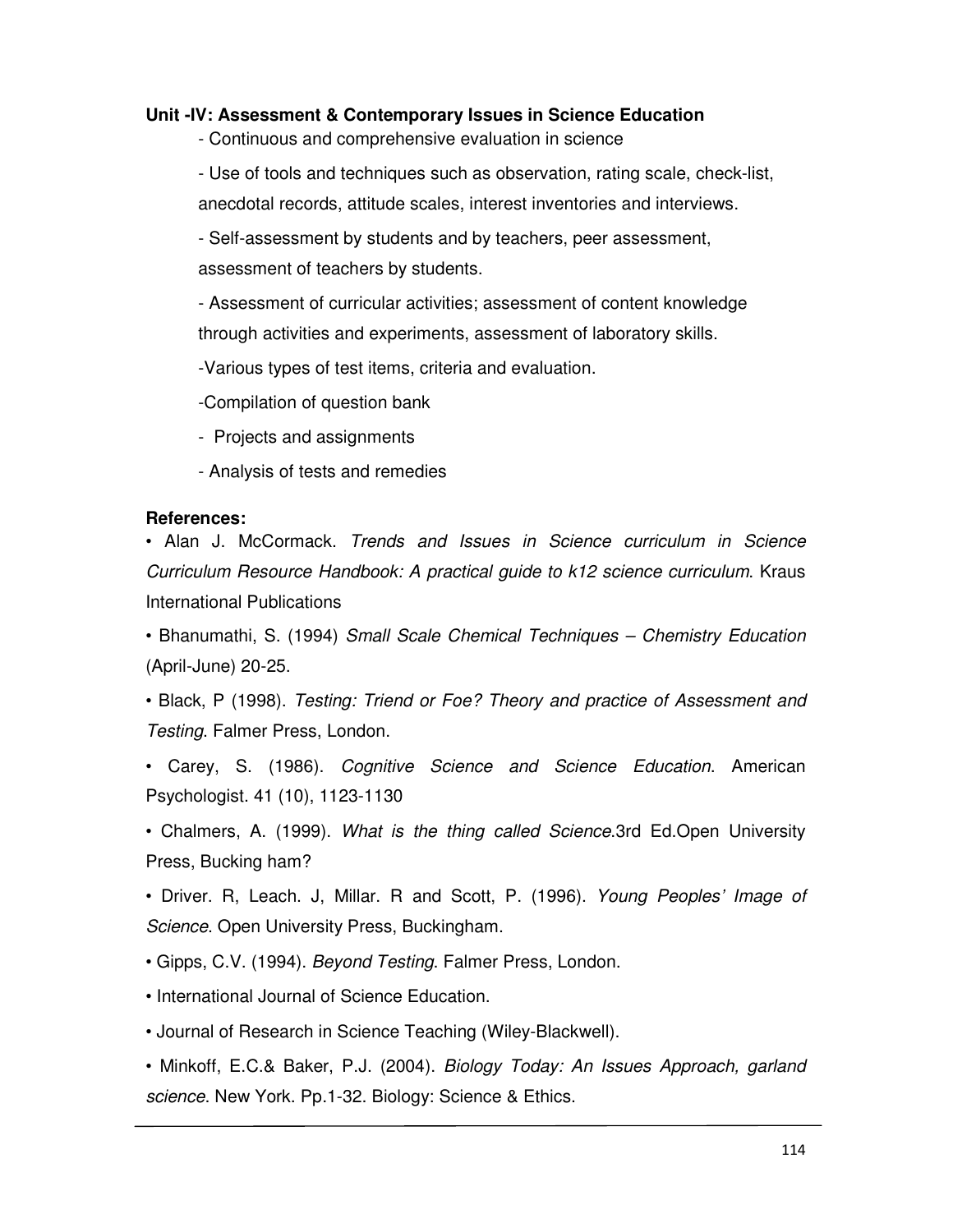• Minkoff, E.C. and Pamela J. Baker (2004). *Biology Today: An issues Approach*. Garland Science New York pp. 1-32, Biology: Science and Ethics.

• NCERT, *National Curriculum Framework*- 2005, NCERT. New Delhi.

• NCERT, *'Focus Group Report' Teaching of Science* (2005). NCERT New Delhi.

• Novak, J.D. & Gown, D.B. (1984). Learning how to learn; Cambridge University Press.

• Science & Children (NSTA's peer reviewed journal for elementary teachers).

• Science Teacher (NSTA's peer reviewed journal for secondary science teachers).

• Steve Alsop & Keith Hicks (2003). *Teaching Science*. Kogan Page India Private Limited.

• Sutton, C. (1992). *Words, Science and Learning*. Open University Press, Buckingham.

## **Course Title: Science Education**

## **Course Code: MED790 Course Code: MED790**

## **Practicum (any one of the following):-**

- Developing guidelines for a continuous evaluation in scholastic and nonscholastic areas to prepare, administer and interpret a diagnostic test.
- To develop remedial (for weak students) /enrichment programme (for gifted students).
- To plan and organize science related co-curricular activities.
- A visit and critical appraisal of working of science centre/science branch/science museum and presenting the report.
- Make a Study of the evaluation practices in selected schools (any two) critical analysis of examination papers.
- A visit to science centre/science museum and presenting the report
- Development of a lesson design based on constructivist approach.
- Prepare and experiment on an action plan for use of ICT multimedia in teaching concepts of science.
- A critical study of science curriculum of secondary school stage of the state.
- developing criteria for analysis of existing syllabi and textbooks on secondary/senior secondary developed by various agencies at national/state/local levels.
- A study of curriculum load and home work practices.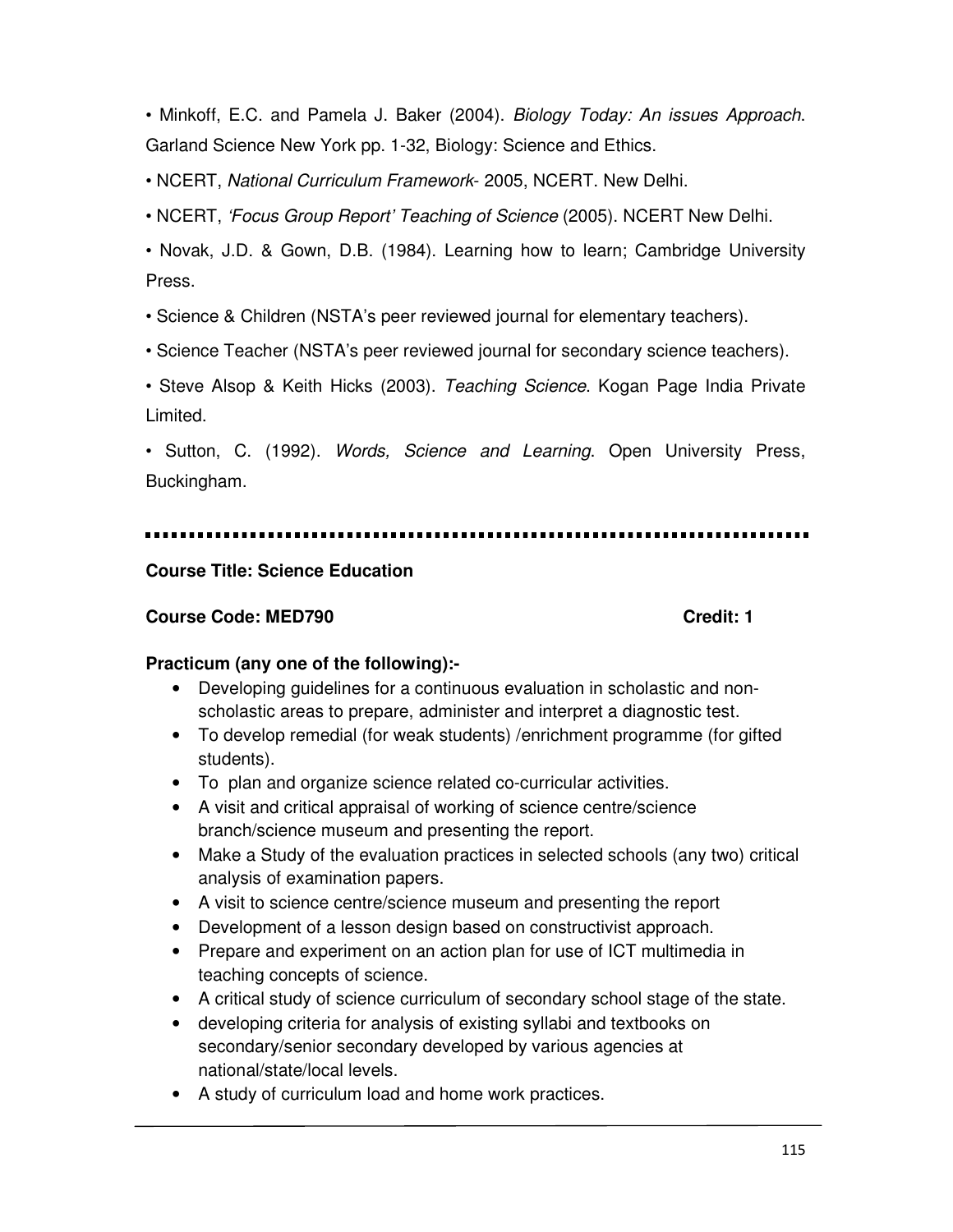- Analysis of curricular materials with reference to value analysis and gender sensitivity.
- Use of a concept map for instructional ( unit and lesson planning) and assessment in science subjects.
- Identifying problems in science education and conducting an action research

### **Course Title: Language Education**

### Course Code: MED742 Credits: 3(2L+1T)

### **Outcomes**: **The students will be able to**

- understand of the nature, sanctions and the implications of planning for teaching language/languages.
- understand the psychology of language learning.
- understand in the pedagogy of language learning.
- analyze different approaches, methods and techniques for differentiating between teaching language and teaching literature in the context of first language and second language.
- evaluate various areas of research in language Education.
- identify various problems with respect to language learning.
- know and high light on factors affecting language policy.
- gain an understanding of the nature, functions and the implications of planning for teaching language/languages
- understand the psychology of language learning
- gain an understanding in the pedagogy of language learning.
- study and analyze different approaches, methods and techniques for differentiating between teaching language and teaching literature in the context of first language and second language.
- evaluate various areas of research in language education.
- survey various problems with respect to language learning.
- identify and reflect on factors affecting language policy.

## **Unit- I: Language Learning -Conceptual Framework**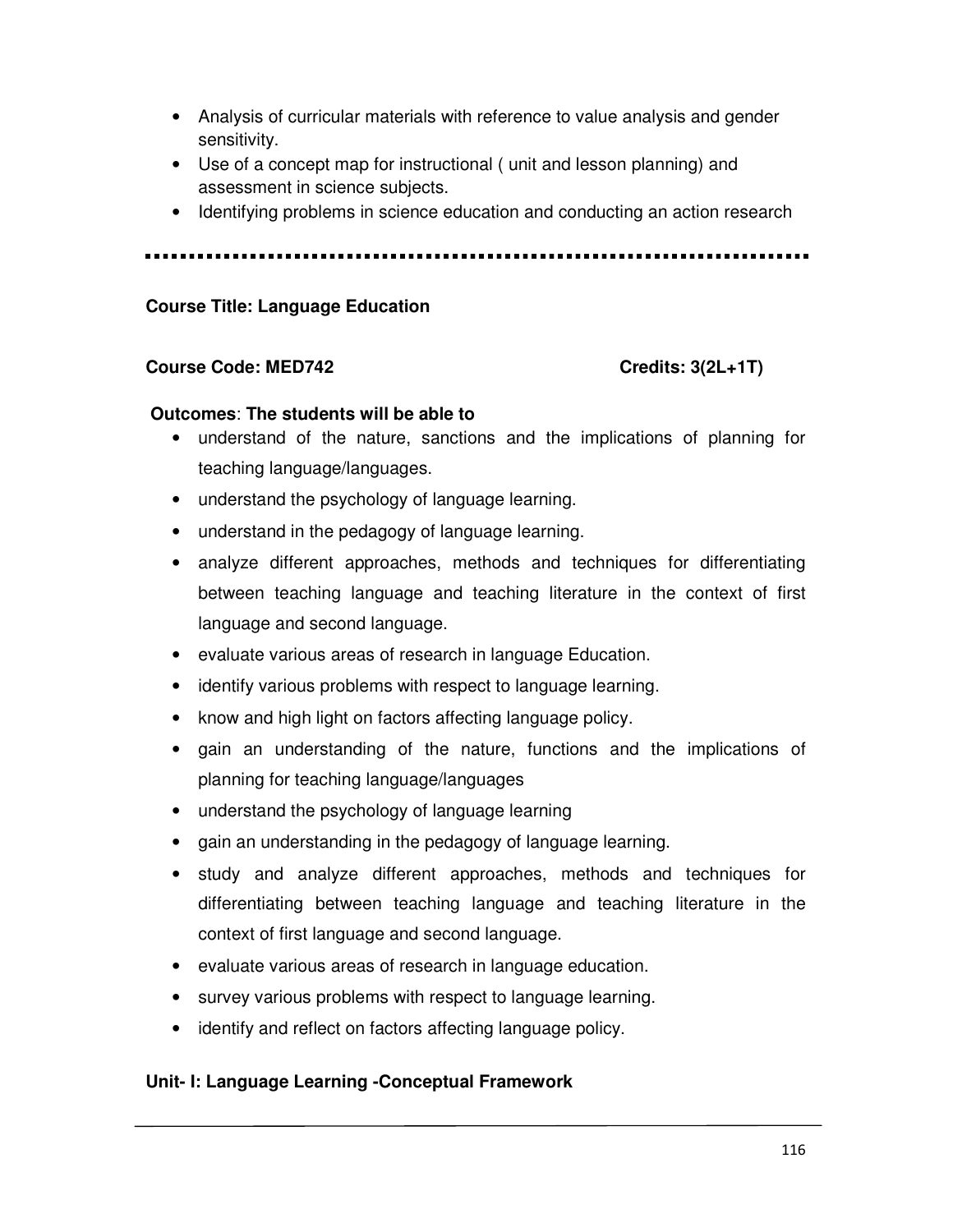-Language acquisition and language learning: factors affecting language learning.

-Language Learning and Mother Tongue ,Language Learning as a Process of **Socialisation** 

-Linguistic, psychological and social processes involved in learning of languages.Basic assumptions and featuresof socio-linguistic and psycholinguistic approaches to language learning.

-Models of Language Acquisition: Chomsky-Language Acquisition Device, Piaget cognitive constructivism and Language, recent theorization: intentionality; application of these theories to development of methodologies of teaching-learning of language.

## **Unit -II: Policy Perspective in Language Education**

- Bi- lingualism and multi- lingualism:- multi lingualism as a resource.

-Language Education policies: Historical Perspectives, Three Language Formula and related problems.

-Issues and challenges of Language Education in contemporary India.

# **Unit- III: Curriculum of Language Education**

-Bases of Curriculum Development: Philosophical and sociological.

- Syllabus: dimensions, factors that influence the curriculum, selection and sequencings of content, contexts, transaction and evaluation techniques.

# **Unit -IV: Language Education-Major Concerns**

-Pre-service and In-service Language Education programmes in India.

-Research in Language Education-trends and gaps.

-Use of Technology in Language Education.

# **References:**

• Bennett, W.A. (1969). *Aspects of Language and Language Teaching*. Cambridge University Press: London.

• Braden, K (2006). *Task Based Language Education: From Theory to Practice*. Cambridge University Press.

• Britton, James (1973). *Language and Learning*. Penguin Books, England.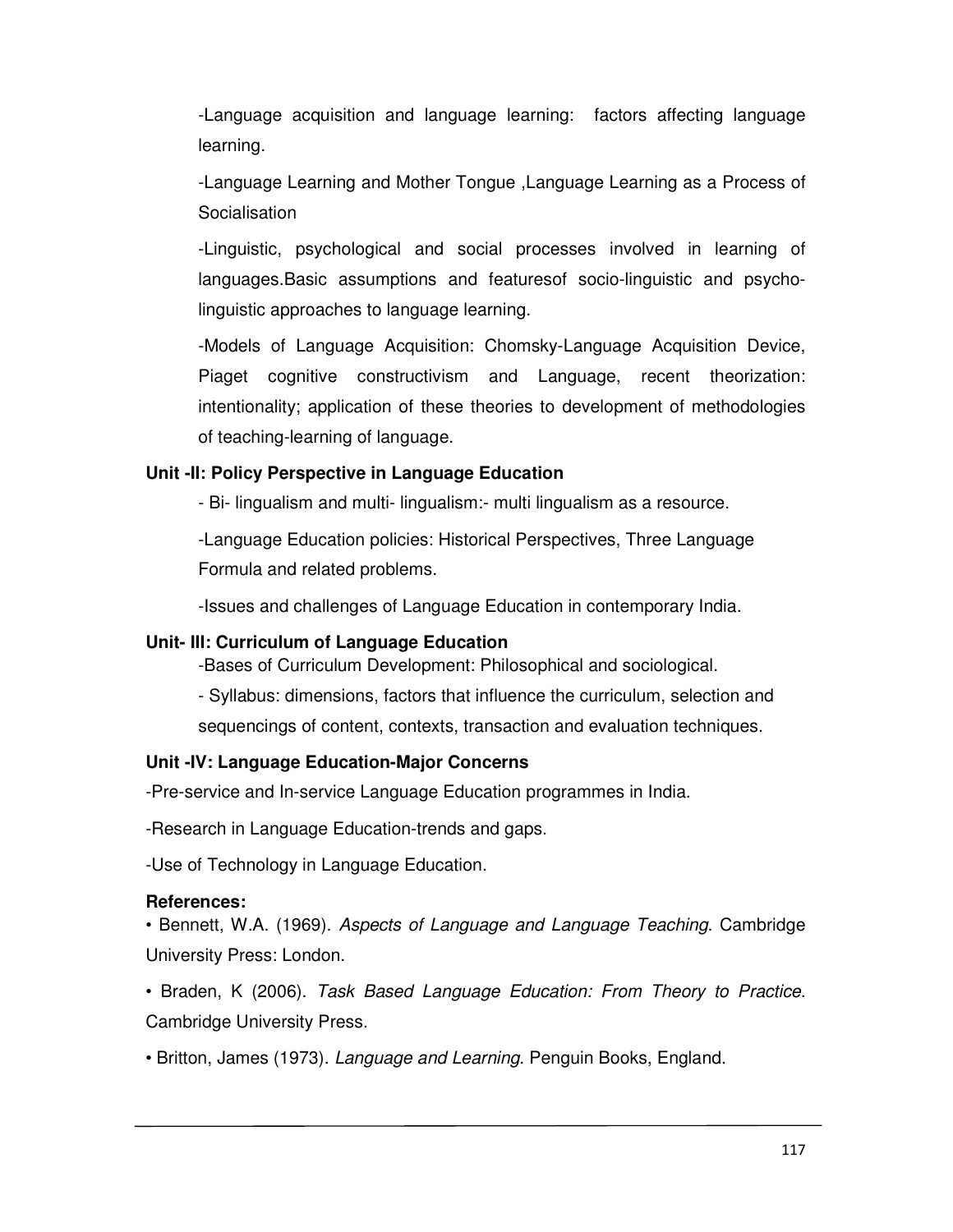• Byrnes, Heidi (2006). *Advanced Language Learning: The Contribution of Halliday and Vygotsky*. Continuum International Publishing Group.

• Hodges and Rudolf (1972). *Language and Learning to Read – What language teachers should know about language*. Houghton Mifflin Co, Boston.

• Joyce and Banks (1971) *Teaching the Language Arts to Culturally Different Children*. Addison – Wesky, Pub Co., London.

• Krashen, Stephen (1988). *Second Language Acquisition and Second Language Learning*. Prentice Hall International.

• Martinovic, Tic (2004). *Discourse Across Languages and Cultures*. John Benjamins Publishing Company.

• Ornstein, Jacob (1971). *ProgramM.Ed. Instruction and Education Technology in Language Teaching Field - New Approaches to Old Problems*. The Centre for Curriculum Development Inc, Philadelphia.

• Osherson, N Daniel & Howard Lasnik (1990). *Language an Introduction to Cognitive Science*: - Vol.1, Massachusets Institute of Technology, USA.

• Pavelenko. Aneta et al (2001). *Multilingualism, Second Language Learning and Gender*. Walter de' Gruyter Gmbh & Co. KG, Berlin.

• Schiffrin, Deborah. et. al.(2001). *The Handbook of Discourse Analyses*. Blackwell Publishing.

• Vygotsky, L.S. (1985). *Thought and Language*. Cambridge, MA: The MIT Press. Wilkinson, Andrew. (1971). *The Foundations of Language*. Oxford University Press: London.

• Perez Milan's, M (2013) urban schools and English language Education in late modern china: Agritical sociolinguistic ethnography. New York &London: Rutledge.

• Gao, yuesong (andy), (2010). Strategic language learning Multilingual matters Canada.2010.

• Kim yeong –seo (2009) "History of English Education in korea".

• Kubota, K. (1998) "ideologies of English in Japan" world English's Vol.17 No.3, pp.295-306.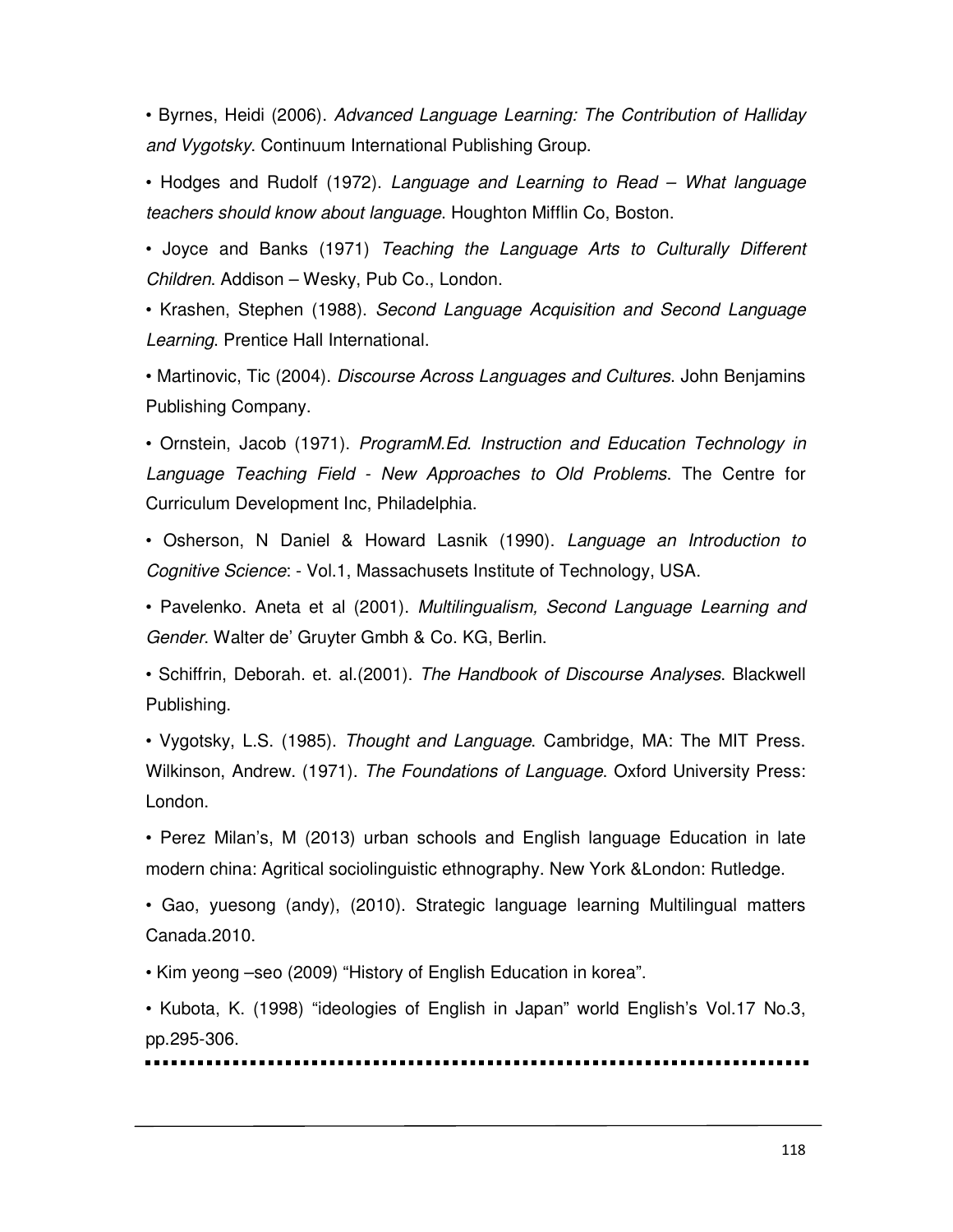## **Course Title: Language Education**

## **Course Code: MED792 Credit:1**

## **Practicum (any one of the following):-**

- A critical study of language curriculum of secondary school stage of state.
- A critical appraisal/analysis of existing syllabi and textbooks on secondary/senior secondary school developed by various agencies at national/state/local levels.
- Evolving criteria for development of syllabi and textbooks.
- Maintaining of reflective diary on institutions i.e. SCERTs, School Boards, National organizations observed, visited and then make the analysis of your own experiences
- A study of curriculum load and home work practices, conducting an action research and reporting the results critical study of a text-book/work book.
- Prepare and experiment on an action plan for use of ICT multi-media in teaching concepts of language.

## **Course Title: Social Science Education**

## Course Code: MED744 Course Code: MED744

## **Objectives: The students will be able to**

- Develop an understanding of the meaning, nature, scope of social sciences and social science education.
- To find out the distinction and overlap between social sciences, humanities and liberal arts.
- understand the role of various methods and approaches of teaching social sciences
- Employ appropriate techniques of curriculum transaction.
- Effectively use different media, materials and resources for teaching social sciences.
- Construct appropriate assessment tools for teaching social sciences and undertake evaluation.

## **Unit -I: The Conceptual Framework**

- The traditional normative disciplines: Philosophy; Law and Humanities: their genesis and points of view.
- New Social Sciences Economics, Sociology, Political Science, Social Psychology, History, Human Geography, Education : their genesis and point of view.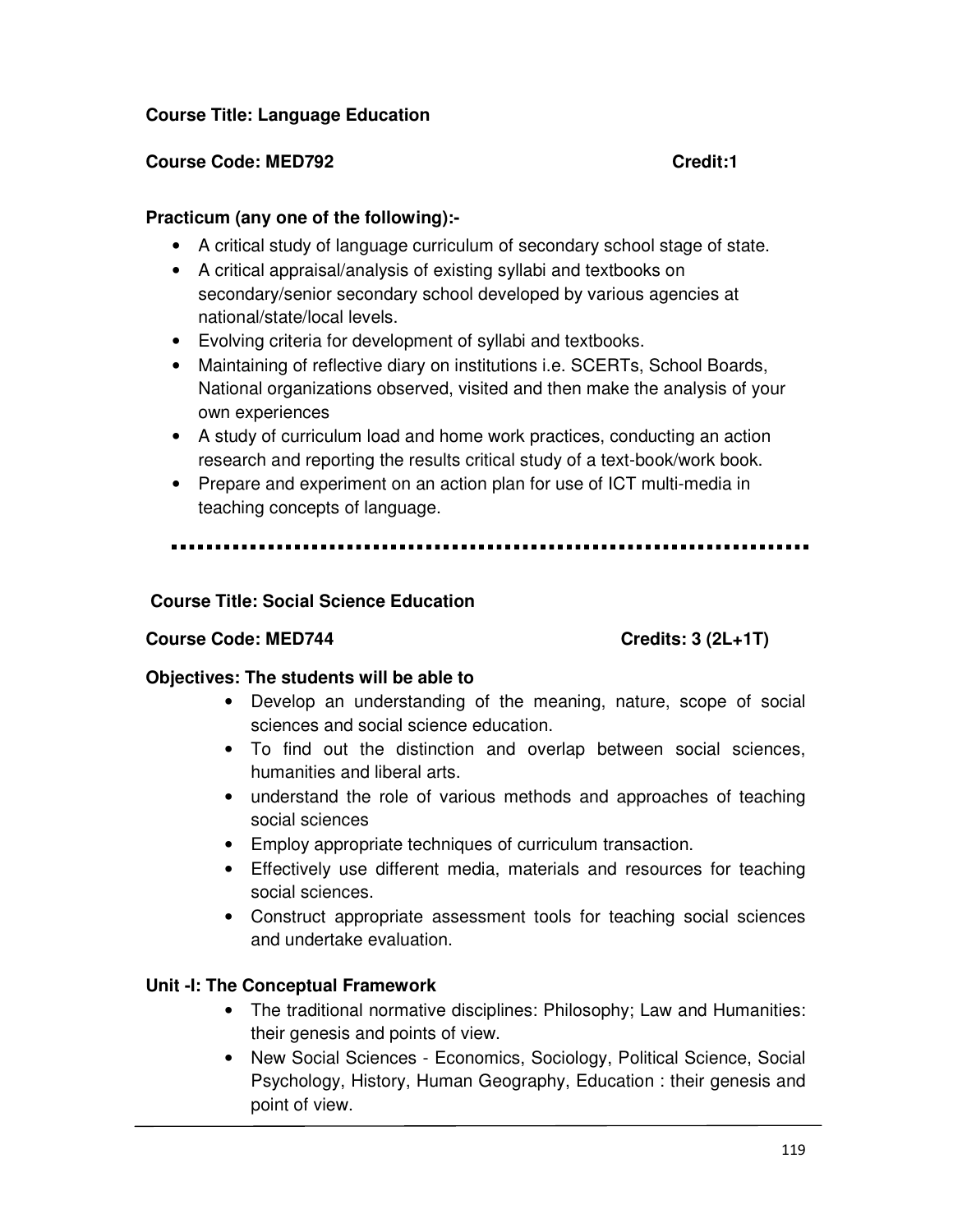- Distinction and dichotomies between natural sciences and social sciences.
- Dimensions in social sciences: social thought, social change, social continuity and social progress.
- Learning by Doing , Empirical Evidence in Social Science Education

# **Unit -II: Contributions to Human Knowledge**

- Method of research in social science: Analysis, synthesis, inference, model building and prediction
- Inter-disciplinary nature of Social Science research
- Problems in various social science areas, with reference to the Indian situation.
- Study of the contribution of the following to the development of social sciences: Herodotus, Machiavelli, Gibbon, Locke, Adam Smith, Marx, Manu, Kautilya, Gandhi and Confucius.

# **Unit -III: Media, Materials and Resources for Teaching and Learning**

- Effective use of print media and audio visual materials for social science; integration of ICT (Information and Communication Technologies) in teaching-learning process of social science; development of teaching learning materials; workbook; activity book and self-instructional materials.
- Effective utilization of resources for teaching; textbook and supplementary materials; literature and biographies, environment and community resources; low cost improvised teaching aids.

# **Unit -IV: Evaluation in Social Science**

- Competency based evaluation, continuous and comprehensive evaluation; formative and summative evaluation, diagnostic test and remediation; Assessment tools; paper and pencil tests; construction of achievement test
- Alternative assessment: rubrics, portfolios and projects
- Typology of questions as related to different subject areas viz., History, Geography, Political Science, Economics etc.
- Undertaking research activities in social science identification of issues and methods.

## **Transaction Mode**

Lecture cum Discussion, Problem Solving Skills, Demonstration, Playing, Seminars, Group Discussion, Panel discussion.

## **References:**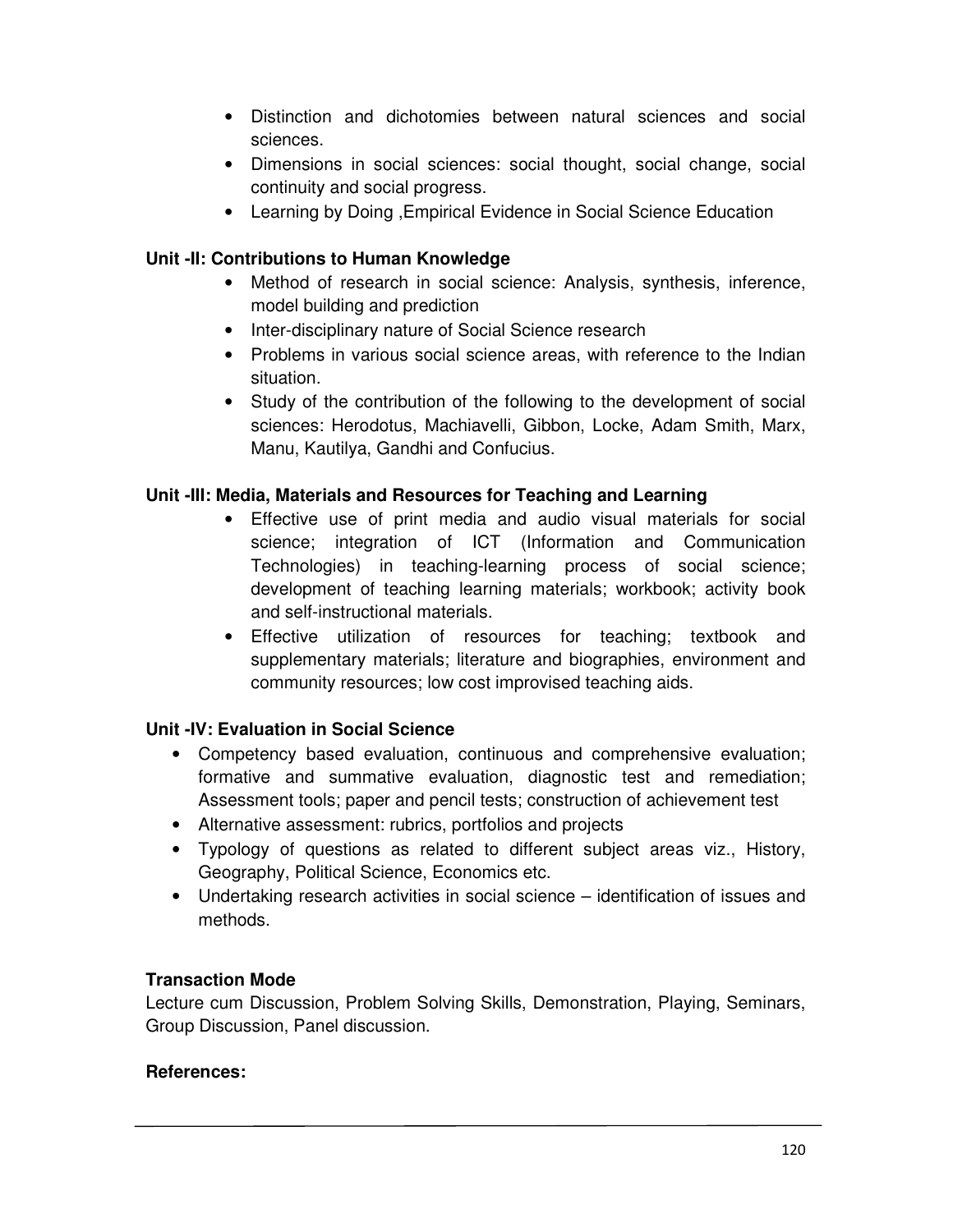• Alan J Singer (2003), *Social Studies for Secondary Schools: Teaching to learn, learning to teach*, Lawrence Erlbaum Associates, Mahwah, New Jersey.

• Arora, GL (1988), Curriculum and Quality in Education, NCERT, New Delhi. •Ashley Kent, (2001) *Reflective Practice in Geography Teaching*, Paul Chapman Educational Publishing, Ltd.

•Avijit Pathak, (2002) Social Implications of Schooling: Knowledge, Pedagogy and Consciousness, Rainbow Publishers, New Delhi.

•Binning and Binning (1952), Teaching Social Studies in Secondary Schools, McGraw Hills, New York.

•David Lambert and David Balderstone (2000), Learning to Teach Geography in Secondary School: A Companion to School Experience, Routledge Falmer, London.

•Digumarti Bhaskara Rao (ed.), Techniques of Teaching Social Sciences, Sonali Publications, Delhi.

• Digumarti Bhaskara Rao and Ranga Rao (2007), Techniques of Teaching Economics, Sonali Publications, New Delhi.

• Ferris, J.Pamela (2003), Elementary and Middle School Social Studies: An Interdisciplinary instructional approach, McGraw Hills, New York.

• GOI (1993), Learning without Burden: Report of the National Advisory Committee appointed by the Ministry of Human Resource Development, Department of Education, New Delhi.

• GOI (2005), Regulatory Mechanisms for Textbooks and Parallel Textbooks Taught in Schools Outside the Government System: A Report, Committee of the Central Advisory Board of Education, Ministry of Human Resource Development, New Delhi.

• Indian Economic Association Trust for Research and Development (1991), Teaching of Economics in India, Interest Publications, New Delhi.

• Jack Zevin, (2000) Social Studies for the twenty-first century: Methods and materials for teaching in Middle and secondary schools, Lawrence Erlbaum Associates, Mahwah, New Jersey.

• James Hemming (1953), Teaching of Social Studies in Secondary Schools, Longman Geen & Co, London.

• Krishna Kumar, (2002), *Prejudice and Pride*, Penguin Books India, Delhi. Maggie Smith (2002), Teaching Geography in Secondary Schools: A Reader, Routledge Falmer, London,

• NCERT (1972), Preparation and Evaluation of Textbooks in Geography: Principles and Procedures, National Council of Educational Research and Training, New Delhi.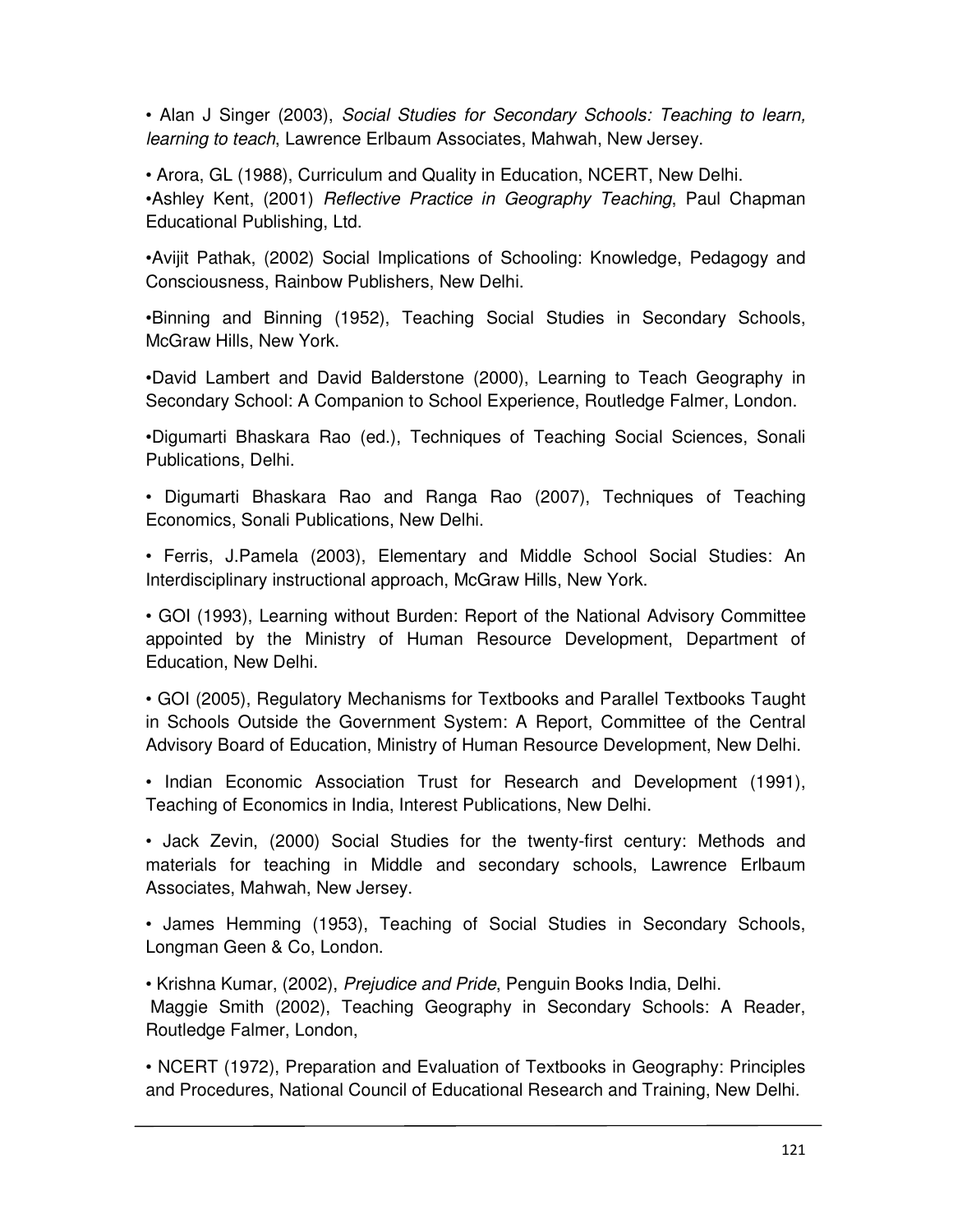• NCERT (1976), the Curriculum for the Ten-Year School: A Framework, Reprint Edition, National Council of Educational Research and Training, New Delhi.

• NCERT (1988), *National Curriculum for Elementary and Secondary Education: A Framework*, Revised Edition, National Council of Educational Research and Training, New Delhi.

• NCERT (2001), National Curriculum Framework for School Education, Reprint Edition, National Council of Educational Research and Training, New Delhi.

• NCERT (2005a) National Curriculum Framework Review 2005 National Focus Group Position Papers Vol.II, Systemic Reforms (Position Paper on Curriculum, Syllabus and Textbooks), National Council of Educational Research and Training, New Delhi.

• NCERT (2005a) National Curriculum Framework Review 2005 National Focus Group Position Paper on *Curriculum, Syllabus and Textbooks*, National Council of Educational Research and Training, New Delhi.

• NCERT (2005a) National Curriculum Framework Review 2005 National Focus Group Position Paper on *Teaching of Social Science*, National Council of Educational Research and Training, New Delhi.

• NCERT (2005b), *National Curriculum Framework 2005*, National Council of Educational Research and Training, New Delhi.

• NCERT (2006a), *Syllabi for Secondary and Higher Secondary Classes*, National Council of Educational Research and Training, New Delhi.

• NCERT (2006b), *Syllabus for Classes at the Elementary Level*, National Council of Educational Research and Training, New Delhi.

• Rajni Kumar, Anil Sethi and Shalini Sikka, (2005) *School Society and Nation: Popular Essays in Education*, Orient Longman, Delhi.

•Williams E. Becker, Michael Watts and Suzanne R. Becker (2006) Teaching Economics: More alternatives to chalk and Talk, Edward Elgar Publishing, Northampton, USA.

\*\*\*\*\*\*\*\*\*\*\*\*\*\*\*\*\*\*\*\*\*\*\*\*\*\*\*\*\*\*\*\*\*\*\*\*\*\*\*\*\*\*\*\*\*\*\*\*\*\*\*\*\*\*\*\*\*\*\*\*\*\*\*\*\*\*\*\*\*\*\*\*\*\*\*\*\*\*\*\*\*\*\*\*\*\*\*\*\*\*\*\*\*\*\*\*

## **Course Title: Social Science Education**

### **Course Code: MED794 Course Code: MED794**

### **Practicum (any one of the following):**

• Assignment / term paper on selected themes from the course and presentation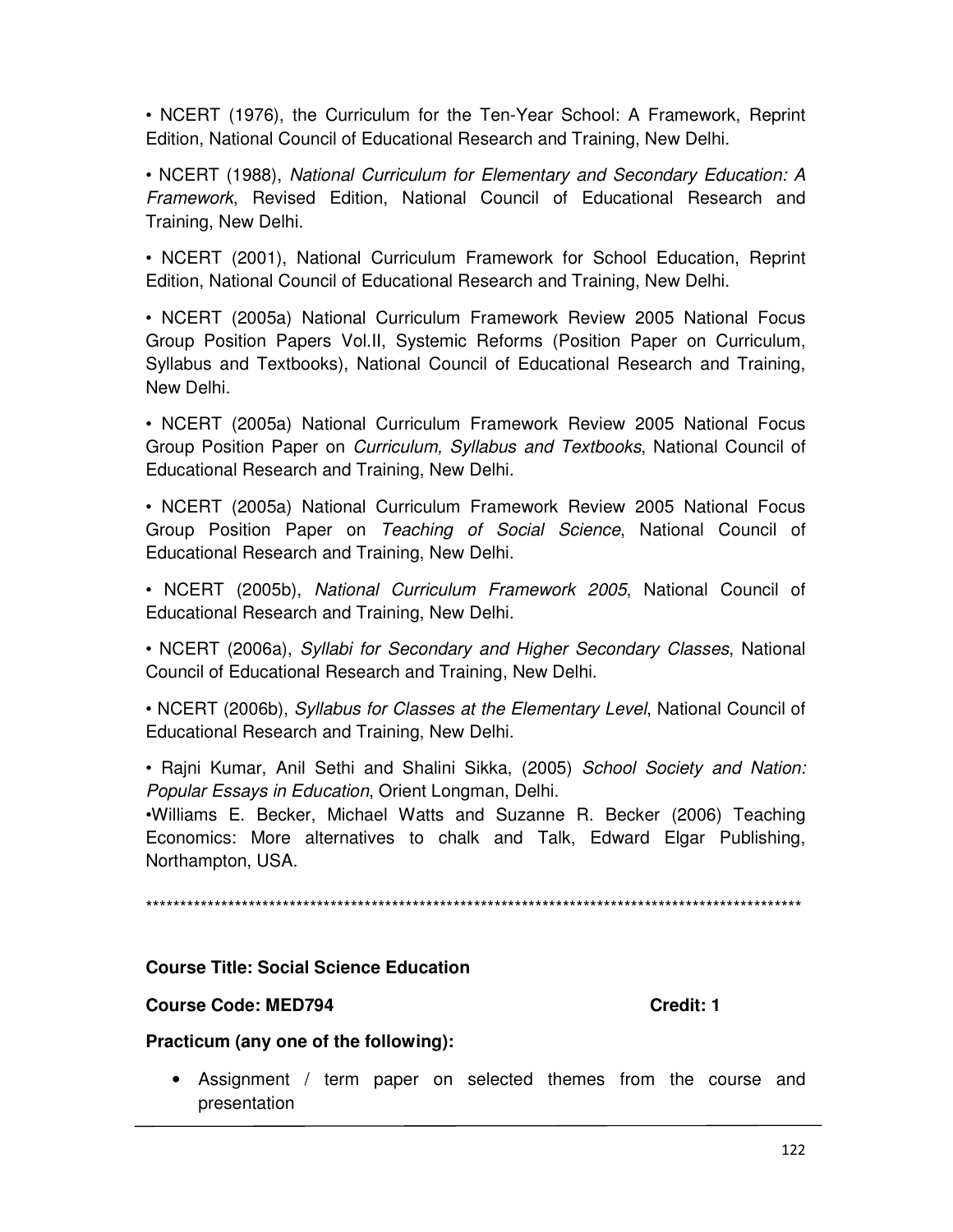- Preparation and teaching two lessons using integrated approach.
- Conducting a survey in the neighbourhood and preparation of a brief report on the resources available for teaching social science and presentation.
- Application of specific methods of teaching and learning during field experience.
- Development of questions and achievement tests in social science subjects.
- Organising goal oriented activities like quiz, mock-parliament, field trip, exhibitions and any other co-curricular activities in schools.
- Analysis of a social science textbook

\*\*\*\*\*\*\*\*\*\*\*\*\*\*\*\*\*\*\*\*\*\*\*\*\*\*\*\*\*\*\*\*\*\*\*\*\*\*\*\*\*\*\*\*\*\*\*\*\*\*\*\*\*\*\*\*\*\*\*\*\*\*\*\*\*\*\*\*\*\*\*\*\*\*\*\*\*\*\*\*\*\*\*\*\*\*\*\*\*\*\*\*\*\*\*\*

### **Title: Business Education**

### Course Code: MED746 Course Code: MED746

## **Objectives**: **The students will be able to**

- Familiarize with the concept of Business Education.
- Acquaint with the needs of Business Education from Sociological, Philosophical and Psychological perspectives.
- Develop the curricula of Business Education at various levels.
- Aquarist with the structure of Business Education in different countries.
- Familiarize with new developments in Business Education.
- Apply various technological innovations to Business Education.
- Diagnose the areas in Business Education where Research is required.
- Be competent enough to help the Business Teachers in their professional growth
- Set up Commerce Clubs for enriching the knowledge of Business related activities.
- Inculcate a helping attitude for extending relevant support to students, colleagues, principal and office staff.

## **Unit -1: Framework and Dimensions of Business Education**

-Business Education: concept and scope

-Needs of Business Education - Sociological, Philosophical and Psychological.

-Division of Business Education - Academic and Vocational Streams.

-Curriculum Development in Business Education-Levels and Contents.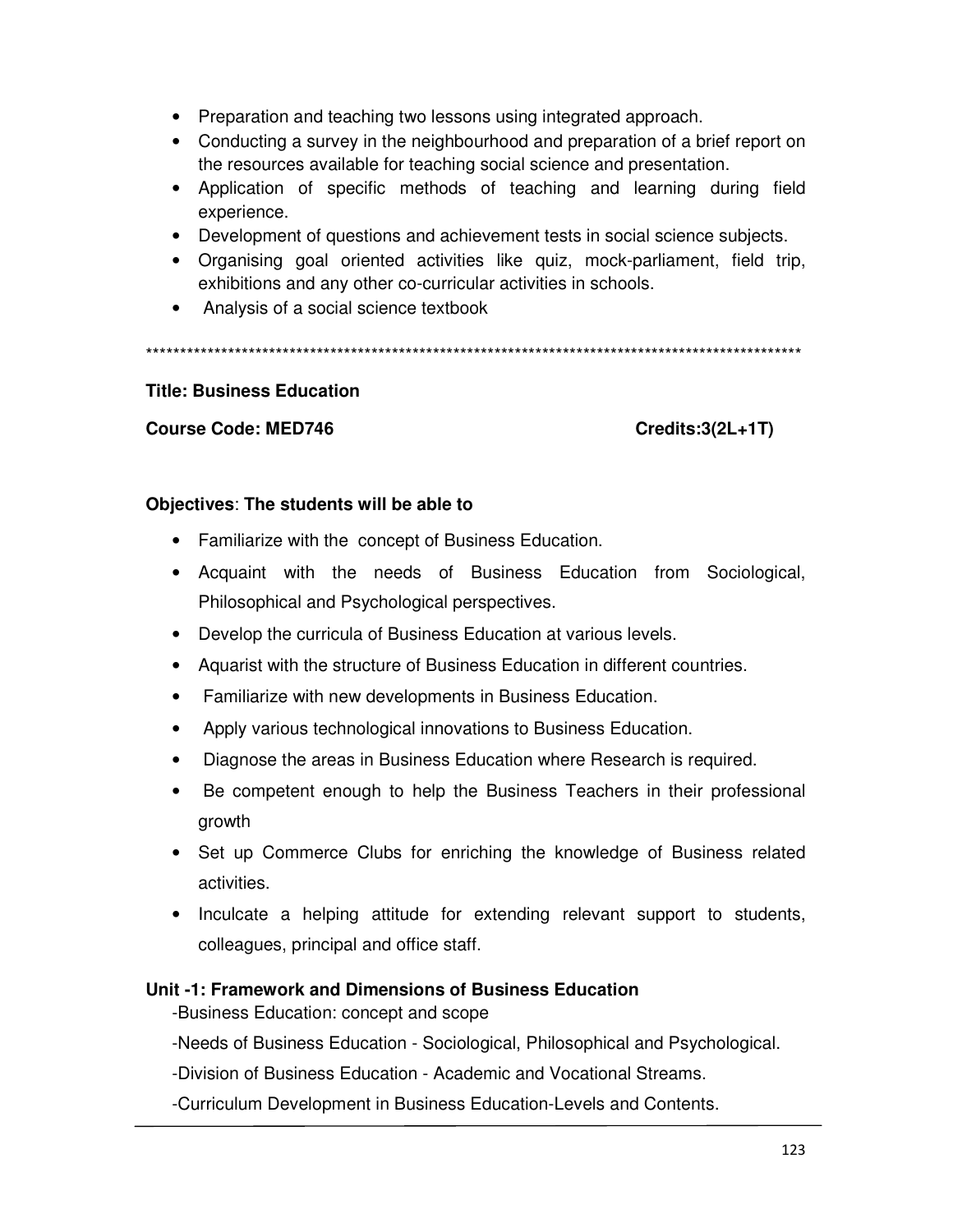-Structure of Business Education - comparison of Business Education in India with that in U.K., U.S.A. and China

-New developments in Business Education, with special reference to Voucher Based Accounting and Electronic Accounting.

### **Unit -II: Communication in Business Education**

-Various Agencies involved in Business Education - various curricula and techniques.

-Business Education and Innovations in Training.

-Programmed Learning and Simulation in Business Education.

-Business Education and Information Technology.

-Coordination of Industry with Business Education Institutions.

-Business Education for special groups.

-Research in Business Education status, trends and priority areas.

## **Unit- III: Professional Growth of Business Education Teachers**

-Professional Growth of Teachers: a lifelong process.

-Sources and Constitution of the organizations responsible for the professional growth of teachers: NCERT, IASE, CTE, CBSE, State Boards of Education, Teacher Training wings of Local Bodies etc.

-Modes of providing in-service training: seminars, workshops, conferences, Demonstration Lessons.

-Developing expertise data Bank: Brief profiles of experts from different fields-Pedagogues, subject experts, educational administrators obtaining their willingness and availability, list of subject teachers for demonstration lessons. Pre-requisites of expert demonstrators.

-Developing Commerce Labs in schools: constitution of the club. Role of various office-bearers. Club activities. Participating members. Process of organizing various activities.

-Business- Teacher Associations and their role. Need of Business –Teachers Associations. Some well-known Business-Teachers Associations: at school level and higher level (in India and abroad). Procedure of setting up such associations.

## **Unit- IV: Business Education and Educational Administrators**

-Meaning of Educational Administration.

-Different levels of educational Administrators.

-Business Teachers' additional duties towards administrators.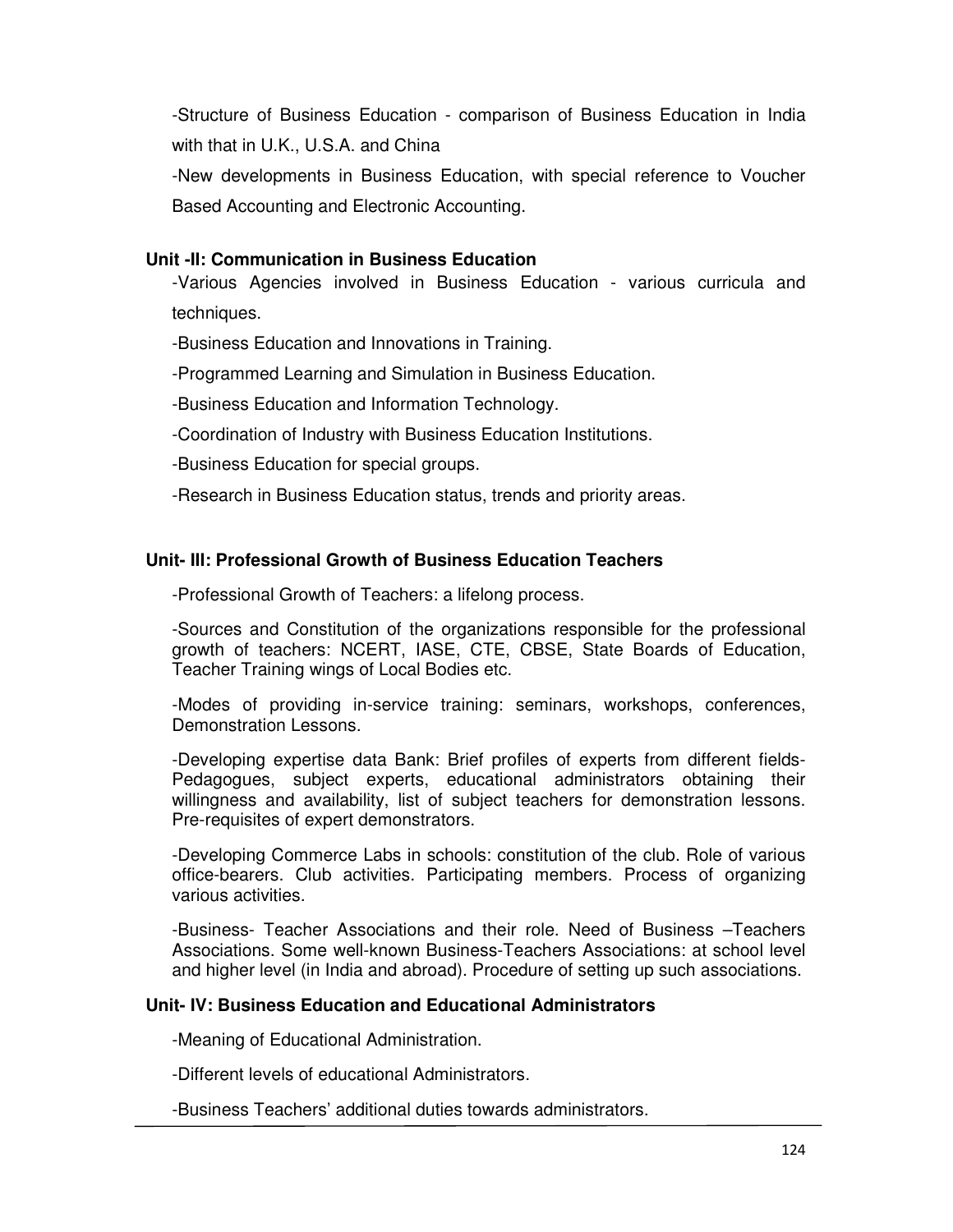-Comfortable zone of school principals with knowledge of Business Education.

-Providing safe-guarding tips against financial and accounting inappropriateness.

-Providing support for utilizing various departmental plans, like budget of funds, scholarships etc.

## **References:**

- Baird, john W. and James B. Stull: Business Communications-Strategies and Solutions, McGraw-Hill, New York-1983.
- Batista, Marianne S.: The Effect of Instructional technology and Learner Characteristics on Cognitive Achievement in college accounting, doctoral thesis, Temple University, Philadelphia, Pa, 1976.
- Bell, R. DerMorit: Promoting Business Education through Teacher Preparation in Professional Associations, Business Education Forum, April-May, 1983 pp48-51.
- Bhatia S.K. : teaching of Business education and Accountancy, Arya Book Depot, 2012.
- Brantley, Clarice P. and Bobbye J. Davice: The Changing Dimensions of Business Education, NBEA, Yearbook no.35, Reston, Virginia, 1997.
- Calhors, Calfrey C.: Managing the Learning Process in Business Education, Colonial Press, Alabama (1988).
- Cohen, L.: Educational Research in Classrooms and schools, Harper & Row Ltd., London, 1976.
- Colaman, J.S.: The Role of Modern Technology in relation to Simulation and Games for learning to improve learning –An Evaluation of Instructional Technology-Vol. 1, R.R. Bowker & Co., New York, 1970.
- Deighton, Lee C. (ed.): Business Education, the Encyclopedia of Education, Macmillan, New York, 1971.
- Douglas, Lloyd V.: Business Education, The Centre for Applied Research in Education, Inc. Washington, 1963.
- Fletcher, J.D.: Benefits of E-learning, Multimedia Review, PP3
- Hildebrandt, Herbert W. (ed.): International Business Communication: Theory, Practice, teaching throughout the world, University of Michigan Press, Ann Arbor, 1984.
- Nanassy, Lonis C., Deon Malsbary and Herbert A. Tonne: Principles and trends in Business education, Bobbs- Merrill educational Publishing, Indianapolis, 1977.
- National Business education Association: Business education-Its status, its potential and its needs in the 1980s, Business Education Forum, November, 1980.
- Popham, Estelle L., Adele F. Schrag and Liarida Blockhns: A Teaching-Learning system for Business Education, McGraw -Hill, New York.
- Schrag, Adele F. and Robert P.Polanol: A System for Teaching Business Education, McGraw Hill Book Company, 1987.
- Tuchman, B.W.: Conducting Educational Research, Harcourt Jovanovich, New York, 1978.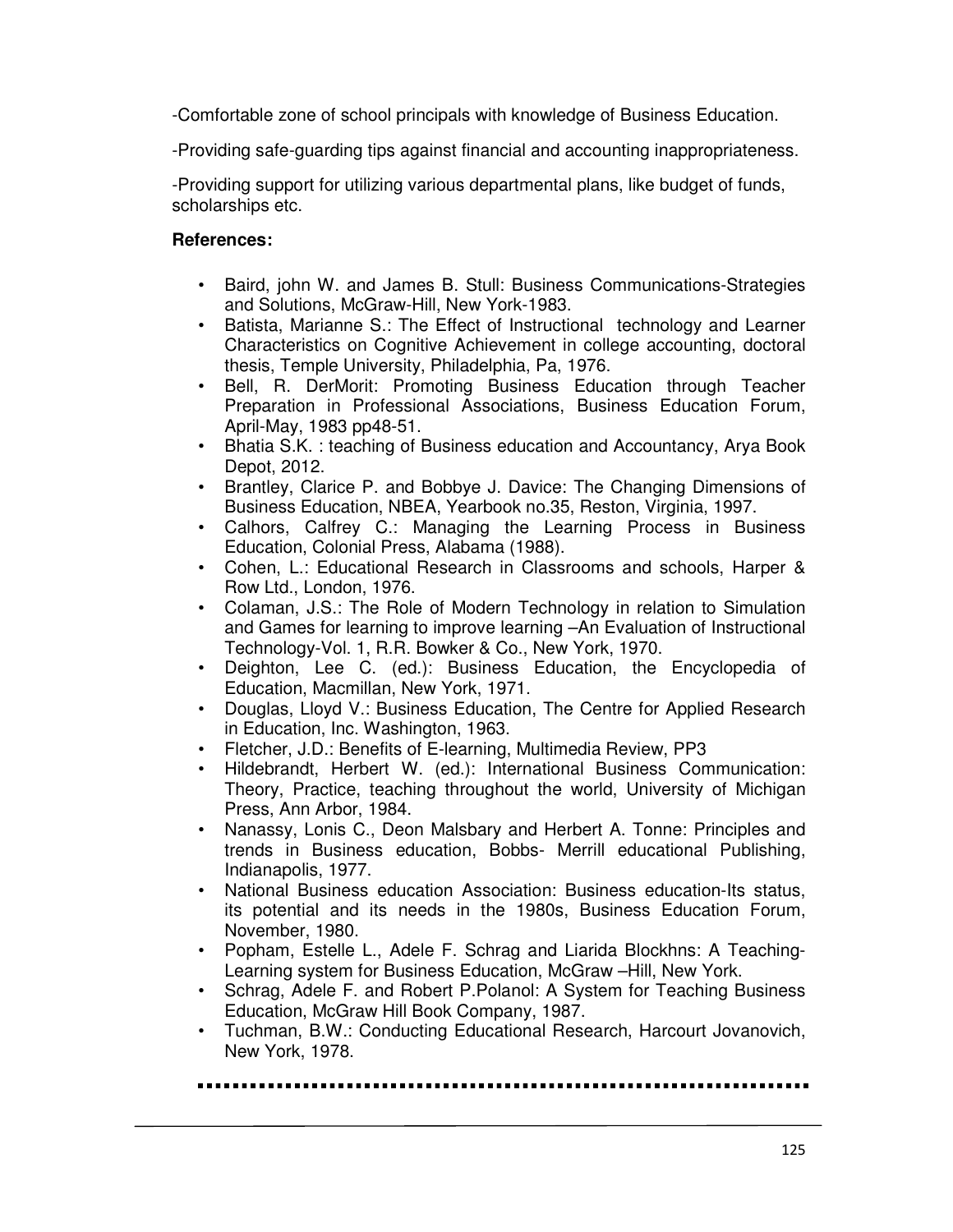### **Course Title: Business Education**

### **Course Code: MED796 Credit: 1**

### **Practicum (any one of the following):**

- Review the Commerce based M.Ed. courses being taught in GGSIP University, Delhi and Jamia Millia Islamia New Delhi. Taking relevant contents from them, develop the most suitable Commerce based curriculum, updating it, keeping the latest changes in Business scenario.
- E-business has become a lip-word among the educated people these days. Write step-by-step the procedure of using it as a trader and as a customer.
- Choose any topic of Business Studies or Accountancy and develop the necessary frames to be learnt by the students through the technique of Programmed Learning.
- Suggest any priority area under Business Studies or Accountancy which requires Research. Develop a Research Proposal for doing Research on that.
- Organize a workshop for the B.Ed. students of an institute who have chosen commerce based teaching paper. The purpose of this workshop is to set a model question paper for the +2 students.
- Develop a Commerce Club in your institute, following a democratic procedure of choosing the various office- bearers. Organize a meeting of the managing committee of this club and chalk out the schedule of activities to be undertaken by it during an academic year.
- Develop an organization structure of the various levels of Educational Administrators of your state, highlighting the various functions being performed by different administrators.
- Make a list of values that a Commerce teacher can generate in his/her students, Colleagues, Principal and officials.

\*\*\*\*\*\*\*\*\*\*\*\*\*\*\*\*\*\*\*\*\*\*\*\*\*\*\*\*\*\*\*\*\*\*\*\*\*\*\*\*\*\*\*\*\*\*\*\*\*\*\*\*\*\*\*\*\*\*\*\*\*\*\*\*\*\*\*\*\*\*\*\*\*\*\*\*\*\*\*\*\*\*\*\*\*\*\*\*\*\*\*\*\*\*\*

### **Course Title: Gender Studies**

### **Course Code: MED 748 Credits: 3 (2L+1T)**

### **Objectives: The students will be able to**

- Create an awareness among students regarding gender.
- Stimulate thinking in students towards gender related problems.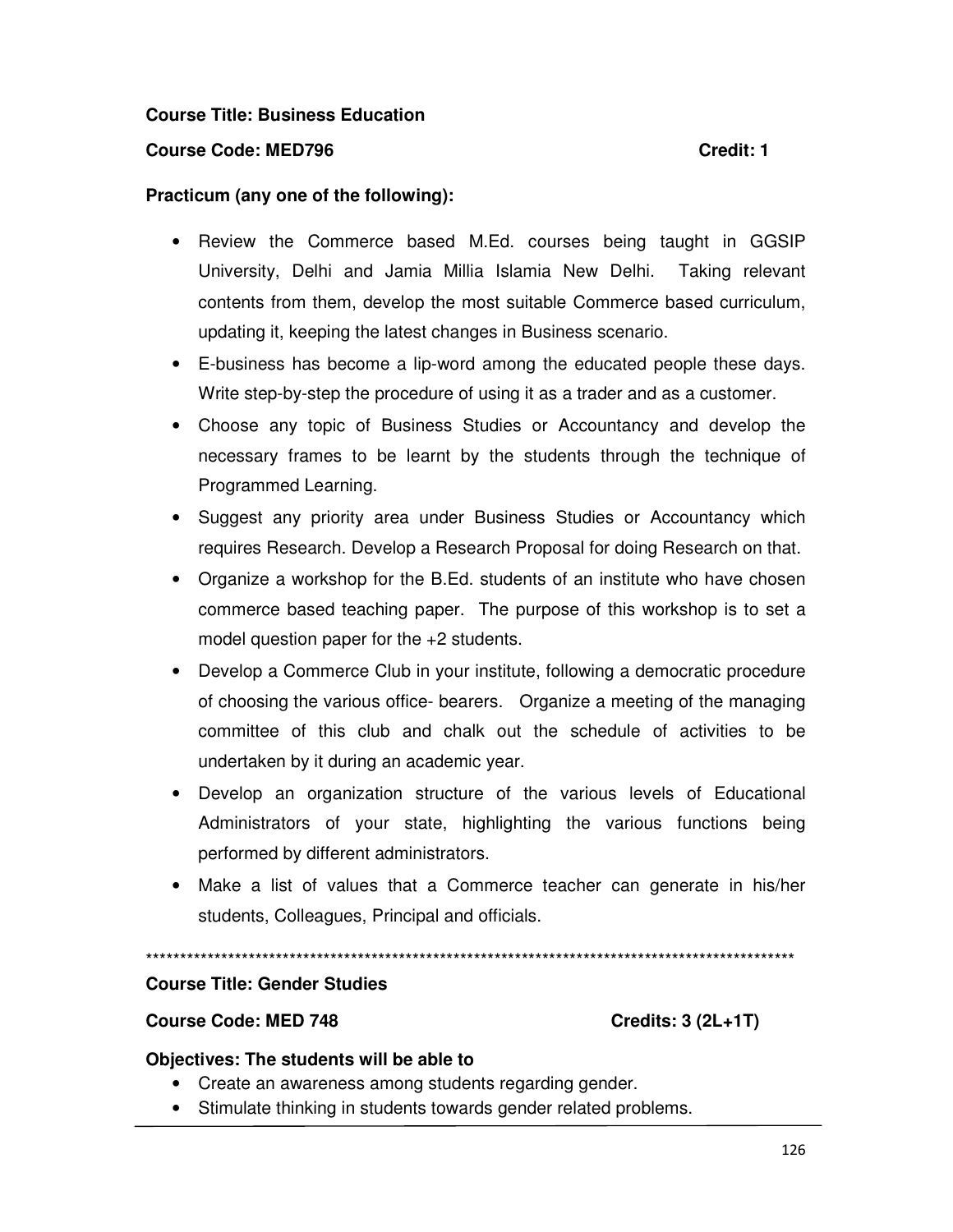- Inculcate in students the importance of justice and laws related to gender.
- Understand the importance of health and education with respect to gender.

## **Unit- I: Introduction to Gender Studies**

-Concept and need for Gender Studies- Scope of Gender Studies.

-Gender studies as an academic discipline, Gender Rights Movements

-National Committees and Commissions for Women.

-Government Organizations for Women-Department of Women and Child Development.

-Policies and programmes for gender equity in education.

-Socio-economic and cultural aspects of gender.

# **Unit -II: Gender & Media**

**-**Portrayal of Women in Mass Media (Cinema, TV, Print media), Role of Women in media,

-Development of Communication skills Alternative media- Folk art, Street play and Theatre, Act, 1986- Impact of media on Women.

# **Unit -III: Gender and Society**

**-**Girl child in society – Child labors- Changing role of Women, Marriage-Single Parent, Motherhood, Widows, Women with disability. Theories of development.

-Empowerment-Alternative approaches, Women in Development (WID), Women and Development (WAD) and

-Gender and Development (GAD) - State Policy and Programmes Women Development

-Approaches in Indian five – Year Plans-Collectivity and Group dynamics- Self –help groups, Women and leadership- Panchayat Raj- Political Role and - Participation- NGOs and Women Development- National and International Funding Agencies.

# **Unit- IV: Gender & Education**

**-**Educational disparity (gender perspective).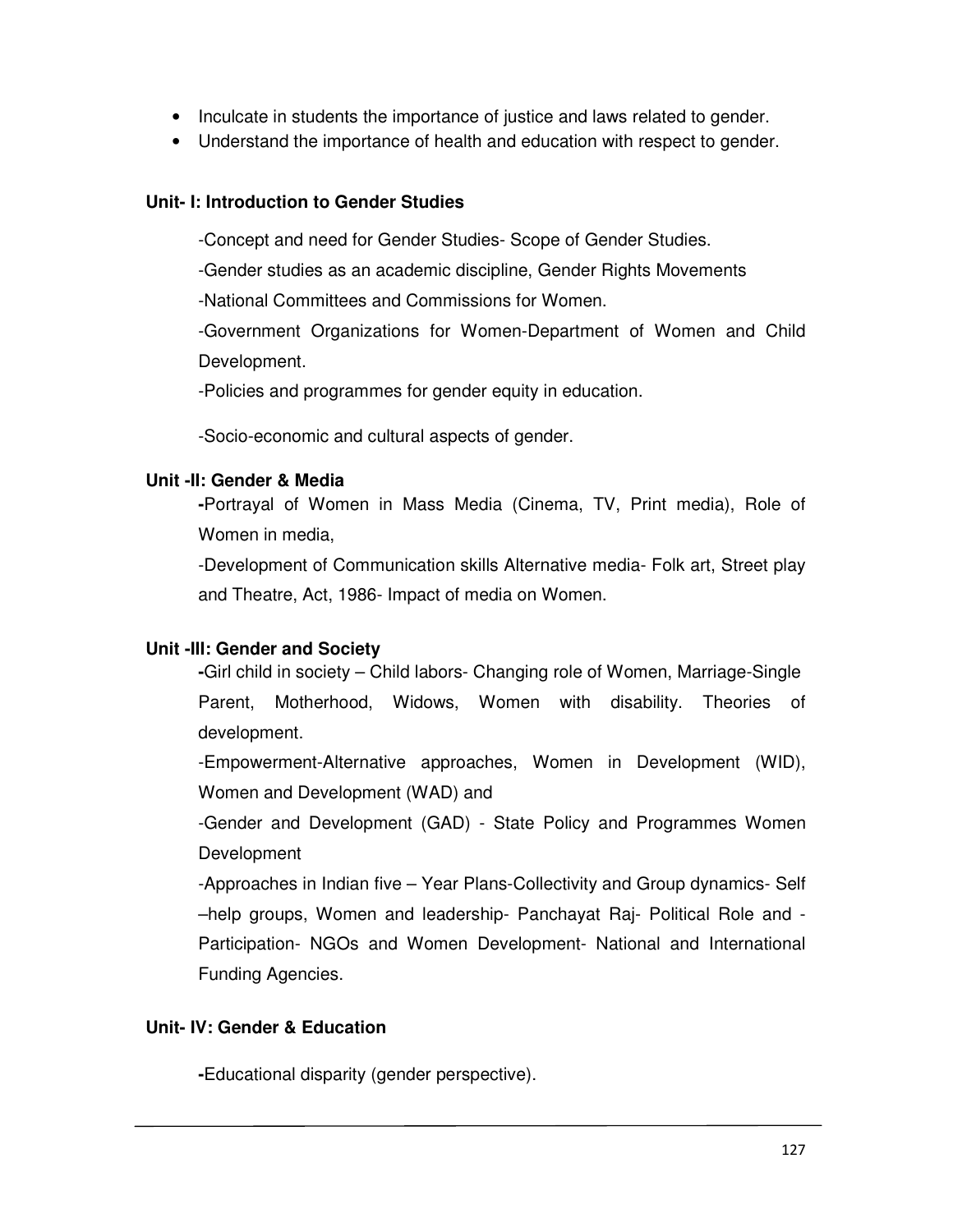-Women Education-Gender bias in enrolment- Curriculum content- Dropouts Negative

-Capability in Education- Values in Education- Vocational Education Recent Trends in Women's Education, Women teacher training-committees and Commissions on Education Adult Literacy and Non-Formal Education for Women's Development..

## **References:**

- Ram Shankar Singh Encyclopedia on women and children trafficking –
- Volume 1 to 3- Anmol Publications -2009.
- Ramesh Bandari- Role of Status of Women in New Panchayat Raj System Alfa Publication –New Delhi-2009.
- Tanuja Vohra –Trafficking in Women and Children –Pacific publications –New Delhi -2009.
- Veena Gandotra and Sarjoo Patel (Edited)-Women Working Condition and
- Efficiency –New Century Publication -2009.
- Abishek Destiny of Women Rummy Nand Lal –Chandigarh-2008.
- Nalini Mishra-Woman Laws against Violence and abuse- Pearl Books –New
- Delhi -2008.
- Anju Desai –Women Teacher Training-New Delhi-2008.
- Manju Gupta (Compiled and Edited)-Handbook of Women Health-Khel Sahitya Kendra –New Delhi -2006.
- Dr. (Miss) P. Sarojini Reddy- Justice for Women Sai Srinivas printers-2002.
- Dr. (Smt.) D.Janaki –Women's Issues- Dhan Publications 924, 17th main road Anna Nagar Chennai- 40.
- Nirmala Jayaraj- Women and Society Lady Doak College Madurai 625002 2001.
- Dipangshu Chakroborty- Atrocities on Indian Women -1999.
- Dr. Mrs. Sivagami Paramasivam- Human Rights –A Study-Published by Sriram Computer Prints and Offset Salem.TamilNadu-1998.
- Dr. S. Gokilvani- Reaching the unreachable Srilakshmi printers karaikudi-2 .
- Raj Kumari Chandrasekar(1992) Women's resource and National Development a perspective- Sterling publishers private limited New Delhi - 110016.